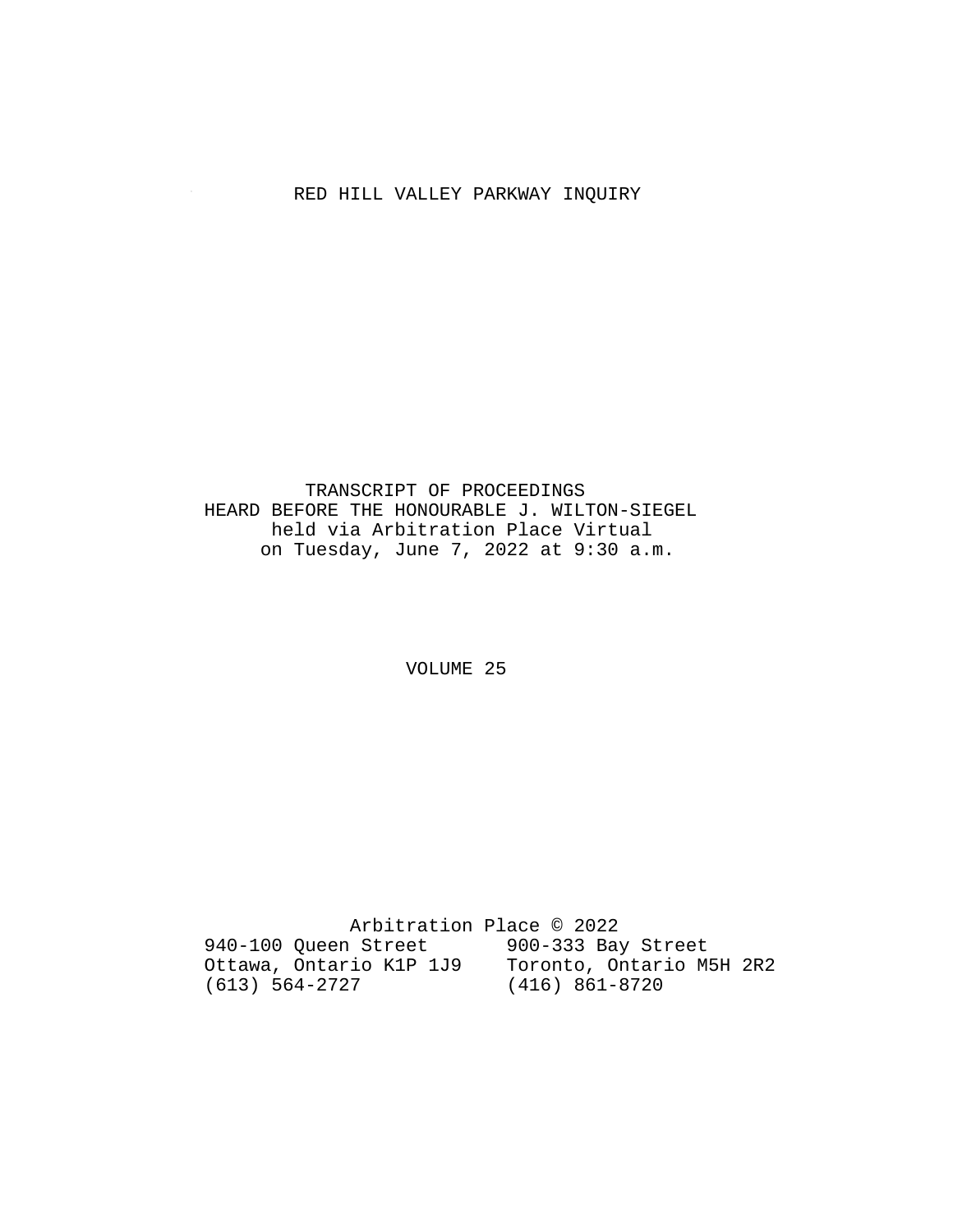### APPEARANCES:

| Emily C. Lawrence<br>Hailey Bruckner               | For Red Hill Valley<br>Parkway |
|----------------------------------------------------|--------------------------------|
| Delna Contractor<br>Eli Lederman<br>Jenene Roberts | For City of Hamilton           |
| Heather McIvor<br>Colin Bourrier                   | For Province of Ontario        |
| Chris Buck                                         | For Dufferin Construction      |
| Jennifer Roberts                                   | For Golder Associates Inc.     |

Page 4144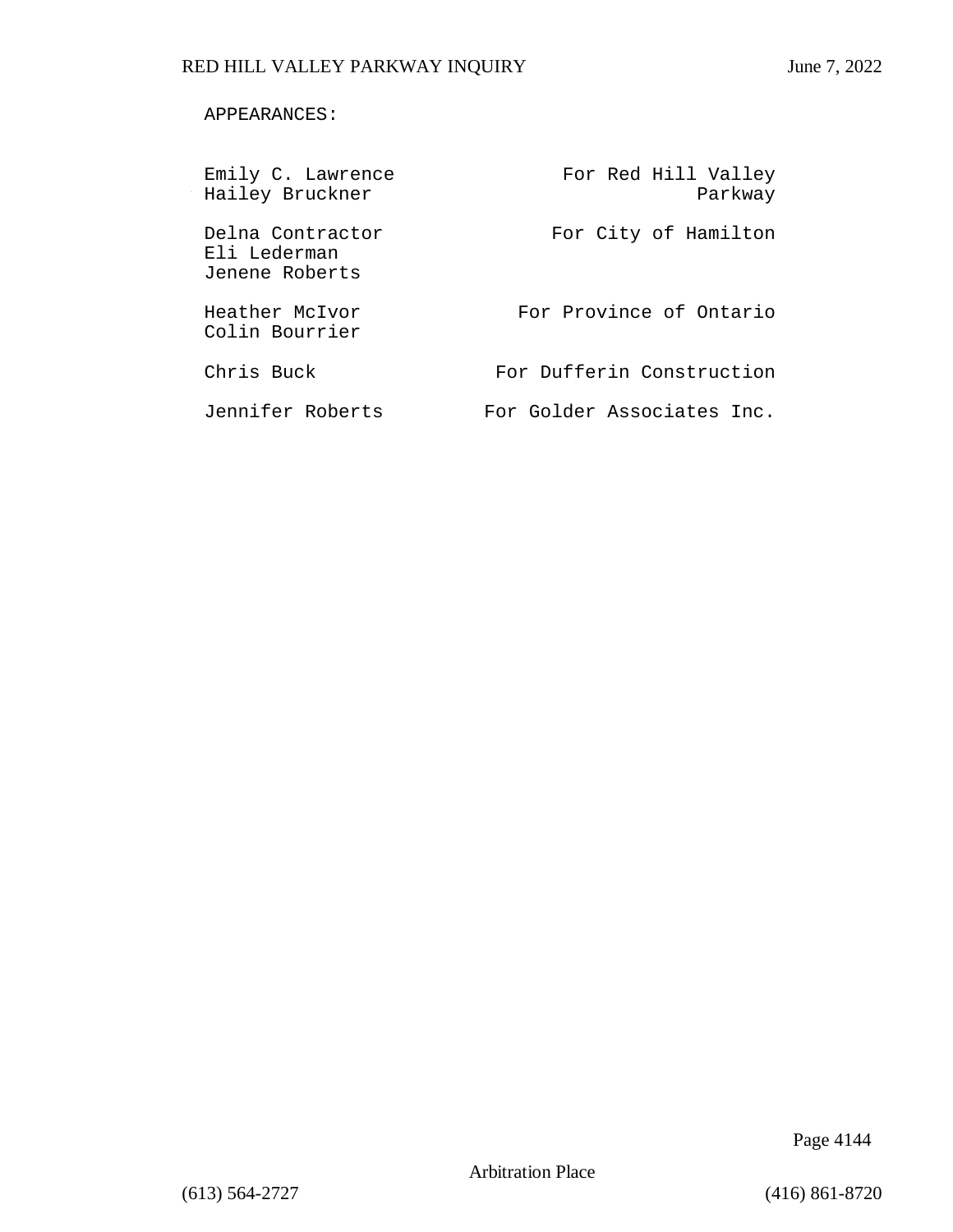INDEX

PAGE

GEOFF LUPTON; AFFIRMED

 $\sim$ 

EXAMINATION BY MS. LAWRENCE 4148

Page 4145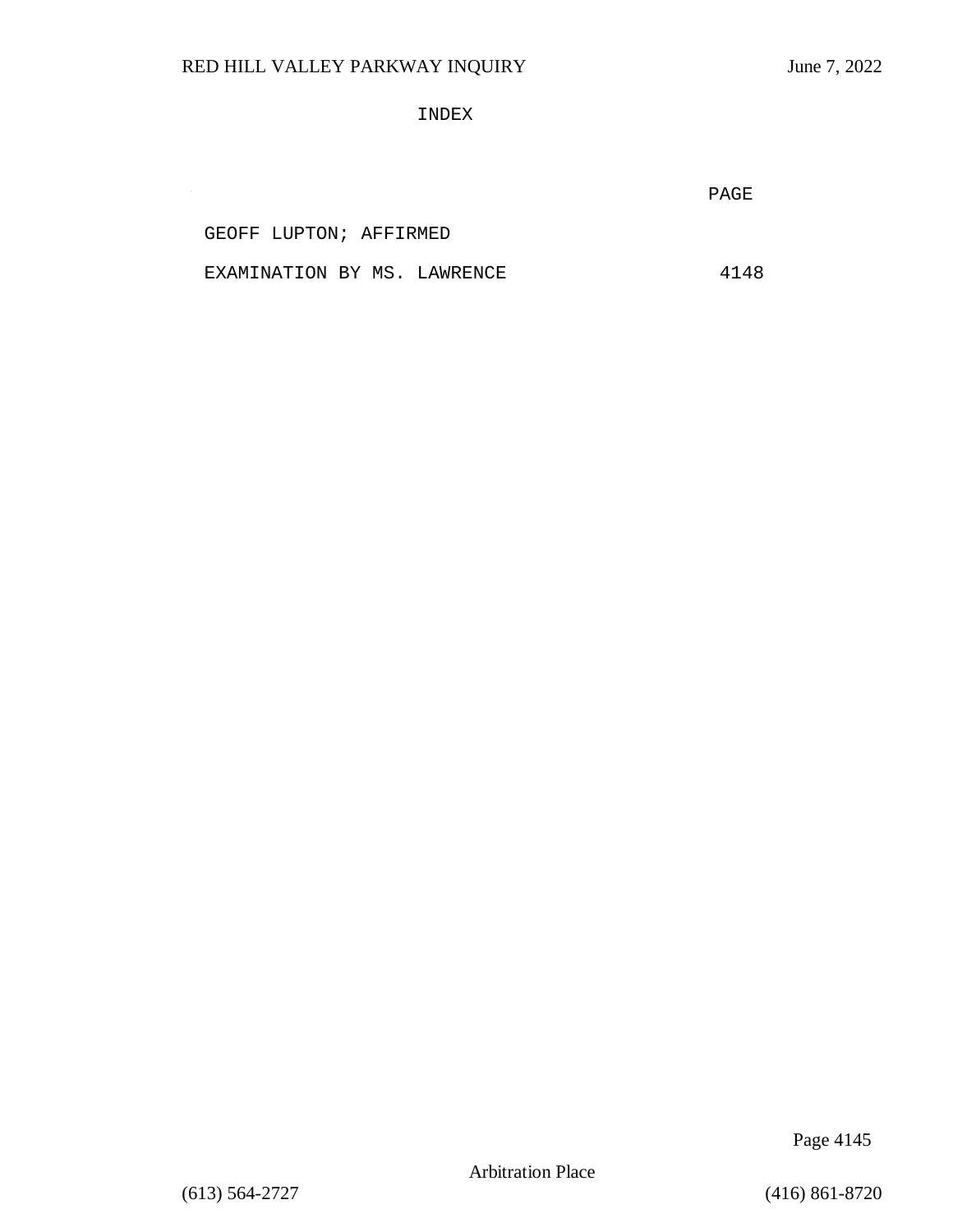### LIST OF EXHIBITS

| NO. | DESCRIPTION                            | PAGE |
|-----|----------------------------------------|------|
| 65. | Document titled "Hamilton Public Works |      |
|     | Who Does What", HAM56560               | 4151 |

Page 4146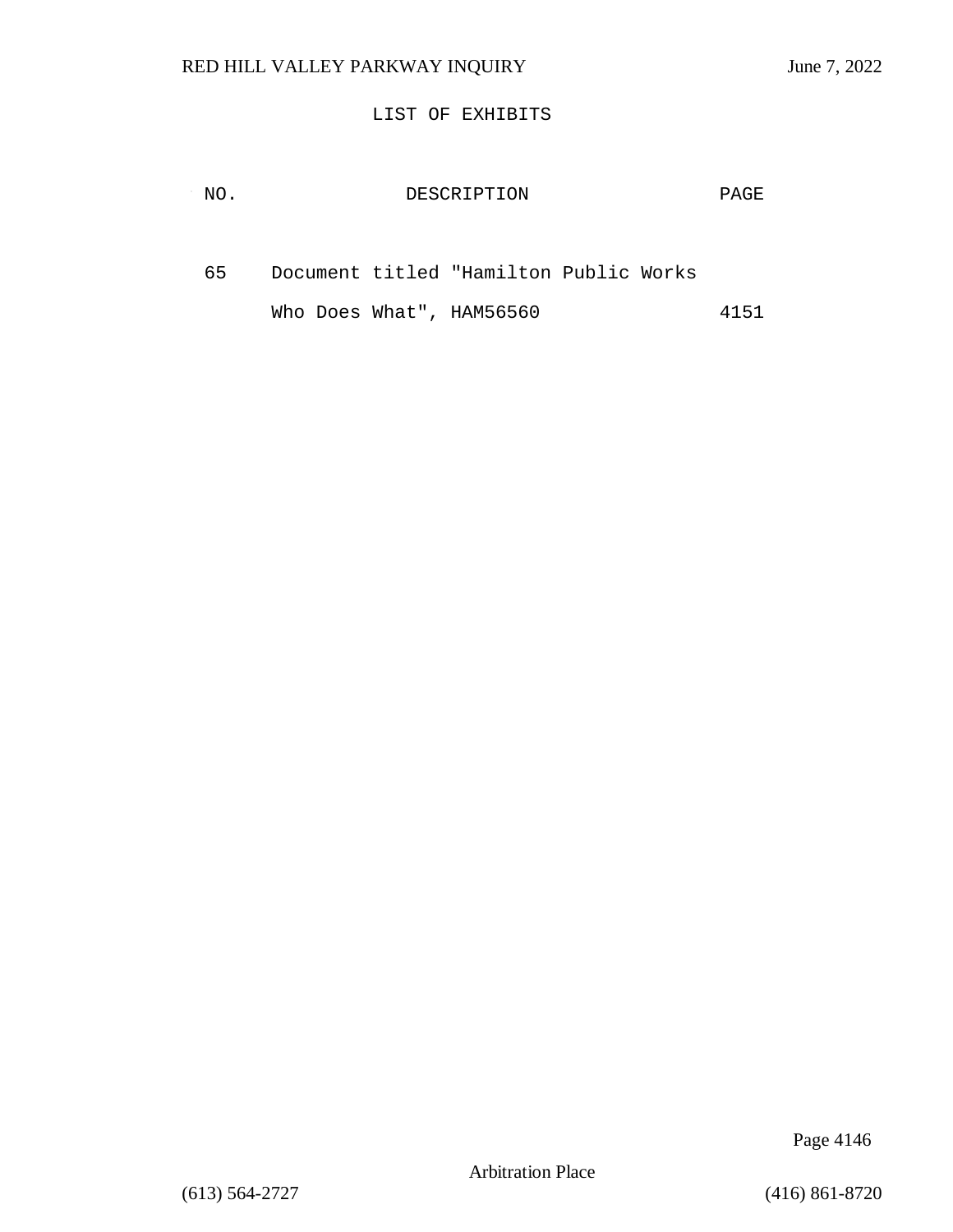| 1  | Arbitration Place Virtual                           |
|----|-----------------------------------------------------|
| 2  | --- Upon resuming on Tuesday, June 7, 2022          |
| 3  | at 9:30 a.m.                                        |
| 4  | MS. LAWRENCE: Good morning,                         |
| 5  | Commissioner.                                       |
| 6  | JUSTICE WILTON-SIEGEL:<br>Good                      |
| 7  | morning.                                            |
| 8  | MS. LAWRENCE: Commissioner,                         |
| 9  | I have an update about the witness David Ferguson   |
| 10 | who was scheduled to continue his testimony today.  |
| 11 | I was advised this morning that Mr. Ferguson has    |
| 12 | had some unanticipated circumstances that have      |
| 13 | resulted in an unavoidable delay in his continued   |
| 14 | testimony. As a result, he will not be here this    |
| 15 | morning or for the rest of the day.                 |
| 16 | Working with counsel, we have                       |
| 17 | been able to accelerate our schedule, and           |
| 18 | Mr. Lupton, who is the witness scheduled for        |
| 19 | tomorrow, will be able to attend and begin his      |
| 20 | evidence at 1:00 p.m. today.                        |
| 21 | So all counsel I believe agree                      |
| 22 | that that is a good use of our time. So I propose   |
| 23 | that we stand down now until $1:00$ p.m., start the |
| 24 | evidence of Mr. Lupton, and then return to          |
| 25 | Mr. Ferguson's evidence when we're able to do so.   |

Page 4147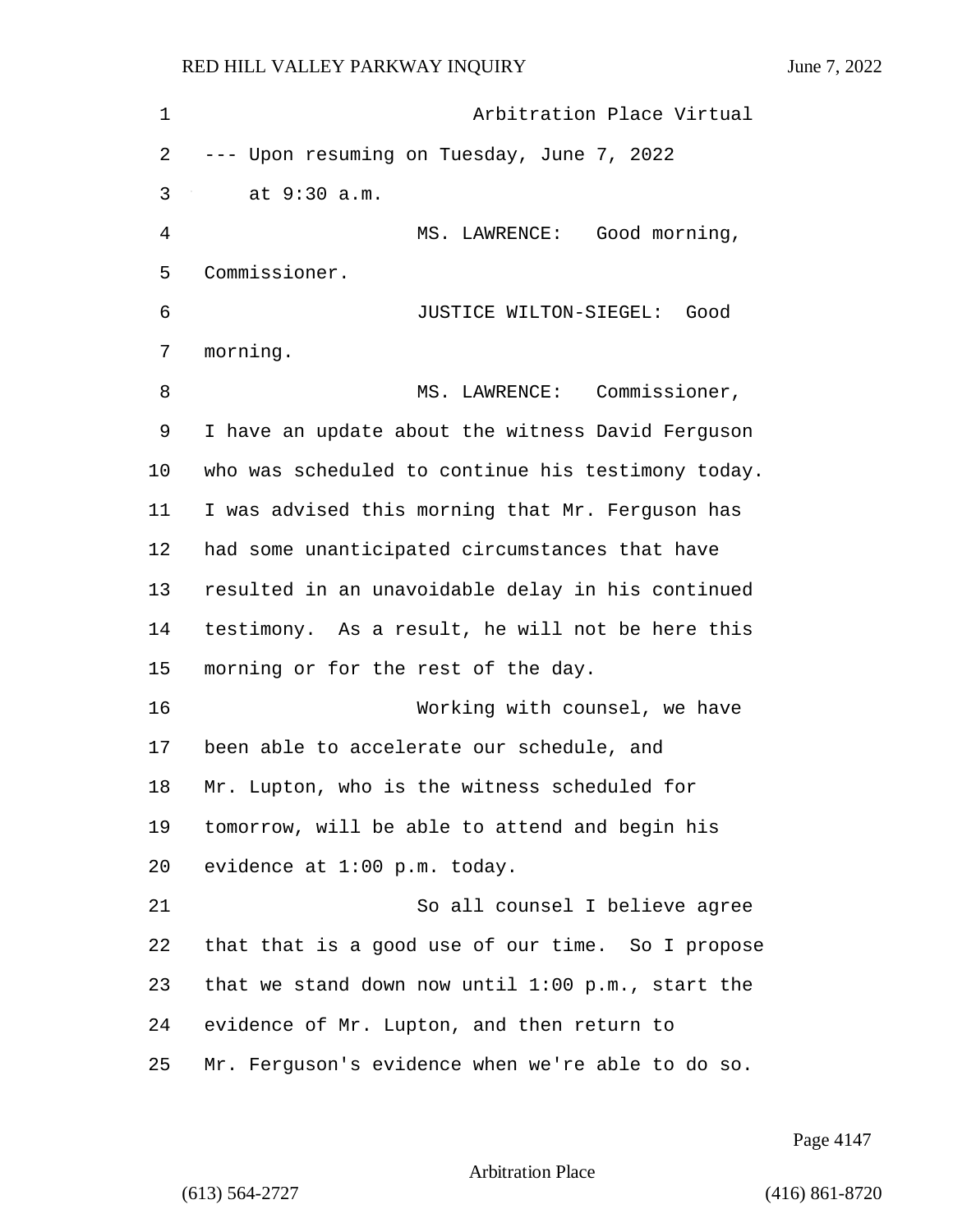1 JUSTICE WILTON-SIEGEL: That will be fine. Unless there is anything else that we have to do this morning, we'll stand adjourned until 1 o'clock this afternoon. --- Recess taken at 9:32 a.m. --- Upon resuming at 1:00 p.m. 7 MS. LAWRENCE: Good afternoon, Commissioner, Counsel, Mr. Lupton. 9 We are starting this afternoon with Mr. Lupton's examination. Given the slightly different timing for today, I propose that we start with Mr. Lupton, take a break at about 2:45 till 3:00 and then come back at 3:00 and go for the rest of the day. Does that make sense to you, Commissioner? **JUSTICE WILTON-SIEGEL:** That would be fine. 18 MS. LAWRENCE: Great. I don't believe that Mr. Lupton has been sworn yet. GEOFF LUPTON; AFFIRMED EXAMINATION BY MS. LAWRENCE: 22 Q. Good afternoon, Mr. Lupton. Thank you very much for making yourself available today. 25 A. Good afternoon.

Page 4148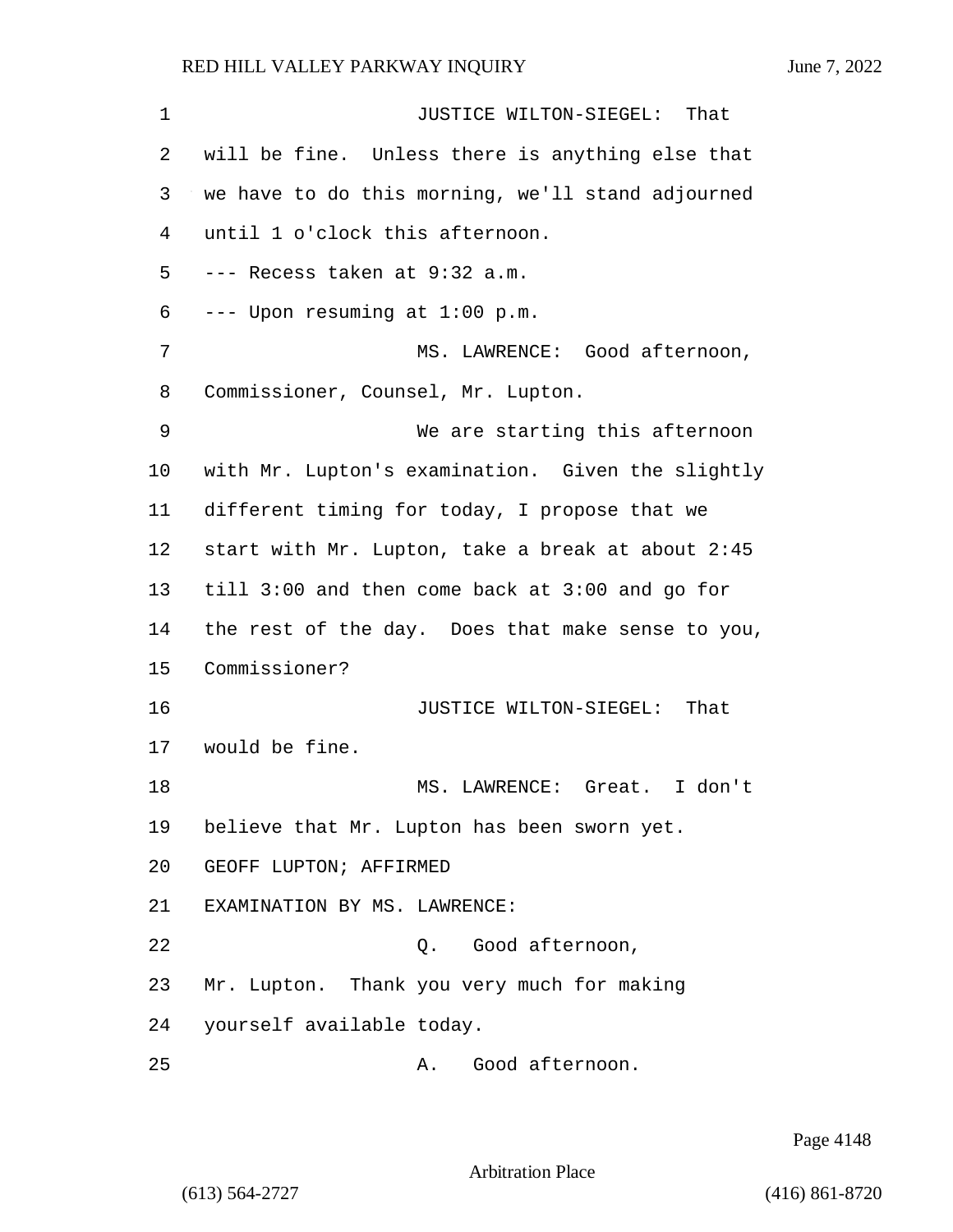| 1  | Q. We haven't met before.                         |
|----|---------------------------------------------------|
| 2  | My name is Emily Lawrence, and I'm co-lead        |
| 3  | commission counsel in this inquiry.               |
| 4  | I'm going to start with some                      |
| 5  | questions about your background. I understand you |
| 6  | worked at the City of Hamilton from 2006 to 2017? |
| 7  | Correct.<br>Α.                                    |
| 8  | And from 2006 to 2009 you<br>Q.                   |
| 9  | were manager, energy initiatives in Public Works? |
| 10 | Correct.<br>Α.                                    |
| 11 | And from 2009 to 2012 you<br>Q.                   |
| 12 | were the director, energy, fleet facilities and   |
| 13 | traffic; is that right?                           |
| 14 | Correct. And just to<br>Α.                        |
| 15 | clarify, that it was traffic operations --        |
| 16 | Q. Okay. Thank you.                               |
| 17 | -- and corporate<br>Α.                            |
| 18 | facilities.                                       |
| 19 | Thank you. And from 2012<br>Ο.                    |
| 20 | to 2017 you were director, energy, fleet and      |
| 21 | traffic?                                          |
| 22 | Correct.<br>Α.                                    |
| 23 | The registrar is going to<br>Q.                   |
| 24 | be bringing up documents on our screens so that   |
| 25 | you can look all them.                            |

Page 4149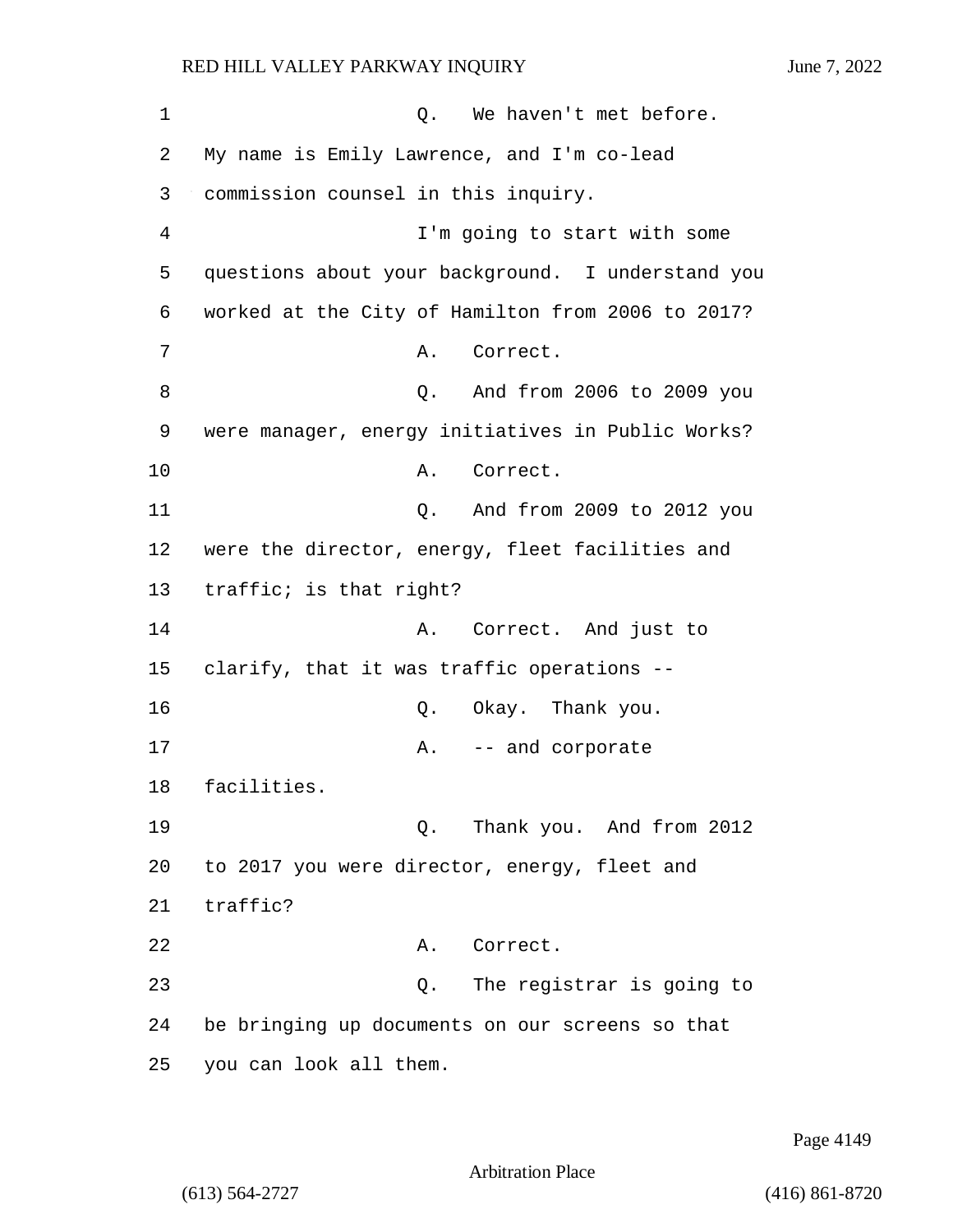1 Registrar, can you bring up 2 HAM56560, please. Thank you. 3 Mr. Lupton, can you see the 4 document on your screen? I just want to make sure 5 your screen is oriented well. 6 A. Yes, I can. 7 C. Great. So this is a 8 Public Works document that sets out some of the 9 organizational -- the organizational charts for 10 Public Works. 11 A. Hm-hmm. 12 Q. Commissioner, this is not 13 yet an exhibit. 14 JUSTICE WILTON-SIEGEL: Okay. 15 BY MS. LAWRENCE: 16 Q. Mr. Lupton, can you 17 identify this document? Have you seen in before? 18 A. Yes, I have. 19 Q. Okay. 20 A. I'm not sure what year it 21 was because they -- 22 Q. I believe -- 23 A. -- changed it 24 (indiscernible). 25 Q. -- it was 2017.

Page 4150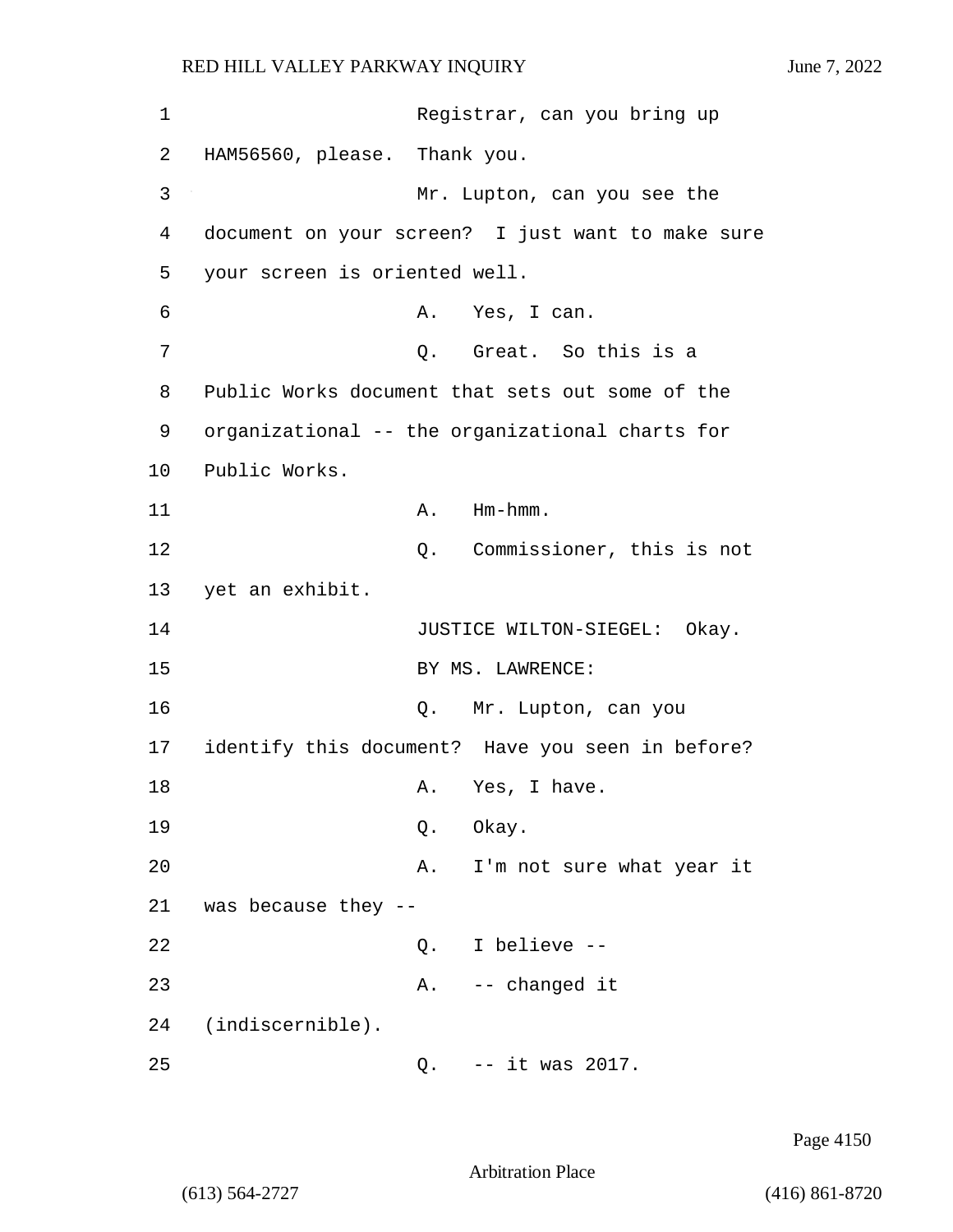1 A. Okay. 2 MS. LAWRENCE: Commissioner, 3 this would be the next exhibit, Exhibit 65 by my 4 count? 5 JUSTICE WILTON-SIEGEL: Okay. 6 EXHIBIT NO. 65: Document 7 titled "Hamilton Public Works - Who Does What", 8 HAM56560. 9 MS. LAWRENCE: Registrar, can 10 you go to image 4, please. And the next image. 11 BY MS. LAWRENCE: 12 O. So am I correct, 13 Mr. Lupton, that you reported to John Mater, 14 director of corporate assets and strategic 15 planning? 16 A. Correct. 17 Q. Registrar, can you go to 18 image 2, please. I've got my image numbers wrong. 19 Image 3, please. Can you rotate that one. 20 And in turn Mr. Mater reported 21 to Gerry Davis the general manager of Public 22 Works. 23 A. Correct. 24 Q. Right. 25 And, Registrar, if you can go

Page 4151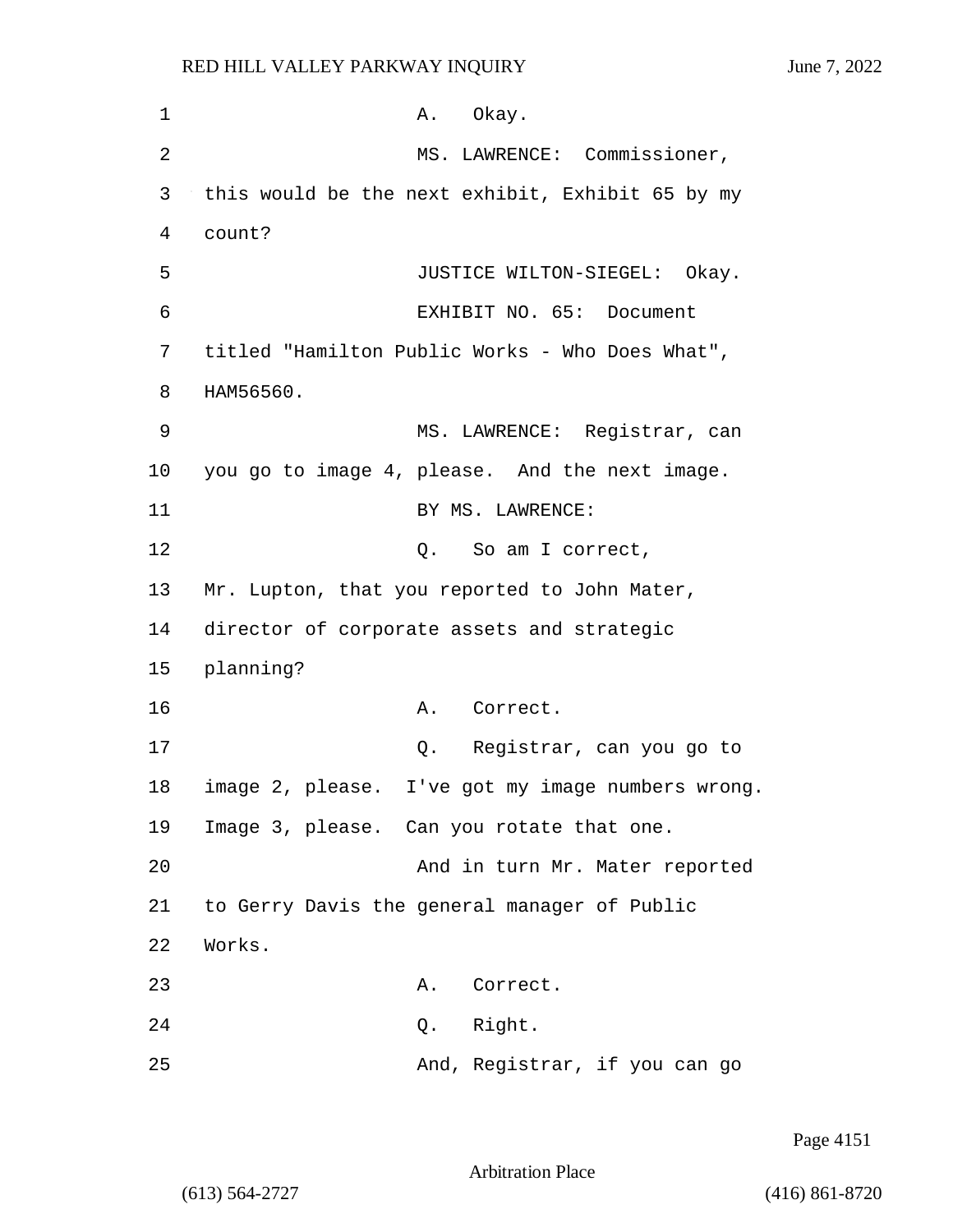1 to image 7, please. 2 And then within the corporate 3 assets and strategic planning, energy, fleet and 4 traffic you're listed at the top, and you had 5 several people reporting to you, including on the 6 right-hand side, Martin White, manager, energy -- 7 pardon me, traffic engineering and operations; is 8 that right? 9 A. Correct. 10 Q. Great. 11 Registrar, you can take that 12 down, please. 13 And am I also correct that 14 under Mr. White, at least for a period of your 15 tenure, it was Dave Ferguson as a superintendent. 16 A. Yes, for traffic 17 engineering. 18 C. And Stephen Cooper and 19 Jason Worron underneath Mr. Ferguson as project 20 managers? 21 A. Yes. 22 Q. Thank you. Did you 23 personally have a technical background in traffic 24 or road safety? 25 A. No, I do not.

Page 4152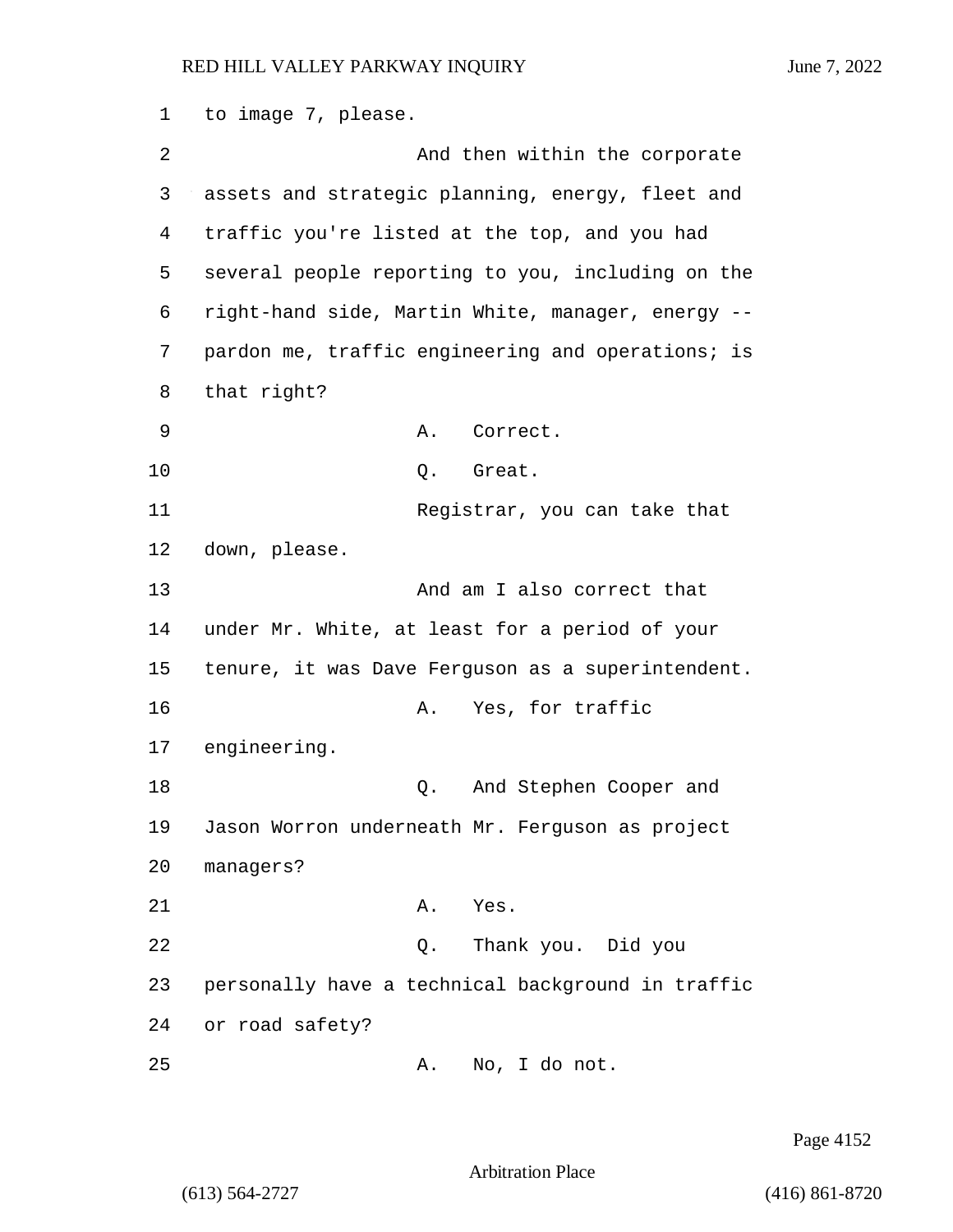1 Q. What's your background 2 and subject matter expertise? 3 A. My background is really 4 in the energy markets. So energy efficiency, 5 sustainability, commodities. 6 Q. Thank you. And am I 7 right that those below you, David Ferguson, 8 Mr. White and Mr. Cooper and Mr. Worron, for 9 example, all had experience and expertise in 10 traffic and road safety? 11 A. Yes. 12 Q. And above you Mr. Mater 13 had as well? 14 A. Yes. 15 Q. Okay. I'm going to ask 16 you some questions about the Public Works 17 department more generally. Going back to 2013, 18 how effective was the City's organizational 19 structure within Public Works in your view? 20 A. I think it was -- in 21 context of overall? 22 Q. Yeah. 23 A. I think it was working 24 fine. 25 Q. The Commissioner has

Page 4153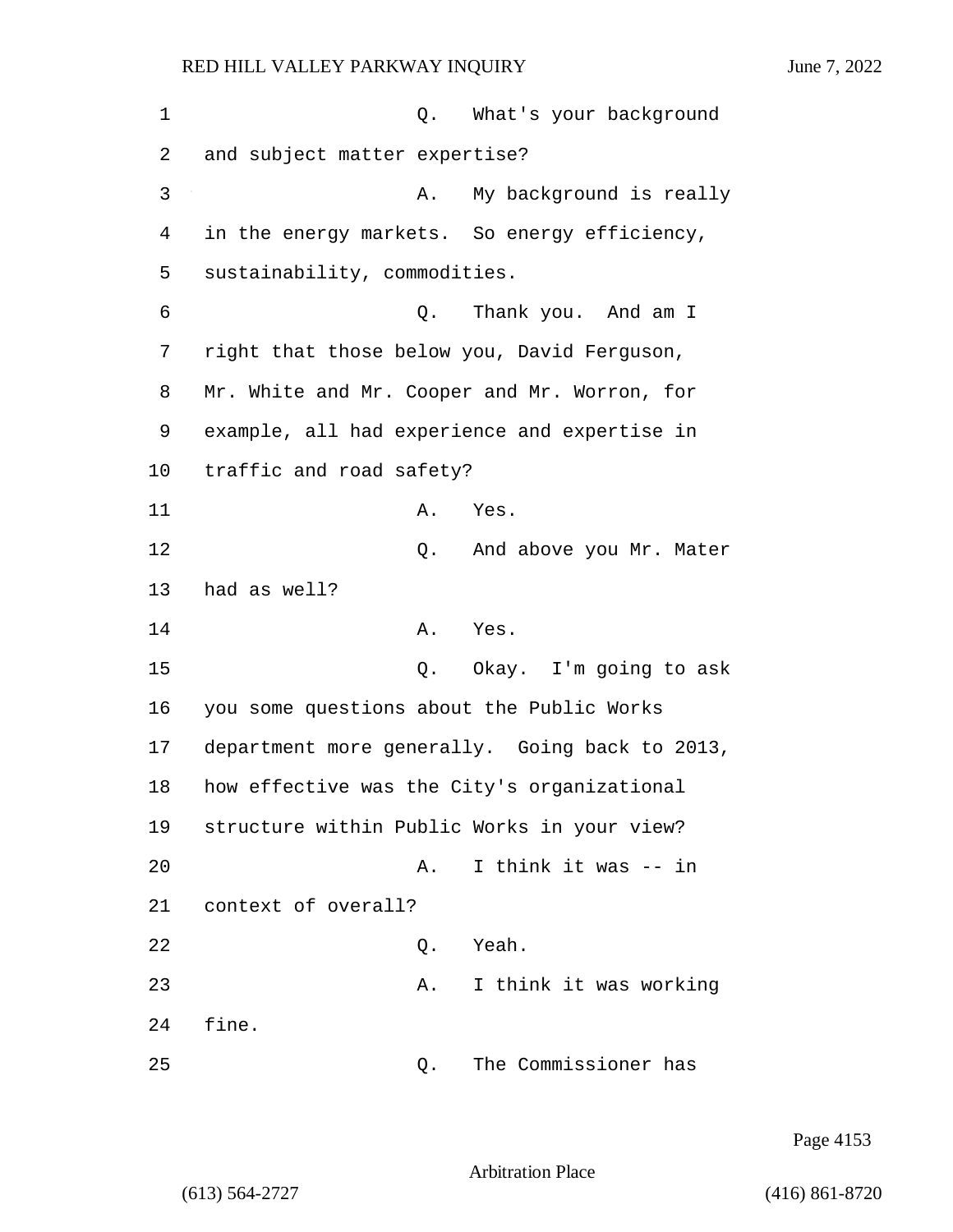1 heard some evidence about the transportation 2 coordination committee or the TCC? 3 A. Yes. 4 Q. Do you remember that 5 committee? 6 A. Yes. 7 Q. Who attended that 8 committee? 9 A. So that was established 10 to have all the managers that had any involvement 11 to do with traffic or traffic safety or 12 transportation involved. So that would have 13 involved people from my group as in terms of 14 Martin White who typically chaired. It would have 15 been people from engineering. It would have been 16 Hamilton Police Services. It would have been 17 public health. Variety of people, anybody that 18 touched traffic, I guess, organizationally. 19 Q. And did you regularly 20 attend that committee meeting? 21 A. No. 22 Q. Meetings of that 23 committee, I meant. 24 A. No, I did not. 25 Q. Was this -- this

Page 4154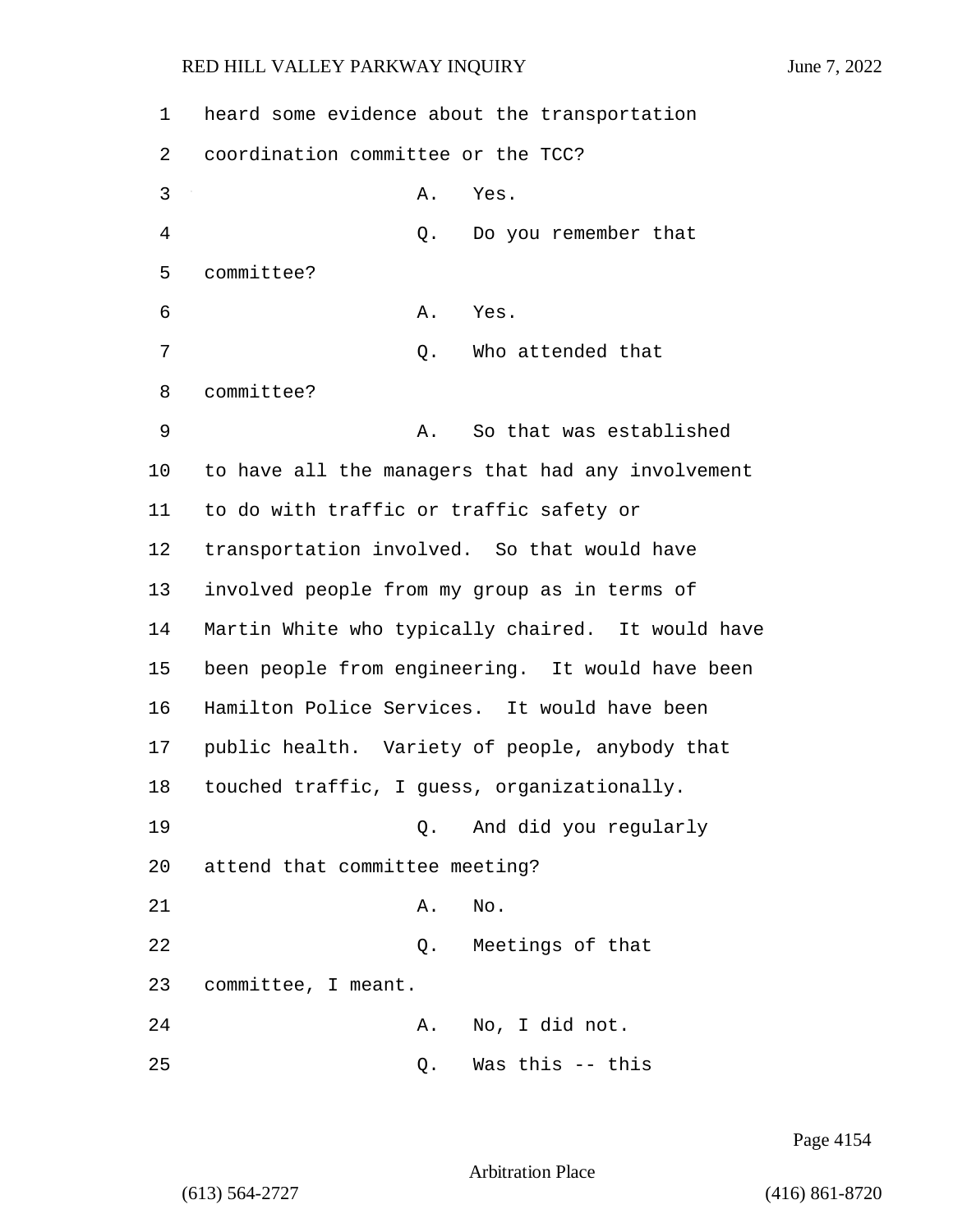| 1  | committee the TCC, was it formed at least in part  |
|----|----------------------------------------------------|
| 2  | to encourage discussion amongst the groups that    |
| 3  | you just mentioned?                                |
| 4  | Yes. It was also formed<br>Α.                      |
| 5  | so that people would have a better opportunity for |
| 6  | understanding of who was doing what within the     |
| 7  | organization, and if there was any projects that   |
| 8  | may cross over, that there was an opportunity to   |
| 9  | have discussion.                                   |
| 10 | Discussion and<br>Q.                               |
| 11 | coordination?                                      |
| 12 | Yes.<br>Α.                                         |
| 13 | Thank you. Turning to<br>Q.                        |
| 14 | another acronym that we've heard, the department   |
| 15 | management team, the DMT?                          |
| 16 | Α.<br>Yes.                                         |
| 17 | What was that?<br>Q.                               |
| 18 | So that was $--$ if you<br>Α.                      |
| 19 | look at the organizational chart that showed all   |
| 20 | the directors that reported to Gerry Davis, so     |
| 21 | that was Gerry Davis and those directors.<br>The   |
| 22 | directors that reported to another director like   |
| 23 | myself, (indiscernible) and Rob Norman, we would   |
| 24 | come into DMT typically once a month.              |
| 25 | Okay. And did DMT meet<br>Q.                       |

Page 4155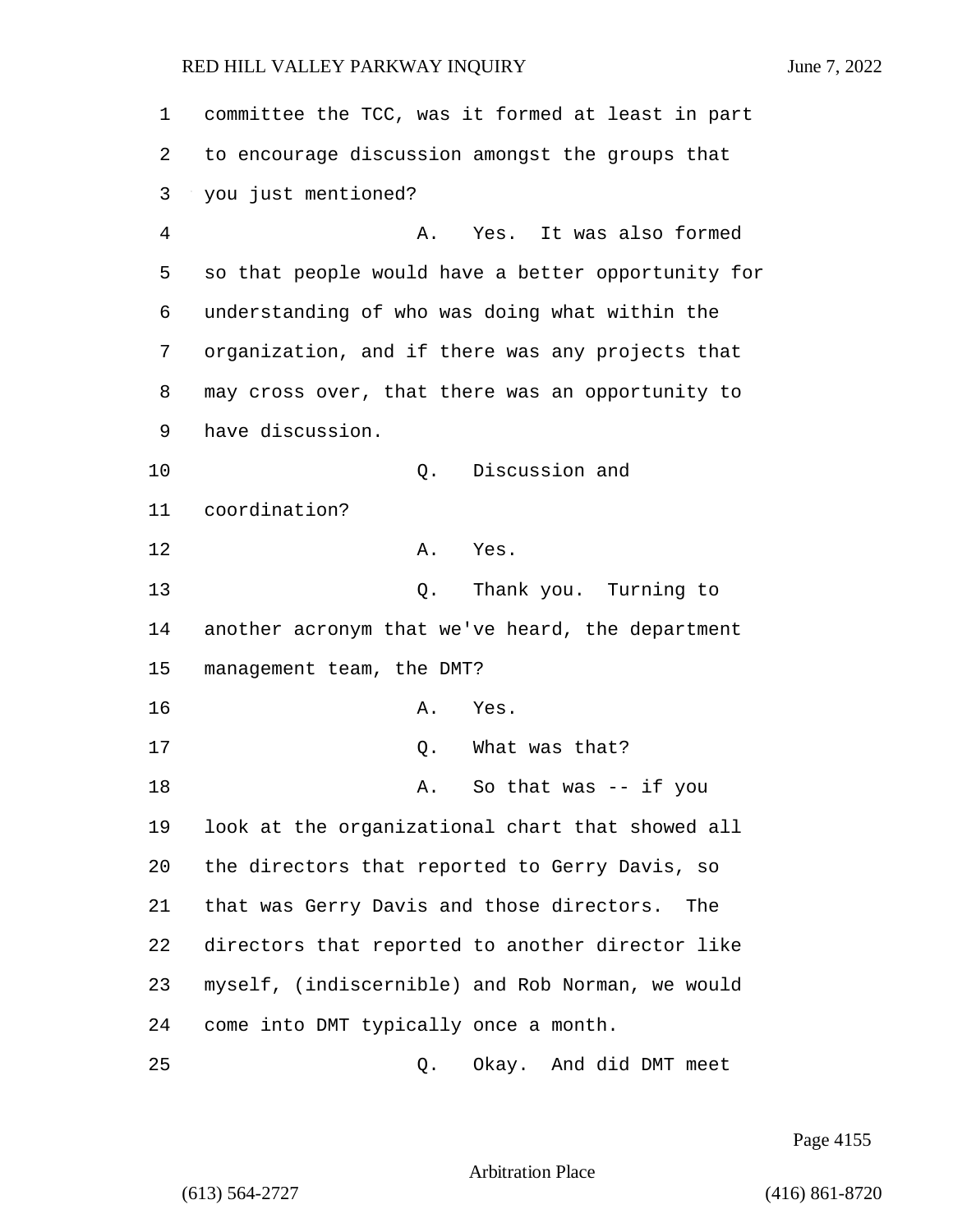1 once a month for the entire time that you were in 2 Public Works? 3 A. Probably more than that. 4 C. More often than that? 5 A. Yeah, I think the core 6 DMT met more often. 7 O. Okay. 8 A. It's just the outlying 9 directors that came in on occasion. 10 Q. Okay. And in contrast, 11 the TCC that we were just talking about, do you 12 know how long it was in existence and was meeting 13 regularly? 14 A. I don't recall specific 15 dates, but I think it was somewhere around 2012 16 where we put it together. I was tasked with 17 putting that group together and part of it was 18 going through and identifying who did what within 19 the City in terms of traffic and what crossovers 20 were and who had lead. 21 Q. And did that committee 22 continue to meet at least until you left in 2017? 23 A. Yes. 24 Q. Okay. I'm going to turn

25 now to some questions about the Red Hill back in

Page 4156

Arbitration Place

(613) 564-2727 (416) 861-8720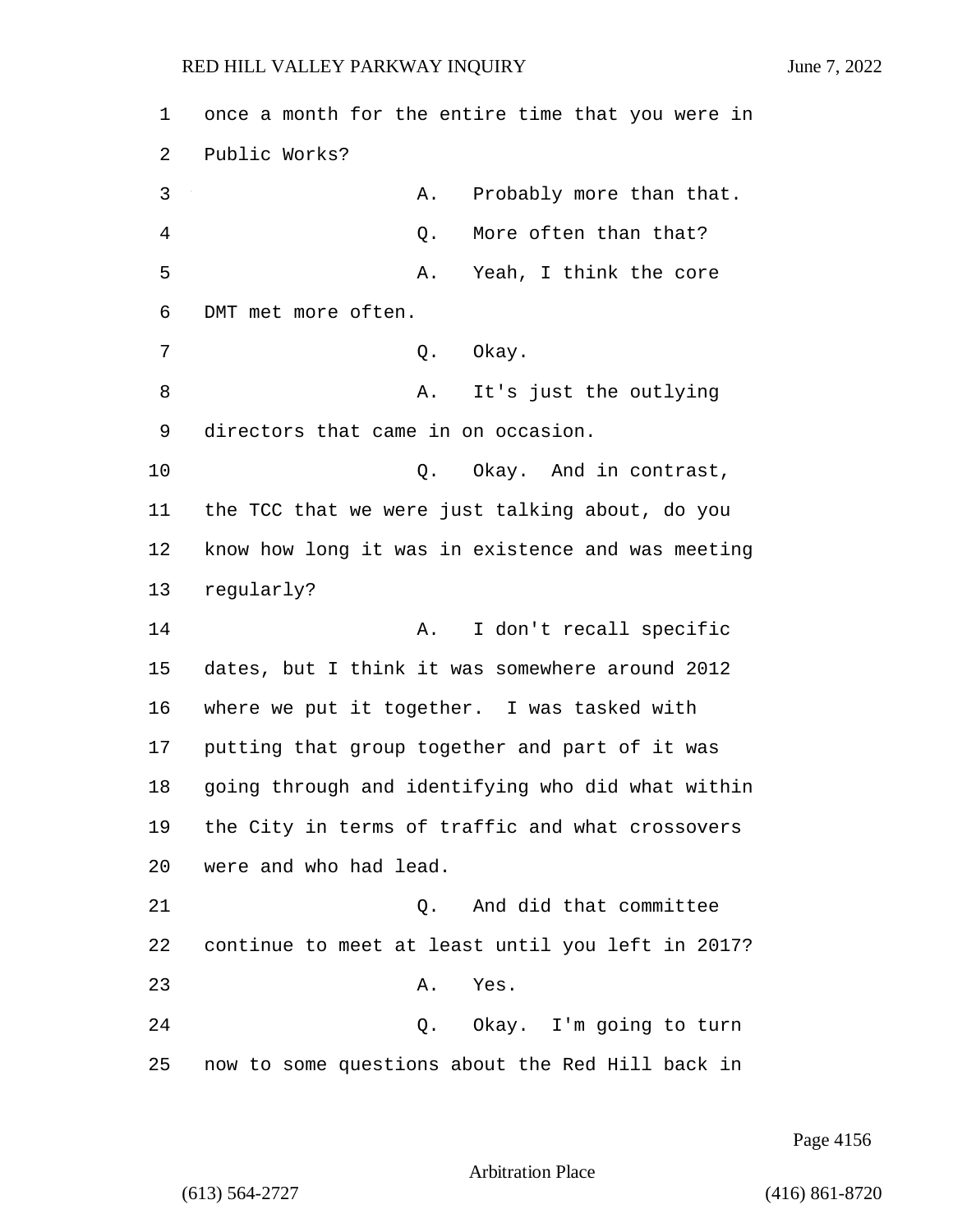| 1  | 2013. In 2013 do you recall having received        |
|----|----------------------------------------------------|
| 2  | expressions of concern about safety on the Red     |
| 3  | Hill?                                              |
| 4  | There was $--$ it was<br>Α.                        |
| 5  | brought up by a couple of councillors where there  |
| 6  | was concern for a specific area of the Red Hill in |
| 7  | terms of visibility. And of course visibility had  |
| 8  | to do with, I guess, lack of lighting in that      |
| 9  | particular area.                                   |
| 10 | Was that in the Dartnall<br>Q.                     |
| 11 | area?                                              |
| 12 | Yes. It's the area that<br>Α.                      |
| 13 | was identified in the 2013 report.                 |
| 14 | Thank you.<br>Q.                                   |
| 15 | Registrar can you bring up                         |
| 16 | HAM23138, please. And can you bring up image 1     |
| 17 | and image 2.                                       |
| 18 | Mr. Lupton, I'm just going to                      |
| 19 | do another tech test. Can you see both these       |
| 20 | images and then our video tiles on one side or the |
| 21 | other?                                             |
| 22 | Yeah. The video tiles<br>Α.                        |
| 23 | are on the right.                                  |
| 24 | Okay.<br>Q.                                        |
| 25 | It covers part of the --<br>Α.                     |

Page 4157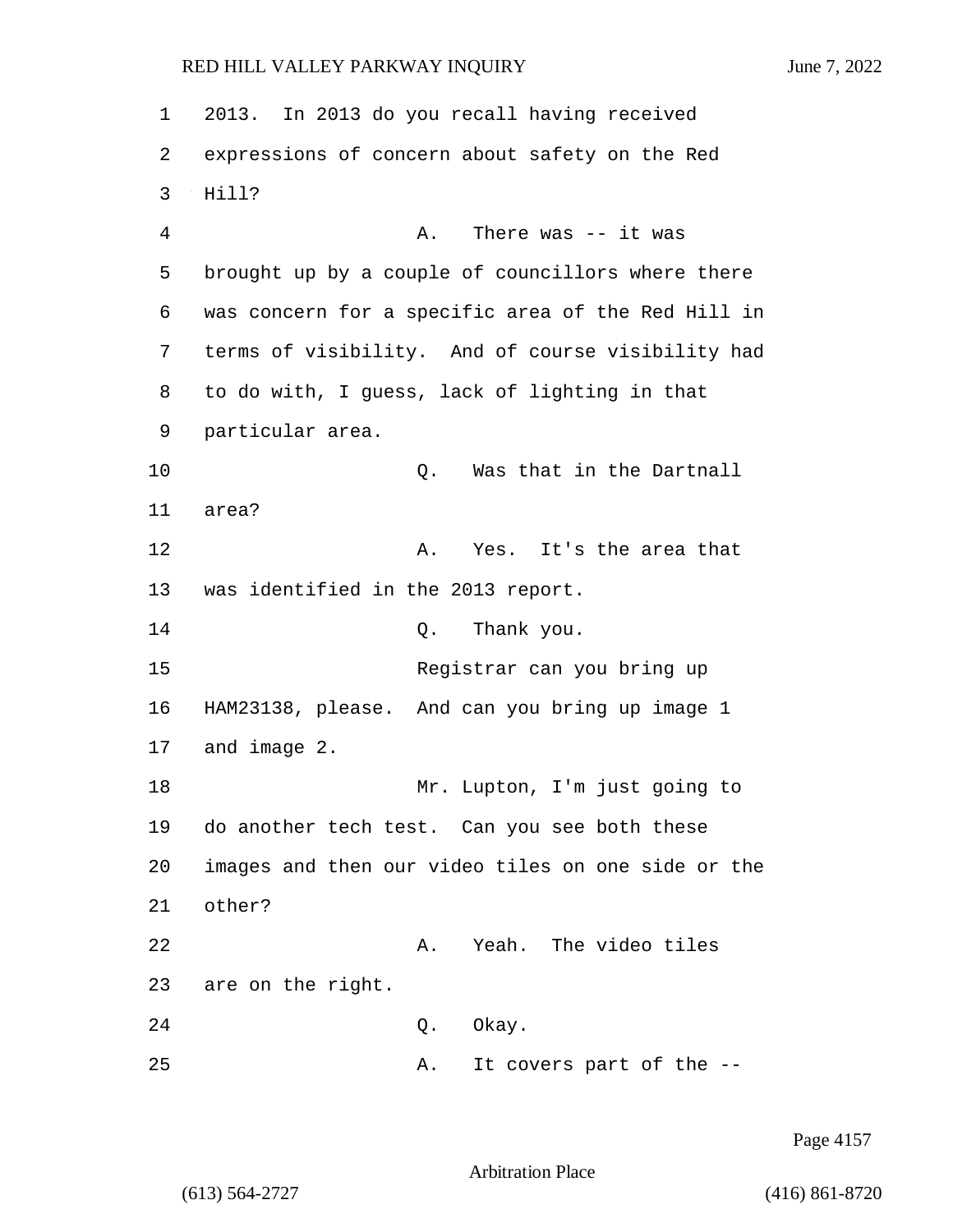1 Q. They're not covering the 2 image? 3 A. -- covers part of the 4 second image. 5 Q. Okay. So if you go up to 6 the top of your Zoom, you can do a side-by-side 7 and that should allow you to see both images and 8 the tiles with nothing covering anything else. 9 A. There we go. 10 Q. Better? 11 A. Yes. Thank you. 12 C. Great. So this is an 13 e-mail exchange from Chad Collins on the -- on 14 image 2 about complaints and that gets eventually 15 circulated up to you, you see on image 1. 16 Registrar, can you call out on 17 image 1 the e-mail from Councillor Collins, the

18 second e-mail down. There we go.

19 So that's when you get 20 involved. And Councillor Collins sends it to you. 21 Registrar, you can close that 22 out, and then if you can call out Mr. Lupton's 23 response at the top, please. Thank you. 24 So we're in January of 2013. 25 Do you recall that Councillor Collins wanted to

Page 4158

Arbitration Place

(613) 564-2727 (416) 861-8720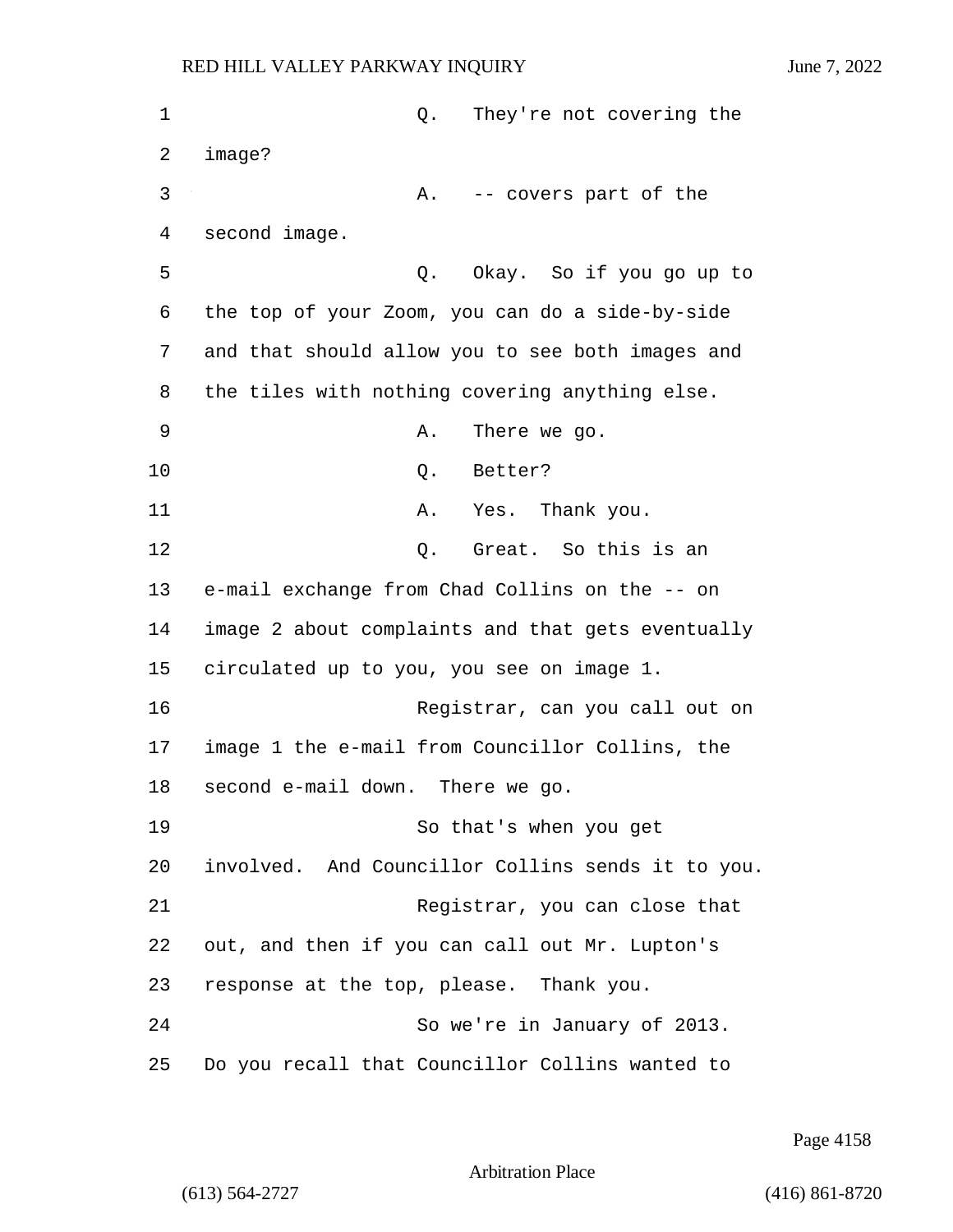| $\mathbf 1$ | bring a motion in respect of the complaints he had |
|-------------|----------------------------------------------------|
| 2           | heard, in particular about lighting?               |
| 3           | Yes.<br>Α.                                         |
| 4           | Q. You say:                                        |
| 5           | "Listening to you explain your                     |
| 6           | motion today helped too.                           |
| 7           | We'll get it done. I'm going                       |
| 8           | to get someone with a fresh                        |
| 9           | perspective to give us some                        |
| 10          | advice on this." (As read).                        |
| 11          | Do you recall why you wanted                       |
| 12          | someone with a fresh perspective?                  |
| 13          | I think what I meant is<br>Α.                      |
| 14          | we're going to have an outside party have a look   |
| 15          | at it and give us recommendations as opposed to    |
| 16          | just doing it internally?                          |
| 17          | Okay. And do you recall<br>Q.                      |
| 18          | why you thought that was a good idea?              |
| 19          | I think because of the<br>Α.                       |
| 20          | concerns that were raised it was probably good to  |
| 21          | have an outside view of that particular area and   |
| 22          | to work with the staff to kind of come to some     |
| 23          | kind of conclusions in terms of what needed to be  |
| 24          | done.                                              |

25 Q. Okay.

Page 4159

Arbitration Place

(613) 564-2727 (416) 861-8720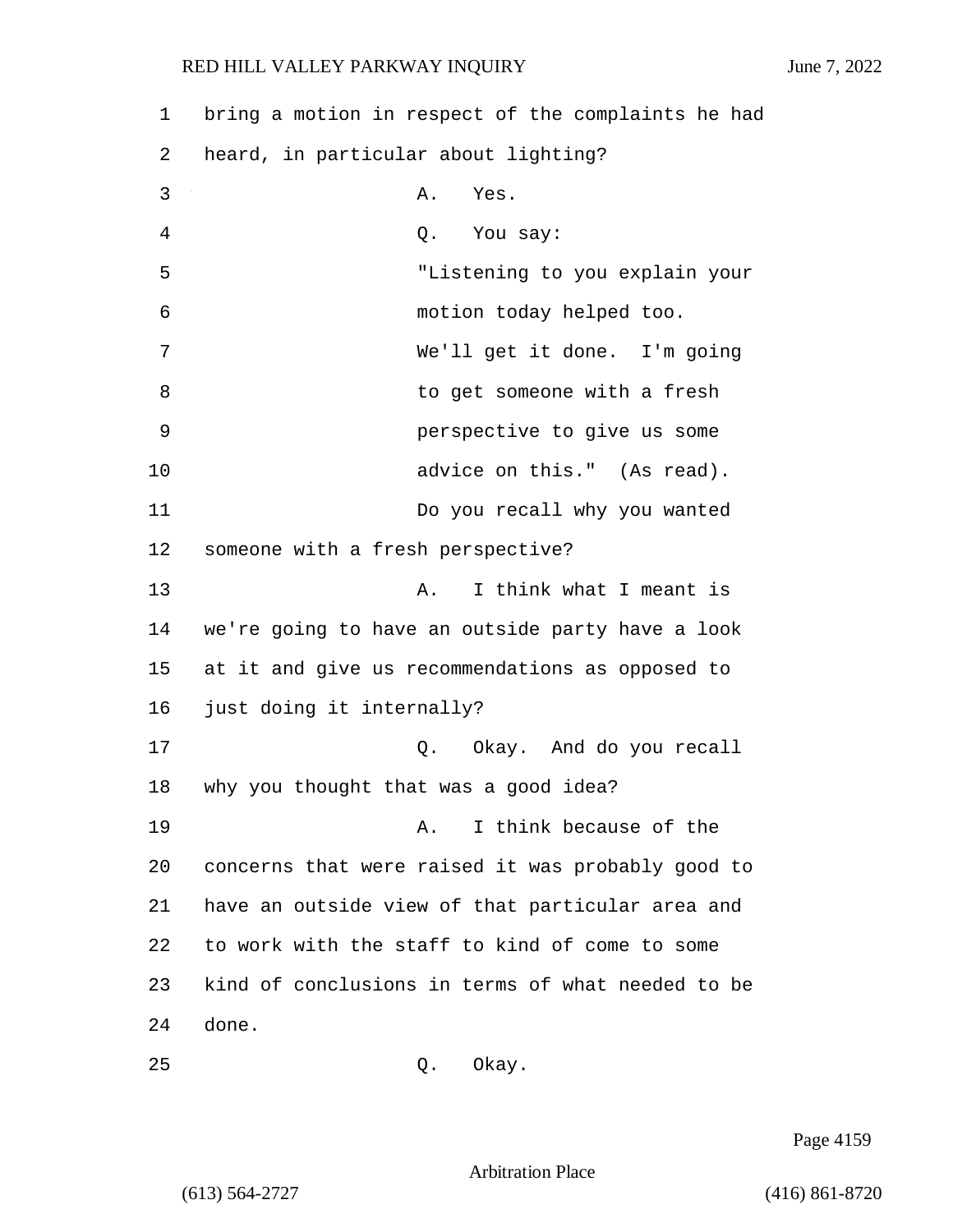1 Registrar, can you close this out and open up OD6, page 8, paragraph 11. Thank you. 4 Mr. Lupton, we're now in the overview document, one of them, of the Inquiry. You've had a chance to review some of these overview documents; is that right? 8 A. Correct. 9 Q. Great. So this is an excerpt that has the motion that members of Public Works committee moved in January of 2013, and it is a motion that staff are directed to investigate upgrading the lighting in the vicinity of the Mud/Stone Church Road interchanges, investigate better signage and lane markings, and that a full costing of all options and alternatives be presented to committee for their consideration. 18 So at this point did you understand that councillors wanted an assessment of the lighting of the main line of the parkway in the vicinity that's mentioned here? 22 A. For this specific area, yes, along with any other alternatives that were there. 25 Q. Registrar, you can close

Page 4160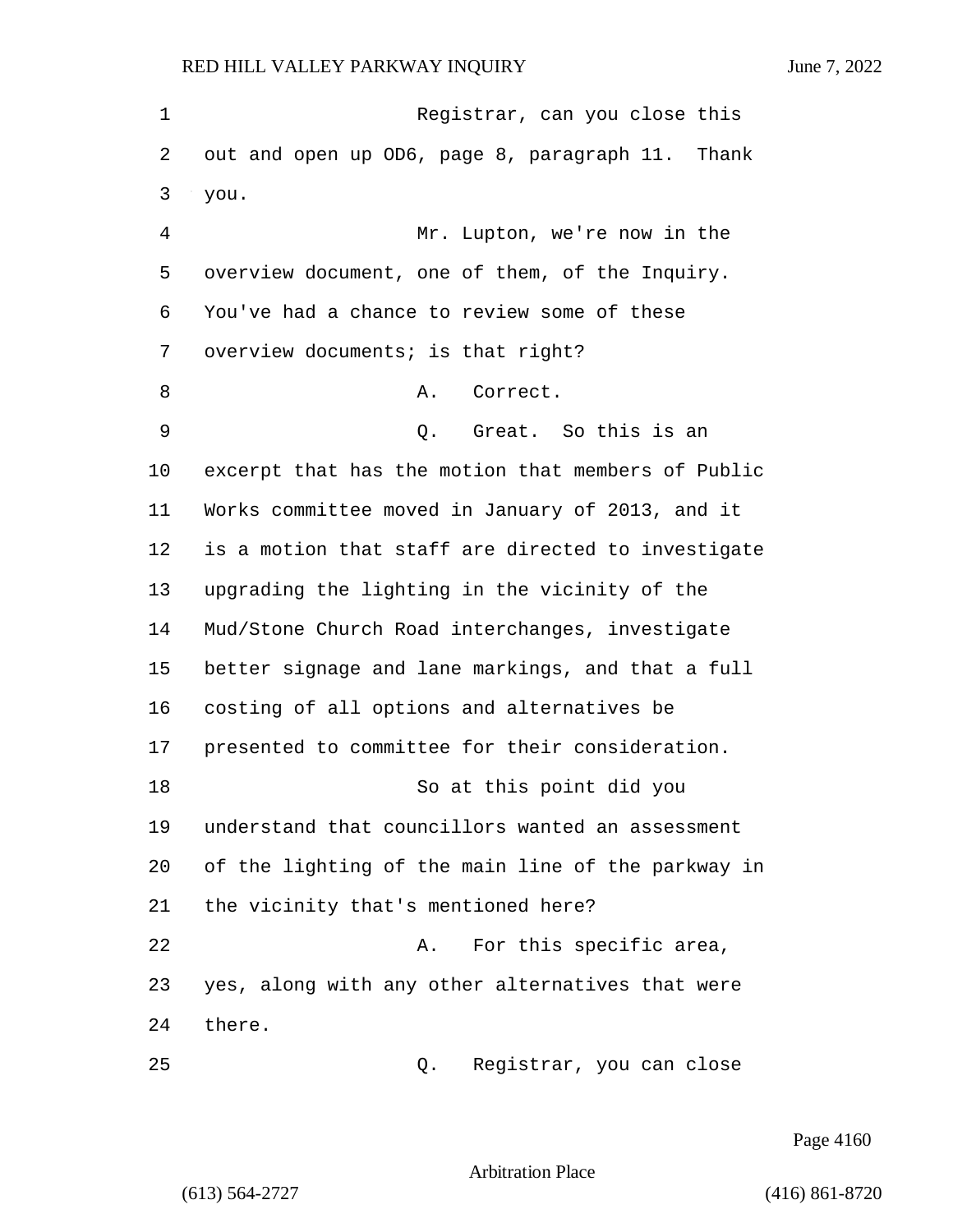that out and go to same document page 10, paragraph 17, please. 3 So Ms. Cameron, who is Gary Moore's assistant, advised Mike Field, Gord McGuire and Mr. Moore that John Mater and his group would be taking lead on the motion and would report back in November of 2013. Do you recall how -- I'm going to call it for this purpose -- John Mater's group came to take lead on this 10 motion? 11 A. Not specifically, no. 12 O. Okay. I didn't mean to interrupt. Were you finished? 14 A. Yes. 15 Q. Okay. We've received evidence in the overview documents that Stephen Cooper, Ron Gallo, Mike Field and Gary Kirchknopf were the project team from the City in the project that was to be reported back to Public Works committee. Is that your understanding as well? 21 A. Yes. 22 Q. Do you know why Mike Field was included in the project team? 24 A. Because street lighting fell under the leadership of engineering under

Page 4161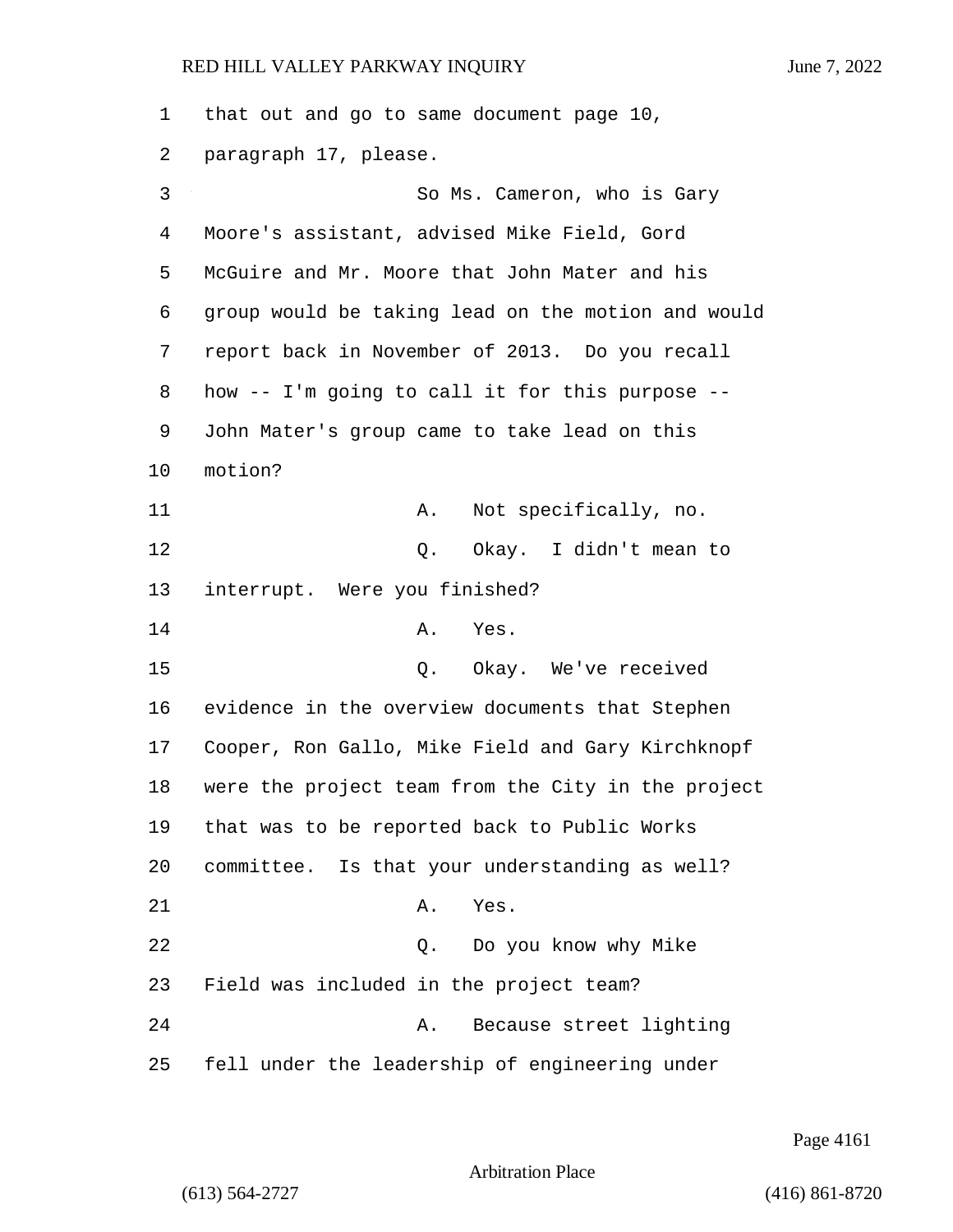1 Gary Moore, and Mike Field worked for Gary. He 2 was the City's street lighting expert. 3 Q. Okay. And Gary 4 Kirchknopf, is he also in engineering services? 5 A. Yes. 6 Q. Thank you, Registrar. 7 You can take down this call out. 8 The City retained the 9 consultant CIMA. Did you have any involvement in 10 their retainer of CIMA? 11 A. Not directly, no. 12 Q. Did you attend any 13 meetings with CIMA and city staff in connection 14 with the 2013 report while CIMA was doing its work 15 to prepare the report? 16 **A.** I don't think that I did. 17 Q. Were you otherwise 18 involved in the day-to-day work of CIMA in 2013 on 19 the preparation of the report? 20 A. No, I would have left 21 that to the staff. 22 Q. Did any of your staff 23 keep you informed about the progress of the work? 24 A. Yes. 25 Q. At a detailed level or a

Page 4162

Arbitration Place

(613) 564-2727 (416) 861-8720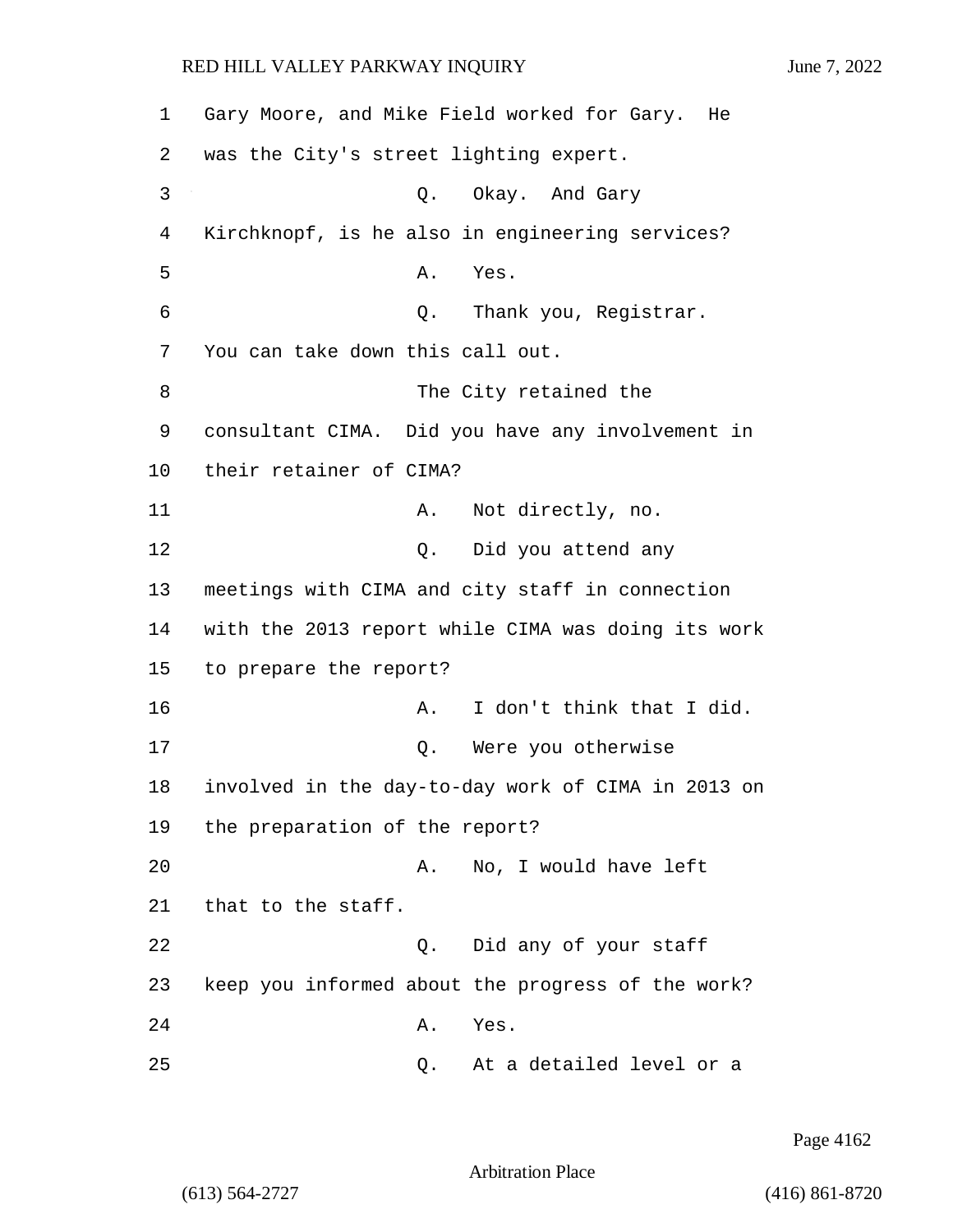| $\mathbf 1$ | high level or somewhere in between?                |
|-------------|----------------------------------------------------|
| 2           | Somewhere in between I<br>Α.                       |
| 3           | would say.                                         |
| 4           | And who -- which city<br>Q.                        |
| 5           | staff did that?                                    |
| 6           | That would have been<br>Α.                         |
| 7           | Martin White and Dave Ferguson.                    |
| 8           | And what did you<br>Q.                             |
| 9           | understand about the factors that were at play     |
| 10          | regarding increasing illumination on the Red Hill? |
| 11          | So the report in my view<br>Α.                     |
| 12          | was intended to improve visibility in the area,    |
| 13          | and visibility could involve a number of things.   |
| 14          | Of course the street lighting was one option, but  |
| 15          | it also pointed to things that we actually did     |
| 16          | implement, like additional signage, especially on  |
| 17          | the ramps where it would indicate, you know, the   |
| 18          | degree of the turn, and eventually we went to      |
| 19          | tiger's eyes to help highlight or better highlight |
| 20          | the direction of the roadway and -- especially at  |
| 21          | the nighttime where people's headlights would      |
| 22          | catch those reflectors, so we could provide them   |
| 23          | with better view in terms of -- or visibility in   |
| 24          | terms of dealing with that particular area.        |
| 25          | Thank you. In terms of<br>Q.                       |

Page 4163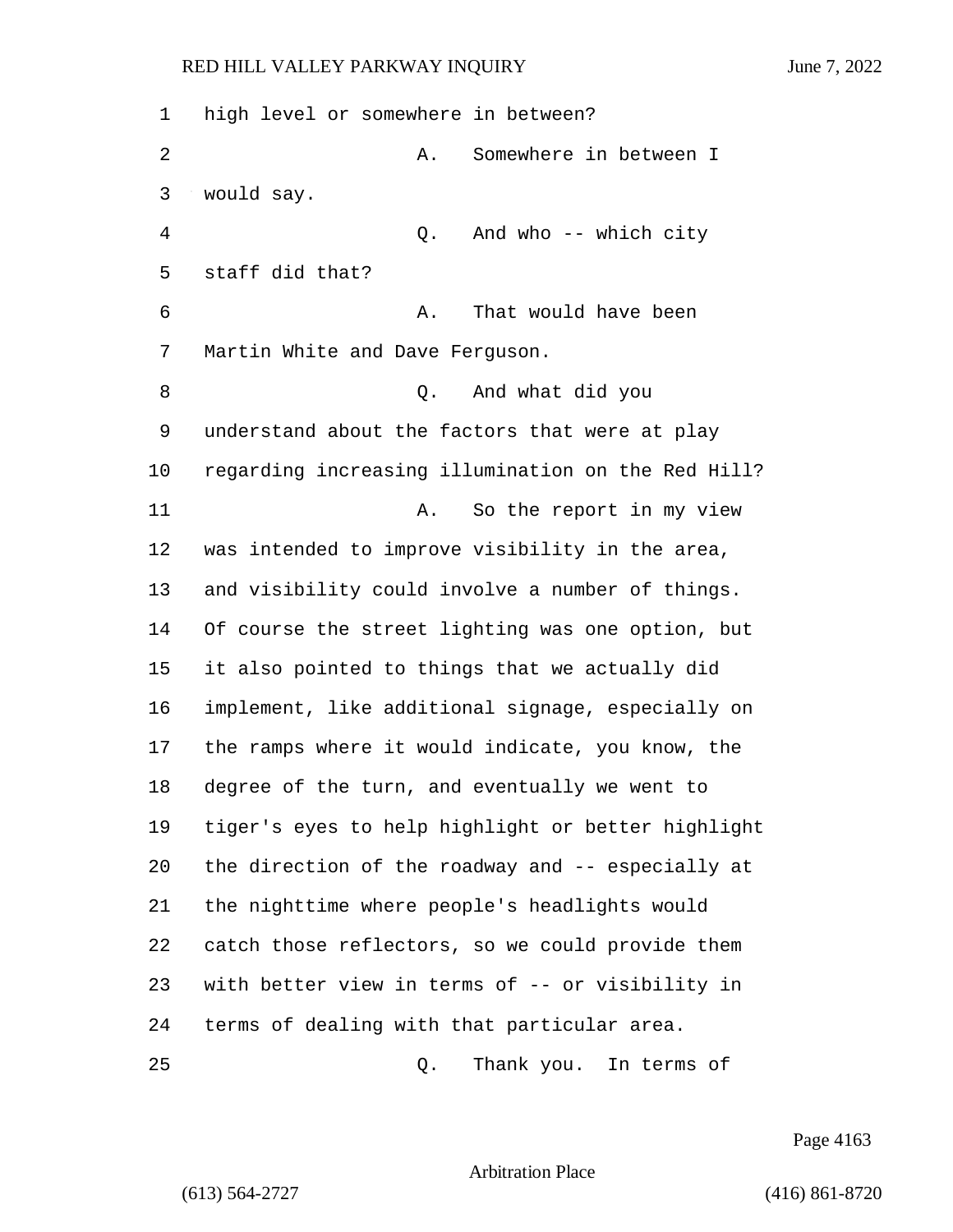| 1    | illumination in particular, rather than those     |
|------|---------------------------------------------------|
| 2    | other factors, did you understand what            |
| 3    | considerations were going to go into CIMA's       |
| 4    | assessment of whether and how to illuminate the   |
| 5    | parkway?                                          |
| 6    | In that particular area?<br>Α.                    |
| 7    | Yeah.<br>Q.                                       |
| 8    | I think so. I'm not<br>Α.                         |
| 9    | quite sure I understand your question.            |
| 10   | I can rephrase the<br>Q.                          |
| 11   | question. In fact, maybe I'll come at it from a   |
| $12$ | different way.                                    |
| 13   | Did you ever speak to                             |
| 14   | Mr. Moore directly about the illumination of the  |
| 15   | Red Hill? And the time period I'm asking about    |
| 16   | now is as CIMA is preparing its report.           |
| 17   | Yes, I did.<br>Α.                                 |
| 18   | And what did he tell you?<br>Q.                   |
| 19   | So this is where we<br>Α.                         |
| 20   | discovered that as part of the original           |
| 21   | development of the Red Hill Parkway and the       |
| 22   | agreements with key players that there was some   |
| 23   | environmental concerns with street lighting in    |
| 24   | areas of the Red Hill Valley Parkway, and I guess |
| 25   | it was part of the original environmental         |

Page 4164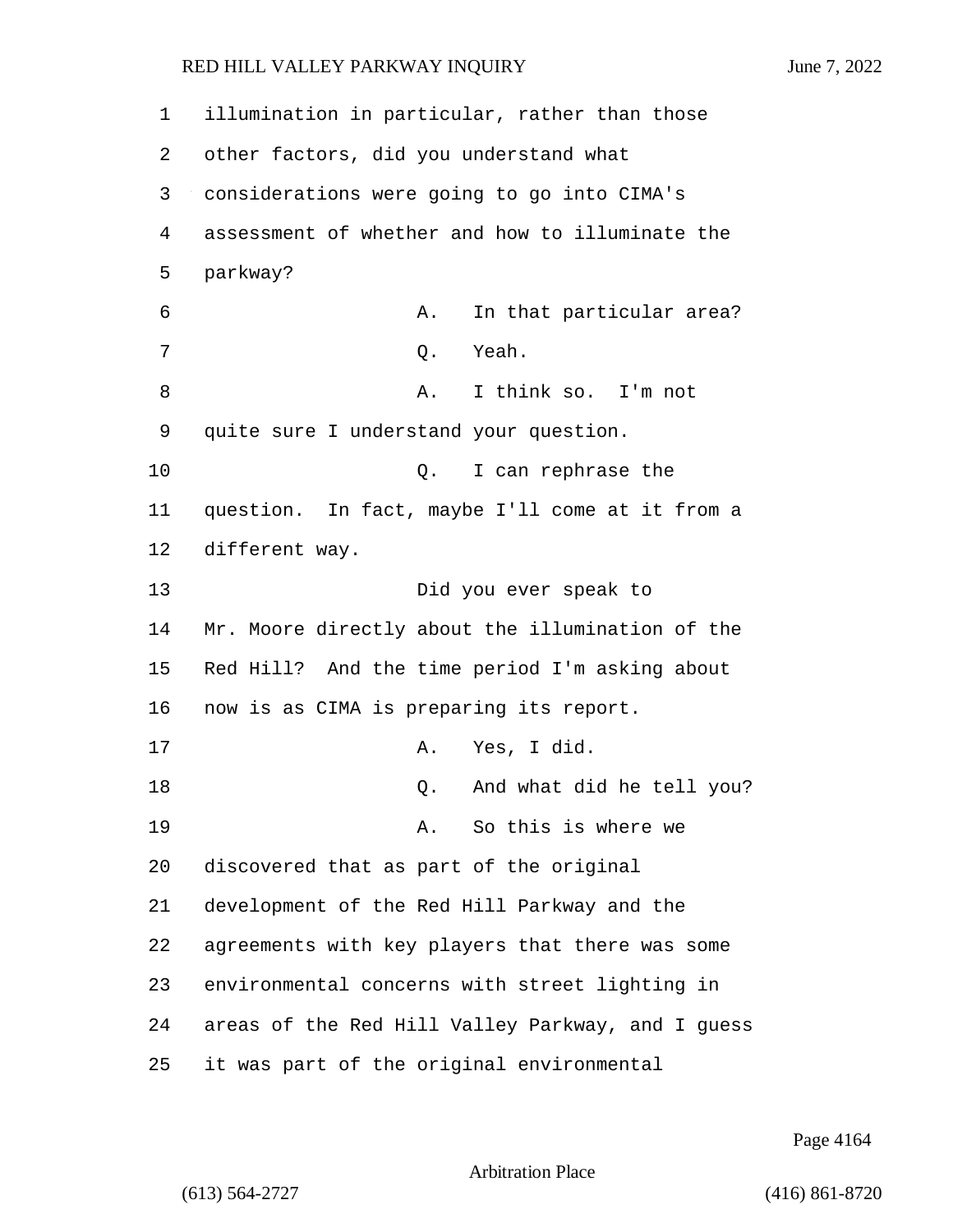| 1  | assessment. So that was kind of -- that was new    |
|----|----------------------------------------------------|
| 2  | to us in that particular case. So I think that's   |
| 3  | when we discovered the history behind it and the   |
| 4  | reasons why street lighting wasn't in that         |
| 5  | particular area.                                   |
| 6  | And did you have a direct<br>Q.                    |
| 7  | conversation with Gary Moore about this?           |
| 8  | Yeah.<br>Α.                                        |
| 9  | Did he show you any<br>Q.                          |
| 10 | documents in respect of this history?              |
| 11 | No, he did not.<br>Α.                              |
| 12 | In 2013 had you seen any<br>Q.                     |
| 13 | documents, including any environmental             |
| 14 | assessments, that explained the limits, if any, on |
| 15 | lighting on the Red Hill?                          |
| 16 | No, I did not.<br>Α.                               |
| 17 | Did you discuss with<br>Q.                         |
| 18 | Mr. Moore whether CIMA should be looking into      |
| 19 | illumination of the Red Hill in its -- as part of  |
| 20 | its project?                                       |
| 21 | I don't know in terms<br>Α.                        |
| 22 | specifically what we talked about. I was aware of  |
| 23 | the whole -- you know, as mentioned earlier the    |
| 24 | concern with the environmental impacts, and I know |
| 25 | as well that council through the motion also had   |

Page 4165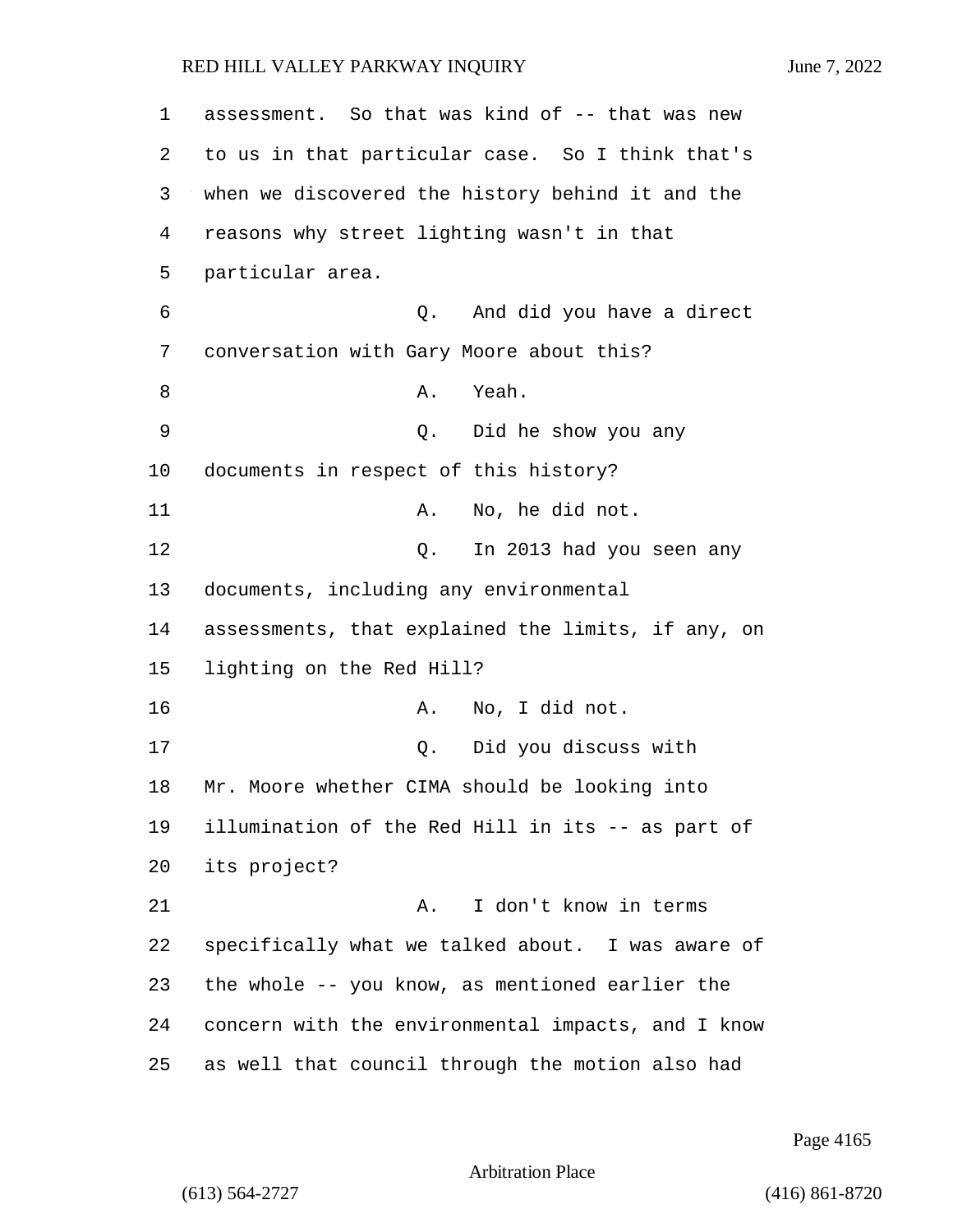an interest of understanding about lighting options in that particular area in addition to the signage and the tiger's eyes. 4 So it was something that I felt we had to review, and I think what we included in the report was some background materials in terms of, you know, why or what the concerns were with improving illumination in that area. 10 Q. Okay. So you said that you knew that council had an interest in understanding lighting options. 13 A. Yes, absolutely. 14 Q. Did you understand that part of CIMA's -- the scope of CIMA's project was to assess whether the main line of the Red Hill in the study area could be illuminated and how much it would cost? 19 A. So in my view CIMA's role was to provide a number of options to improve visibility in that area, whatever they may be, and if it included lighting so be it. 23 Q. And so they had to actually do that work to be able to provide options back to staff?

Page 4166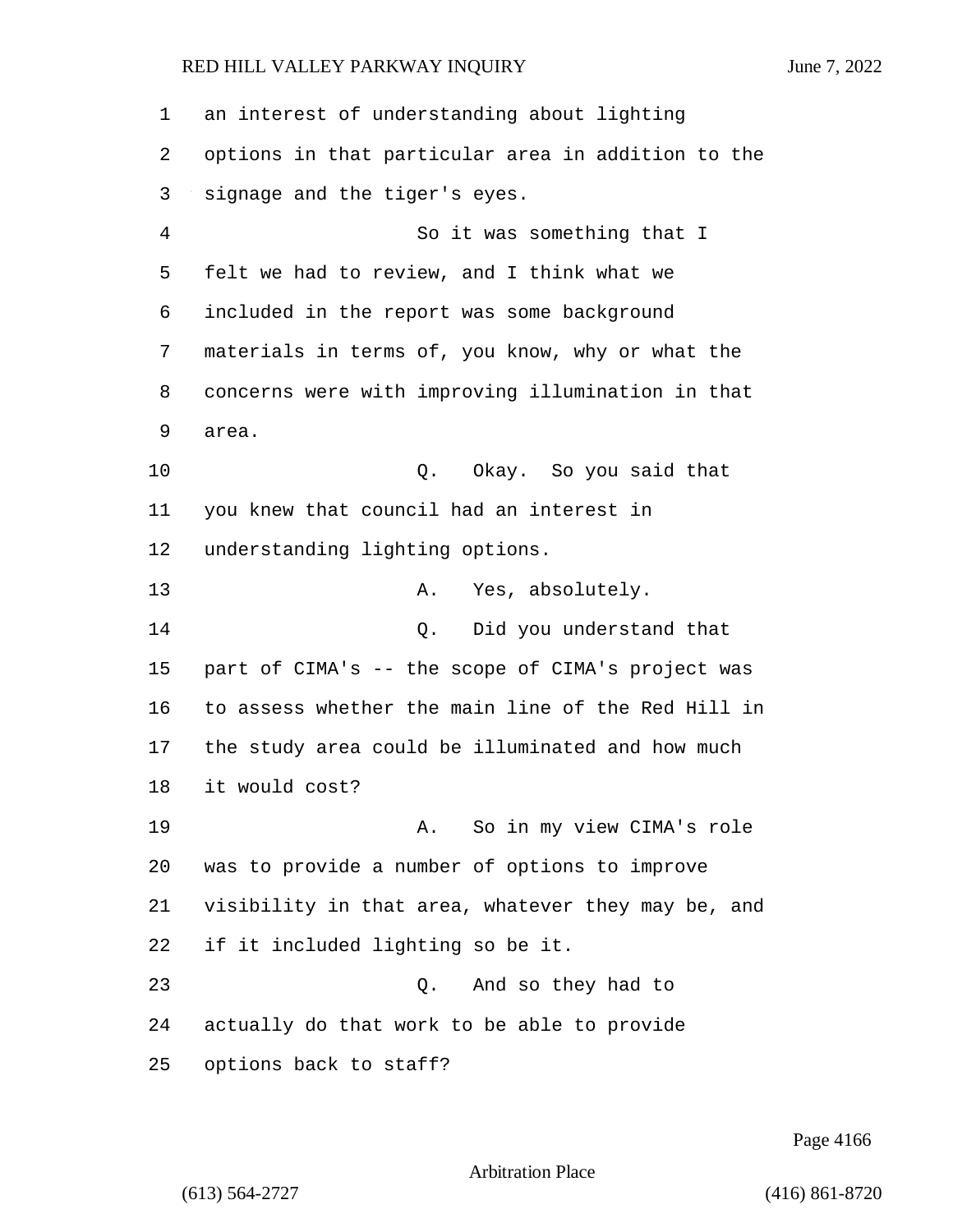| $\mathbf 1$ | Yes. So I think that --<br>Α.                      |
|-------------|----------------------------------------------------|
| 2           | I don't recall specifically, but that was probably |
| 3           | some of what was laid out for them in terms of the |
| 4           | requirements. It's been a long time.               |
| 5           | Q. Fair enough.                                    |
| 6           | I think that was also the<br>Α.                    |
| 7           | time that we all discovered about the history --   |
| 8           | All right.<br>Q.                                   |
| 9           | -- of the lighting on the<br>Α.                    |
| 10          | Red Hill.                                          |
| 11          | Do you remember the<br>Q.                          |
| 12          | specific circumstance in which Mr. Moore conveyed  |
| 13          | his view of the history of the lighting of the Red |
| 14          | Hill or the lack of lighting of the Red Hill to    |
| 15          | you? Was it in a meeting? Was it in a one-on-one   |
| 16          | conversation? How did that happen?                 |
| 17          | I think initially it was<br>Α.                     |
| 18          | a one-on-one conversation between Gary and I, and  |
| 19          | then I think later some of that information came   |
| 20          | out. I just don't recall what the specific timing  |
| 21          | of what was sent who and when.                     |
| 22          | Q. Okay.                                           |
| 23          | A. But it was certainly                            |
| 24          | conveyed through to my team, Gary's concerns and   |
| 25          | what some of the history was with the Red Hill.    |

Page 4167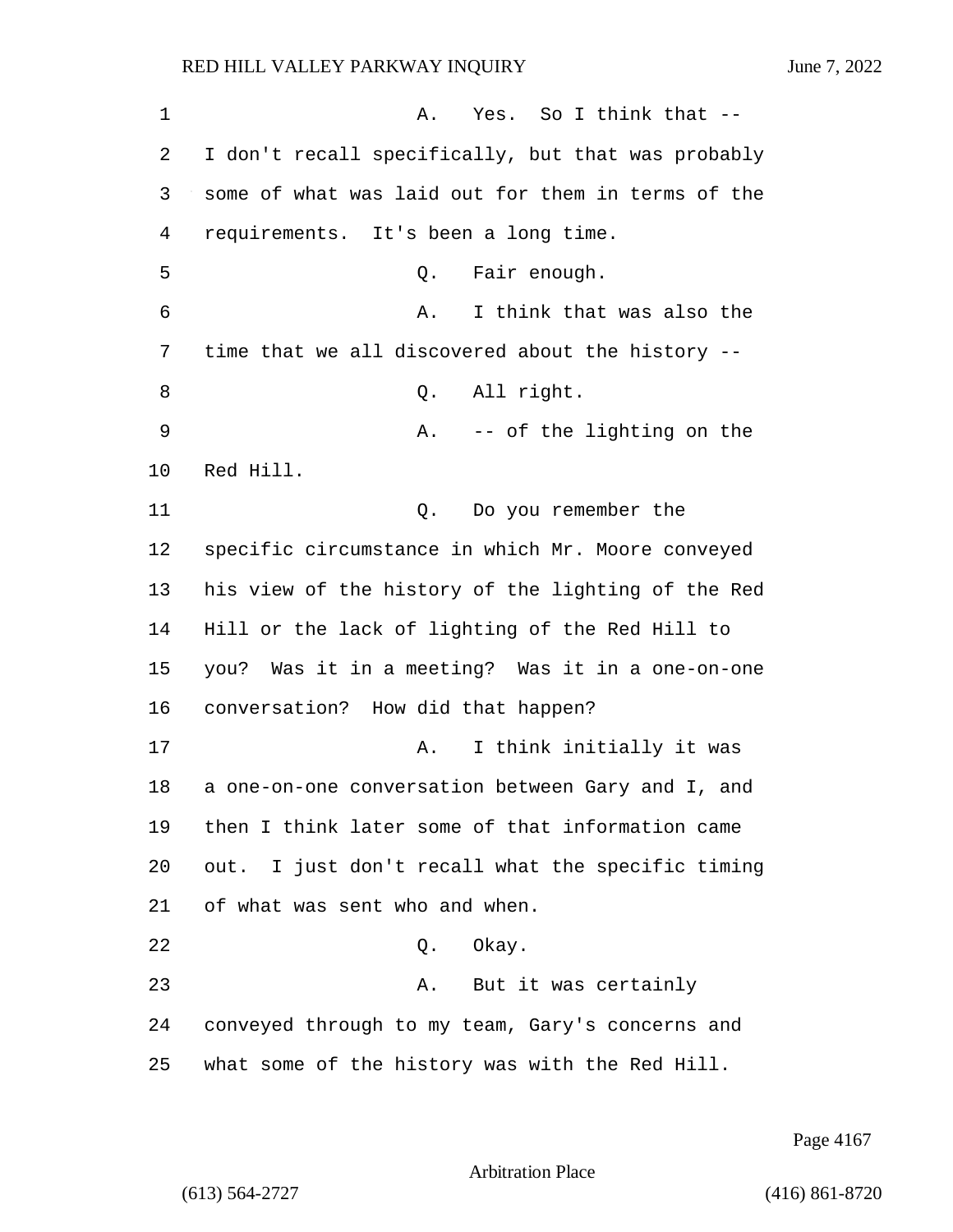| 1  | Okay.<br>Q.                                        |
|----|----------------------------------------------------|
| 2  | Red Hill lighting.<br>Α.                           |
| 3  | Okay. Did you become<br>Q.                         |
| 4  | aware during the course of CIMA's work on the 2013 |
| 5  | project that it was not assessing illumination of  |
| 6  | the main line of the parkway in the study area?    |
| 7  | I don't recall that.<br>Α.                         |
| 8  | Just so we use precise<br>Q.                       |
| 9  | language, when you say "you don't recall that,"    |
| 10 | are you saying that didn't happen or you're saying |
| 11 | you just can't recall either way?                  |
| 12 | I just don't remember.<br>Α.                       |
| 13 | As I -- as we discussed earlier, I wasn't involved |
| 14 | in the day-to-day discussions with CIMA, so I      |
| 15 | don't know what Martin or Dave or Ron might have   |
| 16 | conveyed through to them --                        |
| 17 | Q.<br>Okay.                                        |
| 18 | -- at the time.<br>Α.                              |
| 19 | Did anyone discuss with<br>О.                      |
| 20 | you, again during the time that CIMA was doing its |
| 21 | work on this project, whether or not CIMA should   |
| 22 | consider friction treatments on the Red Hill main  |
| 23 | line?                                              |
| 24 | That was a new one for<br>Α.                       |
| 25 | me.                                                |

Page 4168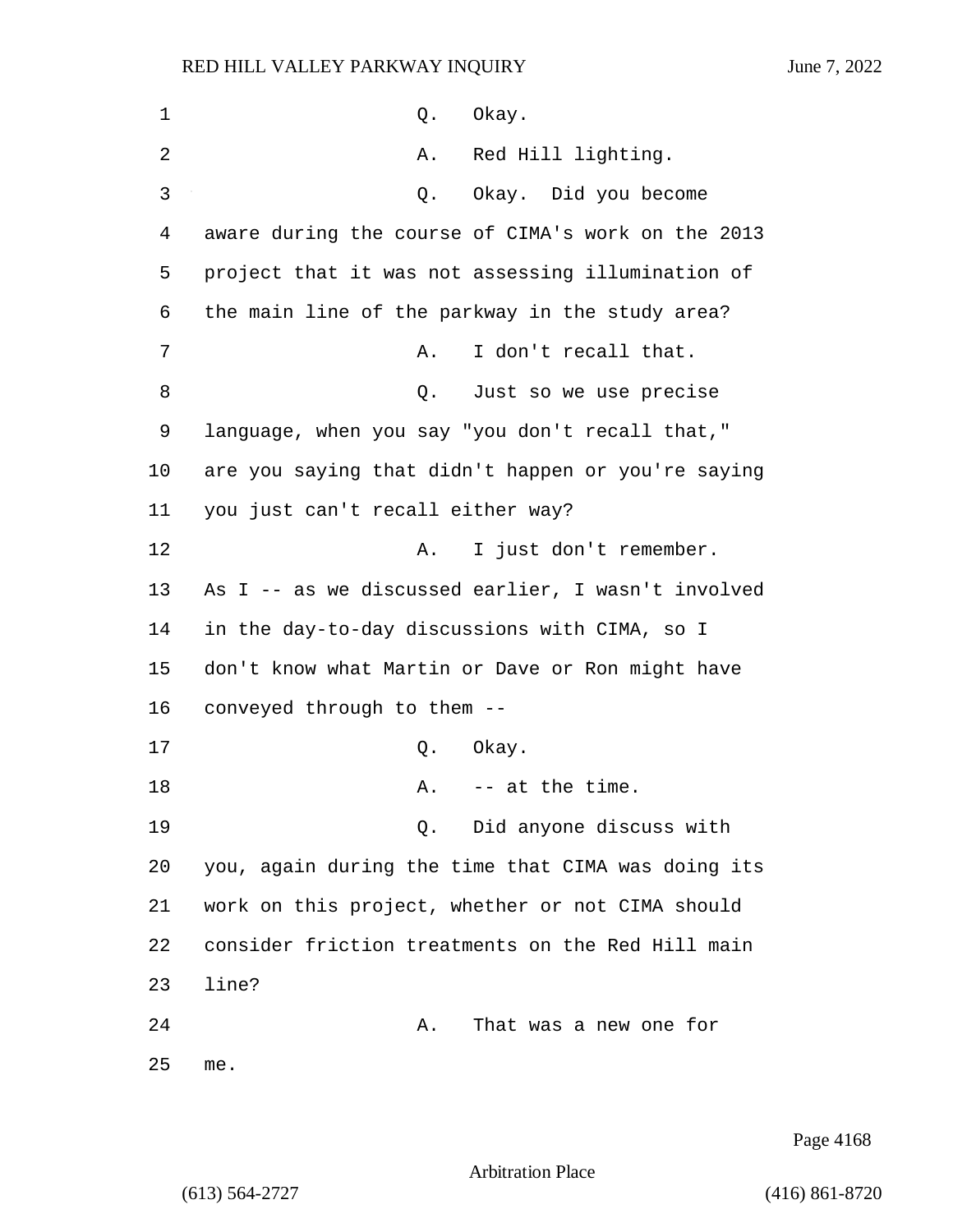| $\mathbf 1$ | So it did come up?<br>Q.                           |
|-------------|----------------------------------------------------|
| 2           | It didn't really. The<br>Α.                        |
| 3           | focus of the report, again, had to deal with       |
| 4           | visual aids for that particular area, so I believe |
| 5           | the issue of friction testing was recommended as   |
| 6           | an option that the City could look at. So it       |
| 7           | wasn't the primary purpose of the report in terms  |
| 8           | of what we were trying to do. And for me           |
| 9           | personally that was the first time that I had even |
| 10          | really heard there was such a thing.               |
| 11          | Okay.<br>Q.                                        |
| 12          | So it wouldn't have been<br>Α.                     |
| 13          | high on my radar.                                  |
| 14          | So when you say "that was<br>Q.                    |
| 15          | the first time," you mean when you reviewed the    |
| 16          | eventual drafts of the 2013 CIMA report, that was  |
| 17          | the first time that you had heard of such a thing? |
| 18          | Yes.<br>Α.                                         |
| 19          | Okay. So no one -- in<br>Q.                        |
| 20          | advance of reviewing the 2013 CIMA report drafts,  |
| 21          | you hadn't had conversations with anyone about     |
| 22          | that topic?                                        |
| 23          | Α.<br>No.                                          |
| 24          | Q. Okay.                                           |
| 25          | Not on the roadway<br>Α.                           |

Page 4169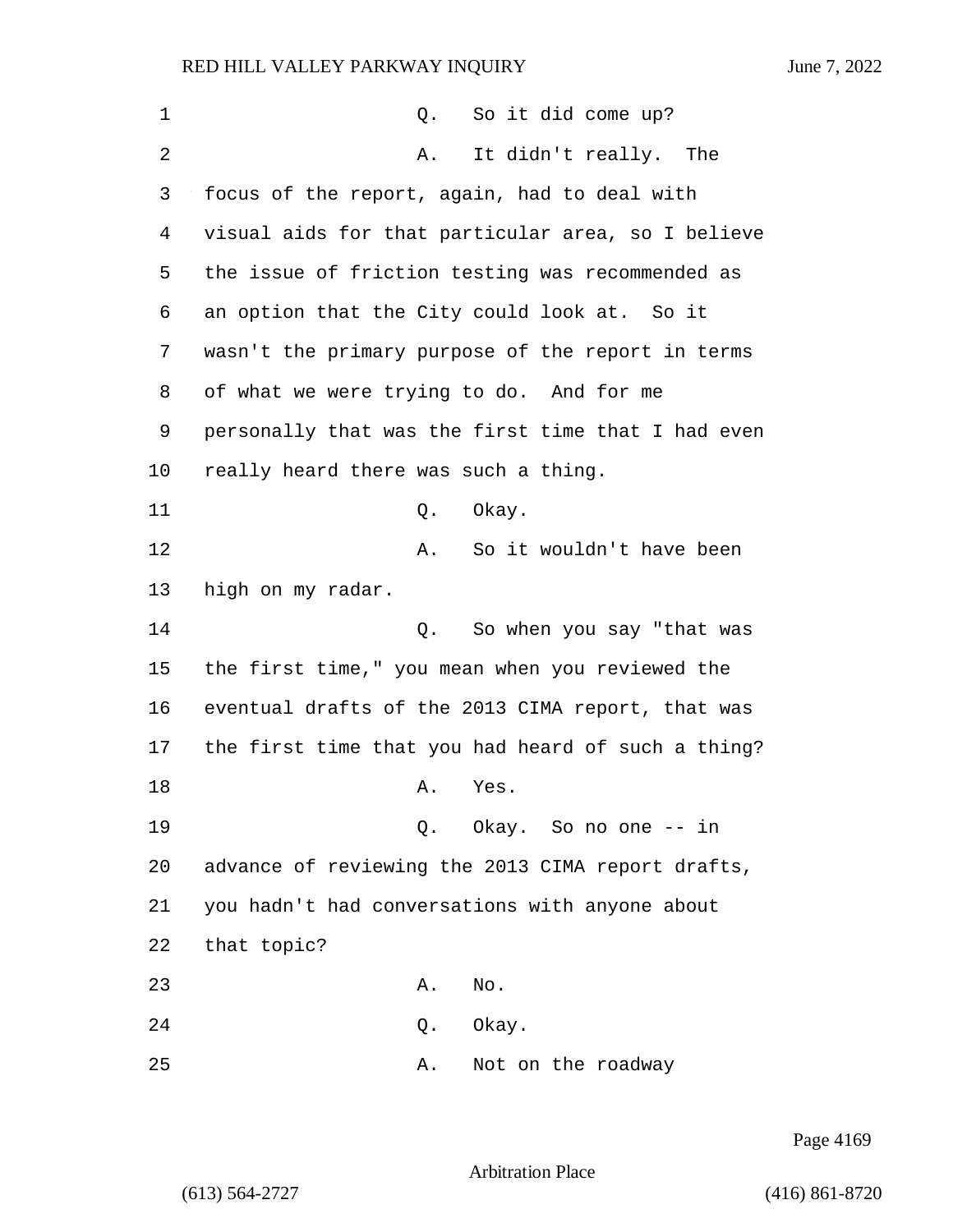1 itself. 2 Q. Okay. 3 Registrar, can you go to 4 page 21, paragraph 44 of OD6. Thank you. 5 The City of Hamilton has a 6 purchase order for Golder to do a project called 7 the "Five-Year Condition Evaluation." Were you 8 aware that Golder was retained on this five-year 9 condition evaluation program? 10 A. No, I was not, not at 11 that time. 12 Q. In 2013 were you familiar 13 with Golder Associates? 14 A. I had certainly heard of 15 them, yes. 16 Q. And did you know Ludomir 17 Uzarowski? 18 A. No. 19 Q. Uzarowski, pardon me. 20 A. No. 21 Q. To your knowledge was 22 anyone in energy, fleet and traffic, that is your 23 division, included in this Golder project? 24 A. Not that I'm aware of. I 25 don't believe so, no.

Page 4170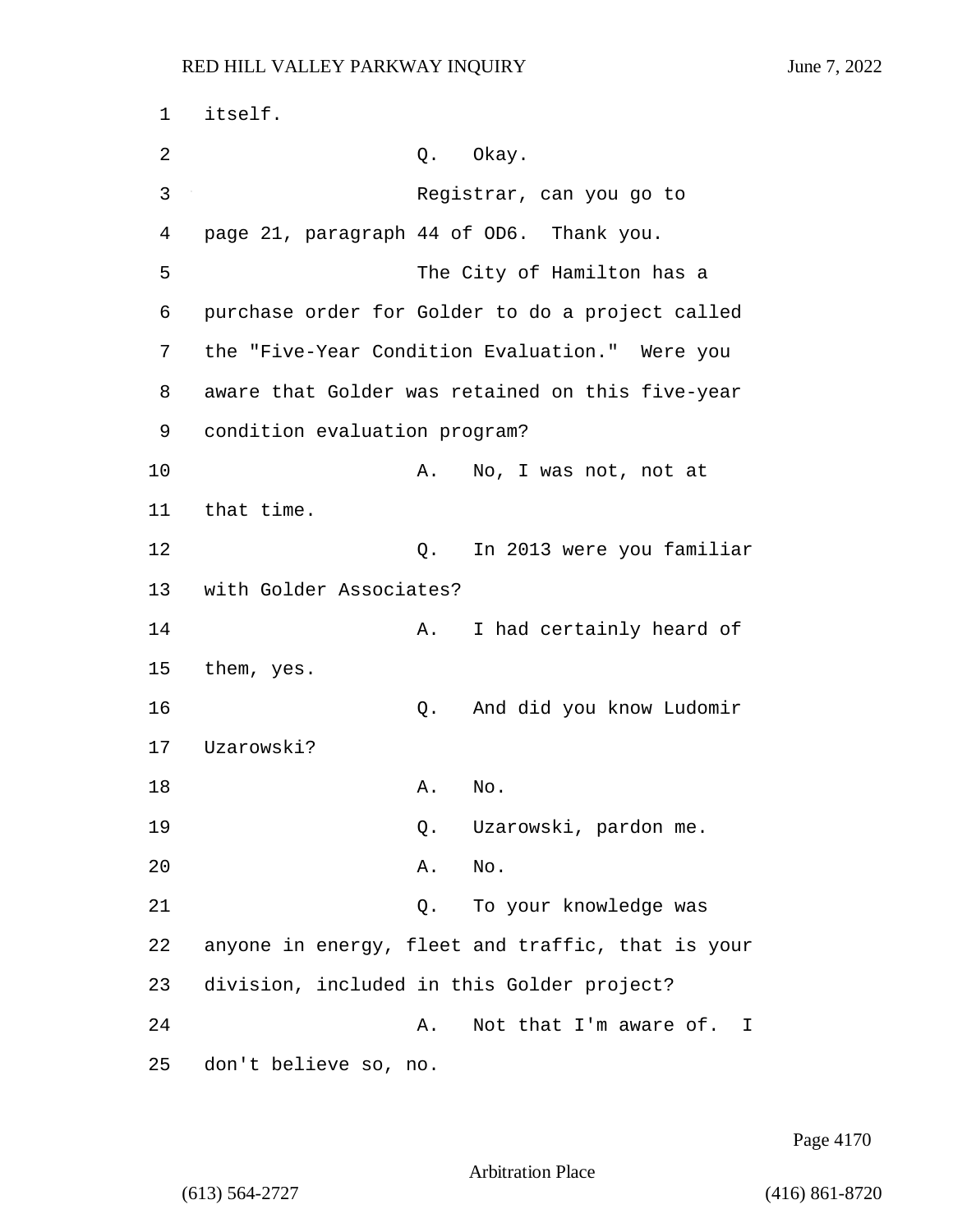| 1  | Q.                                         | Did anyone tell you about                         |
|----|--------------------------------------------|---------------------------------------------------|
| 2  | this retainer?                             |                                                   |
| 3  | Α.                                         | No.                                               |
| 4  | Q.                                         | Would you have paid any                           |
| 5  |                                            | attention to it if someone had told you about it? |
| 6  | Α.                                         | I probably would have --                          |
| 7  | no, I probably wouldn't have paid a lot of |                                                   |
| 8  |                                            | attention to it because it really didn't fall     |
| 9  |                                            | under our area of responsibility. I would have    |
| 10 |                                            | assumed that it was something that was part of    |
| 11 | engineering's review --                    |                                                   |
| 12 | Q.                                         | Thank you.                                        |
| 13 | Α.                                         | -- of the Red Hill.<br>So                         |
| 14 |                                            | it wouldn't have -- I wouldn't have paid a lot of |
| 15 | attention to it, no.                       |                                                   |
| 16 | Q.                                         | Okay. Were there any                              |
| 17 |                                            | policies in place that directed city staff to     |
| 18 | advise each other if they were retaining   |                                                   |
| 19 |                                            | consultants in areas of shared responsibility?    |
| 20 | Α.                                         | Not that I'm aware of.                            |
| 21 | Q.                                         | Apart from the traffic --                         |
| 22 |                                            | no, pardon me, the transportation coordination    |
| 23 |                                            | committee, was there any forum in which various   |
| 24 |                                            | departments within Public Works might discuss     |
| 25 |                                            | these kind of projects to see if there was any    |

Page 4171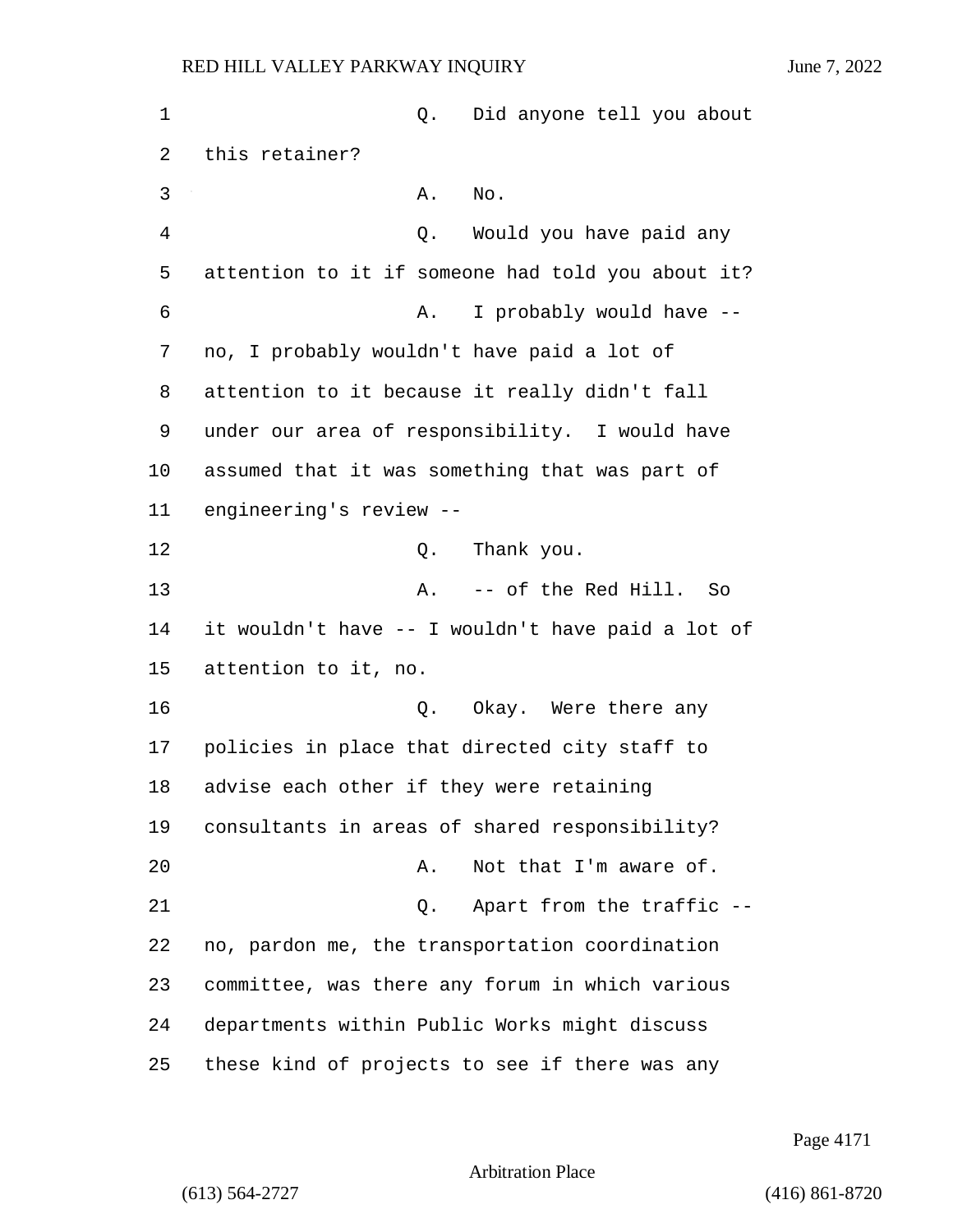1 overlap? 2 A. In terms of road 3 construction and traffic, no, outside of the 4 capital budget process where if there was 5 knowledge of a large capital project coming 6 forward, which should have been discussed at TCC 7 as well -- TTC or TCC? 8 a Q. TCC. I'm going to 9 keep -- 10 A. Thank you. 11 Q. -- calling it TCC, but we 12 both know what we're talking about. 13 A. Yes, thank you. You 14 know, ideally, you know, if there was a project 15 where there was a crossover we would have had a 16 discussion. In the grand scheme of things this is 17 pretty small potatoes that, you know, the millions 18 of dollars of projects that we had underway, 19 so.... 20 Q. Okay. I'm going to turn 21 now to the drafting of the 2013 CIMA report. 22 Registrar, if you could bring 23 up OD6 page 48, paragraph 114 to 116. Thanks. 24 So City staff, in particular 25 Mr. Ferguson, received a draft of the 2013 CIMA

Page 4172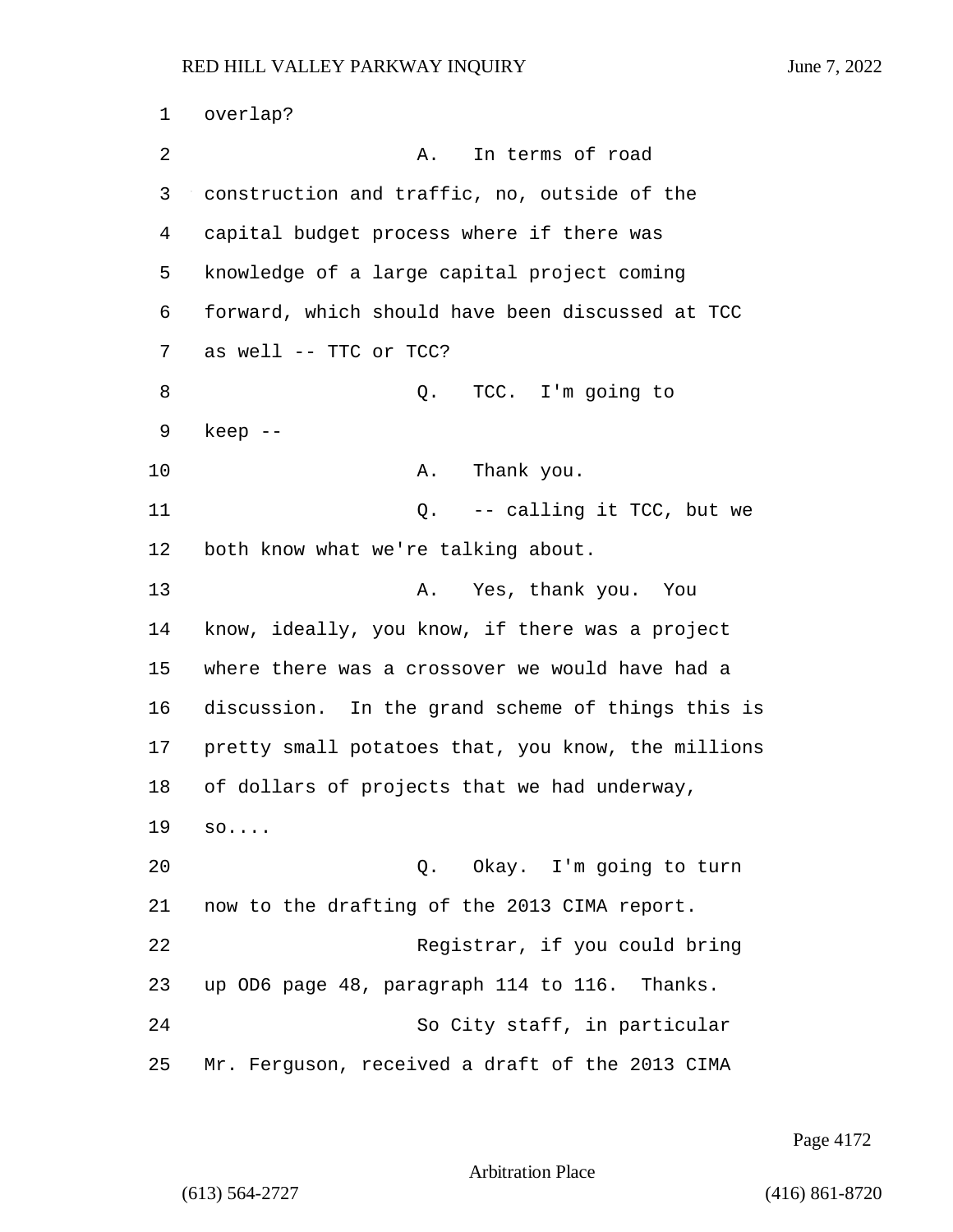report prepared by CIMA, and forwarded a copy with some markups to Councillor Collins, and then expanded that distribution list to include Councillors Clark and Jackson, and he offered to meet with them, and he did in fact meet with Councillor Collins and Jackson. 7 Did you know Mr. Ferguson was going to share the draft CIMA report with these councillors before he did so? 10 A. No, I did not. 11 Q. Did you have any concerns with him sharing the draft CIMA report with these councillors? 14 A. As a general rule, my preference would be not to share draft reports until they are finalized, and, you know, we've had the opportunity to vet them internally and ensure that they have met all the needs that we were trying to have covered off. But I did not have any issue with Dave going to meet with the councillors to discuss it. It's a common practice, and we encourage staff to do that. 23 Part of the reason we hired Dave was his excellent ability to communicate. And so discussions with Councillor Collins,

Page 4173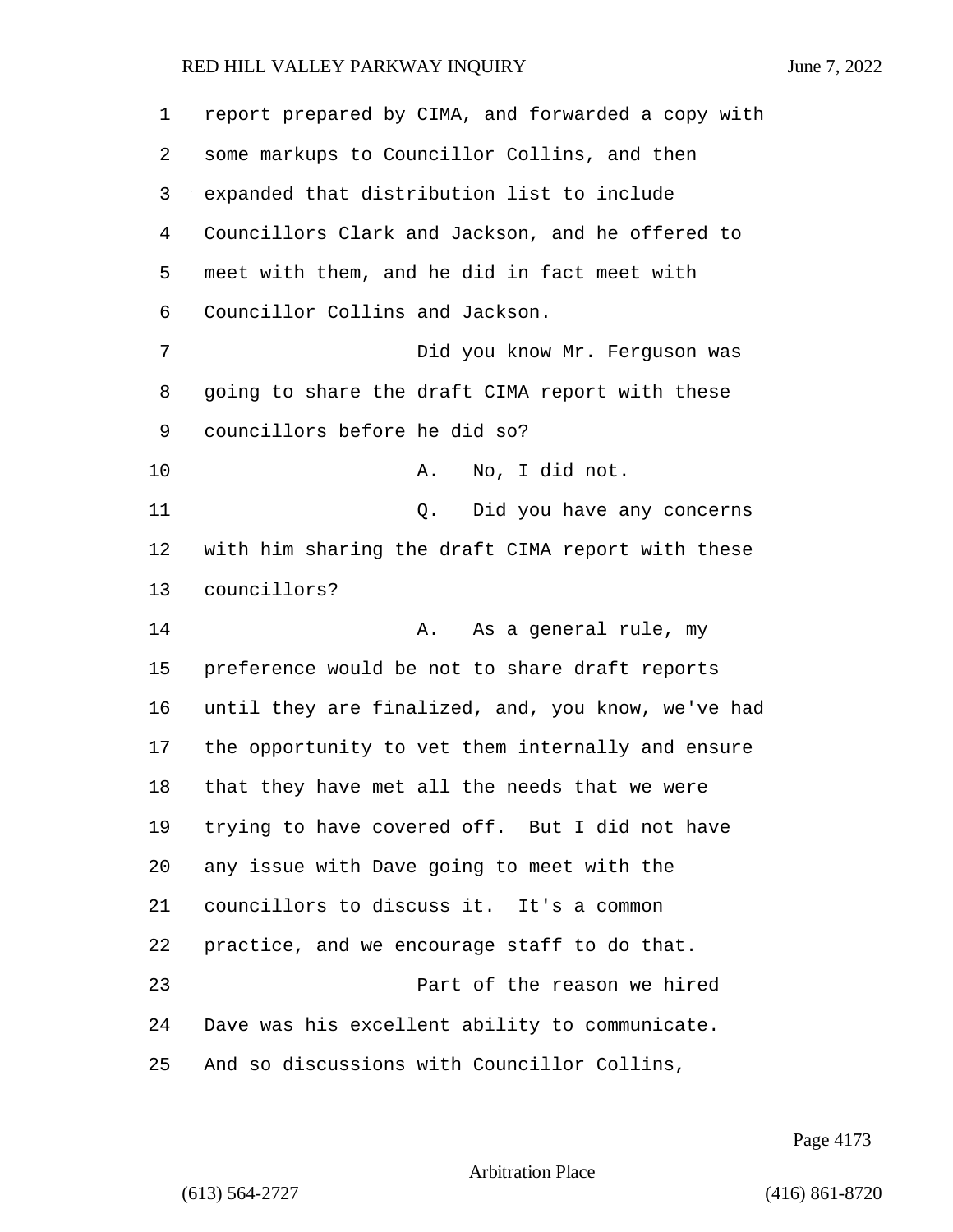| 1  | Jackson and Clark, who all had, you know, keen     |
|----|----------------------------------------------------|
| 2  | interest in the report coming forward, it would    |
| 3  | have been wise to meet with them and discuss in    |
| 4  | general in terms of what we were finding and also  |
| 5  | to get some feedback from them whether they had    |
| 6  | any additional concerns or questions before we     |
| 7  | finalized things and went to committee with the    |
| 8  | report.                                            |
| 9  | Okay. You said that you<br>Q.                      |
| 10 | generally don't want to share drafts of consultant |
| 11 | reports before they were finalized.                |
| 12 | Yes.<br>Α.                                         |
| 13 | Did you have any concern<br>Q.                     |
| 14 | with sharing final versions of consultant reports  |
| 15 | with councillors before they were presented to --  |
| 16 | Not if they had a<br>Α.<br>No.                     |
| 17 | keen interest in it. Generally most them didn't    |
| 18 | really didn't want to see consultant's reports     |
| 19 | because usually they were -- depending on the      |
| 20 | topic, they can be fairly long and complicated.    |
| 21 | What they preferred to do often is have a          |
| 22 | discussion face to face or over the phone for      |
| 23 | those who are interested in a particular topic so  |
| 24 | that they can understand, you know, the gist of    |
| 25 | what the staff is going to be reporting on, and    |

Page 4174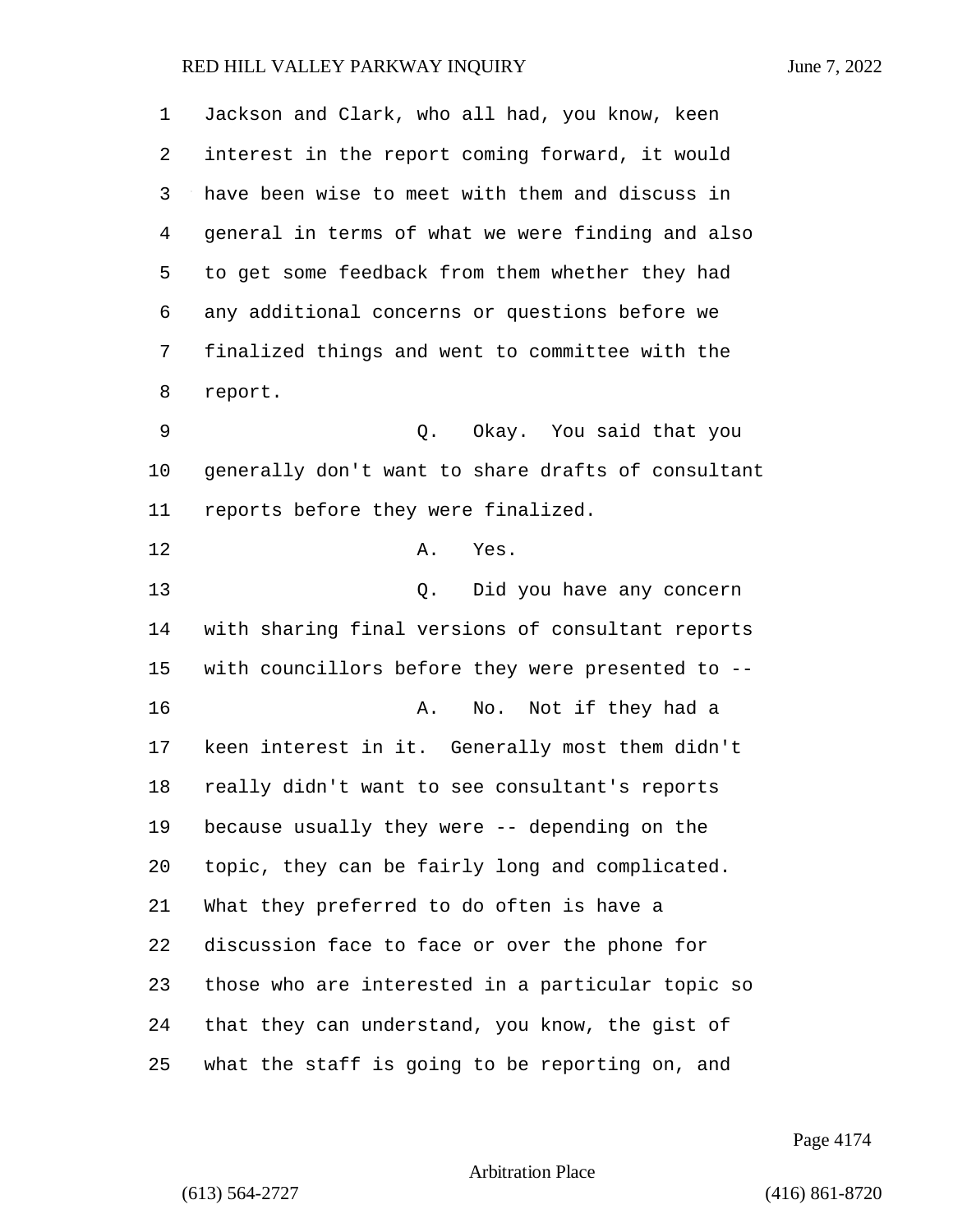| 1  | particularly in areas where staff is looking for   |
|----|----------------------------------------------------|
| 2  | council or committee approval in a certain area.   |
| 3  | So when it comes back to committee, they are       |
| 4  | prepared because they had the primary interest in  |
| 5  | it and asked the appropriate questions that they   |
| 6  | felt were important.                               |
| 7  | Q. Okay. So leaving aside                          |
| 8  | the issue of a draft versus a final consultant     |
| 9  | report, did you have any concerns about a subset   |
| 10 | of councillors having access to different          |
| 11 | information --                                     |
| 12 | No.<br>Α.                                          |
| 13 | $Q.$ -- than other                                 |
| 14 | councillors?                                       |
| 15 | Α.<br>No.                                          |
| 16 | Okay.<br>Q.                                        |
| 17 | At the end everybody<br>А.                         |
| 18 | would have access to that information when it came |
| 19 | to committee. But, again, if a councillor or a     |
| 20 | group of councillors had a specific interest in a  |
| 21 | topic and wanted to have a better understanding of |
| 22 | what we were doing or why we were doing it or      |
| 23 | results or any issues that may have come up, they  |
| 24 | often appreciated staff doing that, whether it,    |
| 25 | you know, be in this case David or myself or John  |

Page 4175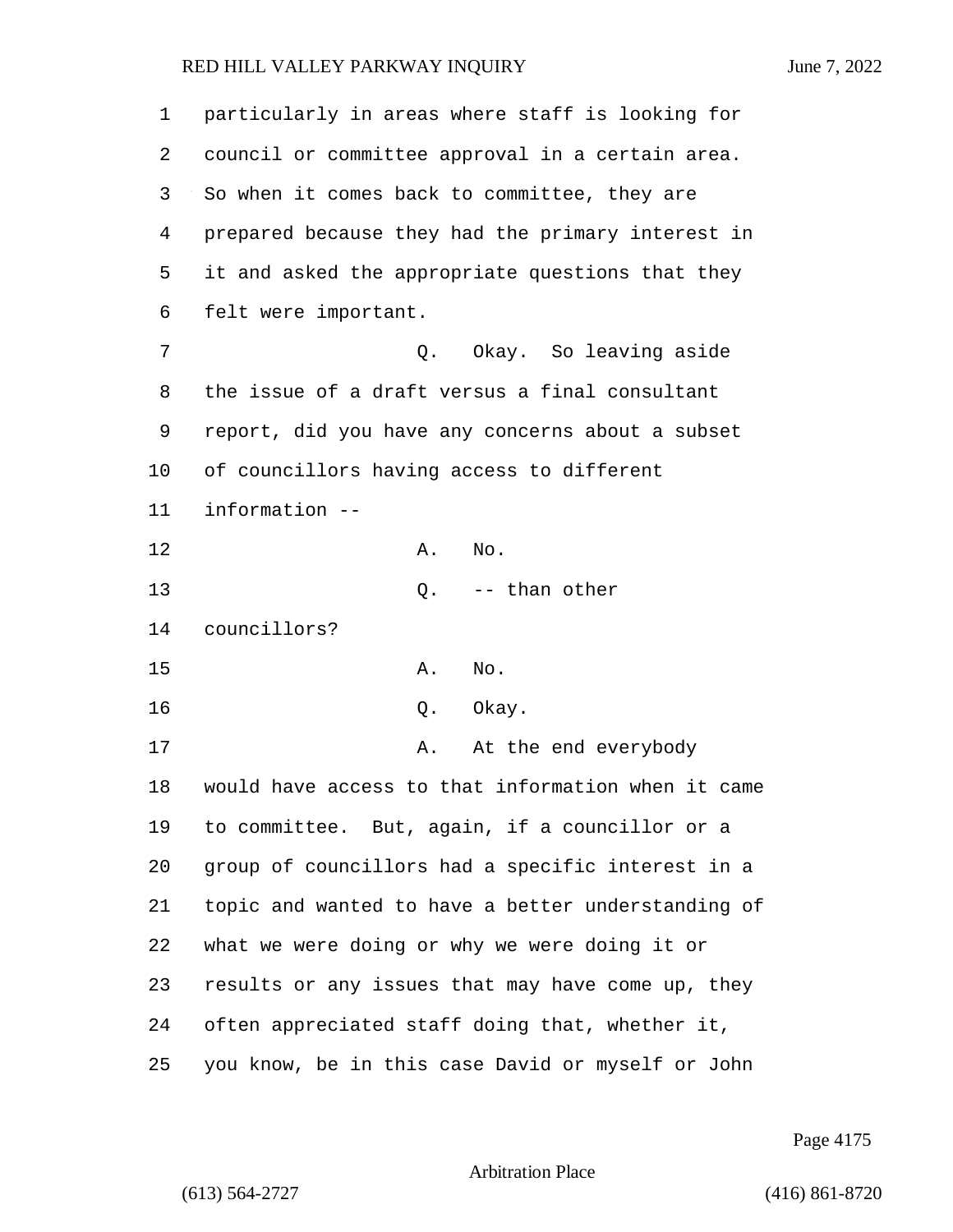or Gerry. So, you know, it helped prepare them for the upcoming meeting and ensure they were prepared. 4 Q. Okay. 5 Registrar, can you bring up page 50, paragraph 125. Thank you. 7 So this is a back and forth between you and Mr. White and Mr. Ferguson. And at this point just a few days before Mr. Ferguson had forwarded you a revised version of the CIMA report. And you say in this second excerpted paragraph, "the report is an interesting read and a long one." 14 Was this the first time that you had read a draft of the report? 16 A. So --17 and Q. You know, actually I can put the question differently. In your usual practice would you have your staff do the revisions with consultants and really come to you only when they thought they were satisfied with the draft? 23 A. It depended on the topic 24 at hand. 25 Q. Okay.

Page 4176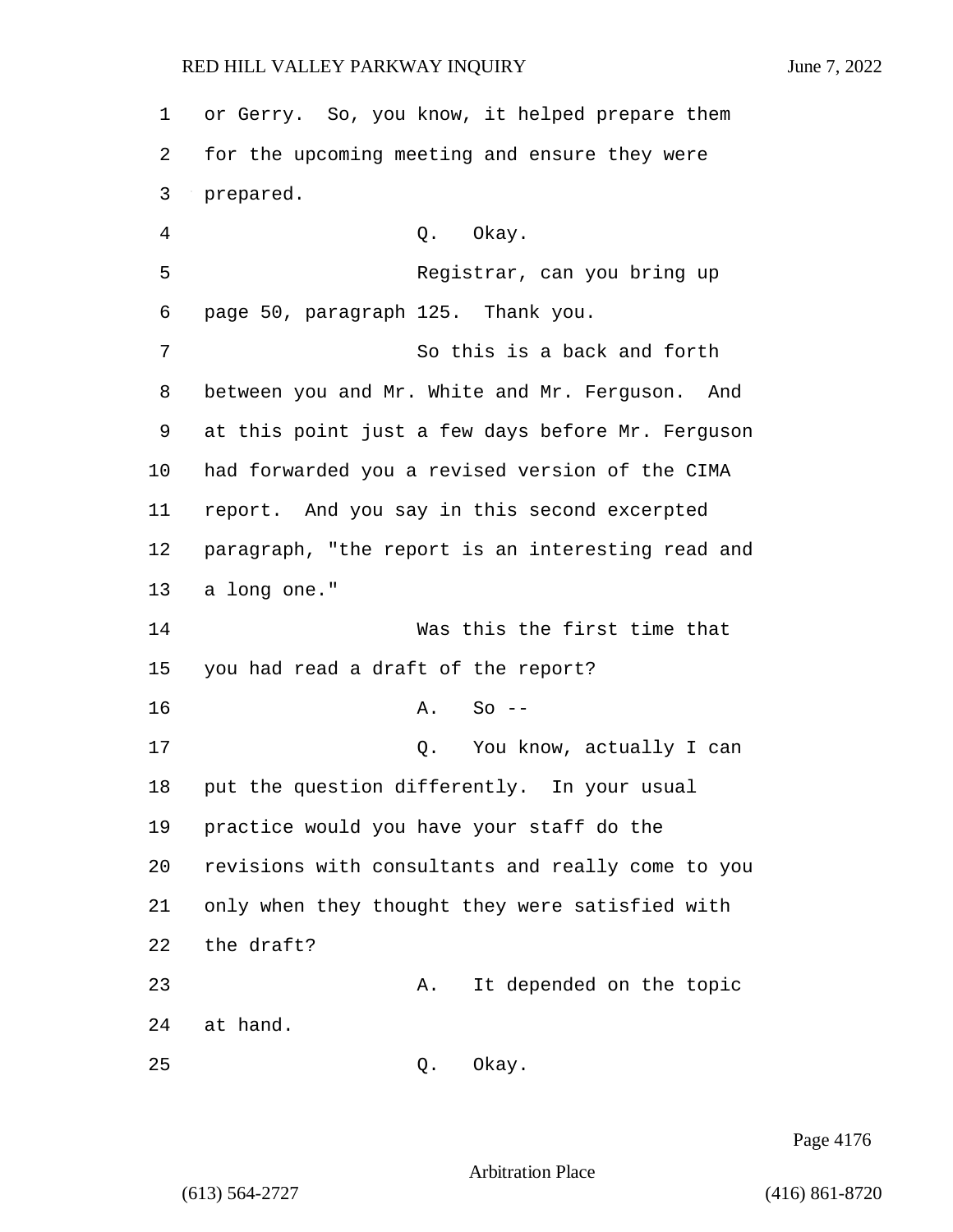| 1  | Α.<br>It was very common                           |
|----|----------------------------------------------------|
| 2  | especially in traffic to have, you know, a phone   |
| 3  | call or a drop-by conversation about things.<br>In |
| 4  | our case David worked on the same floor as John    |
| 5  | and I, and Martin was just a phone call away       |
| 6  | often, and so, you know, we would quite often ask  |
| 7  | about, you know, how things were coming along,     |
| 8  | what were the issues, what were your finding, any  |
| 9  | concerns. John and I communicated on these kinds   |
| 10 | of things on a regular basis because I valued his  |
| 11 | expertise in traffic, and it was kind of a good    |
| 12 | sounding board.                                    |
| 13 | So in this particular case I'm                     |
| 14 | not sure if I'm referring to the CIMA report or    |
| 15 | the staff report that was put together.            |
| 16 | Okay.<br>Q.                                        |
| 17 | I guess it says I<br>Α.                            |
| 18 | generally don't like sending councillors big thick |
| 19 | technical reports.                                 |
| 20 | Q. It does, and then                               |
| 21 | Mr. Ferguson says at the bottom the report to      |
| 22 | council will be exactly what you are commenting    |
| 23 | on.                                                |
| 24 | So I'm, just in terms of the                       |
| 25 | timing, pretty sure you're talking about the CIMA  |

Page 4177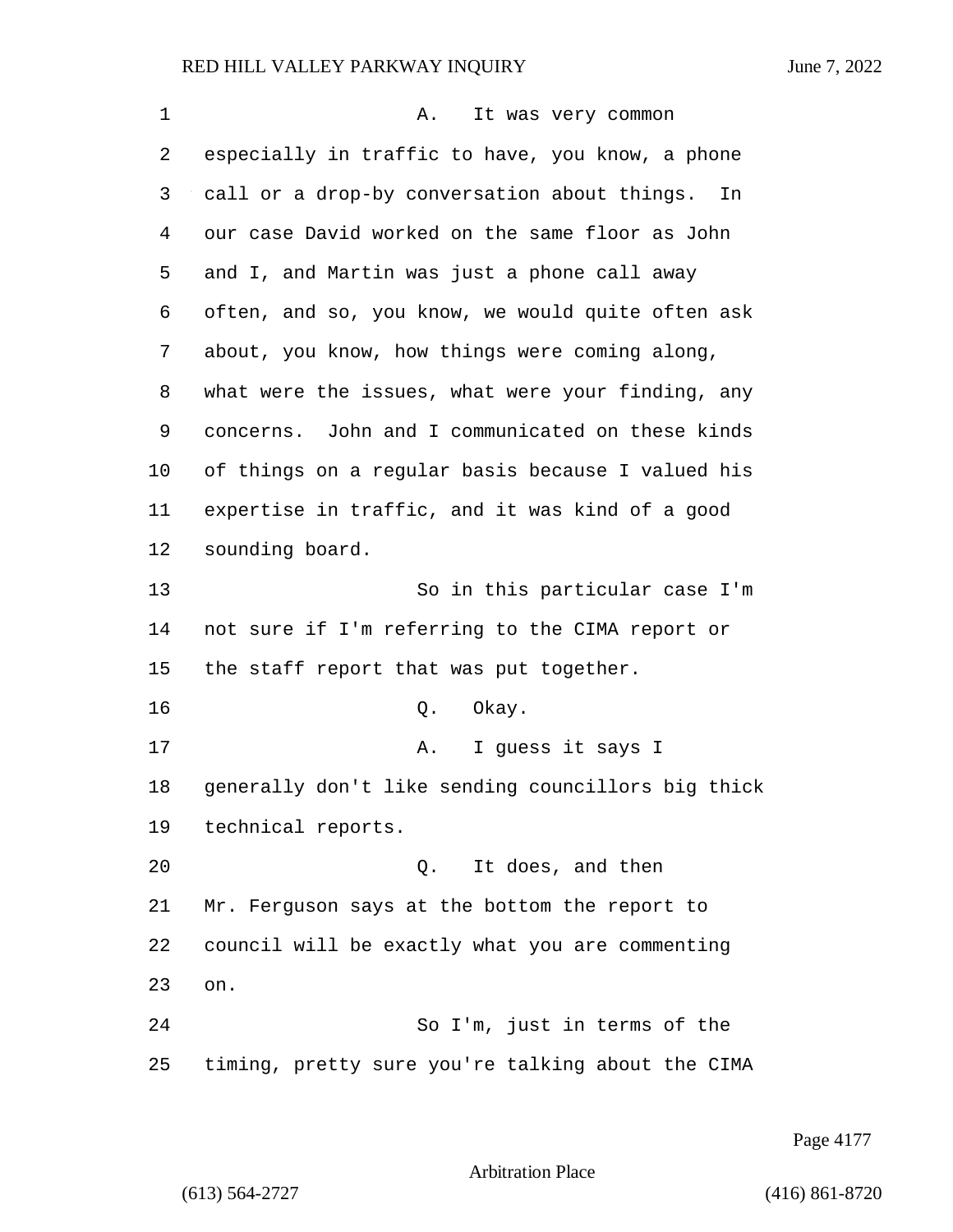report with the staff report to come. 2 Do you recall at this in point September of 2013 finding any parts of the report particularly noteworthy? You said it was an interesting read. 6 A. Not off the top of my head. You know, it -- no. I don't recollect any red flags or warning signs. You know, there were certainly a number of recommendations that were made to step -- you know, in terms of improving some of the visibility of the area, and I'm assuming by this time we knew a little bit more about the environmental issues. I'm not clear on the timing of what was when, but, you know, the -- my primary just would be, you know, did we answer or respond to council's direction for staff in terms of what they were expecting in terms of a report. 19 Q. Okay. And did you note that CIMA had not included any analysis about the lighting of the main line of the Red Hill? They'd only included reference to lighting of the interchanges. Do you remember that? 24 A. No. Most of the concern for this particular area was with the

Page 4178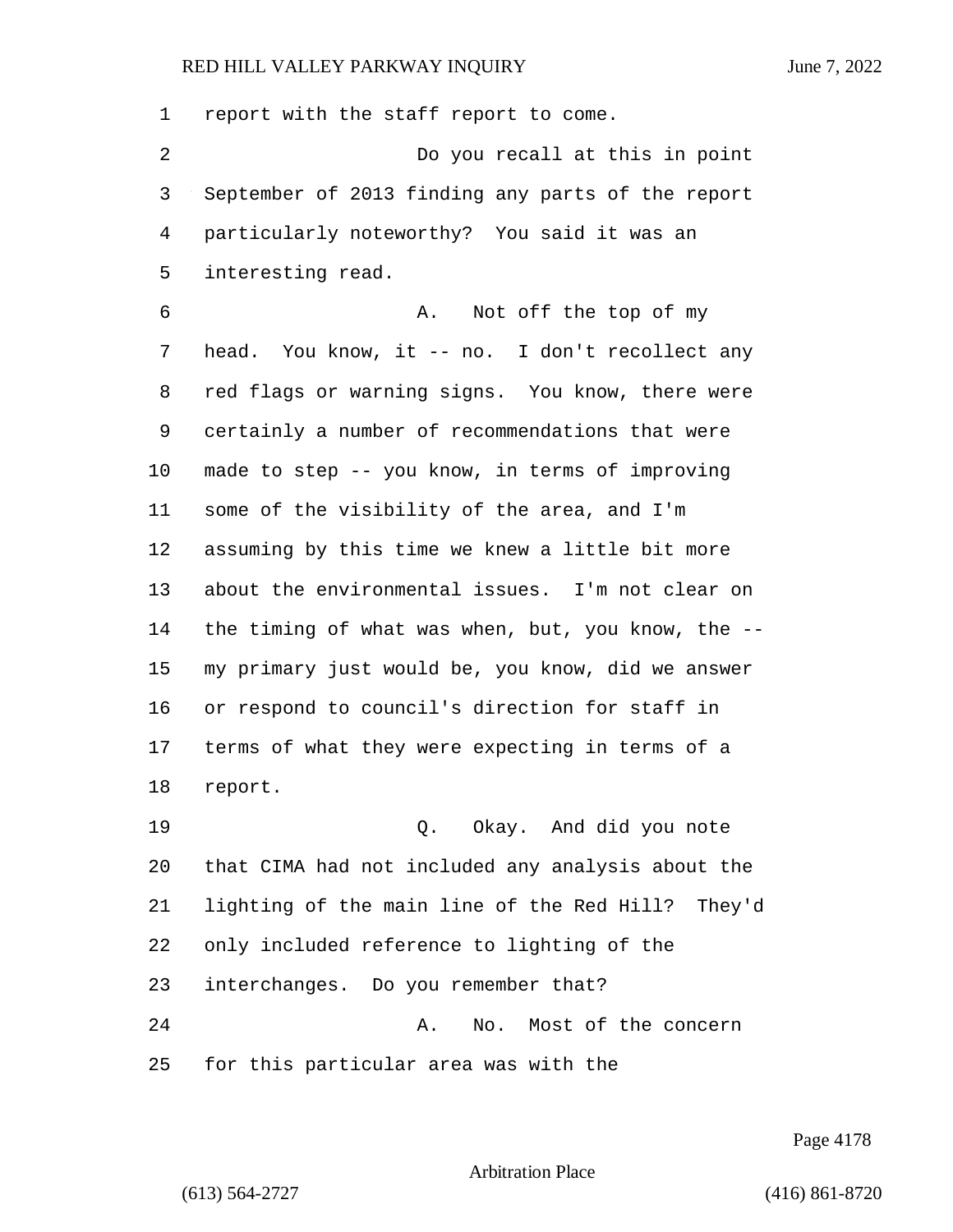1 interchanges, you know, the on and off ramps. 2 Now, when you say "main line" I'm not sure how far 3 you mean at this particular area. 4 Q. Fair enough. It's at the 5 L of -- the backwards L of the study area is down 6 and then as it turns. 7 A. Okay. 8 a Q. That's not going to be 9 helpful. Never mind, I could bring up a picture, 10 but.... 11 A. It's okay. The bottom 12 line, the whole gist of the report was to make 13 things easier for drivers, especially on the on 14 and off ramps in that particular area, nighttime 15 of course. 16 Q. Okay. All right. 17 Registrar, can you bring up 18 page 51, paragraph 126, please. 19 You're not copied on this 20 e-mail. 21 A. No. 22 Q. This is from Mr. Cooper 23 to Mr. Ferguson and Mr. White, and he says he had 24 been "speaking to Mike Field," and he said: 25 "Gary Moore saw the report and

Page 4179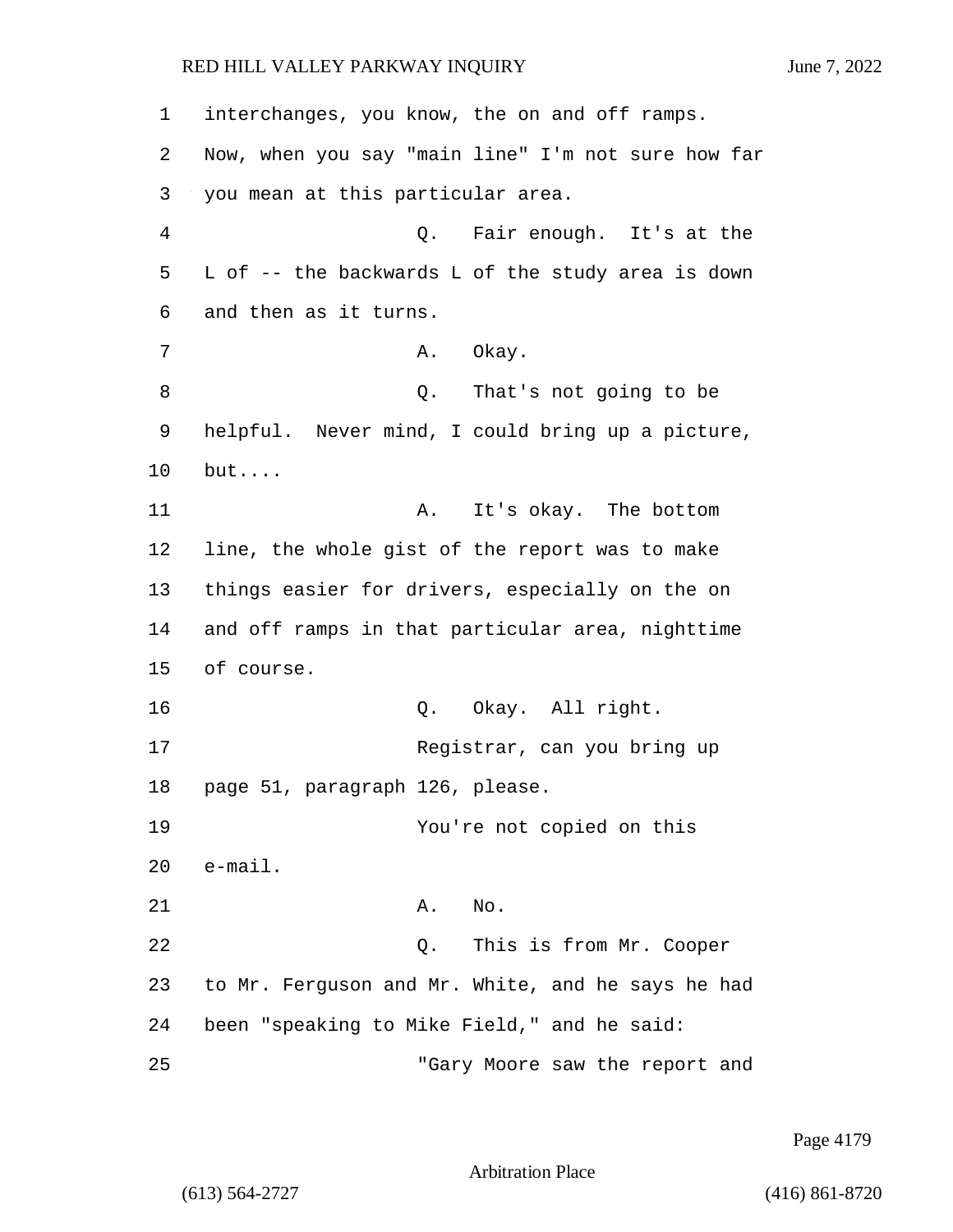1 was not pleased with the 2 recommendations provided by 3 CIMA." (As read) 4 Did you learn around this time, being September of 2013, that Mr. Moore had -- was not pleased with the recommendations provide by CIMA? 8 A. Probably somewhere around this timeframe, but my recollection -- not knowing exactly when, but my recollection would have been -- I think that Gary had concerns about anything being recommended for new street lighting in the particular area because of the environmental aspect in the original negotiations of the Red Hill. 16 Q. Okay. Do you know if he had any other concerns about the recommendations in this e-mail report apart from illumination? 19 A. Not that I recall. As I said earlier, the street lighting fell under his area of responsibility, hence Mike's involvement. The things like the tiger's eyes and signage and stuff fell under my group. So Gary probably would have been more interested in -- I think Gary had an issue at some point with installing tiger's

Page 4180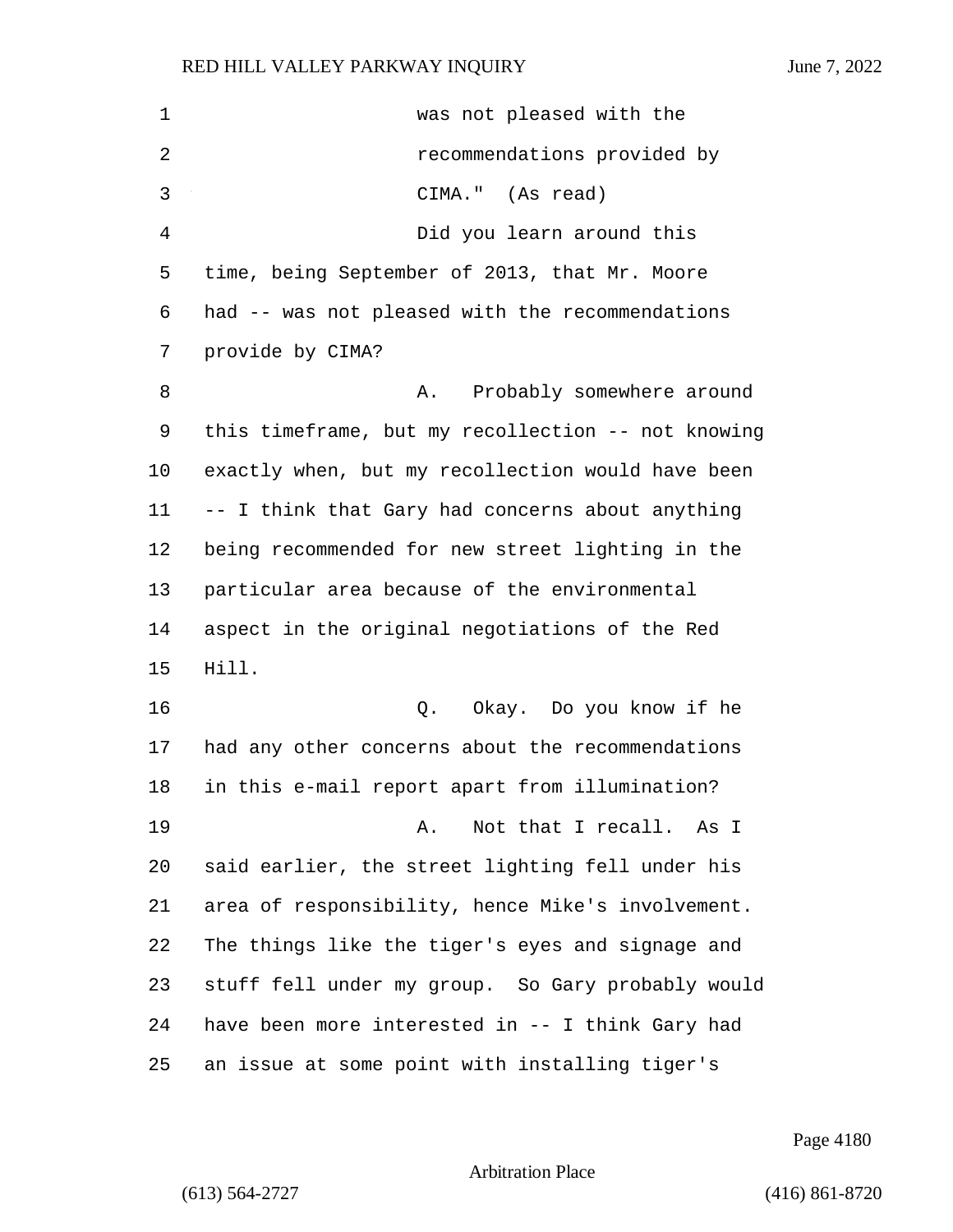1 eyes on the roadway and what it might do to the 2 pavement. I'm just not sure exactly -- you know, 3 whether it was this timeframe or few months later, 4 but we did it anyways. 5 Q. We can go back to that. 6 A. Okay. 7 Q. Registrar, can you bring 8 up HAM4307, please. And if you can bring up both 9 images, please. Can you call out the e-mail from 10 Martin White at the bottom of image 1. Thanks. 11 So this is a forward to you of 12 the e-mail that we were just looking at from 13 Mr. Cooper. And Mr. Martin says "in confidence, 14 see below," and he says to you: 15 "Gary has a vested interest in 16 this from the beginning has 17 influenced it somewhat 18 already." 19 And then he goes to say, "off 20 the record I think he even spoke to CIMA." I'm 21 just going to stop there. 22 What did you understand, if 23 anything, about what Mr. White meant about Gary 24 having a vested interest? 25 A. So it's kind of funny how

Page 4181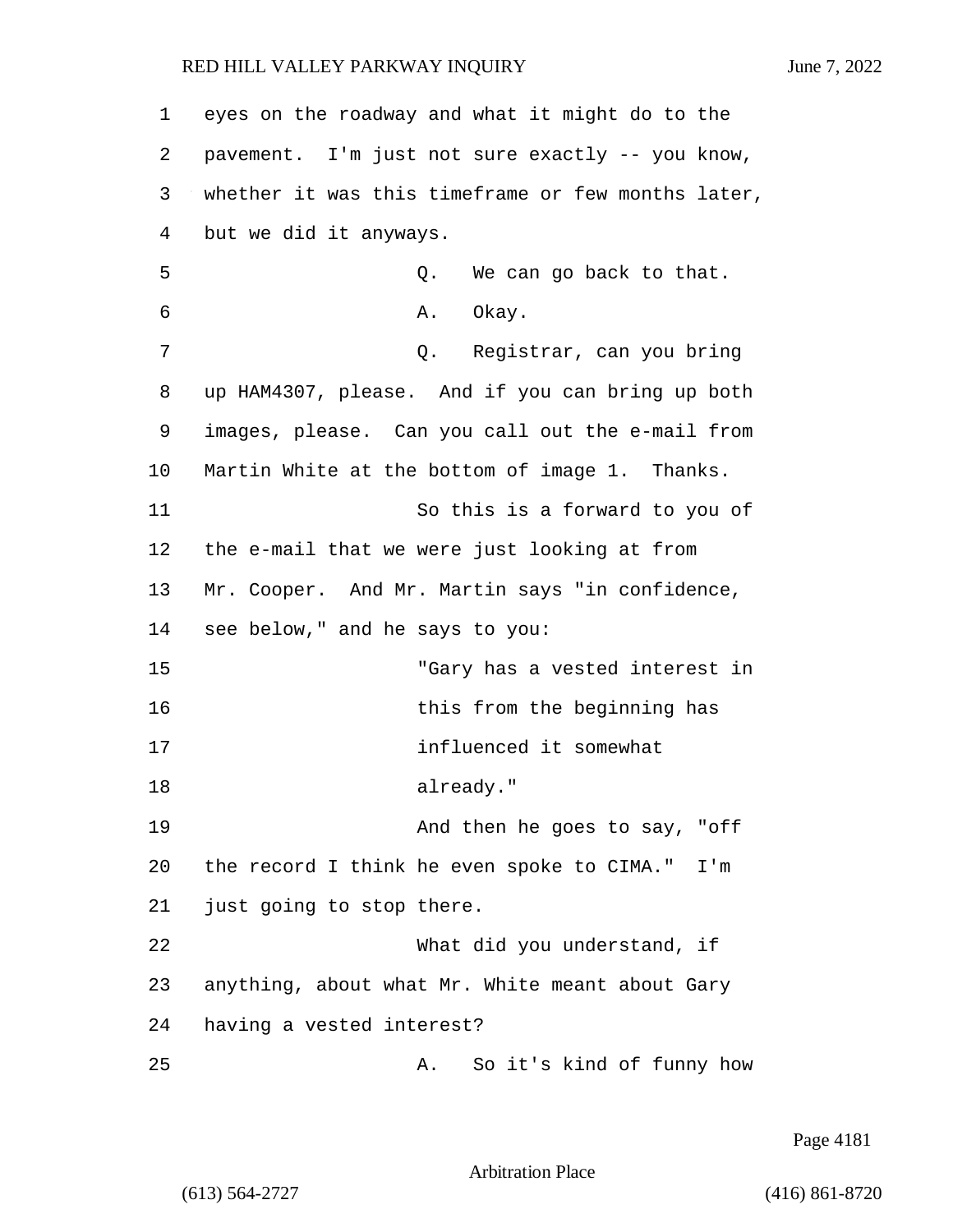| 1              | he put that. I would look at it in terms of Gary   |
|----------------|----------------------------------------------------|
| 2              | was a key individual involved in the whole design  |
| 3              | construction of the Red Hill. So Gary, with a      |
| $\overline{4}$ | couple other individuals, would know the history   |
| 5              | in terms of not only the technical aspects but     |
| 6              | also the contractual negotiations that took place. |
| 7              | You know, Chris Murray of course led that team.    |
| 8              | And so Gary's interest probably would have been in |
| 9              | terms of knowing that particular history, and I go |
| 10             | back to the environmental concerns with lighting   |
| 11             | as an example. So he knew the history of that and  |
| 12             | the reasons why they hadn't put that in place.     |
| 13             | So in terms of vested interest                     |
| 14             | I would have probably rephrased it to say, Gary    |
| 15             | had, you know, some history in terms of what was   |
| 16             | going on and why certain things were not done as   |
| 17             | part of the original design and construction of    |
| 18             | the Red Hill. You know, at this time the Red Hill  |
| 19             | was only about six, seven years old. It was still  |
| 20             | a fairly new highway, and, you know, it was -- so  |
| 21             | that's how I would have taken that.                |
| 22             | Q. Okay. Mr. White also                            |
| 23             | says "off the record I think he even spoke to      |
| 24             | CIMA." If Mr. Moore had contacted CIMA, would      |
| 25             | that have concerned you?                           |

Page 4182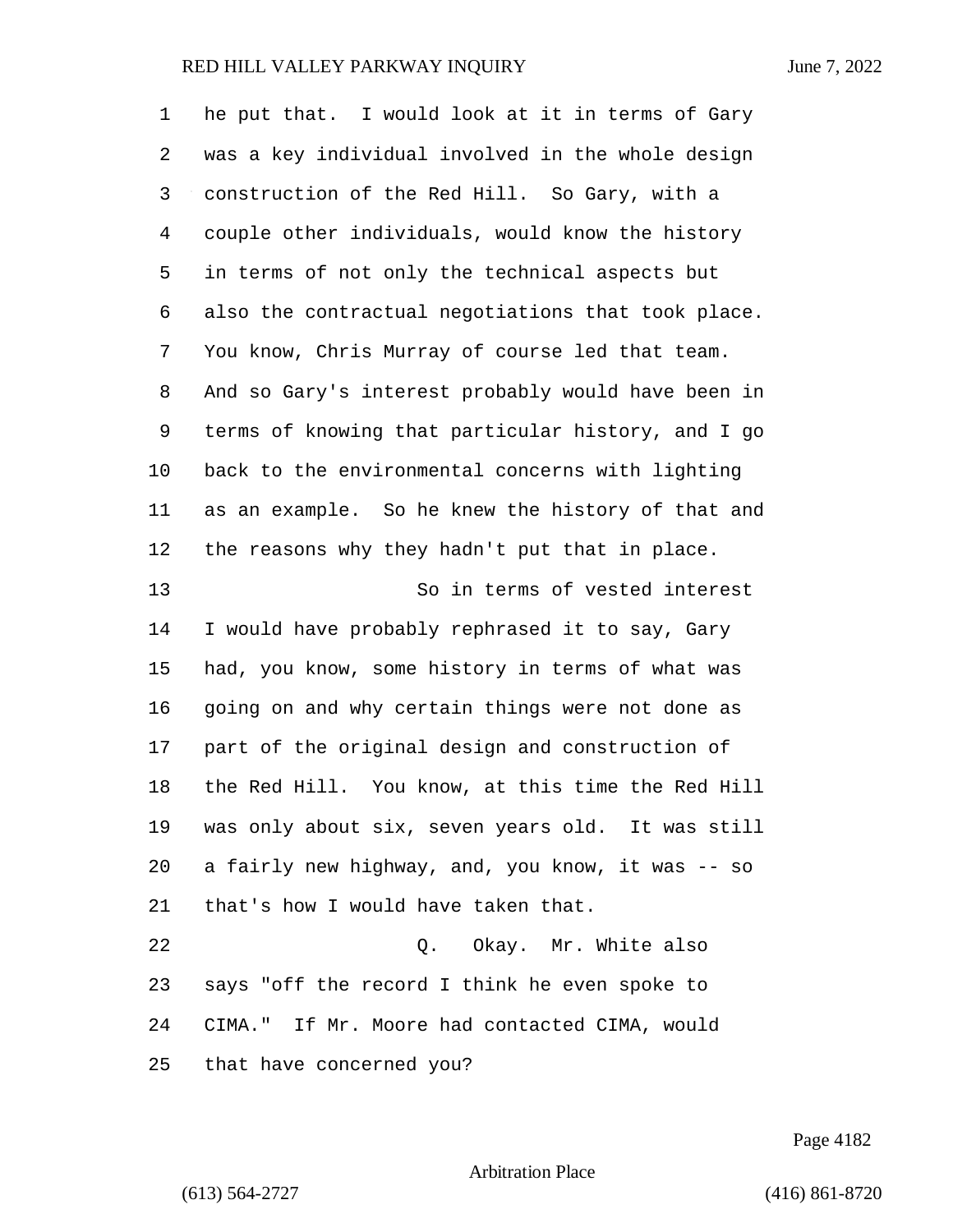| $\mathbf 1$ | No. At the end of<br>No.<br>Α.                     |
|-------------|----------------------------------------------------|
| 2           | the day if things fall under his responsibility    |
| 3           | and his team's responsibility for delivery, if he  |
| 4           | had questions or wanted to discuss something or    |
| 5           | make sure, you know, that, you know, some of the   |
| 6           | historical aspects of the Red Hill were conveyed   |
| 7           | to the consultant so that they knew, I wouldn't    |
| 8           | have had a problem with that.                      |
| 9           | Q.<br>Okay. Would you agree                        |
| $10 \,$     | that if he did that best practice would be to then |
| 11          | communicate that back to the City team who was     |
| 12          | working just so that everyone was on the same      |
| 13          | page?                                              |
| 14          | Yes, that would have been<br>Α.                    |
| 15          | preferred.                                         |
| 16          | Okay. Mr. White also<br>Q.                         |
| 17          | says he deemed:                                    |
| 18          | "this extremely sensitive                          |
| 19          | because I don't want any                           |
| 20          | nonsense related to our                            |
| 21          | actions on Councillor Collins'                     |
| 22          | motion." (As read)                                 |
| 23          | Did you deem getting this                          |
| 24          | report to council in a non-controversial way as    |
| 25          | something that was extremely sensitive?            |

Page 4183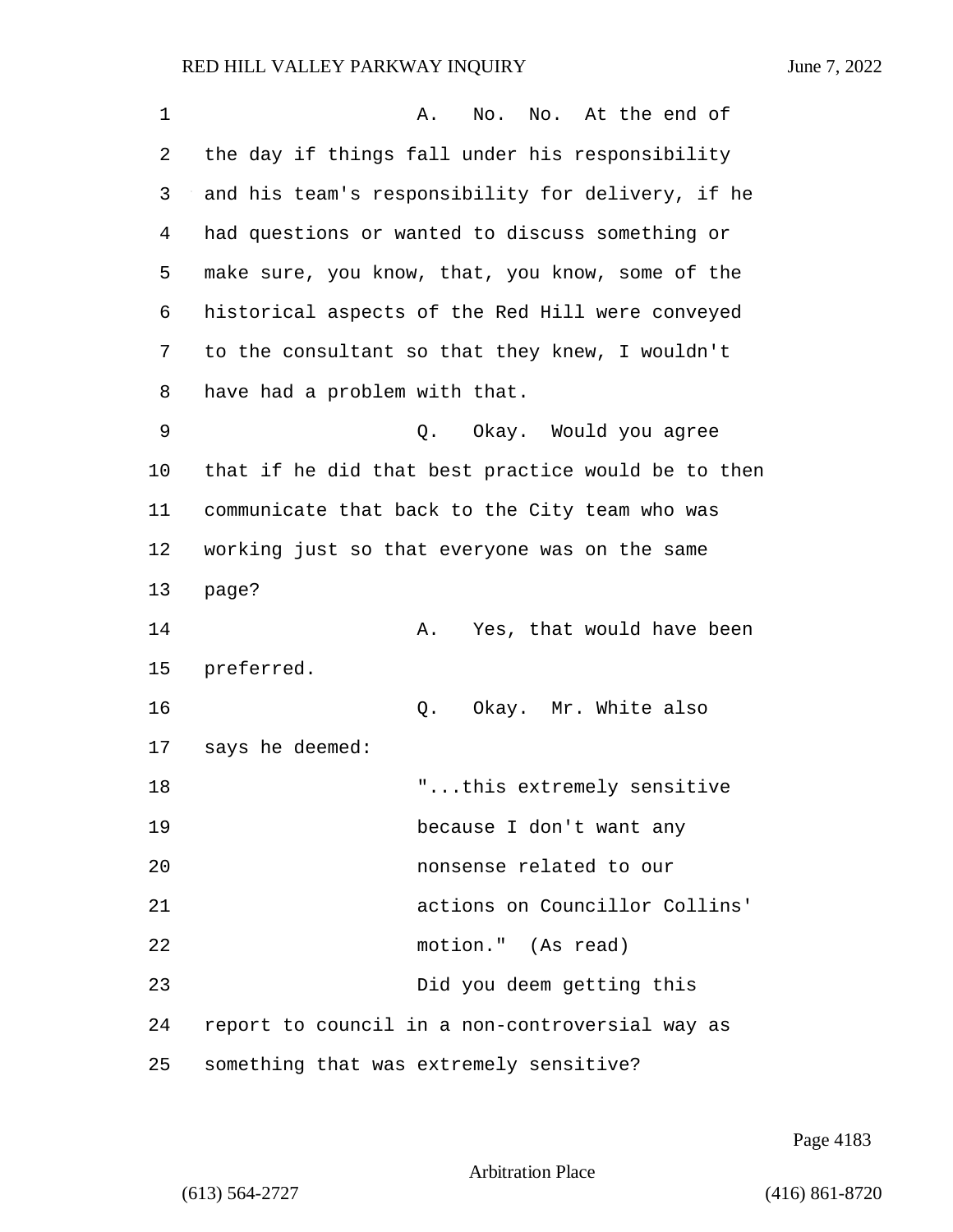| 1  | No. No. In this<br>Α.                              |
|----|----------------------------------------------------|
| 2  | particular case, there was -- you know, there was  |
| 3  | some concern from various citizens about the       |
| 4  | visibility of this particular area at nighttime.   |
| 5  | That was conveyed to the local councillors         |
| 6  | involved, in this particular case Councillor       |
| 7  | Collins. I also spoke to Councillor Clark about    |
| 8  | it in previous years where we added some           |
| 9  | additional signage as well, and Jackson. So it     |
| 10 | was an area that -- you know, because of the       |
| 11 | public concern raised to them, they in turn wanted |
| 12 | to have that investigated by staff, and our job is |
| 13 | really to go back and look at the direction from   |
| 14 | council, in this case the motion, and provide      |
| 15 | them, you know, with an intelligent, thorough      |
| 16 | response in terms of what the options would be for |
| 17 | visibility and also flag for them any particular   |
| 18 | challenges or issues that may be involved in these |
| 19 | things.                                            |
| 20 | Q. Okay.                                           |
| 21 | I used to have a general<br>Α.                     |
| 22 | rule for my guys. You know, can we do it, yes or   |

important to understand what options are out

no. What are the options. You know, it's

there, and what's the cost to do these options,

Page 4184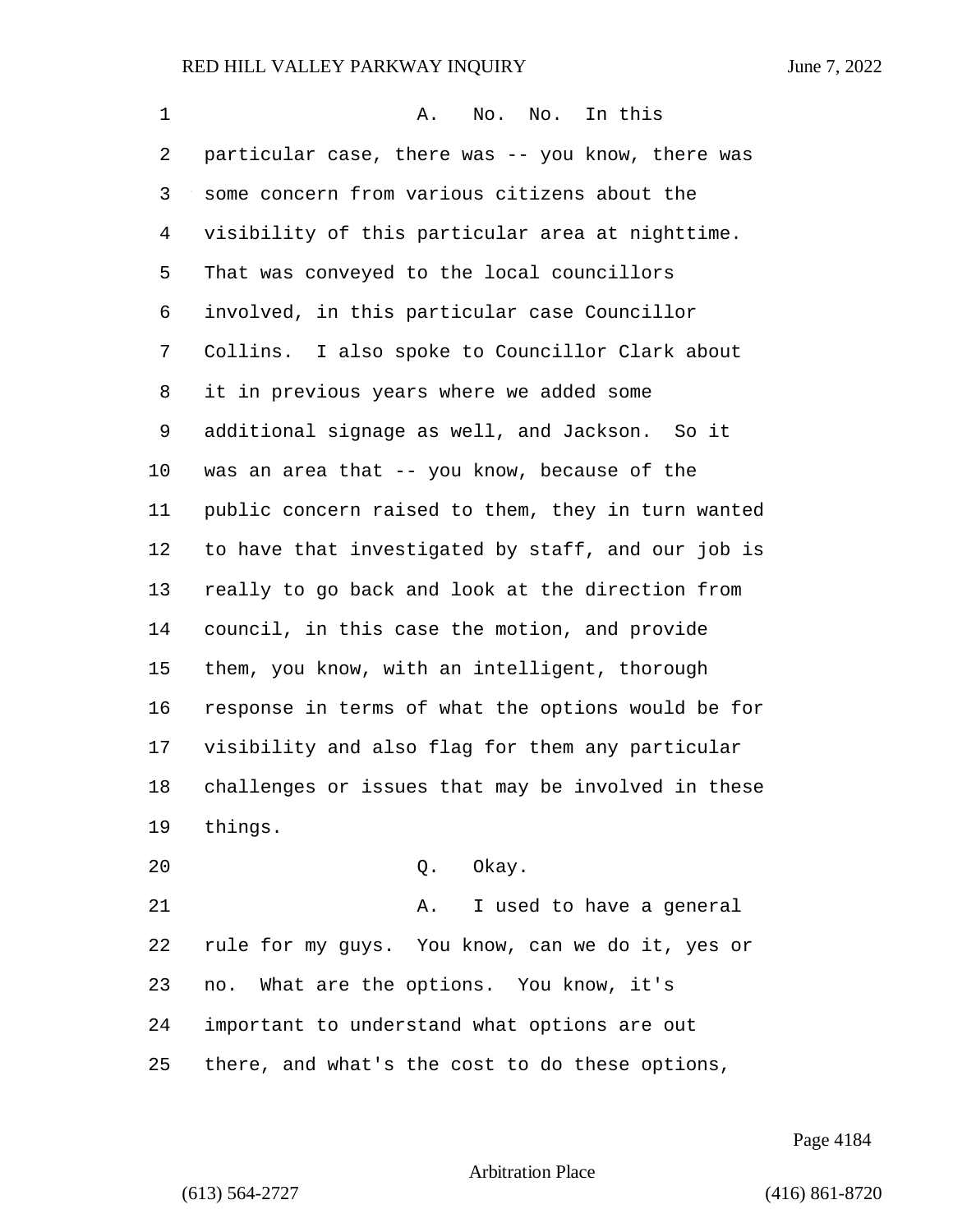1 and what's the timing if we're to actually do 2 these things. And the same kind of rationale 3 applies to this kind of thing. And I think in the 4 end with the report we recommended a step 5 report -- approach to doing some of that stuff. 6 Q. Okay. Thank you. 7 Registrar, can you close that 8 call out, please. So you flipped this up to 9 Mr. Mater. 10 Registrar, can you call out 11 Mr. Mater's e-mail, the second e-mail in the 12 chain. I just say -- I'd say just talked to Gary. 13 That one, yeah. So Mr. Mater says: 14 "I'd say just talk to Gary and 15 bring in CIMA if needed." (As 16 read) 17 So is that a -- did you read 18 that as a -- and then you say, "I will." Is that 19 a direction to you to talk to Gary and bring in 20 CIMA, or is that a direction to you to tell your 21 staff? 22 A. No, I would have taken 23 that as a direction to me. 24 Q. Okay. Did you talk to 25 Mr. Moore about this?

Page 4185

Arbitration Place

(613) 564-2727 (416) 861-8720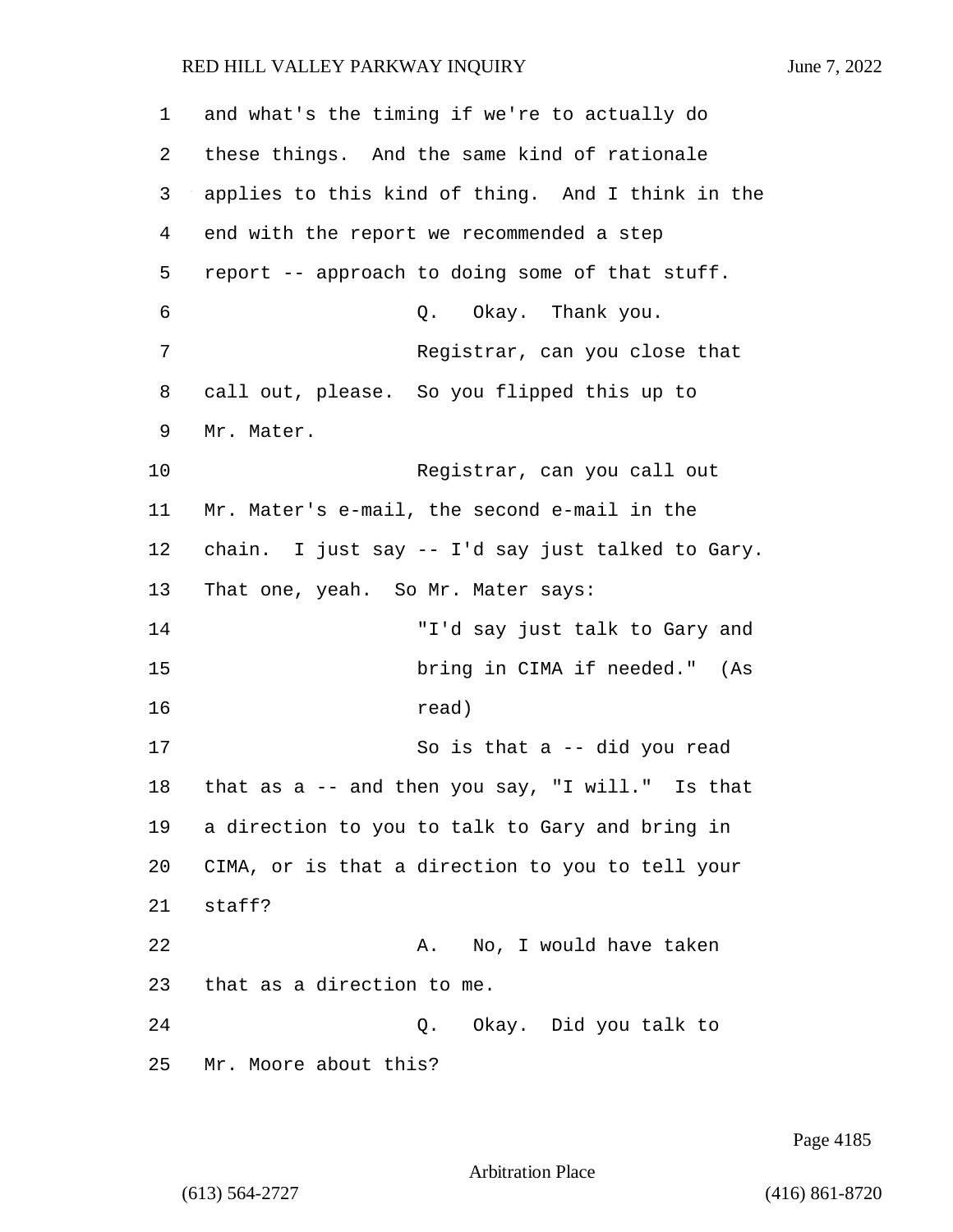1 A. I would have suspected I 2 probably did. 3 Q. Do you have any memory of 4 doing so sitting here today? 5 A. I know I talked to Gary 6 about this. It's just a matter when that 7 discussion took place, and I probably had a phone 8 call or two as well. You know -- and, again, his 9 primary concern was the history of the Red Hill 10 and the environmental aspects so.... 11 Q. Okay. When Mr. Mater 12 directed you to do something, would you generally 13 do it? 14 A. Pardon me. 15 Q. If Mr. Mater directed you 16 to do something, would you generally do it? 17 A. Oh, absolutely. 18 Q. So you're pretty 19 confident that you did speak to Gary, you're just 20 not sure when. 21 A. Yeah, and we probably 22 would have had a chat about it later. 23 Q. Okay. 24 Registrar, you can close this 25 and close this document, and if you could go back

Page 4186

```
Arbitration Place
```
(613) 564-2727 (416) 861-8720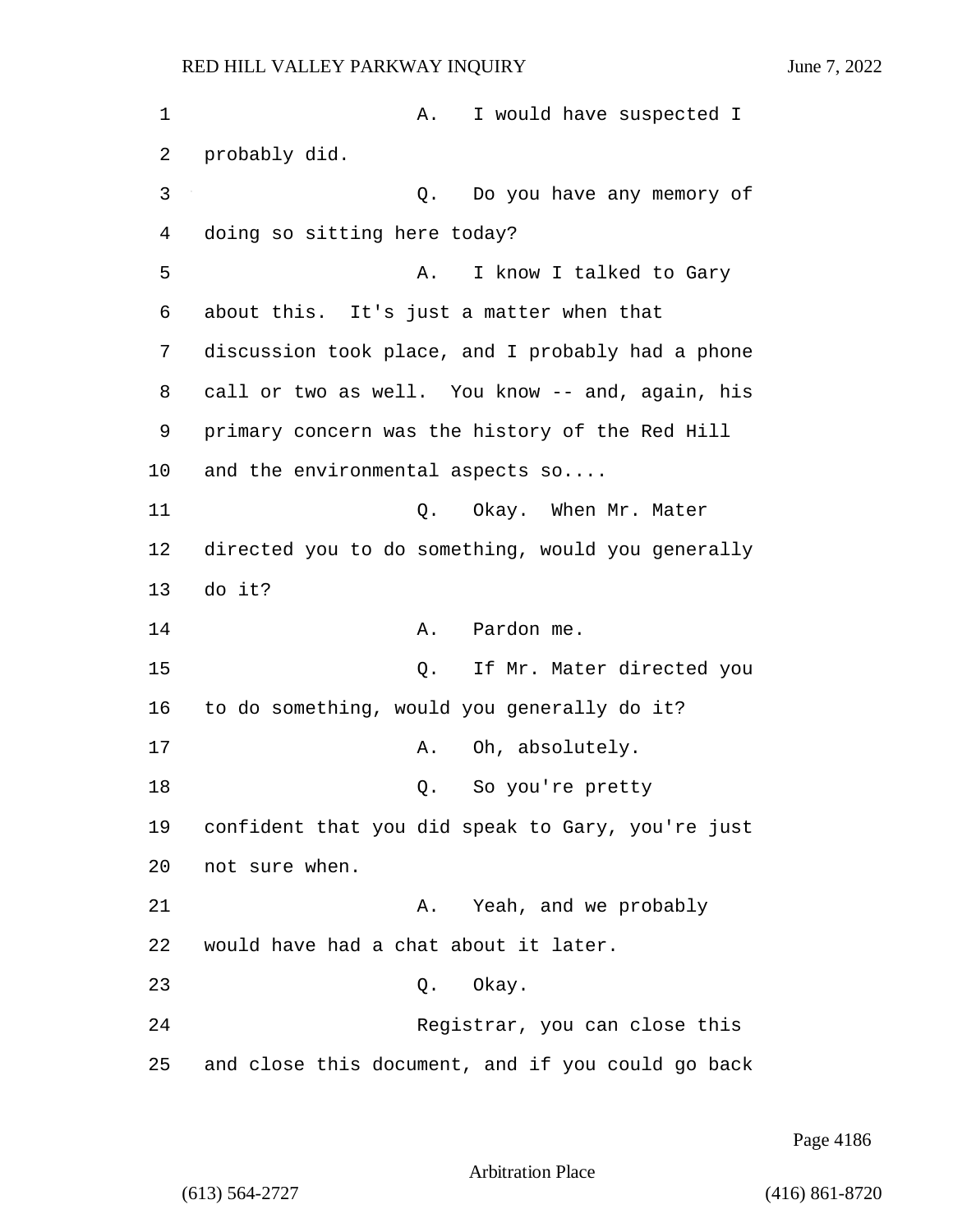| 1      | to OD chapter 6 -- or pardon me, OD6, page 52,    |
|--------|---------------------------------------------------|
| 2      | paragraph 131, please. And if you could bring up  |
| 3      | the next image as well, and if you can call out   |
| 4      | the top of page 53. Thank you.                    |
| 5      | So in September of 2013, this                     |
| 6      | is while CIMA is still preparing its report in    |
| 7      | between motion in January and going back to       |
| 8      | committee in December, there were heavy rain      |
| 9      | storms and quite a few accidents on the Red Hill. |
| 10     | Do you remember that?                             |
| 11     | Α.<br>Yes.                                        |
| 12     | And you were copied into<br>Q.                    |
| 13     | an e-mail chain by Bryan Shynal, who is in the    |
| 14     | operations side of Public Works?                  |
| 15     | Α.<br>Yes.                                        |
| 16     | And he forwards on an<br>Q.                       |
| 17     | e-mail from one of his staff that is called out   |
| $18\,$ | here, and you'll see the second paragraph:        |
| 19     | "We checked the ramps and the                     |
| 20     | road, and it was very slippery                    |
| 21     | there. Not much we can do.                        |
| 22     | Every time it rains heavily                       |
| 23     | it's an ongoing issue. I feel                     |
| 24     | it's a pavement problem and a                     |
| 25     | speed problem." (As read).                        |

Page 4187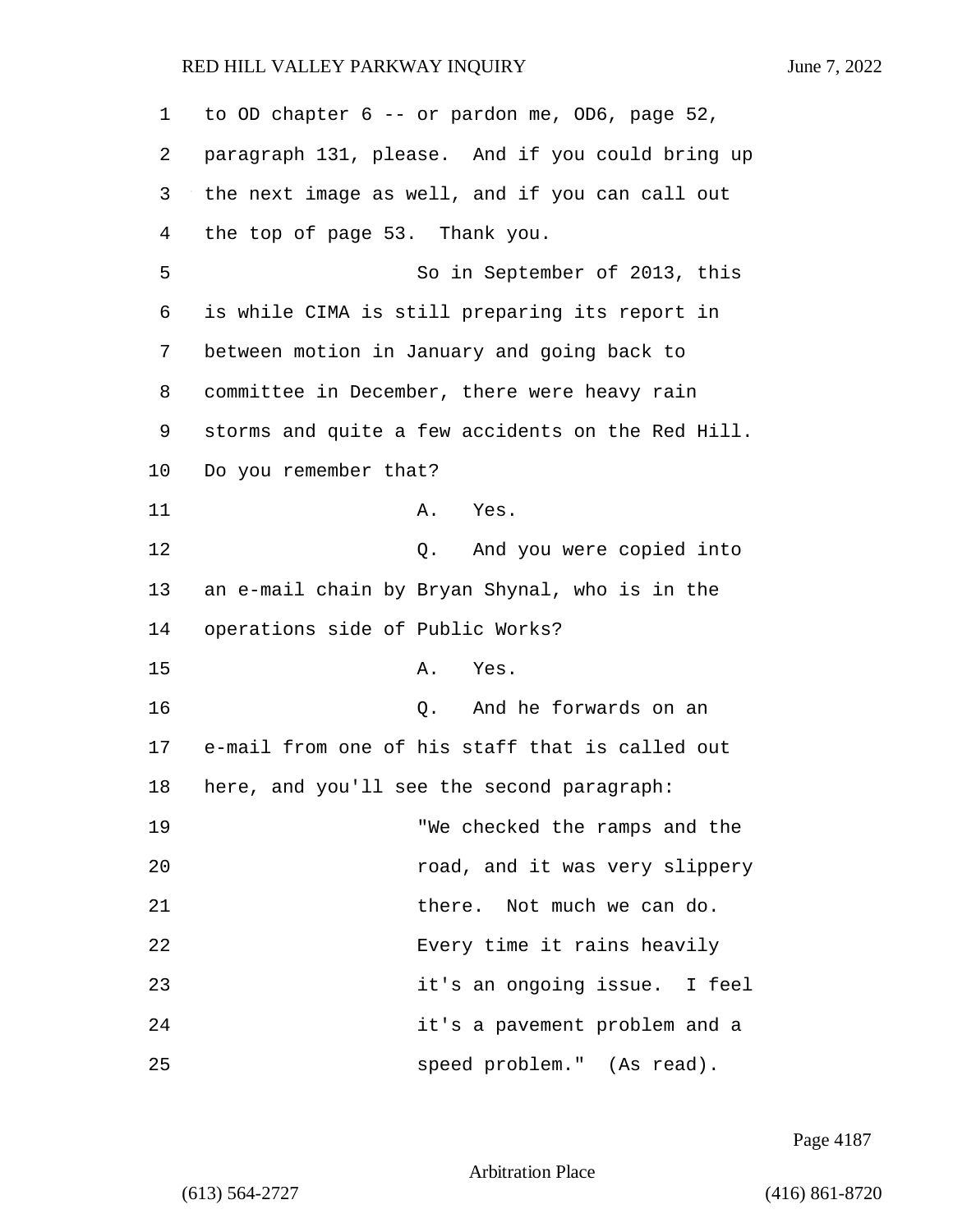1 So this eventually gets -- 2 this is from operations staff on the road, gets 3 forwarded up to Mr. Shynal and then over to you. 4 A. Who else received it? 5 Q. You know, why don't we 6 actually go into it as a document. I think it 7 might be easier to read that way. 8 Registrar, it's GOL2641, and 9 you can start with image 4. 10 So we were just looking at the 11 excerpt that's there at the bottom. That's 12 from -- it says, "Hi Terry," and then Tammy 13 Blackburn -- so we're still in ops -- responds. 14 A. Right. 15 and then the next one up, 16 Brian Shynal says, "please note staff's 17 commentary," and you'll see that you're copied 18 there along with Gary Moore, John Mater and Martin 19 White. 20 A. Hm-hmm. 21 Q. And, Registrar, if you 22 can bring up image 1 and 2, please. I have a 23 black screen on -- for image 2. 24 A. So on the other e-mail 25 that you had up previously, Gary had a response to

Page 4188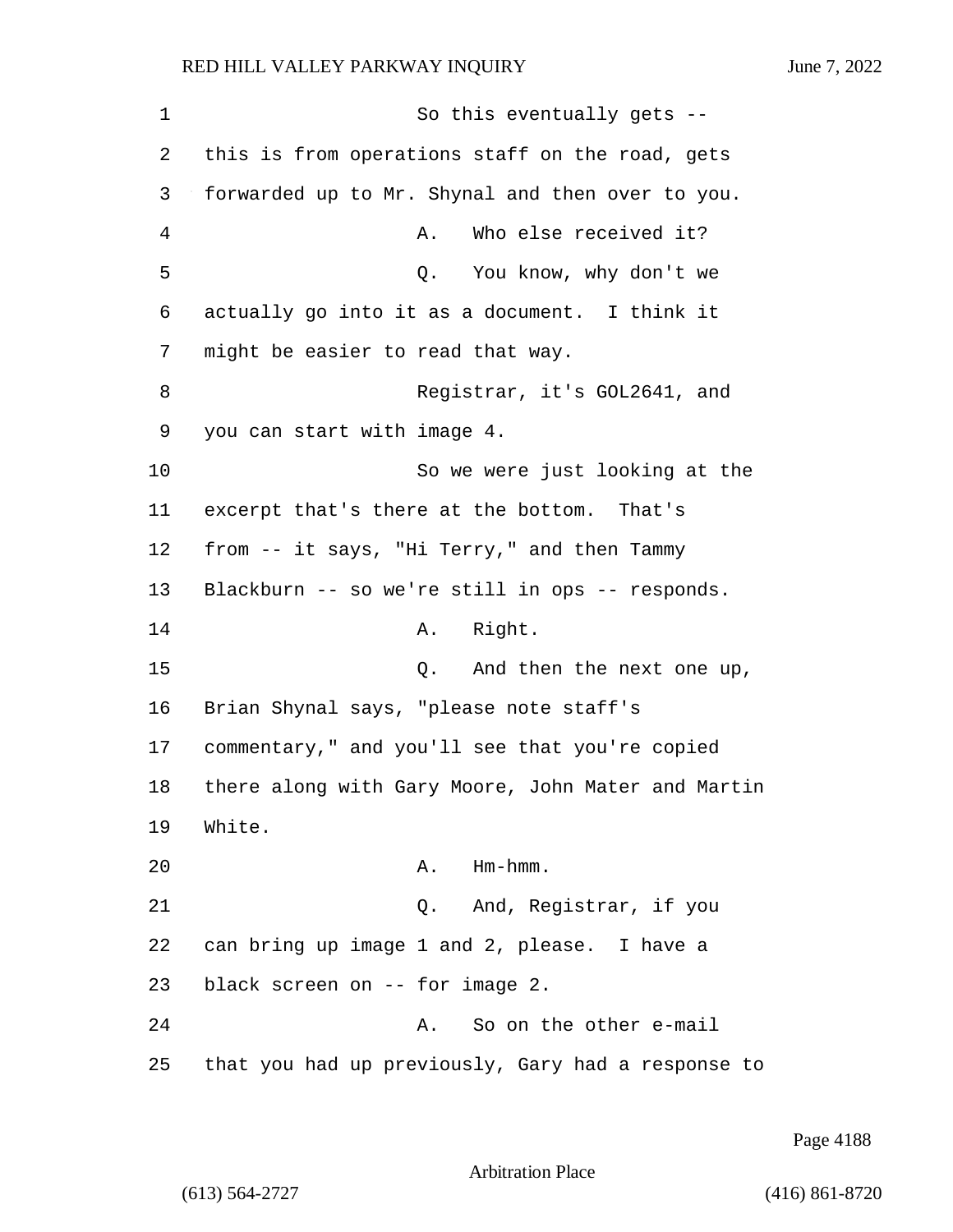| 1  | the Tammy's note. Isn't that correct?              |
|----|----------------------------------------------------|
| 2  | That's right. So he<br>Q.                          |
| 3  | referenced the -- and I don't think it's actually  |
| 4  | in this same chain, but he -- oh, no, it is.       |
| 5  | There we go. He does have a response about the     |
| 6  | nature of the pavement. He pushes back that it's   |
| 7  | a pavement problem. Do you recall that?            |
| 8  | A. Yes.                                            |
| 9  | Q. And Mr. White suggests                          |
| 10 | getting a collision review done and checking a     |
| 11 | claims history. Do you recall that?                |
| 12 | Α.<br>Yes.                                         |
| 13 | Q. And when you received                           |
| 14 | this e-mail, it's about a week after you've looked |
| 15 | at the CIMA report and said it was an interesting  |
| 16 | read, did you make a connection between these rain |
| 17 | storms and the accidents and the discussion here   |
| 18 | and the findings in CIMA's report about            |
| 19 | collisions?                                        |
| 20 | A. I don't recall                                  |
| 21 | specifically. I think we had discussions from      |
| 22 | this about getting some history in terms of, you   |
| 23 | know, what accidents were actually taking place    |
| 24 | and what claims were against the City. And I       |
| 25 | think the e-mail that you pulled up after this     |

Page 4189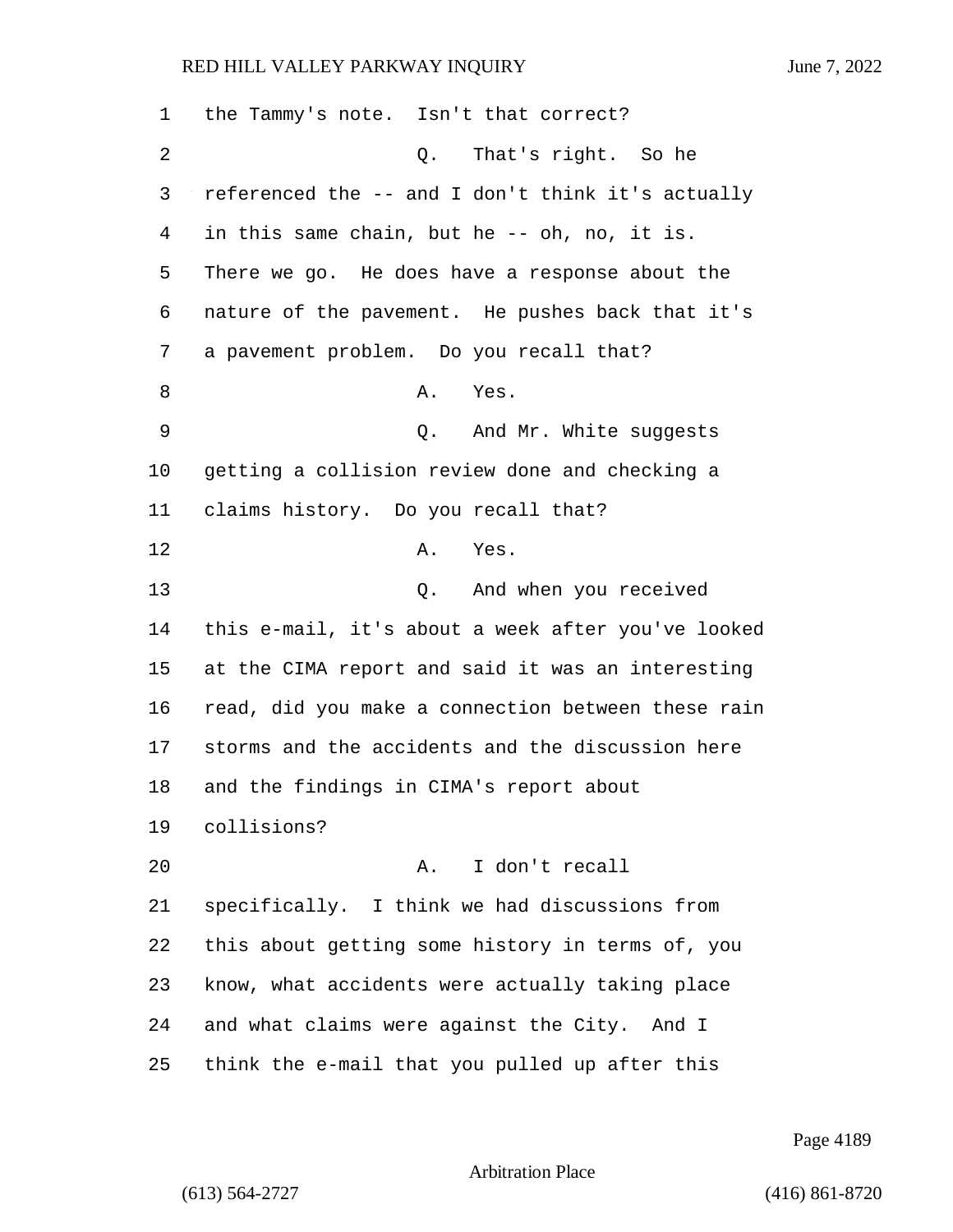1 was -- oh, there's John. 2 Q. Yeah. 3 A. Where we'd asked John 4 McLennan about what he knew, and of course he was 5 manager of risk at the time, about collisions in 6 that area. So -- and I don't think -- I think at 7 that time from John's response that we didn't 8 really have a lot as the City in terms of claims. 9 I think there was one. 10 Q. That's right. He said, 11 off the top of my head I would not think there 12 were significant claims history for slippery 13 conditions on the Red Hill. 14 A. Yes. 15 Q. From that first e-mail -- 16 and then he later follows up that yes, there is no 17 significant claims history. 18 A. If I recall, it was quite 19 a mother of a rainstorm. 20 Q. Yes. 21 A. You know, something out 22 of the ordinary, and -- 23 Q. Yes. 24 A. -- you know, it wouldn't 25 be surprising to me, you know, on any roadway

Page 4190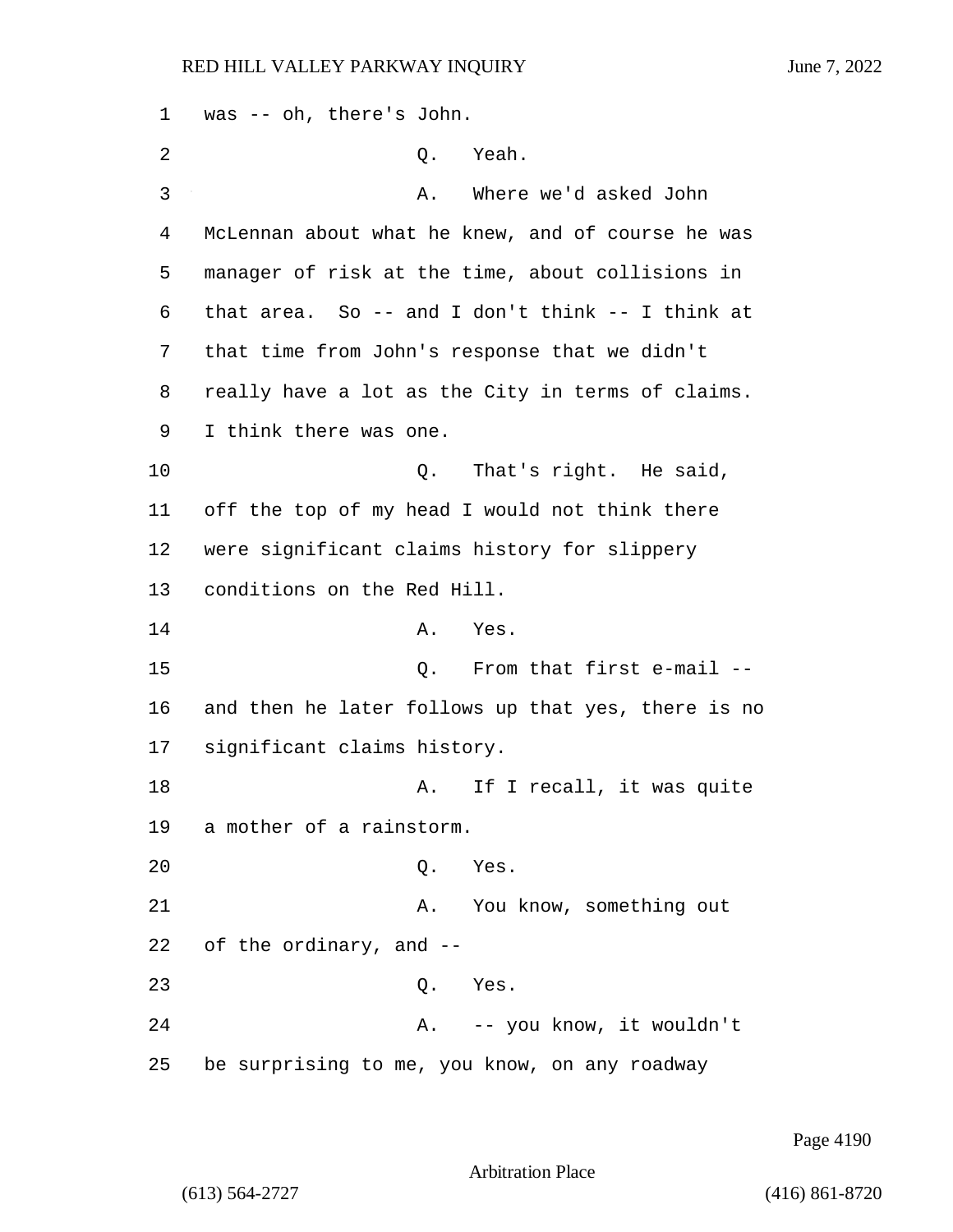| $\mathbf 1$ | where there was, you know $-$ - especially water in |
|-------------|-----------------------------------------------------|
| 2           | the roadway that -- you know, this is where driver  |
| 3           | performance comes into play, driving for the        |
| 4           | proper road conditions. And so that -- I probably   |
| 5           | would have been thinking about that.                |
| 6           | Q. Okay. Do you know                                |
| 7           | whether or not a collision history was done by      |
| 8           | your team as a result of this rainstorm?            |
| 9           | A collision history, and<br>Α.                      |
| 10          | I think at a later date or as part of, you know --  |
| 11          | as the interest grew in the Red Hill and the like   |
| 12          | that we would put more and more into understanding  |
| 13          | what the results were with collisions in these      |
| 14          | particular areas. There was certainly interest,     |
| 15          | you know, from the public and council on it, and    |
| 16          | so we wanted to make sure we understood what was    |
| 17          | actually going on. So that involved our group,      |
| 18          | that would have involved risk, and it would have    |
| 19          | involved some discussion with Hamilton police.      |
| 20          | And I think the results of a lot of those           |
| 21          | discussions included, for the most part, driver     |
| 22          | driving habits and speed which was a big issue on   |
| 23          | the -- especially the Red Hill. I think the LINC    |
| 24          | as well. And --                                     |
| 25          | I didn't mean to<br>Q.                              |

Page 4191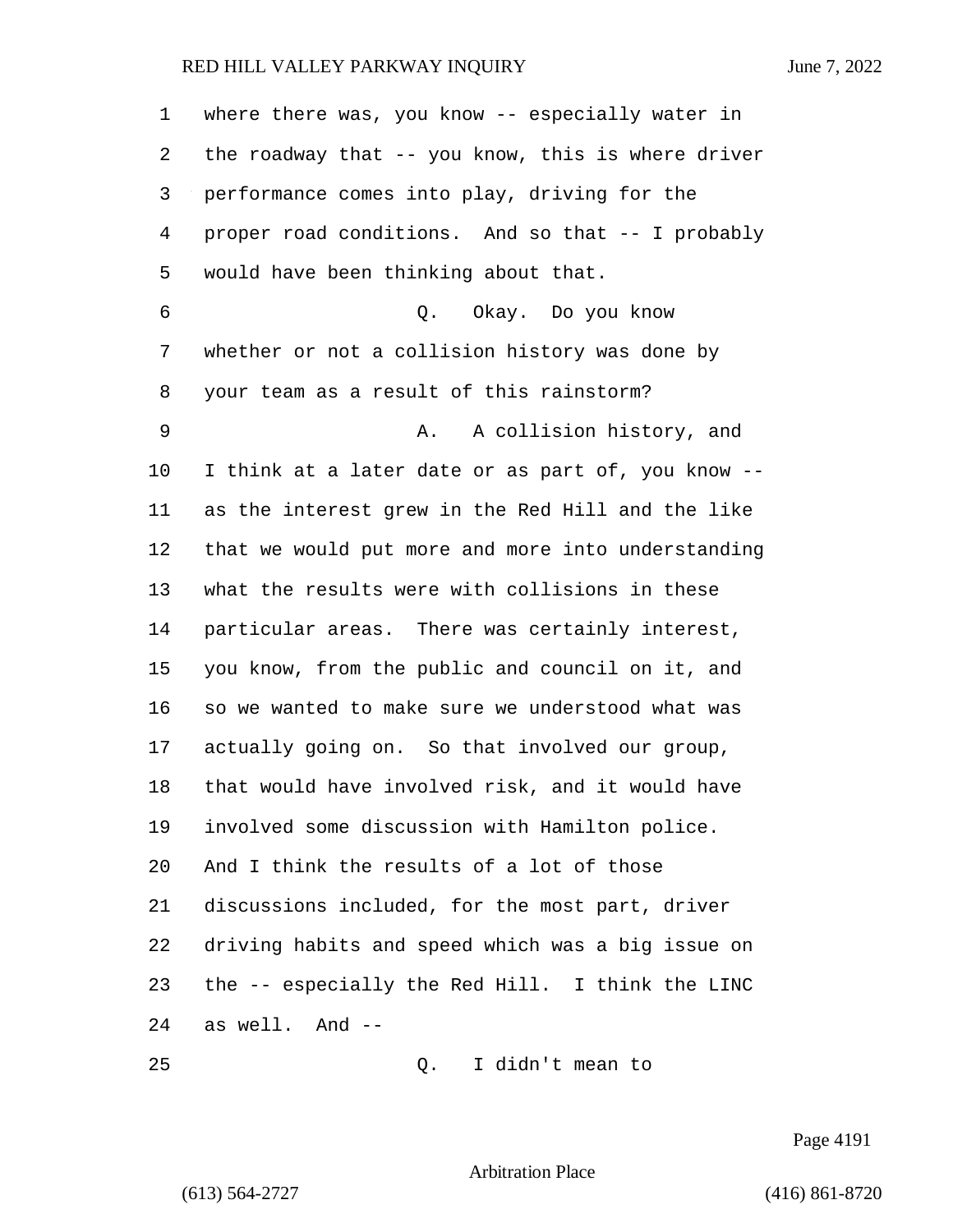| 1  | interrupt you.      |    |                                                    |
|----|---------------------|----|----------------------------------------------------|
| 2  |                     | Α. | Oh, that's okay.                                   |
| 3  |                     | Q. | Okay.                                              |
| 4  |                     | Α. | I was just going to                                |
| 5  | ramble on.          |    |                                                    |
| 6  |                     | Q. | I'm going to ask the                               |
| 7  |                     |    | Registrar now to call out the top of image 2 here. |
| 8  | Mr. Moore's e-mail. |    |                                                    |
| 9  |                     |    | So that's part of this back                        |
| 10 |                     |    | and forth, and Mr. Moore chimes in and says:       |
| 11 |                     |    | "As part of the ongoing                            |
| 12 |                     |    | pavement monitoring for asset                      |
| 13 |                     |    | management purposes, we will                       |
| 14 |                     |    | have skid resistance testing                       |
| 15 |                     |    | completed on both the LINC and                     |
| 16 |                     |    | the Red Hill. There is a                           |
| 17 |                     |    | standard by which we can                           |
| 18 |                     |    | report on the relative level                       |
| 19 |                     |    | of resistance and by which we                      |
| 20 |                     |    | can gauge the performance of                       |
| 21 |                     |    | each mix and road surface.                         |
| 22 |                     |    | This should be sufficient for                      |
| 23 |                     |    | any due diligence required,                        |
| 24 |                     |    | eliminating the 'ought to have                     |
| 25 |                     |    | knowns' as well dealing with                       |

Page 4192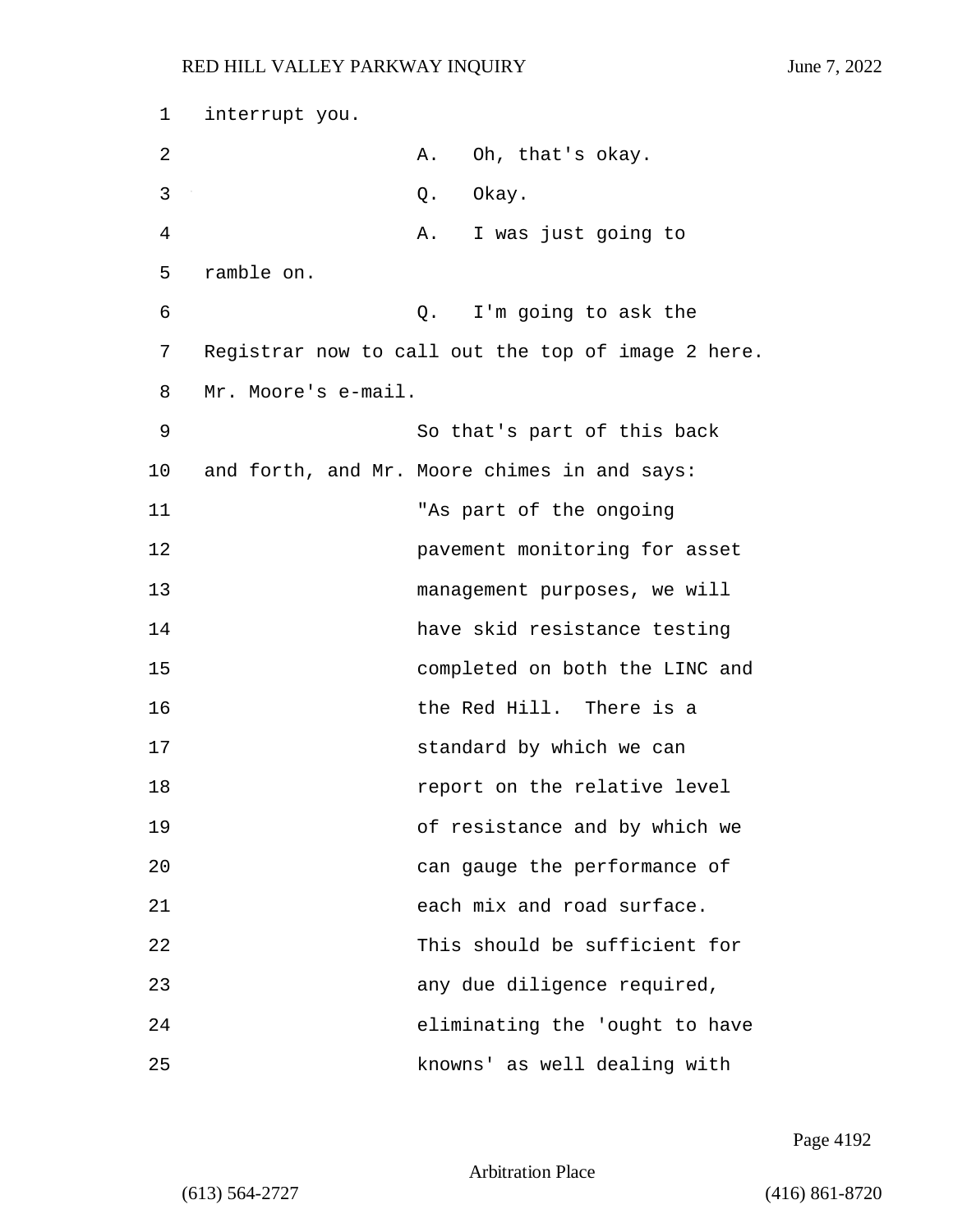| 1  | the 'we think it was slippery'                     |
|----|----------------------------------------------------|
| 2  | issues." (As read)                                 |
| 3  | Did you advise Mr. Moore at                        |
| 4  | this point that the draft CIMA report that you had |
| 5  | just read recommended friction testing?            |
| 6  | For that particular small<br>Α.                    |
| 7  | area? I don't think it represented, it said the    |
| 8  | City could.                                        |
| 9  | Okay. But it mentions?<br>Q.                       |
| 10 | It mentions it, and it<br>Α.                       |
| 11 | was fairly -- as I say, that was new to us at that |
| 12 | particular time. It's not that we have expertise   |
| 13 | in that. Our focus would've been more so at the    |
| 14 | time in terms of addressing, you know, council's   |
| 15 | request and improving the visibility of that area. |
| 16 | Sure. My question --<br>Q.                         |
| 17 | In particular for us it<br>Α.                      |
| 18 | would be, you know, focusing on the areas that my  |
| 19 | staff took care of. I would assume that Gary       |
| 20 | would capture something like that when he read the |
| 21 | report, or Mike might have, I don't know.          |
| 22 | Okay.<br>Q.                                        |
| 23 | Α.<br>I can't say what Gary                        |
| 24 | picked up or not.                                  |
| 25 | My question was, did you<br>Q.                     |

Page 4193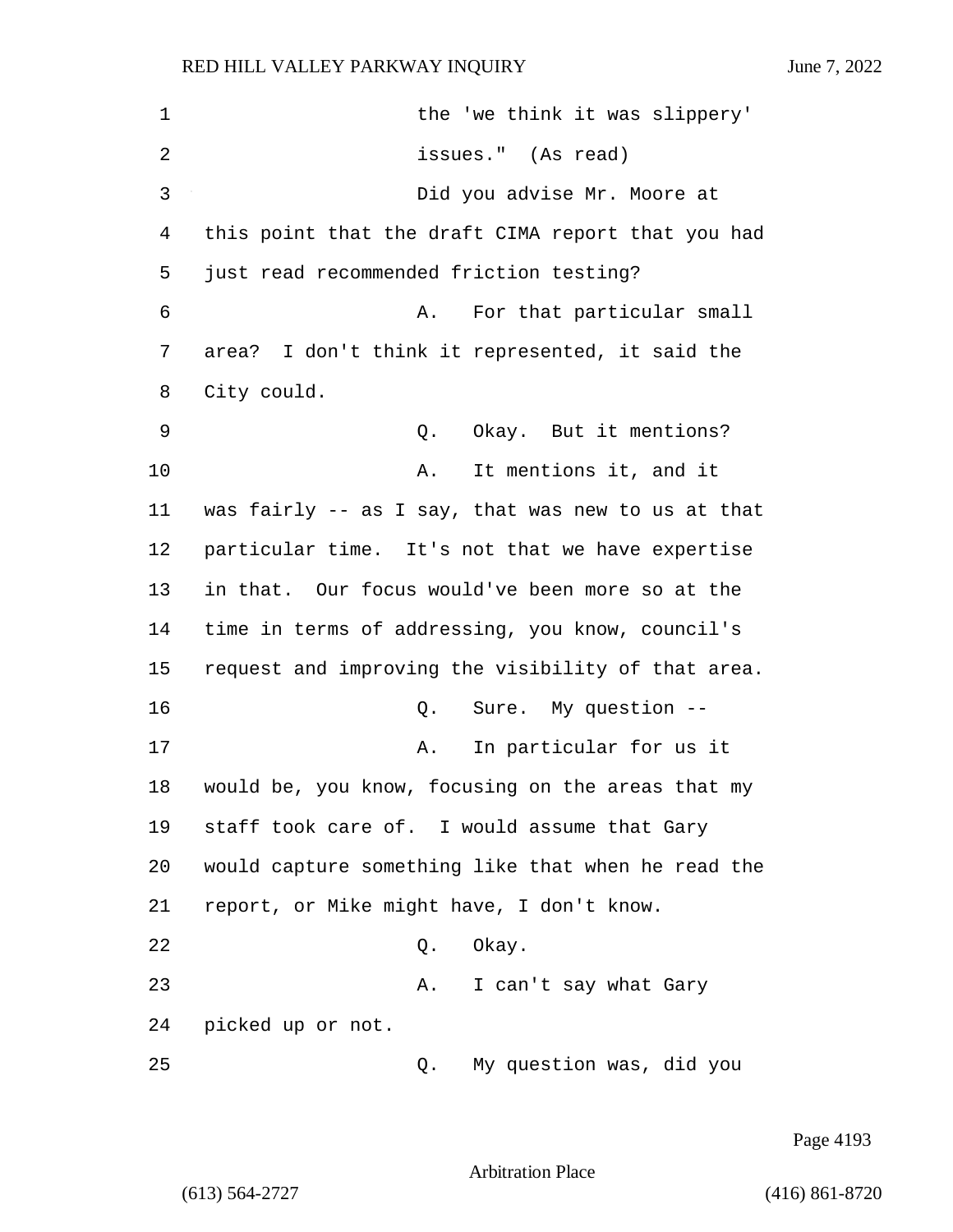1 advise Mr. Moore that the report had, and I'll 2 say, referenced friction testing? 3 A. No. 4 Q. Okay. And do you know if 5 anyone in your group mentioned that to him? 6 A. No, and I don't know if 7 anybody with Gary Kirchknopf and Mike and Bob -- I 8 don't know what discussions took place between, 9 say, Martin and Dave and, you know, Mr. Cooper. 10 Q. Okay. 11 A. So I wasn't a part of 12 those discussions. 13 Q. Did you advise CIMA or 14 did you tell your staff to advise CIMA that 15 Mr. Moore would be arranging for friction testing? 16 A. I don't recall. 17 Q. In 2013 or -- 2013, 2014, 18 we're in September of 2013, did you know who or 19 which company Mr. Moore retained to conduct the 20 friction testing that he mentions here? 21 A. Not at that time. 22 Q. Did you later come to 23 learn that it was Golder? And when I say "later," 24 I mean during your tenure at the City? 25 A. Yes.

Page 4194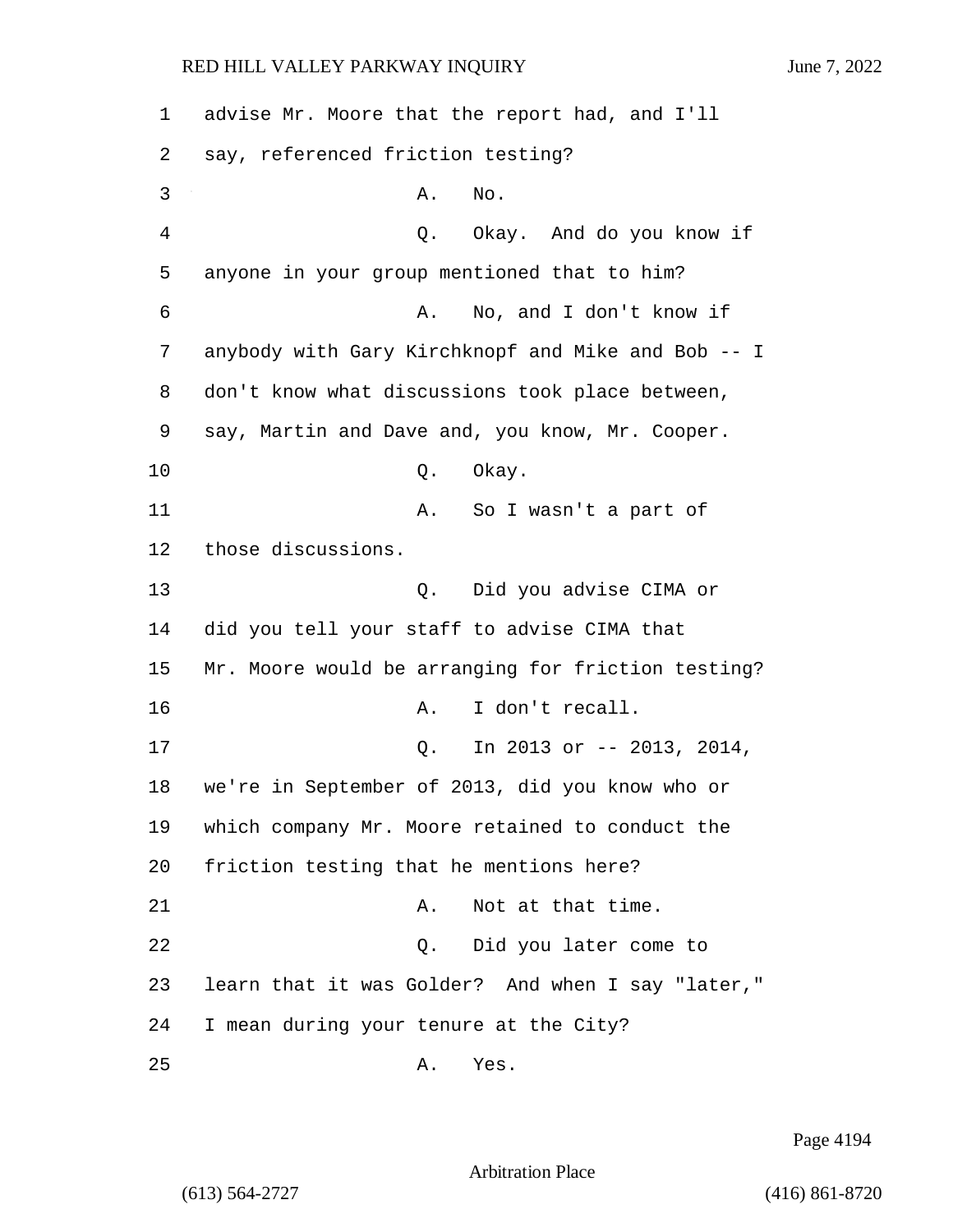1 0. Okay. I will come back 2 to that. Did you ever receive the test results of 3 the skid resistance testing that Mr. Moore 4 mentions here? 5 A. I don't think I ever did. 6 Q. Did you ever receive any 7 friction test results from Mr. Moore? 8 A. I don't think so. 9 Q. Did you ever see a 10 consultant's report interpreting friction test 11 results? 12 A. No. 13 Q. Did you ever see the 14 Tradewind report? 15 A. No. 16 Q. Did ever see the draft 17 Golder report that included the Tradewind report 18 as an appendix? 19 A. No. 20 Q. Okay. 21 You can take that callout 22 down. You can take this document down. And we're 23 going to go to RHV668. Okay. 24 So this is the information 25 report that was provided to the Public Works

Page 4195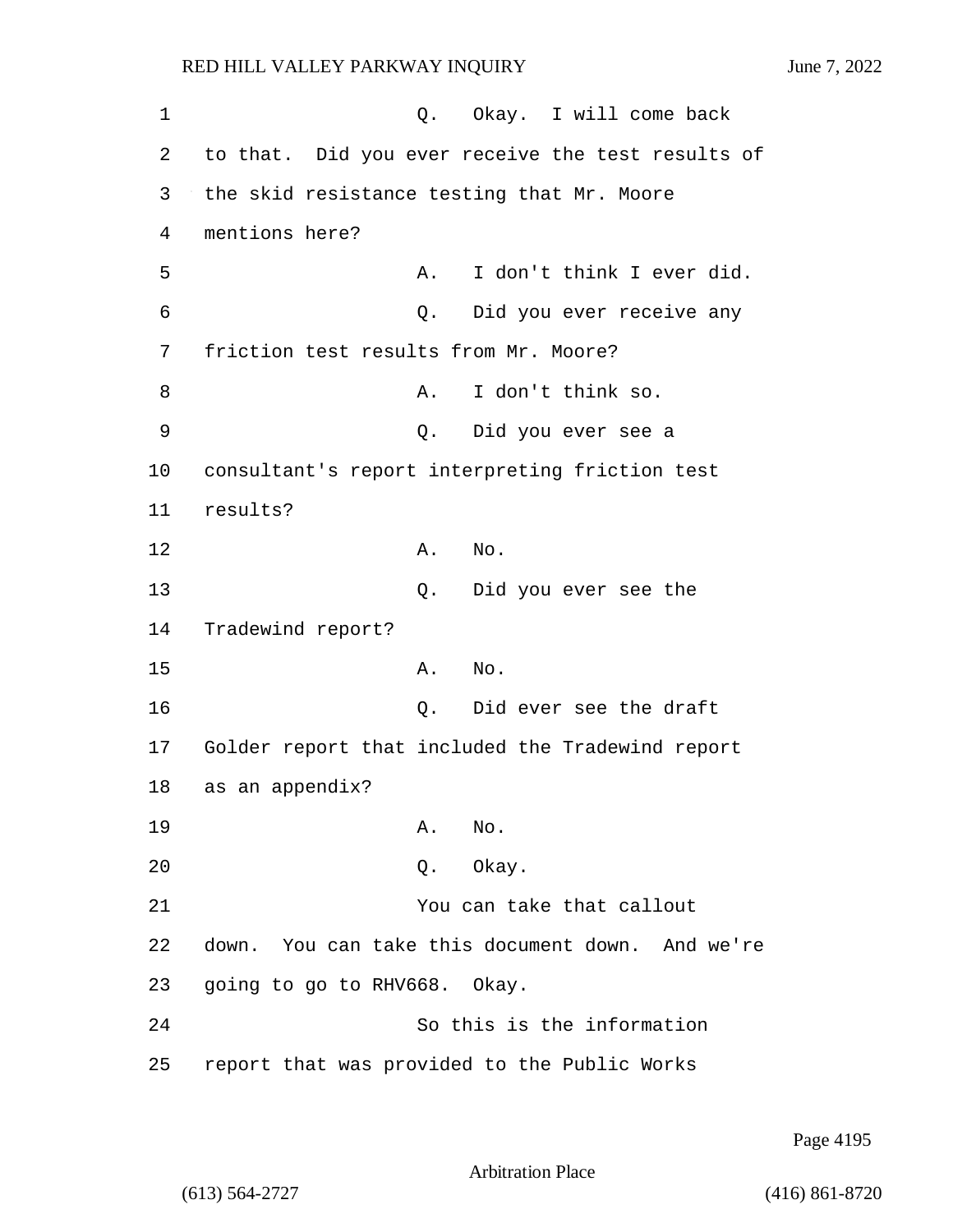committee for the committee meeting on November 18, 2013. I'm going to ask you some general questions first about preparations of reports like these and how they were prepared particularly in 2013. 6 This is an information report. I understand there's also recommendation reports. Can you tell me a little bit about the difference between two. 10 A. And there's also information updates. 12 C. Okay. Now you can tell the difference between the three? 14 A. Yeah. So I'll start with the easy one. 16 Information updates is basically when director or above sends council just an update in terms of something that may have happened. It could be anything to do with changes in the market; could be, you know, pricing; it could be things that are just kind of a heads up in terms of what's going on or how we're progressing in a particular project if there had been some interest. 25 When you get into information

Page 4196

Arbitration Place

(613) 564-2727 (416) 861-8720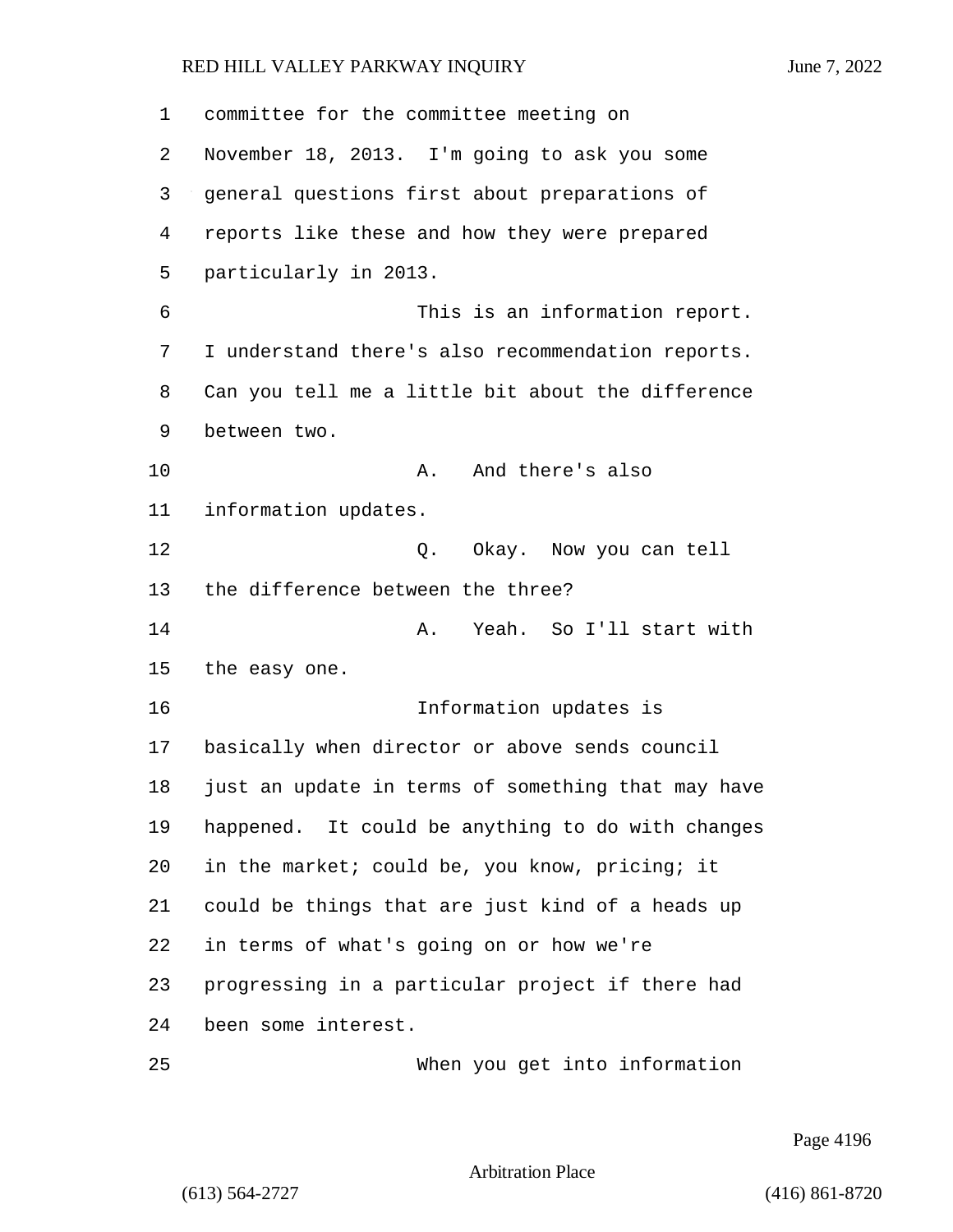reports and recommendation reports, the recommendation reports are primarily in place for getting council approval to take certain actions where staff did not already have that approval or that ability to take action on a particular area. And so under the recommendation report that would be requesting council for approval from anything from dollar limits to entering into contracts, a variety things. Whatever staff did not have the authority to do without that specific council approval, so that would be a recommendation report.

**In an information report it**  would be a -- could be a response to, in this case, a motion from council where they wanted information on a particular topic. And in this particular case we had authority under traffic to do the initial works for improving visibility in this small area of the Red Hill and so -- because we had already received approval from council to use the funding from the red light camera reserve to do traffic safety improvements in the City, and that could have been anything from speed bumps to, you know, ladder crossings. In this particular case it was apparently signage and tiger's eyes.

Page 4197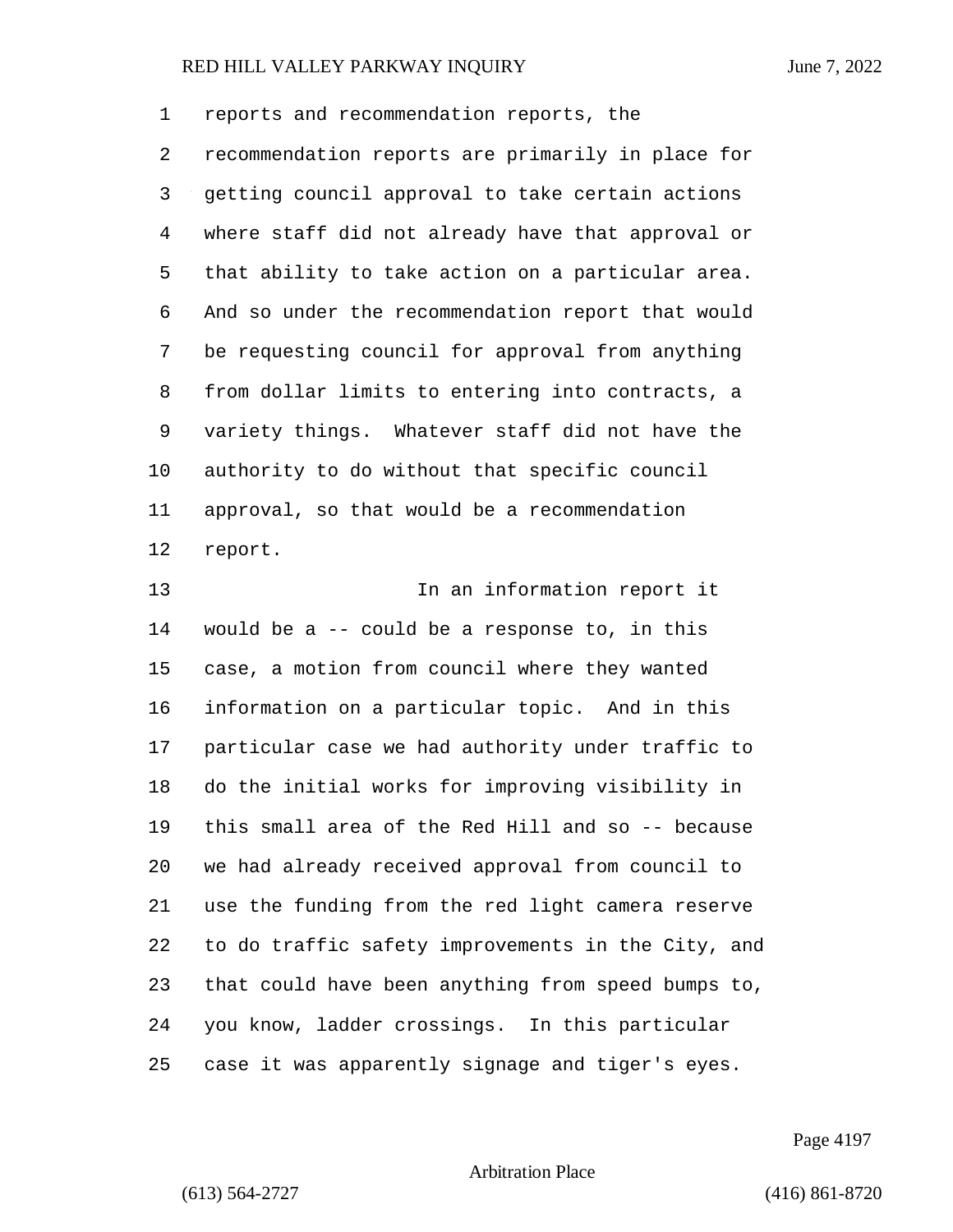| 1  | So because we already had the authority to do it,  |
|----|----------------------------------------------------|
| 2  | we provided council some information on what the   |
| 3  | results were of the CIMA report, what the findings |
| 4  | were, also what our recommendations were for the   |
| 5  | short-term improvements, and also in terms of what |
| 6  | -- well, in this particular case information in    |
| 7  | terms of what the environmental issue was with     |
| 8  | illumination, street lighting on this particular   |
| 9  | area of the Red Hill.                              |
| 10 | Thank you.<br>Q.                                   |
| 11 | Does that help?<br>Α.                              |
| 12 | It does.<br>Q.                                     |
| 13 | Okay.<br>Α.                                        |
| 14 | For -- you said, for this<br>Q.                    |
| 15 | circumstance, you, and I think you meant your      |
| 16 | group, traffic engineering, had approval to use    |
| 17 | the red light camera fund?                         |
| 18 | Yes.<br>Α.                                         |
| 19 | That would have covered<br>Q.                      |
| 20 | safety initiatives out of your department, right?  |
| 21 | Yes. I can't remember<br>Α.                        |
| 22 | the date of the report that went to council.<br>At |
| 23 | some point in my tenure we did a report that -- a  |
| 24 | traffic safety program report that outlined all    |
| 25 | the different measures that we could do to         |

Page 4198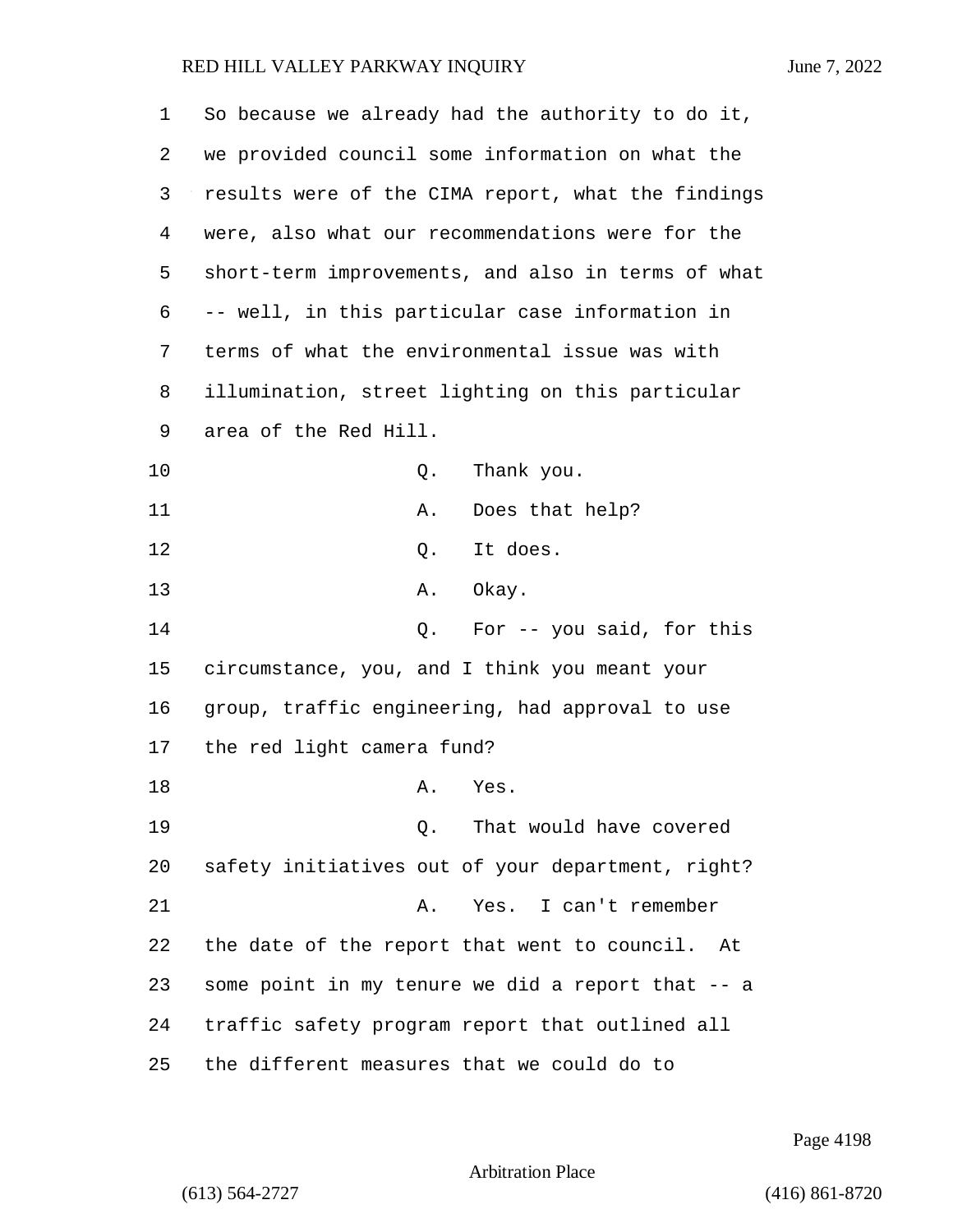enhance, you know, public safety, whether it be vehicles or bicycles or pedestrians, and basically provided council of a list of the types of things that we could do or -- and/or similar things, and that we would fund these things from the red light camera reserve.

7 So if it was anything above and beyond what we had authority to or if it was a very big project, we'd tend to go and get their approval for it, because it was just good practice to do that. In the grand scheme of things the dollar value of this initial piece of the Red Hill was not overly large. We had a cash account and red light camera reserve of about 10 million. 15 Q. Okay. And so to the extent that there were aspects of the recommendations that CIMA made that were not covered by the topics in the red light camera fund, like, for example, friction testing or rumble strips or things that would really be under engineering services, would they would have to go and get their own funding separately? 23 A. Yeah. If it wasn't outlined as part of previous council approval what we could use for funding, I think you'll find in

Page 4199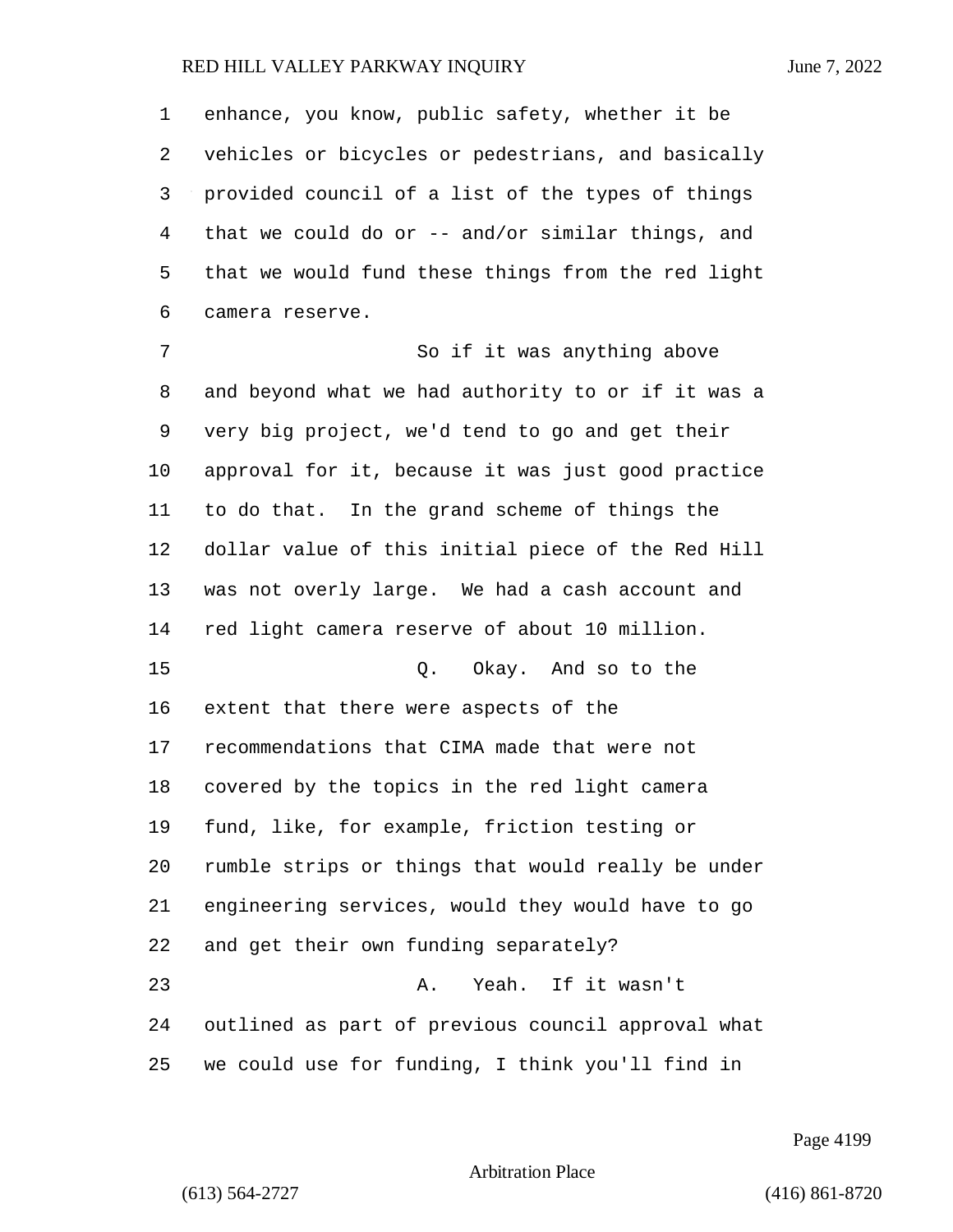| 1       | the 2015 report that was done on both the LINC and |
|---------|----------------------------------------------------|
| 2       | the Red Hill we made a special request for funding |
| 3       | for Hamilton Police Services on annual basis for   |
| 4       | them to add additional enforcement for those       |
| 5       | particular areas of the City, really to deal with  |
| 6       | the speeding issue. So if it was above and beyond  |
| 7       | the norm, we would ask for specific approval for   |
| 8       | those things.                                      |
| 9       | Q. Okay. Or if it was                              |
| $10 \,$ | something that another department was going to be  |
| 11      | responsible for, they would have to go seek        |
| 12      | approval and funding?                              |
| 13      | If it wasn't in the<br>Α.                          |
| 14      | original list of the approval report, yes, I think |
| 15      | some things might have been okay, but it's been a  |
| 16      | while. I don't remember specifics on that.         |
| 17      | Q. Okay. This information                          |
| 18      | report is submitted by Gerry Davis. Am I right at  |
| 19      | the time the practice was that the general manager |
| 20      | would be the person who submitted all the reports  |
| 21      | to the Public Works committee?                     |
| 22      | It may have been in this<br>Α.                     |
| 23      | timeframe. As a general rule, where there was      |
| 24      | more than one group within Public Works that was   |
| 25      | involved in something typically it would come from |

Page 4200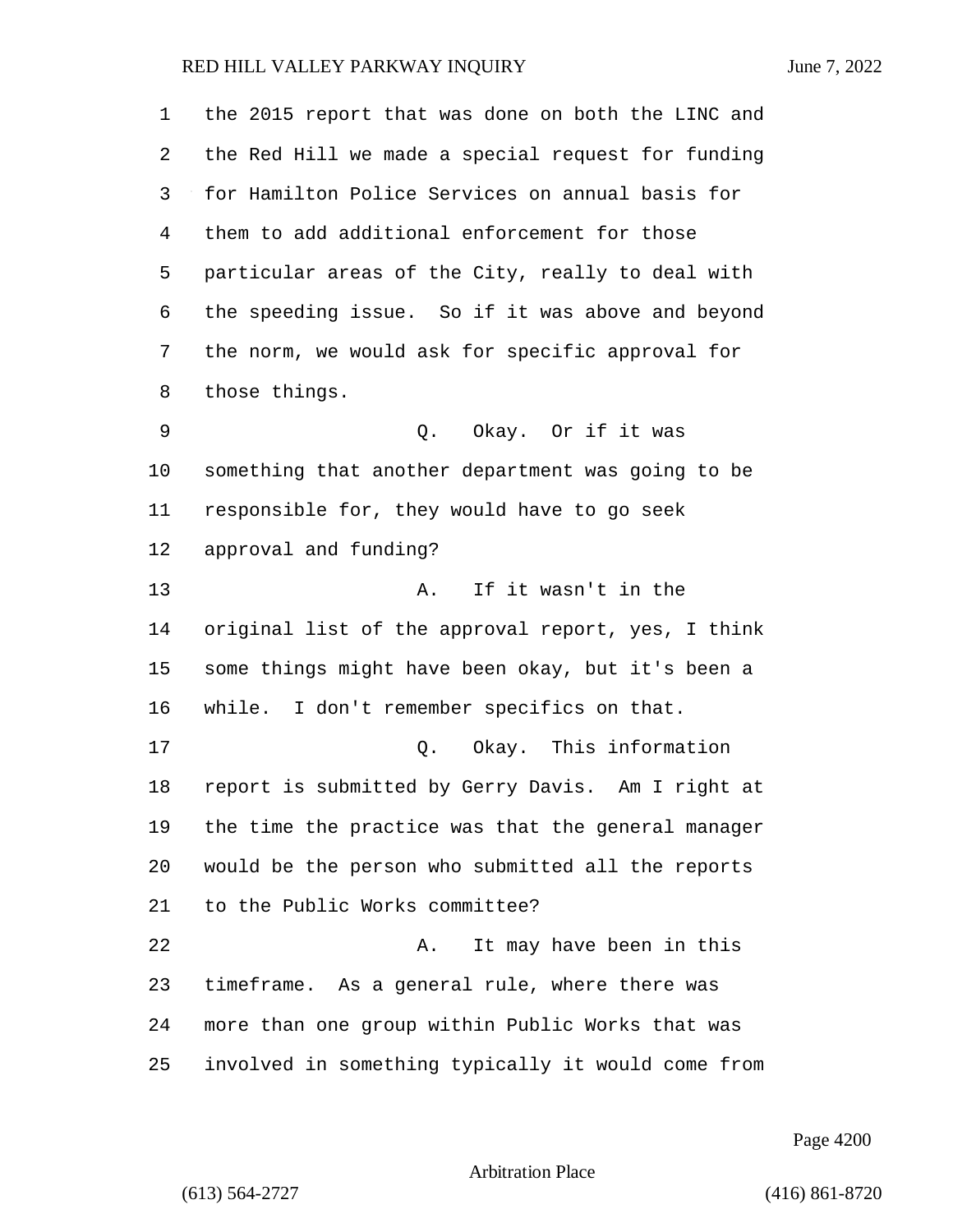the GM. 2 Q. Okay. And otherwise it would come from -- 4 A. Just my stuff -- 5 Q. -- the director? 6 A. If it was just my staff, it probably would have been John, and then eventually they lowered it down to where I could have done that kind of thing. But I don't recall exactly timeframe of when that kind of policy changed within the City. 12 C. Okay. Where the general manager Public Works was signing off rather than a director or you, or even a manager like Martin White, would you expect Mr. Davis to do a substantive review of the contents of reports? 17 A. No, no. So there is a process in place, and I don't know if this has been outlined to you previously, but are you aware of the approval process for reports? 21 Q. Perhaps just to -- for efficiency, is it that staff prepare it, managers review, directors review, in your case you have two directors, you and Mr. Mater, and then it eventually goes to Mr. Davis for final signoff?

Page 4201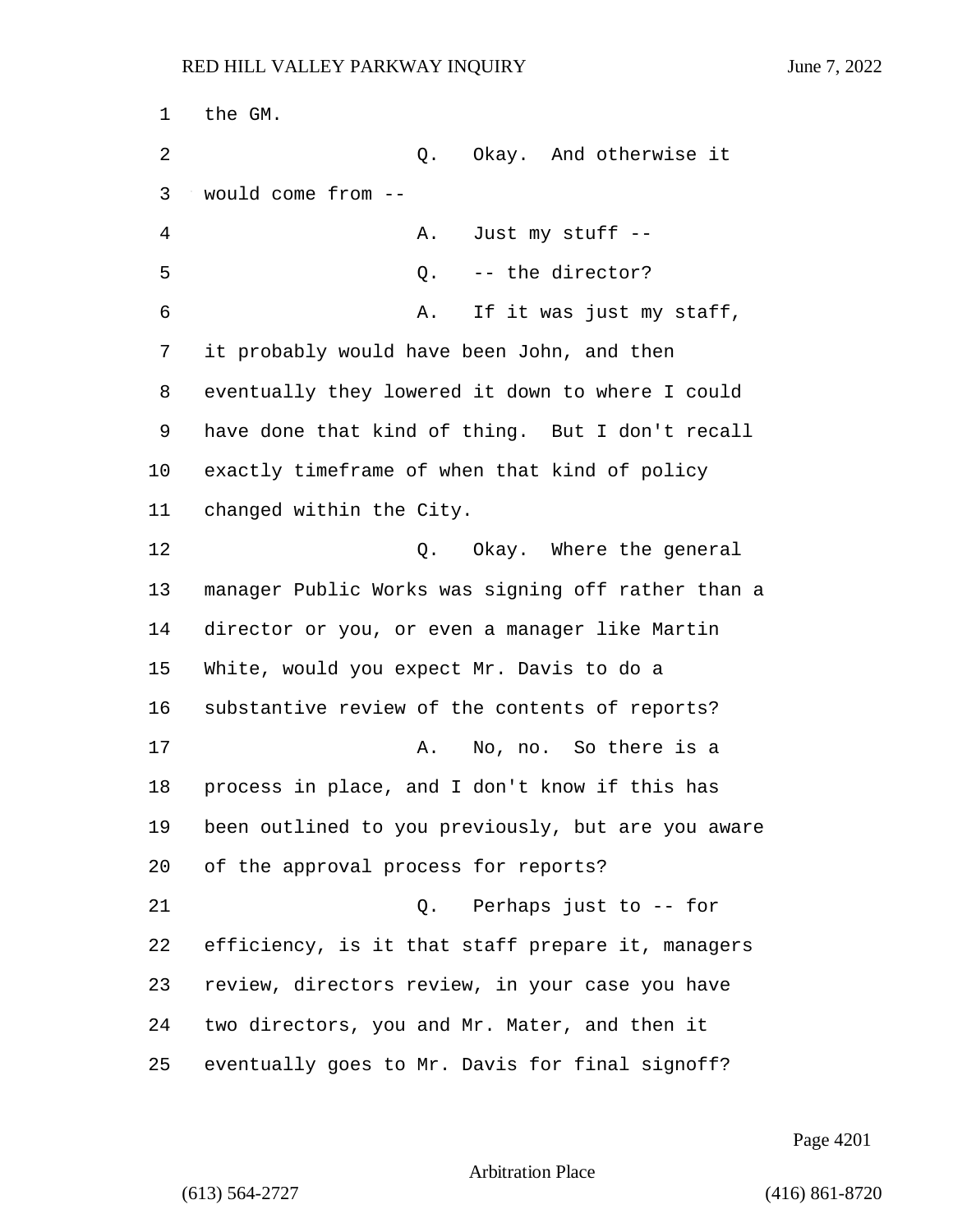| $\mathbf 1$ | Yeah, but we all sign off<br>Α.                    |
|-------------|----------------------------------------------------|
| 2           | on it on the cover page, and where there's a       |
| 3           | financial implication involved, where we're using  |
| 4           | money from, say, a reserve or a budget, there was  |
| 5           | also a space for the building -- business          |
| 6           | administrator to sign off and also for the manager |
| 7           | of finance within Public Works to sign off. So     |
| 8           | then when the general manager receives it, he      |
| 9           | knows that everybody has covered all the bases off |
| 10          | in terms of what needed to be done before it got   |
| 11          | to him.                                            |
| 12          | Okay. And so you said in<br>Q.                     |
| 13          | some cases where there was multiple departments    |
| 14          | within Public Works involved in the content of a   |
| 15          | report, that Mr. Davis might be the one to submit  |
| 16          | it. In those -- in those cases would there be      |
| 17          | consultation amongst the different groups as       |
| 18          | $well$ --                                          |
| 19          | Oh, absolutely.<br>Α.                              |
| 20          | -- at the initial stages?<br>Q.                    |
| 21          | Yeah, absolutely.<br>Α.                            |
| 22          | And in all circumstances<br>Q.                     |
| 23          | and for all kinds of staff reports that we've just |
| 24          | been talking about, is it important that in        |
| 25          | drafting a staff report staff summarize any        |

Page 4202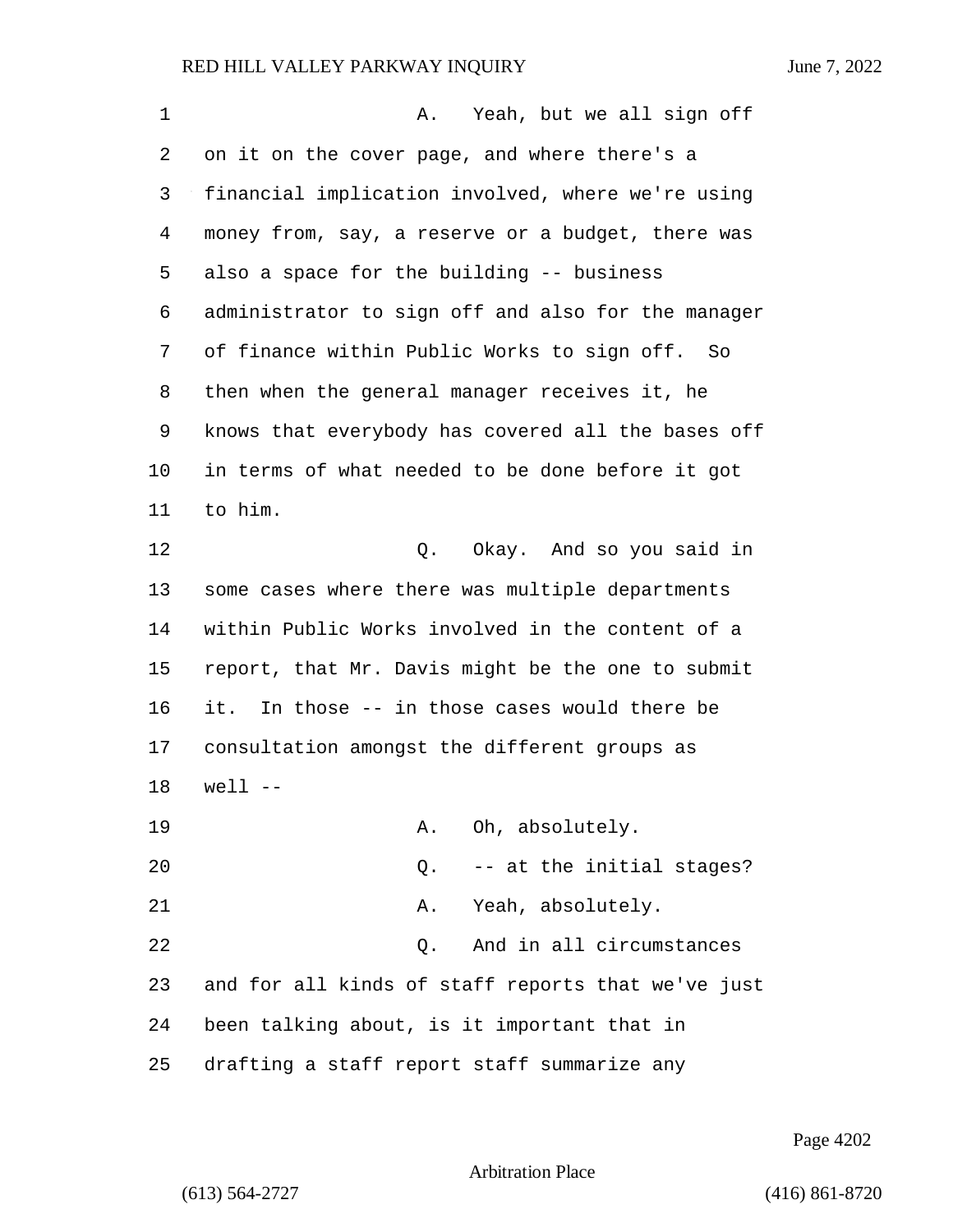consultant reports that are being referenced accurately and completely? 3 A. Yes. It comes down what's the best case -- best way to communicate in response to council's request. And usually, you know, communicating things in plain language and to the point and in terms of what's being proposed is the best way to tackle that. 9 Q. Okay. And I presume there's some art between how much detail to include but also have it be plain language and relatively -- 13 A. Yes, yes. 14 Q. Registrar, can you close this and can you go to OD6, page 62, paragraph 159, please. So this is back where we were. 17 And if, Registrar, you can call out the top of page 63. Oh, actually, sorry, can you call that out, but can you also call out the bottom of page 62. Just where it says "GL." Yeah, thank you. 22 So we're back in this same period of time. We're in October of 2013, and you ask Martin White and Dave Ferguson to summarize the actions from the CIMA report, I think for the

Page 4203

Arbitration Place

(613) 564-2727 (416) 861-8720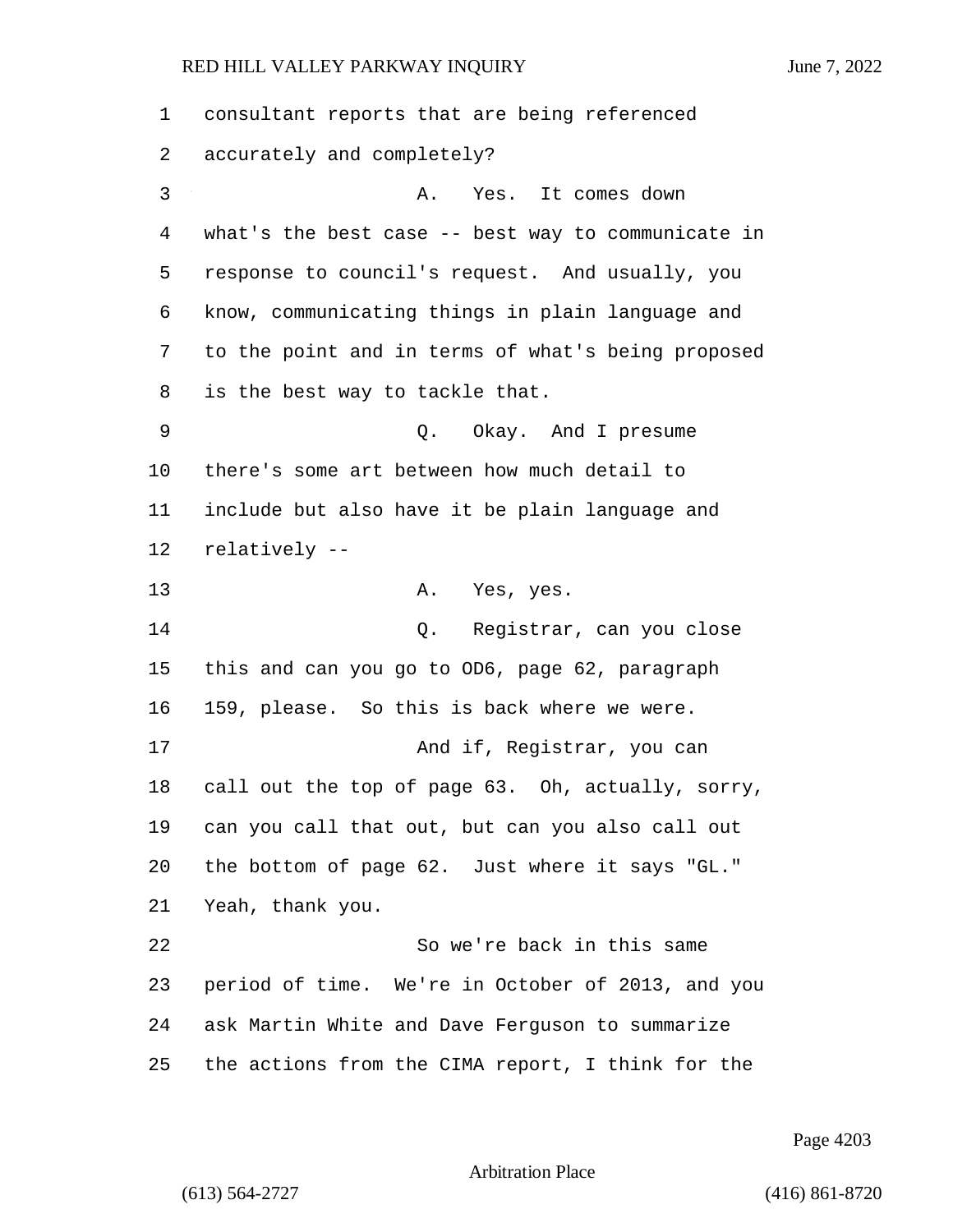purposes of the staff report. And you say: 2 "I'd like to get a sense of 3 this before we arm wrestle 4 Gary." 5 What issues did you anticipate arm wrestling Gary about? 7 A. At the end of day it's about preparation. So if I'm going to go into a meeting, in this particular case with Gary, I want to know, you know, what are the highlights of the report, what are the actions that were recommended in that report, and, you know, how we would like to proceed with those ones. So I just want to -- would want to be prepared before I sat down with, you know, another director in terms of what was moving forward. 17 Q. Okay. Just stopping you 18 there. 19 A. Yeah. 20 Q. Arm wrestle is a very particular term. That doesn't sound just like meeting a different -- another director to have a discussion. It sounds like you're expecting, I'm going to put to you, that there is going to be some, you know, significant discussions and that

Page 4204

Arbitration Place

(613) 564-2727 (416) 861-8720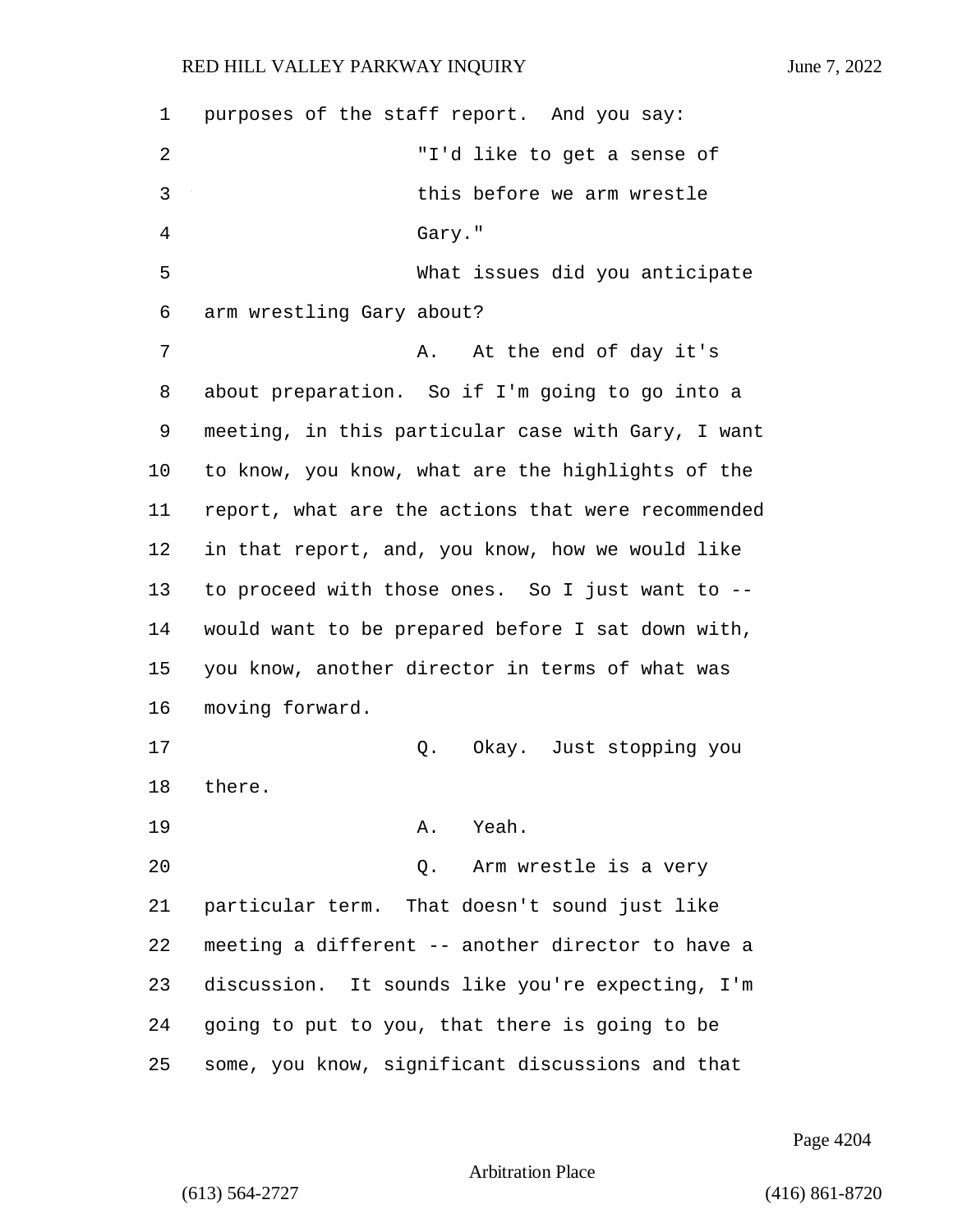you need to be prepared for those. So my question was really directed on what concerns did you have, what things did you think that Gary was going to object to or push back on?

5 A. In this particular case I would probably imagine that it would have to do with, you know, the whole aspect of the history of the Red Hill and the illumination. You know, we would need report on it and be clear in terms of the reasons why we weren't recommending at that particular case, and probably Gary had, you know, barked about it or raised concern about doing lighting in that particular area because of the history. And so I would just want to be prepared before I went in there, and, you know, if he wanted to argue that particular piece, sit down and have a prepared discussion about it. 18 Q. Okay. You said I -- probably Gary had raised concern about it. Do you remember that Gary had raised concern about it as the CIMA report was being prepared? 22 A. Yes, I do. I do. And I don't think his concern was unjustified. The question I would typically ask was something like this. If at some point we were going to do the

Page 4205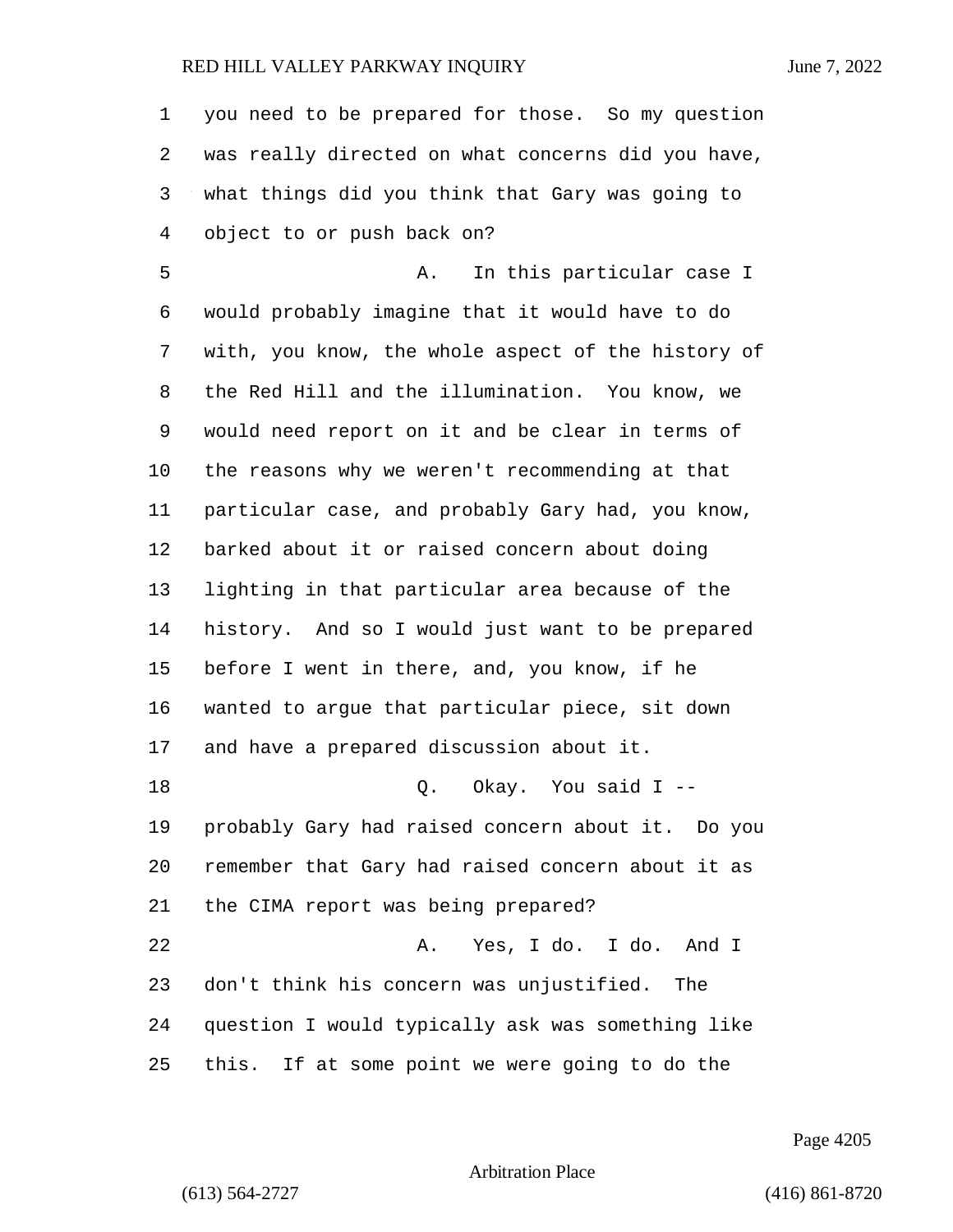| 1  | lighting, you know, or Gary's group was going to   |
|----|----------------------------------------------------|
| 2  | do the lighting because that was his thing to      |
| 3  | figure out, you know, what steps would we need to  |
| 4  | take place as the City to do that and what would   |
| 5  | be involved with that. Would that involve going    |
| 6  | back and doing some additional negotiations with   |
| 7  | the original parties involved; would it be a       |
| 8  | contractual issue; would it be, you know, another  |
| 9  | environmental assessment.                          |
| 10 | So those are the things that I                     |
| 11 | would want to understand about that particular     |
| 12 | case if council came back and said, hey, you know, |
| 13 | we want to do it anyways.                          |
| 14 | Right.<br>Q.                                       |
| 15 | So, you know, you want to<br>Α.                    |
| 16 | inform them properly.                              |
| 17 | Okay. Martin White in<br>Q.                        |
| 18 | this e-mail chain says, and this is at the bottom  |
| 19 | where it says "MW." It says Geoff -- he's          |
| 20 | responding to Mr. Ferguson who says:               |
| 21 | "Councillor Collins wants a                        |
| 22 | safety study on the entire                         |
| 23 | LINC and a safety study on the                     |
| 24 | remaining portions of the Red                      |
| 25 | Hill." (As read)                                   |

Page 4206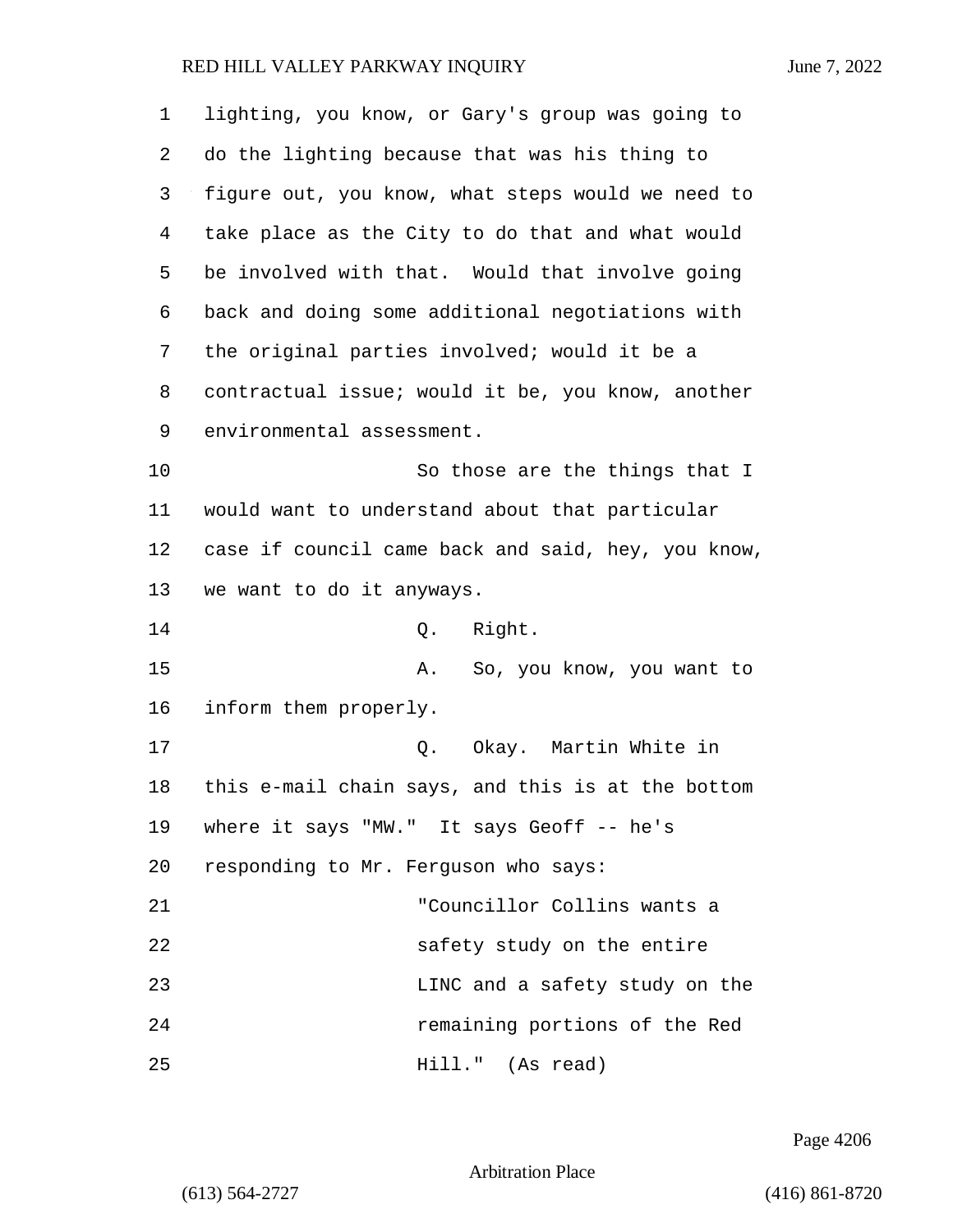| $\mathbf 1$ | The ones that CIMA hadn't yet                       |
|-------------|-----------------------------------------------------|
| 2           | examined. And he says at the bottom:                |
| 3           | "Geoff, basically there are                         |
| 4           | statistically significant                           |
| 5           | number of collisions in wet                         |
| 6           | weather identified that tells                       |
| 7           | me we may need to do                                |
| 8           | something."                                         |
| 9           | And you say:                                        |
| 10          | "Agreed. We act now or act                          |
| 11          | after it hits the Spec, I                           |
| 12          | prefer to lead than follow."                        |
| 13          | What were you talking about in                      |
| 14          | terms of we act now or we act when it hits the      |
| 15          | Spec? What were you trying to convey back to        |
| 16          | Mr. Martin about what he should be doing?           |
| 17          | So part of what we were<br>Α.                       |
| 18          | trying to convey in traffic, it used to be known    |
| 19          | in the City as the "department of no." We hired     |
| 20          | people like David Ferguson and Chris Jacobson       |
| 21          | because of their expertise, but also to improve     |
| 22          | communication within council and the public.<br>And |
| 23          | so we added additional staff with expertise in      |
| 24          | terms of, you know, dealing with the public safety  |
| 25          | issues.                                             |

Page 4207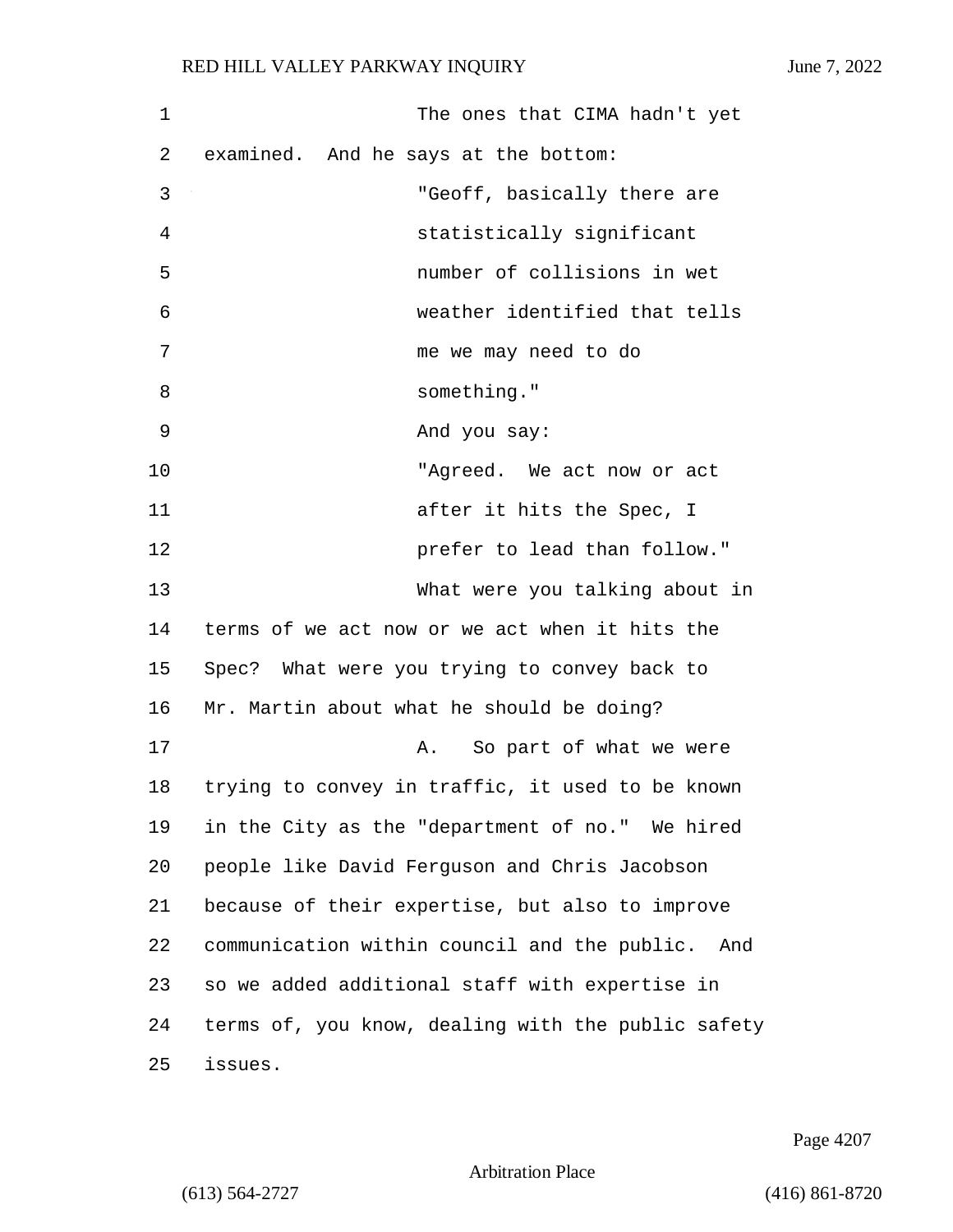1 So this would have been me saying Dave and Martin, you know, let's be proactive. You know, let's not wait till, you know, there's something that comes up in the Spectator and creates a public outcry, you know, because there may have been an accident or something like that in a particular area. You know, if we know that there's things that need to be done in a particular area or we think there does, you know, let's not ignore it. Let's go through and be proactive and start to move that chain forward. 13 C. So is that -- then are you saying that being proactive means you were directing them to, yes, do start to consider a LINC safety review and broader Red Hill safety review? Were you being that specific, or were you just saying more generally be proactive? 19 A. Probably at this point more generally. 21 0. Okay. 22 A. You know, we were early in the stages of -- is this after the report? 24 Q. No, this is October -- 25 A. Okay. So --

Page 4208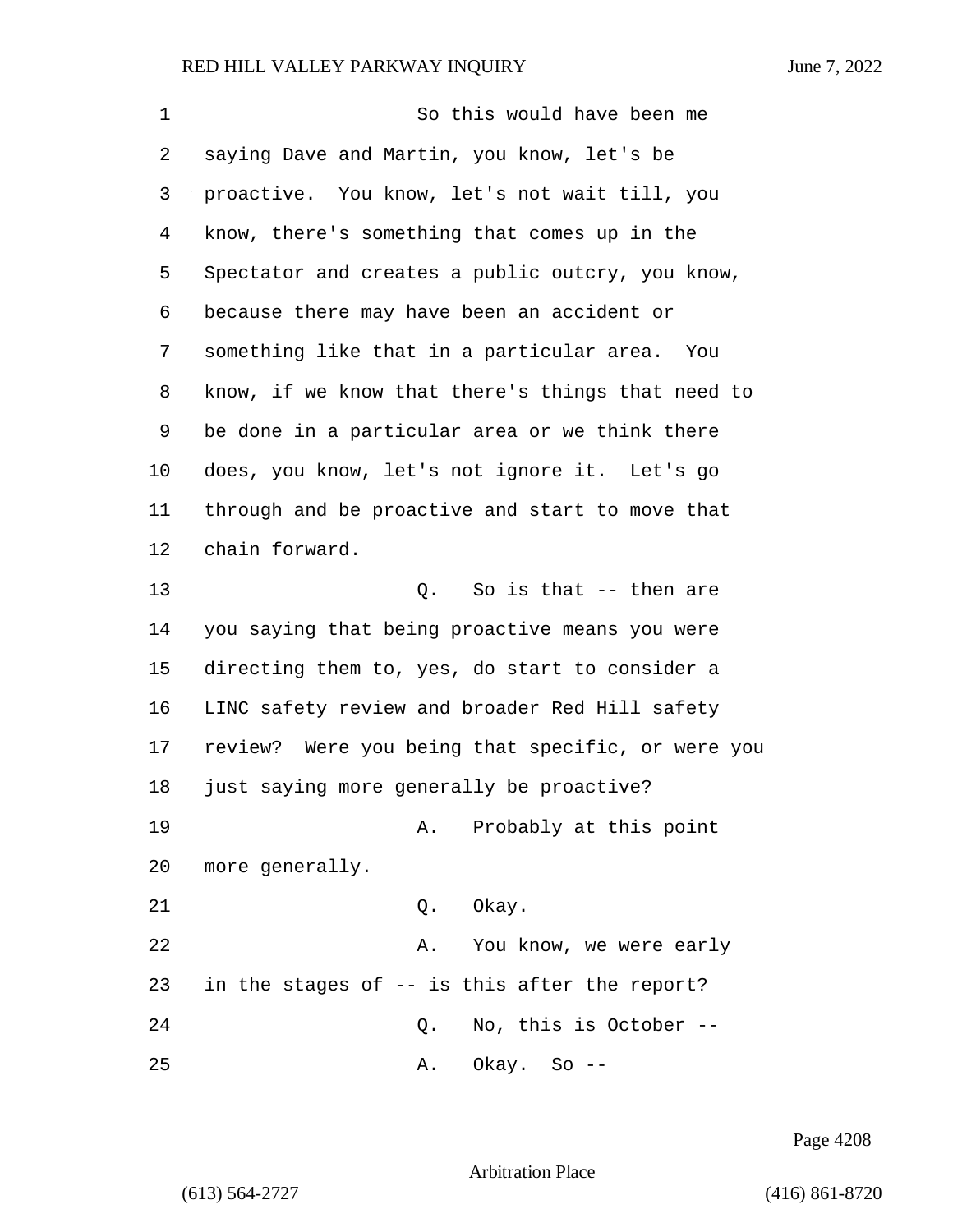1 Q. -- of 2013 for the November Public Works committee meeting. 3 A. Yeah. So we would have been dealing with the issue at hand first, and I think over time or the next year or -- so it became a bigger and bigger issue in terms of interest within the City, in particular at council, and I think that's how it morphed into eventually doing that detailed review of both the LINC and the Red Hill. 11 You know, again, at this time in 2013 the Red Hill wasn't that old. It was highly decorated project that was -- won awards from all over the place for its design and its innovation. So I wouldn't have anticipated that there would be major issues with that in the early years, but I think as time went on, you know, it was recognized that we wanted to be able to at least respond and understand what was a true issue and what wasn't. Just because an issue is raised doesn't mean it's actually true. Sometimes you need to do a detailed investigation to understand and explain why. 24 Q. You said the Red Hill was a highly decorated project that won lots of awards

Page 4209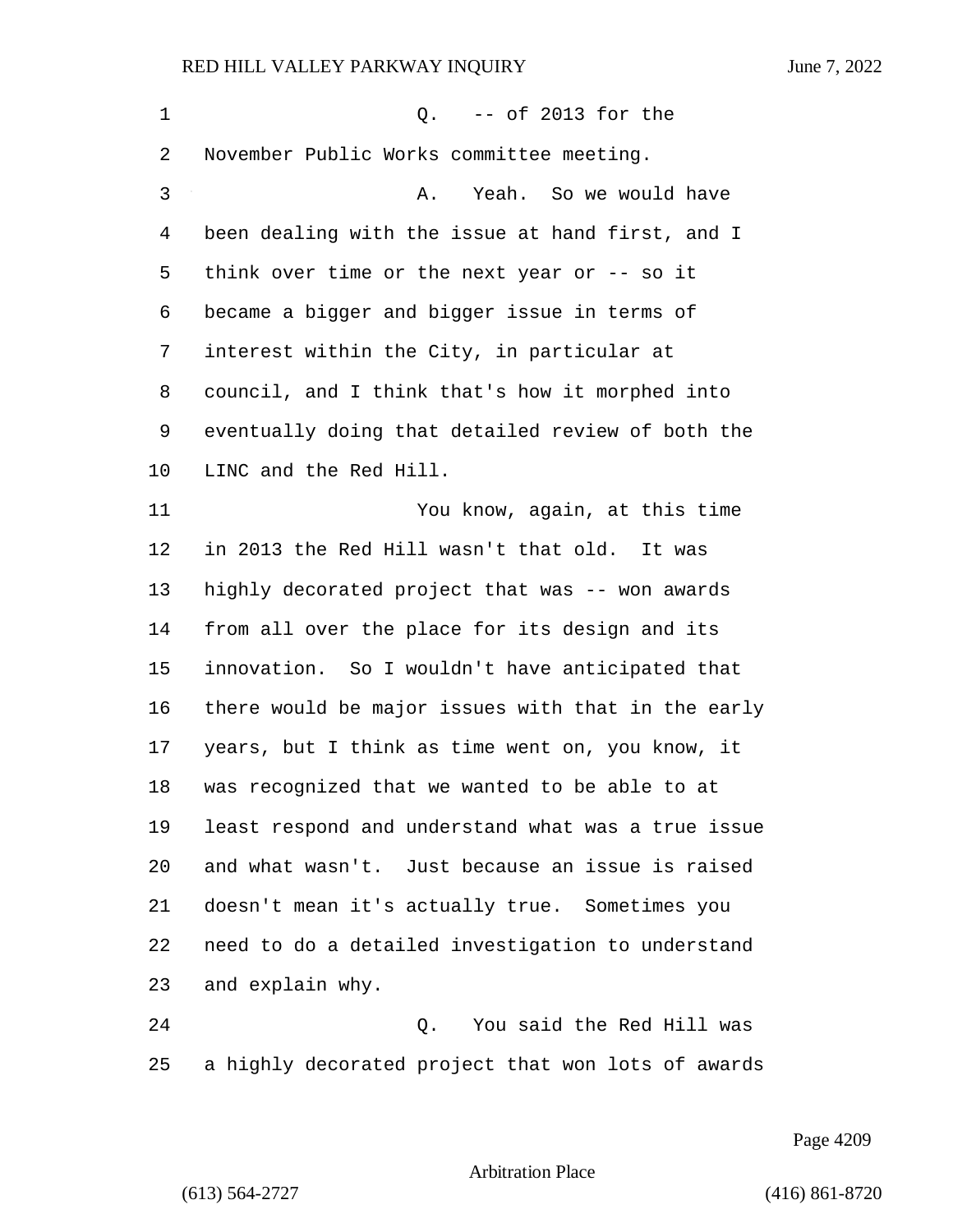| 1  | for its innovation. Were you aware that it had     |
|----|----------------------------------------------------|
| 2  | a -- that it used a pavement that was innovative   |
| 3  | at the time?                                       |
| 4  | Yes, from over the last<br>Α.                      |
| 5  | few days reading some information on that.         |
| 6  | Okay. But back in 2013<br>Q.                       |
| 7  | were you aware of that?                            |
| 8  | I don't recall. I<br>Α.                            |
| 9  | probably wouldn't have cared then.                 |
| 10 | Q. Okay.                                           |
| 11 | I just would have assumed<br>Α.                    |
| 12 | that if somebody said it was highly innovative     |
| 13 | pavement and was supposed to do all kinds of       |
| 14 | wonderful things, that, you know, the work had     |
| 15 | been done to investigate that.                     |
| 16 | Okay. But you wouldn't<br>Q.                       |
| 17 | have had any knowledge or really any interest in   |
| 18 | understanding the specifics of how it was          |
| 19 | innovative?                                        |
| 20 | A. No.                                             |
| 21 | Q. Okay.                                           |
| 22 | Registrar, can you bring up                        |
| 23 | paragraph 63 -- pardon me, page 63, paragraph 160, |
| 24 | please. And if you can call out the entirety of    |
| 25 | 160, please.                                       |

Page 4210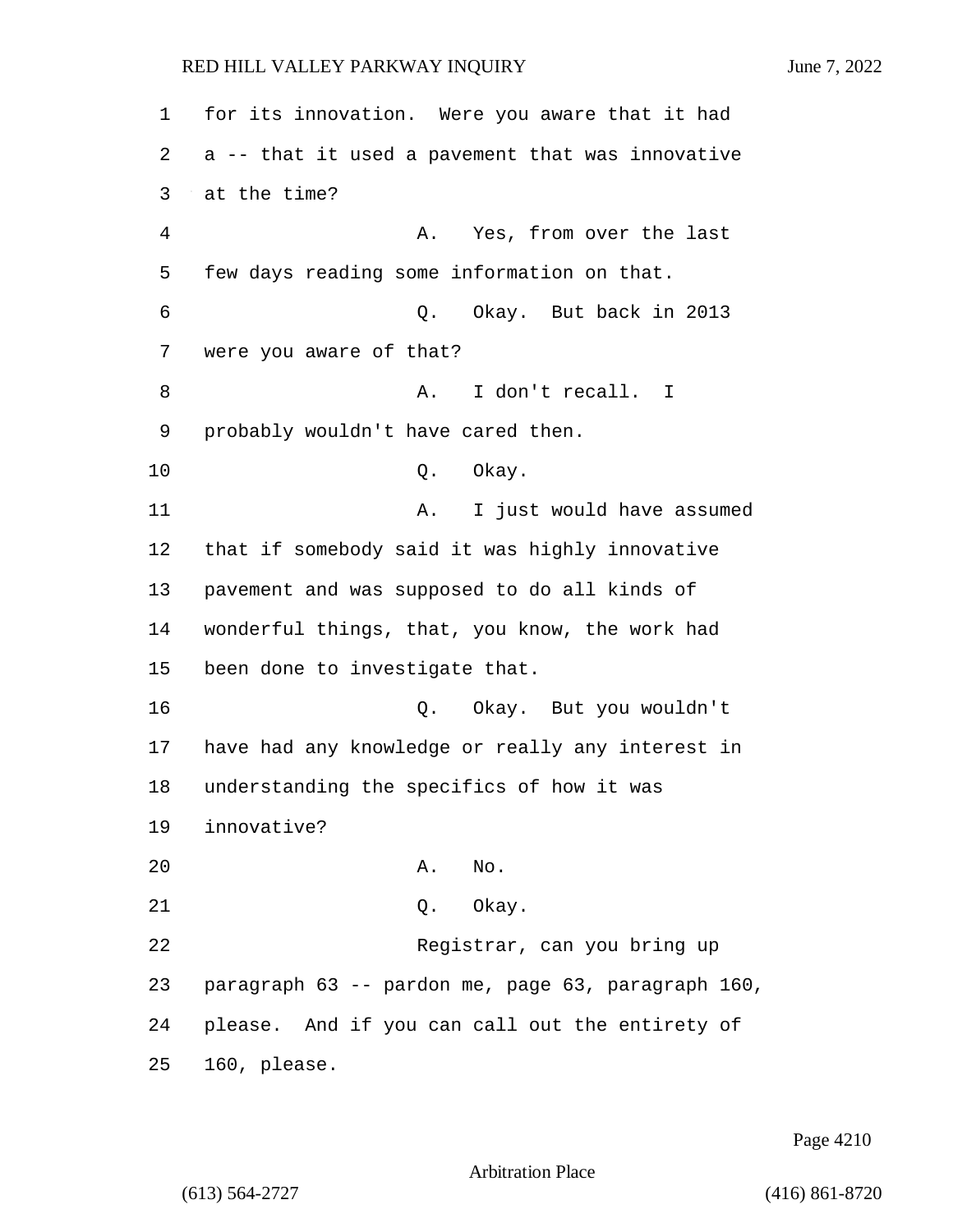| 1  | Mr. Lupton, down at the bottom                     |
|----|----------------------------------------------------|
| 2  | of this -- this is an e-mail between you and       |
| 3  | Mr. White -- he says, Mr. White says:              |
| 4  | "P.S. Dave, I don't want to                        |
| 5  | send the CIMA report at all                        |
| 6  | just our report --" sorry, my                      |
| 7  | camera is in the way "-- just                      |
| 8  | our report as highlights. We                       |
| 9  | can say CIMA was contracted to                     |
| 10 | review the safety, et cetera,                      |
| 11 | et cetera." (As read)                              |
| 12 | Whose decision was it at the                       |
| 13 | end of the day about whether to append this e-mail |
| 14 | report to the staff report?                        |
| 15 | Can you say that again.<br>Α.                      |
| 16 | Sure. Whose decision was<br>Q.                     |
| 17 | it ultimately as to whether staff would append the |
| 18 | CIMA report to the staff report?                   |
| 19 | So basically attach the<br>A.                      |
| 20 | whole entire CIMA report?                          |
| 21 | Attach it, yeah.<br>Q.                             |
| 22 | Okay.<br>Α.                                        |
| 23 | Include it as part of the<br>Q.                    |
| 24 | staff report as an appendix or as an attachment    |
| 25 | or -- I'm not sure of the phrasing that the City   |

Page 4211

Arbitration Place

(613) 564-2727 (416) 861-8720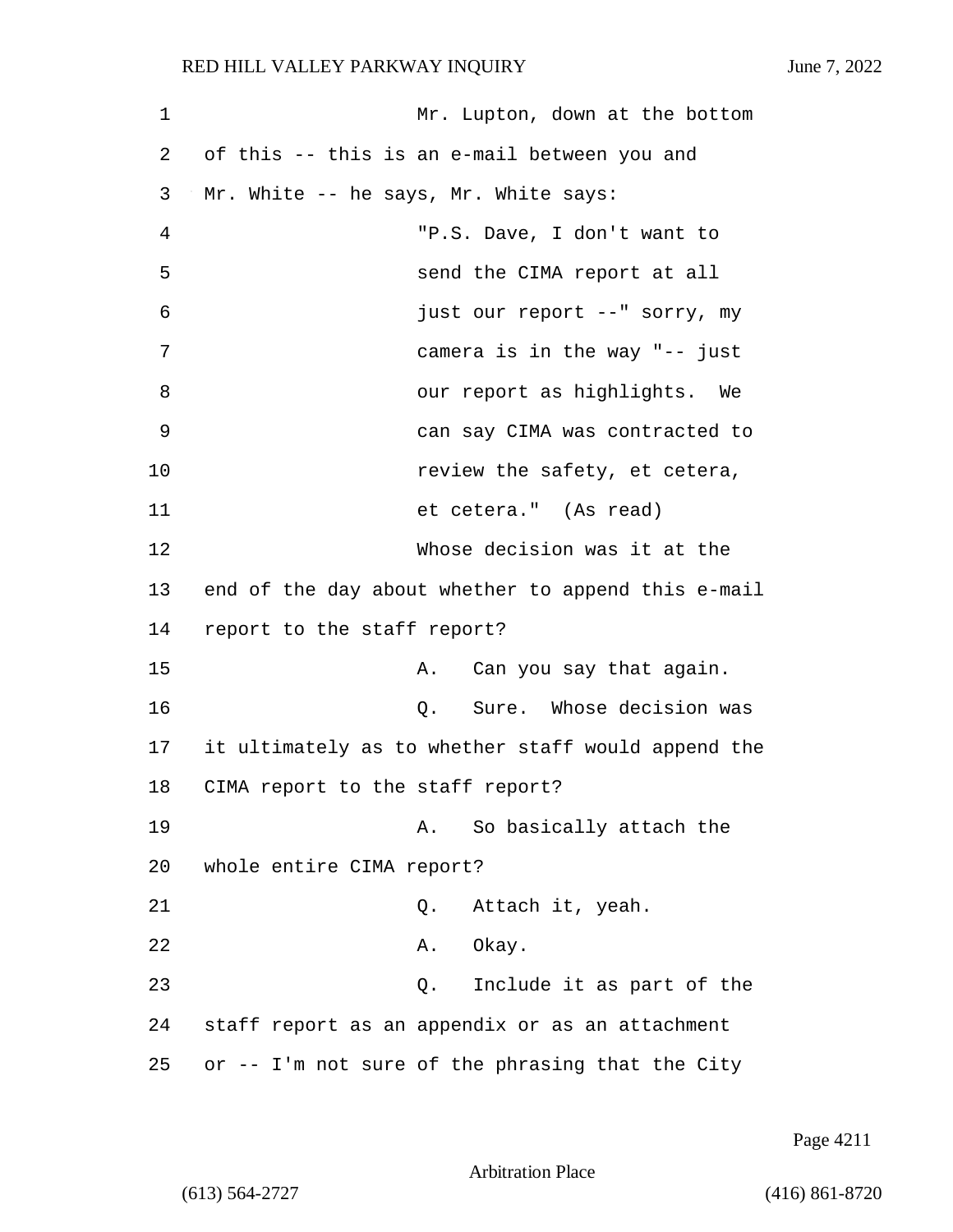1 uses. 2 A. That probably would have 3 been a discussion between John and I. 4 Q. It appears that 5 Mr. White's suggestion, where he says: 6 "I don't want to send the CIMA 7 report at all just our report 8 as highlights." 9 That was ultimately followed. 10 The 2013 CIMA report was not provided along with a 11 staff report. 12 A. Right. I think we also 13 said that anybody that wanted it, it was 14 available. 15 C. That was my question. 16 Was that a practice that was regularly used when 17 there was consultant reports being -- 18 A. In our case typically. 19 If there was specifics in the report that dealt 20 with the matter at hand, sometimes we would 21 basically take -- pull that out of the 22 consultant's report and put it into the staff 23 report. Unless there was something confidential 24 or a legal issue in a particular report, we 25 wouldn't have had a big issue in terms of, you

Page 4212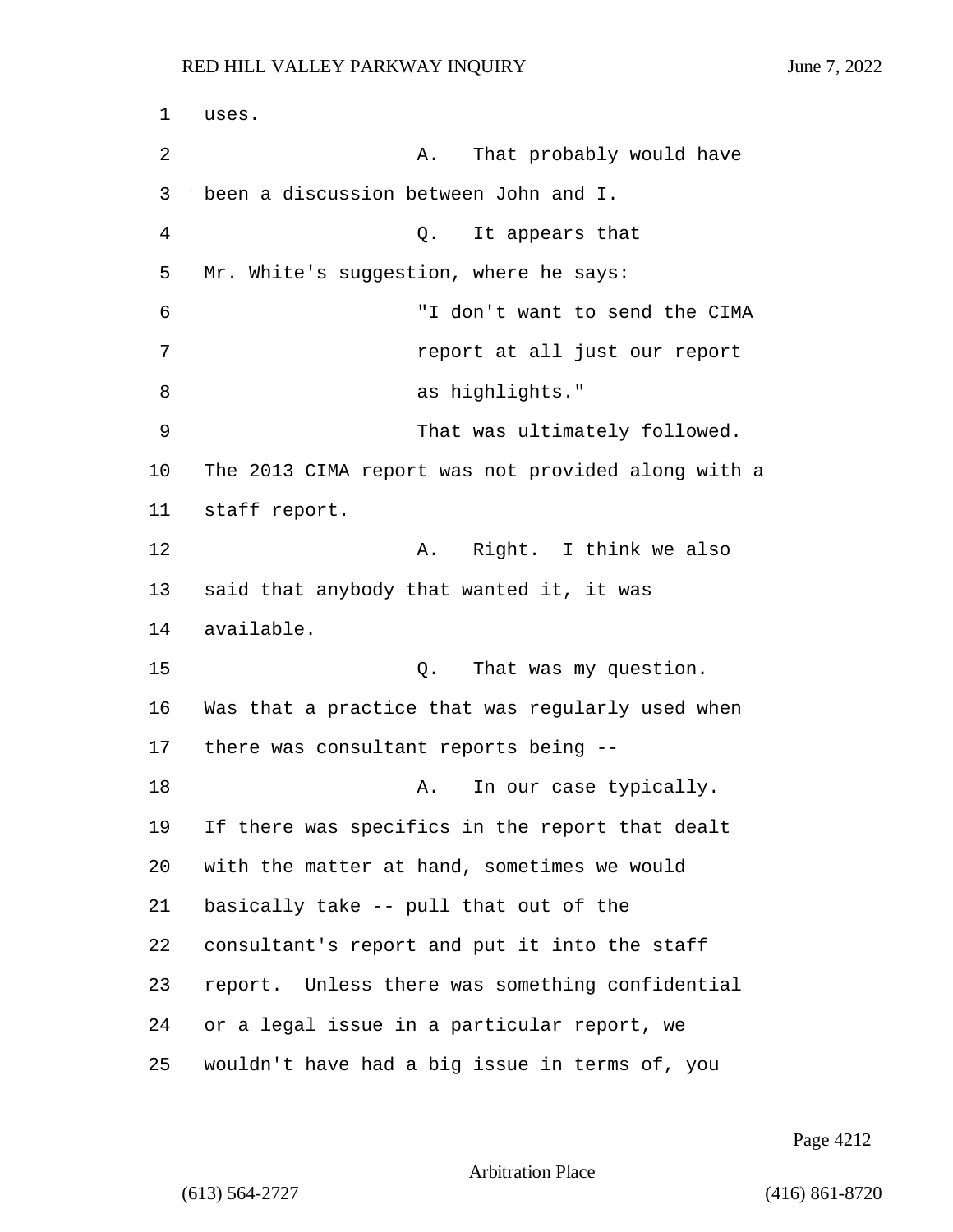| $\mathbf 1$ | know, providing it to council, nor should we.      |
|-------------|----------------------------------------------------|
| 2           | Q. Okay. So it would be the                        |
| 3           | offer -- invitation to councillors or to, in this  |
| 4           | case, Public Works committee members, to ask for a |
| 5           | copy of the consultant report, and you would have  |
| 6           | been willingly provided it?                        |
| 7           | Absolutely. You know,<br>Α.                        |
| 8           | common practice or knowledge is council and        |
| 9           | committee members are very busy. They have a huge  |
| 10          | load of reports and things to look at and digest.  |
| 11          | So trying to provide them, you know, response to   |
| 12          | what they were looking for and explain it in       |
| 13          | detail and, you know, what some of the, you know,  |
| 14          | results of those actions may be positive or        |
| 15          | negative was very important.                       |
| 16          | I never really found that most                     |
| 17          | councilors wanted to go through and dig through a  |
| 18          | detailed technical report. One, it wasn't kind of  |
| 19          | their area of expertise. In some cases it might    |
| 20          | be an area of interest. But I think for the most   |
| 21          | part, unless they were looking for something       |
| 22          | specific, they would tend to take the staff report |
| 23          | for what it was. And that's why, if we thought     |
| 24          | there was something important in the consultant    |
| 25          | report, we would highlight that typically in our   |

Page 4213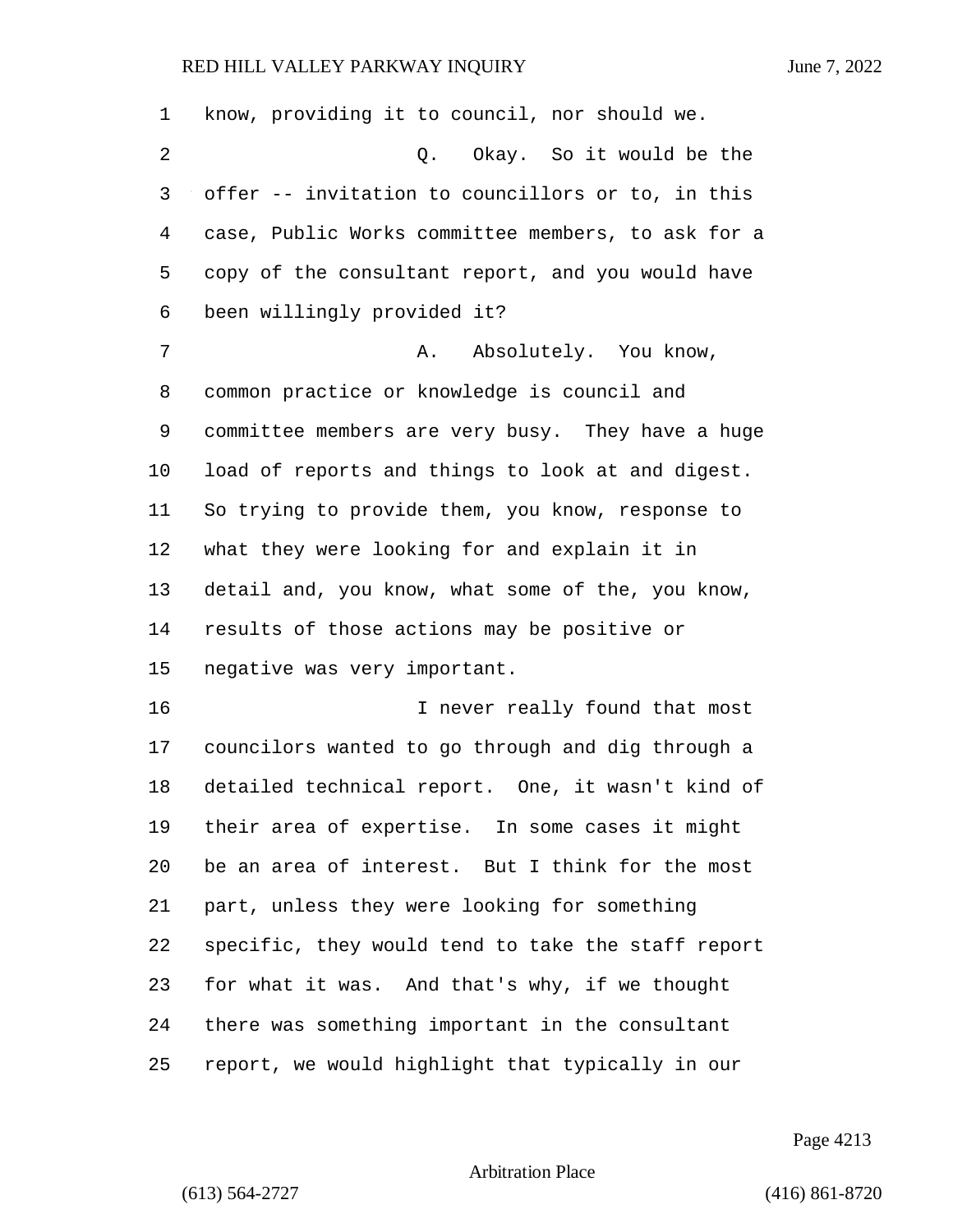own report. 2 Q. In fact, that would be really your -- your expectation of your staff would be that if you're not including the consultant report, that the staff report needs to be a complete and accurate summary of the consultant report. 8 A. Yeah, it needs to respond to council's request. 10 Q. That wasn't -- my question was, it needs to be a complete and accurate summary of the consultant report. Is that right? 14 A. For the most part, yes. 15 O. For the most part? 16 A. Well, I think if there was stuff in a report that wasn't relative or relevant to what council was asking for, we'd pay less attention to it or not worry about it. Unless it was something that we felt raised red flag somewhere. 22 Q. Right. I see. If a consultant's report is not attached to a staff report, that consultant report is not easily accessible by members of the public; is that

Arbitration Place

(613) 564-2727 (416) 861-8720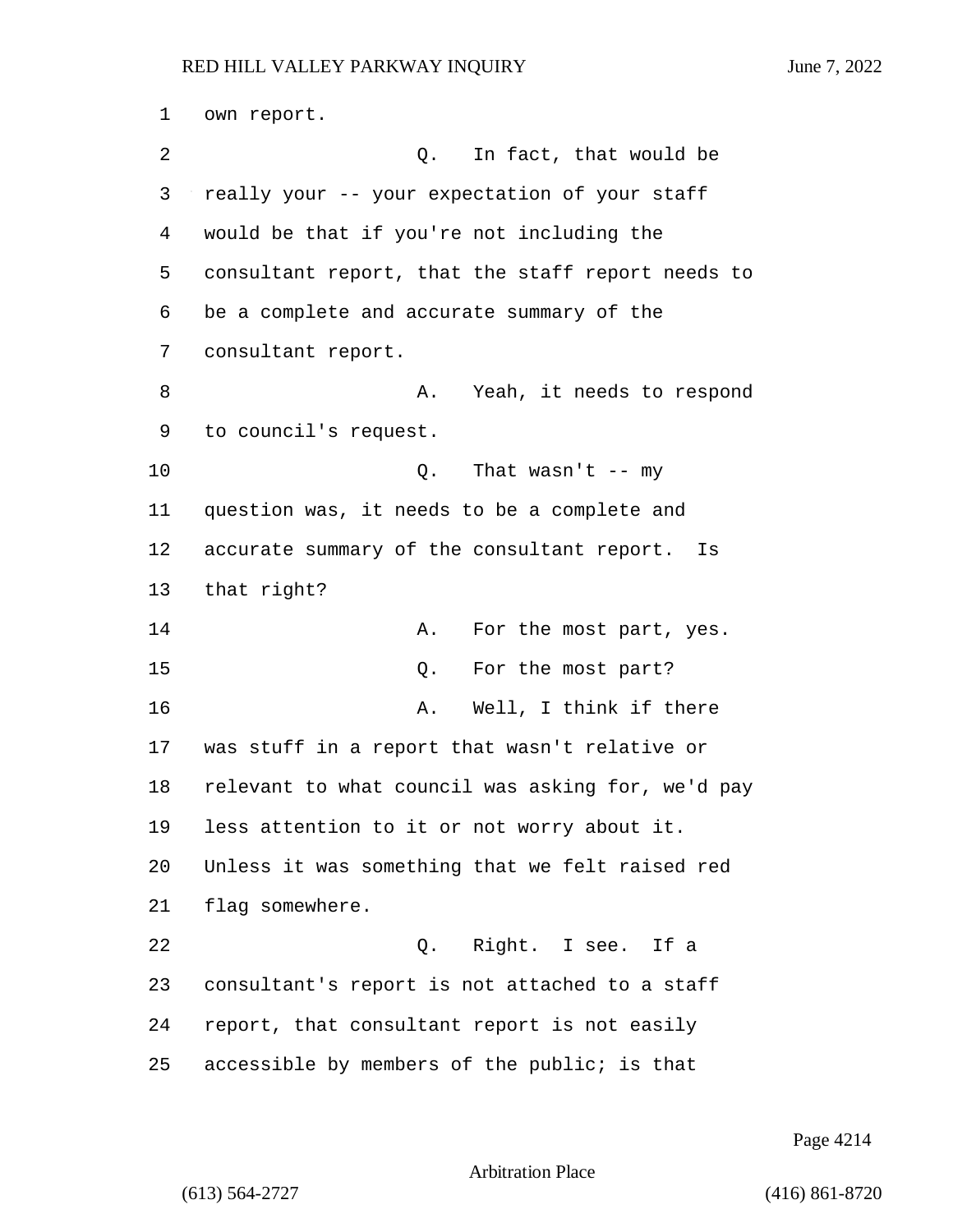1 right? 2 A. It could -- if they're 3 aware of it and they had interest and requested 4 it, you know, they certainly could have access to 5 it that way. 6 And in the next level of that 7 in terms of requesting any information out of the 8 City would be through a Freedom of Information 9 Act, you know. And if we went to the FOI route, 10 there would have to be a pretty darn good reason 11 why we were doing that. 12 D. Why you weren't releasing 13 it? 14 A. Yeah. 15 0. Okay. 16 A. So it would have had to 17 have been, you know, a -- you know, categorized as 18 a confidential report for some reason, but a 19 general report, no, we wouldn't have had a problem 20 with it. 21 Q. Okay. But if it was 22 attached, it would be posted on the City's website 23 along with the staff report -- 24 A. Yes. 25 Q. -- is that right?

Page 4215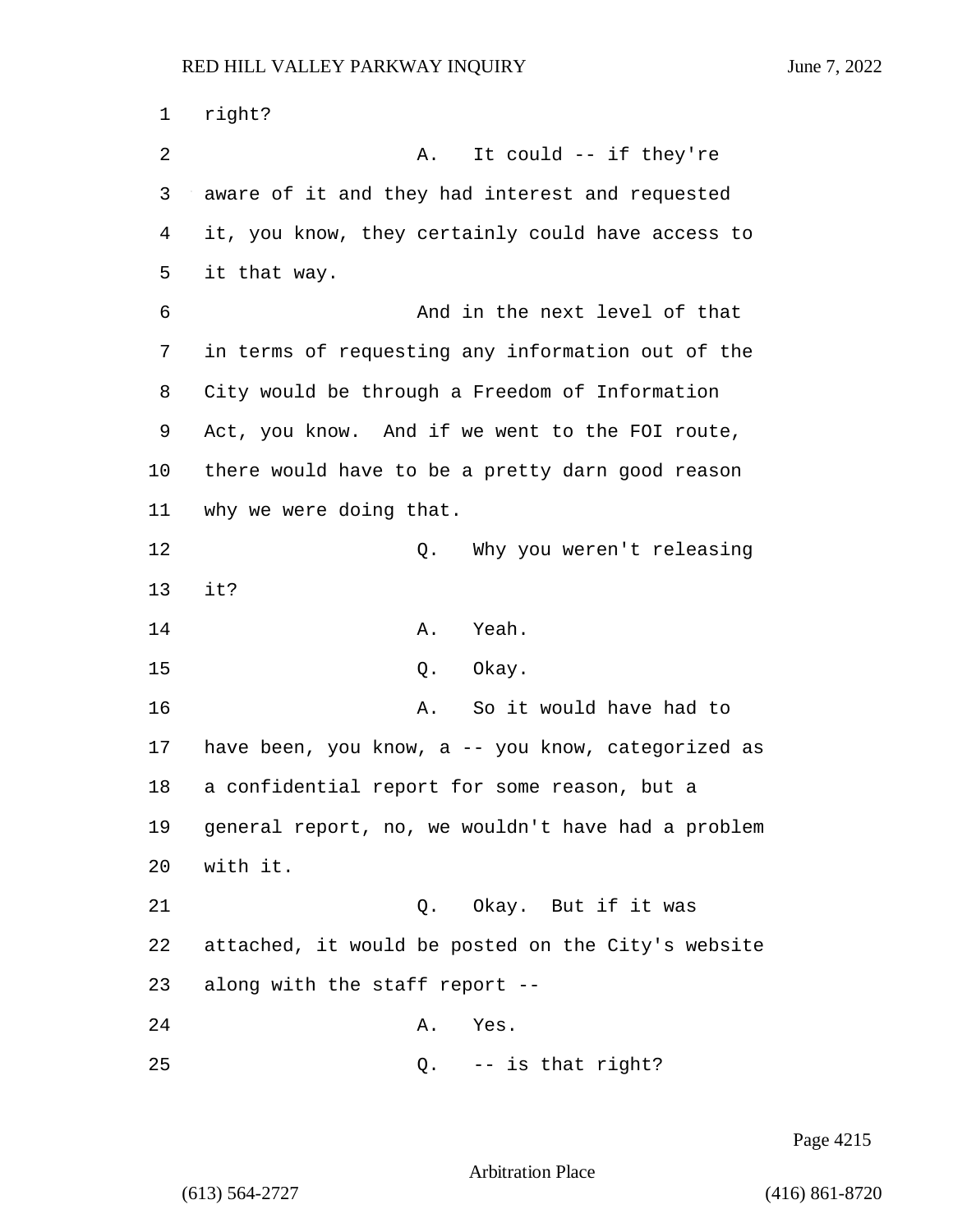1 A. Yes. 2 Q. Registrar, can you close 3 this and open up paragraph 162, please. 4 So on the 23rd Mr. Ferguson 5 sent you to a copy of the report. At this point 6 it is a 10-page report. Do you remember receiving 7 a 10-page report? 8 A. Yeah. 9 Q. And you were receiving it 10 fairly late in the day in terms of the timeline to 11 get committee; is that right? 12 A. Yes. They were late with 13 the report. 14 Q. You respond the following 15 day. Actually, no, just staying in 162. 16 You'll see Mr. White advised 17 Mr. Ferguson and you and Mr. Cooper and your 18 assistant Ms. Harbin that there would be a rush 19 revision from John and Geoff. Did you talk to Mr. 20 Mater about the 10-page report? 21 A. Yes, I would have. 22 Q. You in 163 provide some, 23 I'm going to call them, high level comments, so 24 not track changes or revisions to the report but 25 rather a number of suggestions.

Page 4216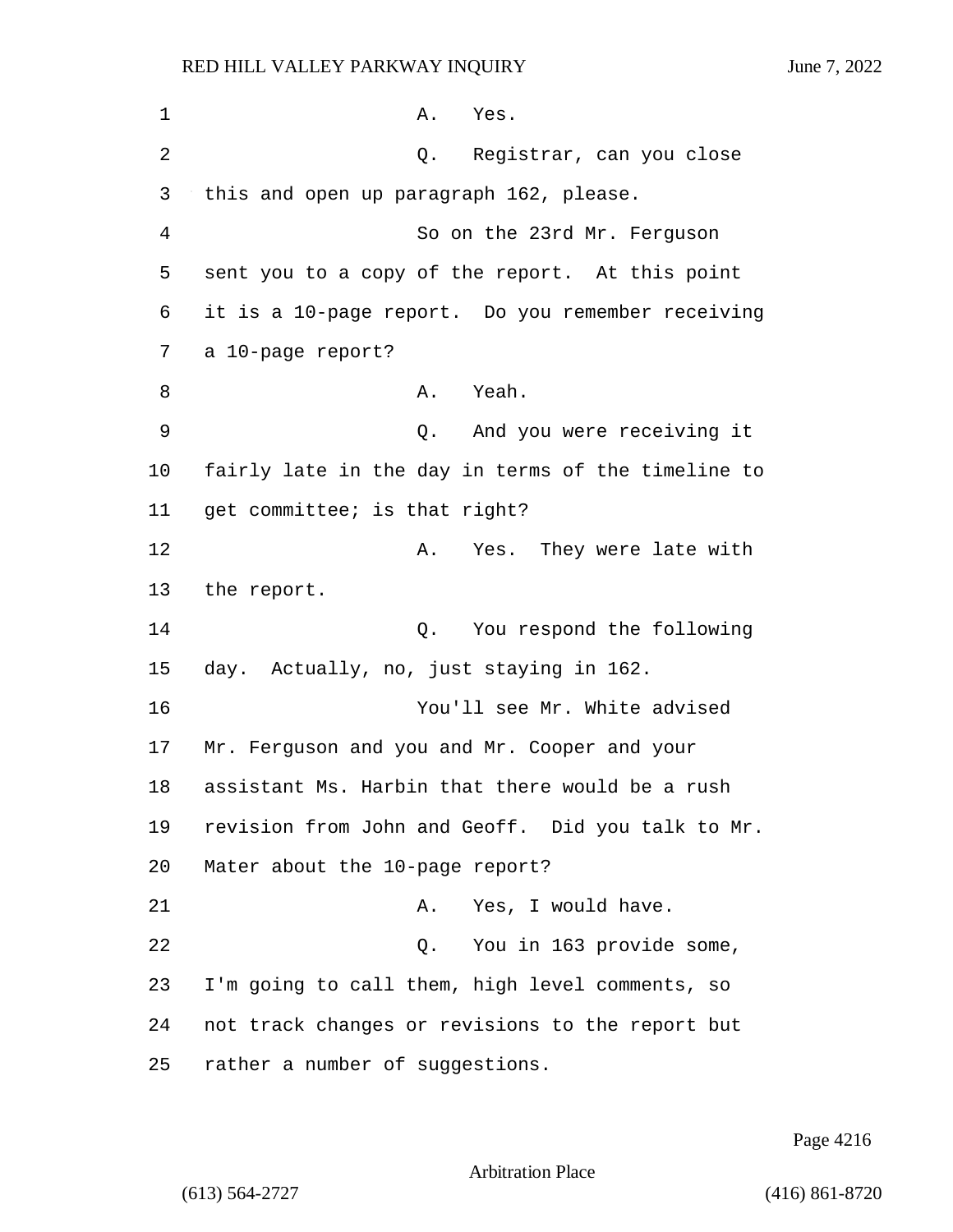1 A. Yeah. 2 Q. Did you talk to Mr. Mater 3 about those suggestions before you made them? 4 A. I probably would have. 5 Q. But you can't remember 6 either way? 7 A. I can't remember. John 8 and I had an open dialogue. He was just down the 9 hall. 10 Q. All right. So you say 11 you want to change this to an information report. 12 Is that for the reasons you said before? 13 A. Yes. 14 Q. That there was no -- you 15 had the red light camera approval? 16 A. Yes. 17 Q. Okay. And you say you 18 want to shorten it to two to three pages at most. 19 Why did you want to shorten it so much? 20 A. I don't think the number 21 of pages was the issue. You know, the number of 22 pages would be the number pages. What I was 23 trying to do with this particular case, we were 24 late; I think this is one of the first reports 25 that Dave ever wrote. I was trying to get them

Page 4217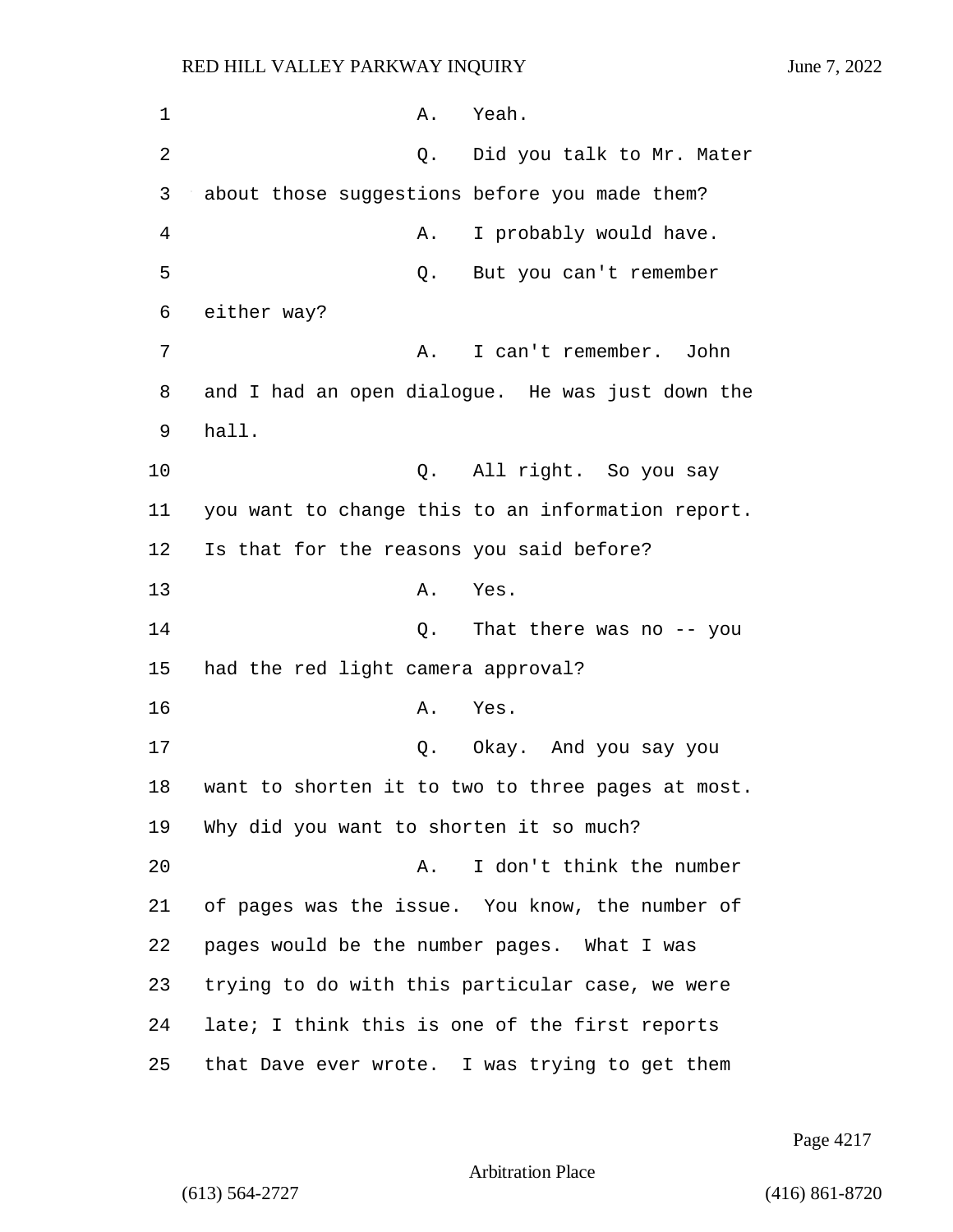| 1  | focused and narrowed in terms of here's the flow   |
|----|----------------------------------------------------|
| 2  | of how the report should work. So, you know, what  |
| 3  | was the direction from council. You know,          |
| 4  | typically you'd reiterate that in a report.        |
| 5  | What do we do as a result of                       |
| 6  | that? Well, we hired CIMA to do X, Y and Z work,   |
| 7  | and then as a result of the report and the         |
| 8  | direction given by council here are our responses. |
| 9  | Okay. So you're trying<br>Q.                       |
| 10 | to give them the framework for the report          |
| 11 | drafting?                                          |
| 12 | Yeah, yeah.<br>Α.                                  |
| 13 | Q. Registrar, can you bring                        |
| 14 | up the next image, please. And can you call        |
| 15 | out -- it's 4(iiii), so it's at the very, very     |
| 16 | bottom of image 1. If you go down to the image 1.  |
| 17 | If you can call out all of -- anything that is     |
| 18 | under 4. Thank you. And then if you can also       |
| 19 | call out the top of page 65, the rest of that      |
| 20 | second paragraph of 4. Yeah, exactly. Perfectly.   |
| 21 | Thank you, Registrar. There we go.                 |
| 22 | So under your fourth point                         |
| 23 | little -- fourth point number (ii):                |
| 24 | "Given the timing, weather                         |
| 25 | permitting, we need to be                          |

Page 4218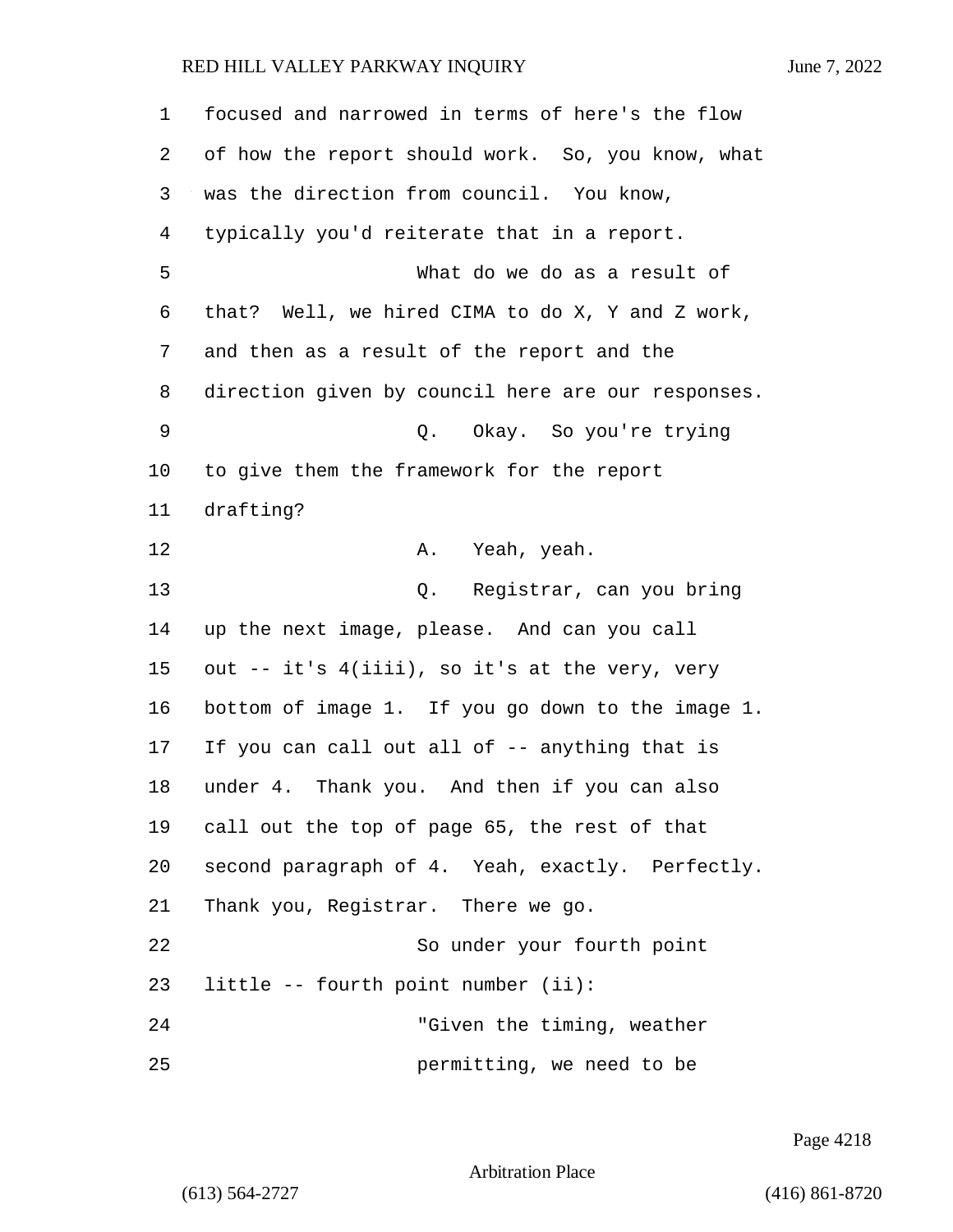| 1  | actionable." (As read).                            |
|----|----------------------------------------------------|
| 2  | So you're trying to give them                      |
| 3  | a sense that they need to tell council when they   |
| 4  | are going to do the countermeasures that had been  |
| 5  | recommended.                                       |
| 6  | A. Yes.                                            |
| 7  | And then you say:<br>Q.                            |
| 8  | "Waiting will not be                               |
| 9  | acceptable to these three                          |
| 10 | councillors in an election                         |
| 11 | year. Did Gary agree to the                        |
| 12 | frictionless piece?" (As                           |
| 13 | read)                                              |
| 14 | Now, is it $-$ do you agree                        |
| 15 | that it's likely that you meant agree to the       |
| 16 | friction test piece?                               |
| 17 | Probably.<br>Α.                                    |
| 18 | Okay. Had you spoken to<br>Q.                      |
| 19 | Gary about CIMA's recommendation for friction      |
| 20 | testing at this point? This is late October        |
| 21 | of 2013.                                           |
| 22 | I don't think I did.<br>Α.                         |
| 23 | But you knew having read<br>Q.                     |
| 24 | the report that that would be something that would |
| 25 | fall under engineering services and not traffic    |

Page 4219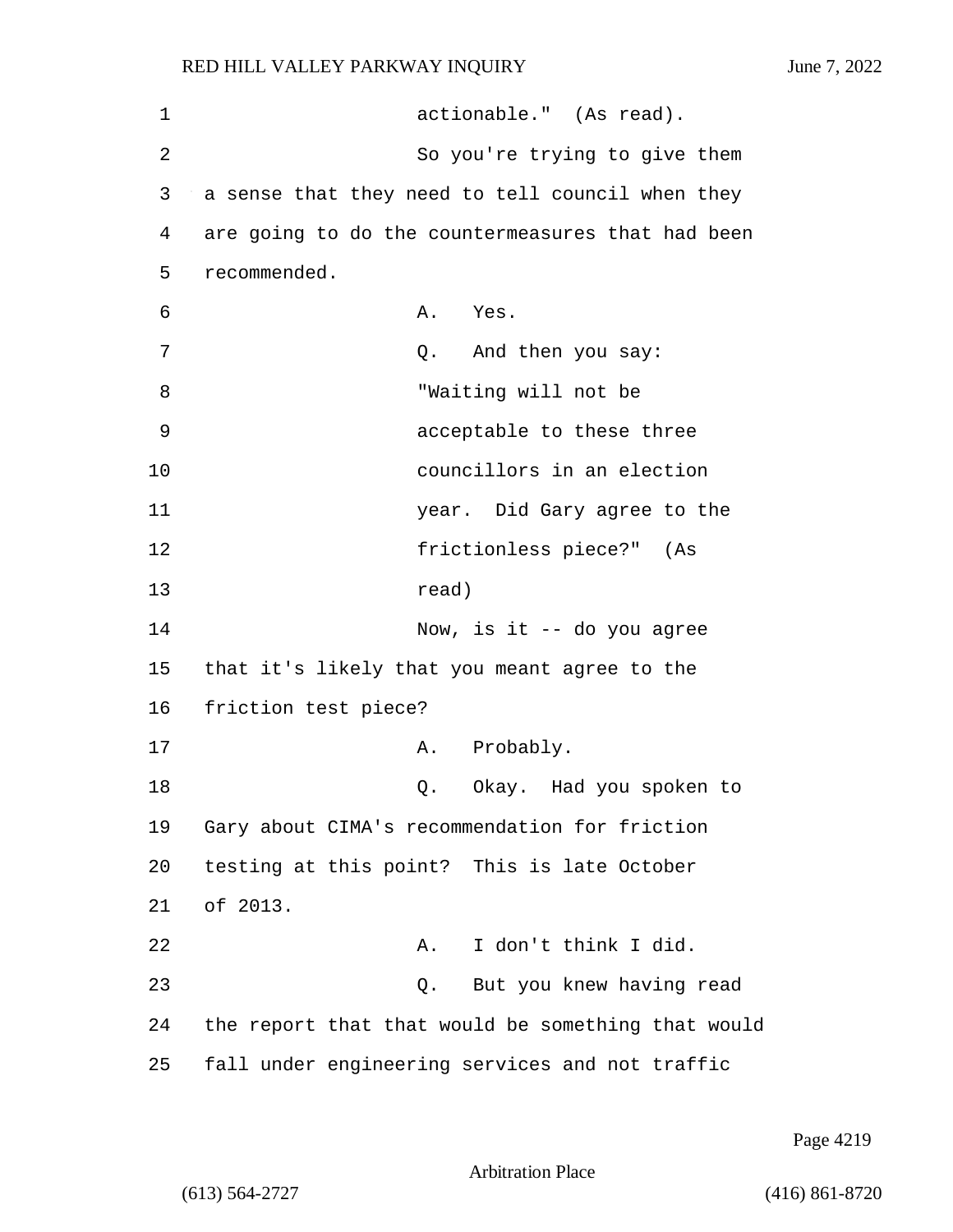engineering? 2 A. Yes, and Gary's team would have also had a copy of the report. 4 Q. Okay. And did you know if Gary Moore had any objection to doing friction testing as referenced in CIMA's report? 7 A. Not at this time. Again, the CIMA report suggested as the City could do it, didn't say they should do it. So it was early stages for -- well, it was the first time I recall even the topic coming up. 12 C. Okay. So you're telling your staff to be consultative, to go consult with Mr. Moore? 15 A. Or his team. 16 Q. Okay. 17 A. With any kind of reports where there is another group involved where they have an area of responsibility, I can't go in and tell them what to do, you know, because they don't report to me. Gary could tell them that, or we can have a discussion. But if there's -- if, you know, they have to comment on their particular piece and have some comfort in terms of what the actions are moving forward, if there was questions

Page 4220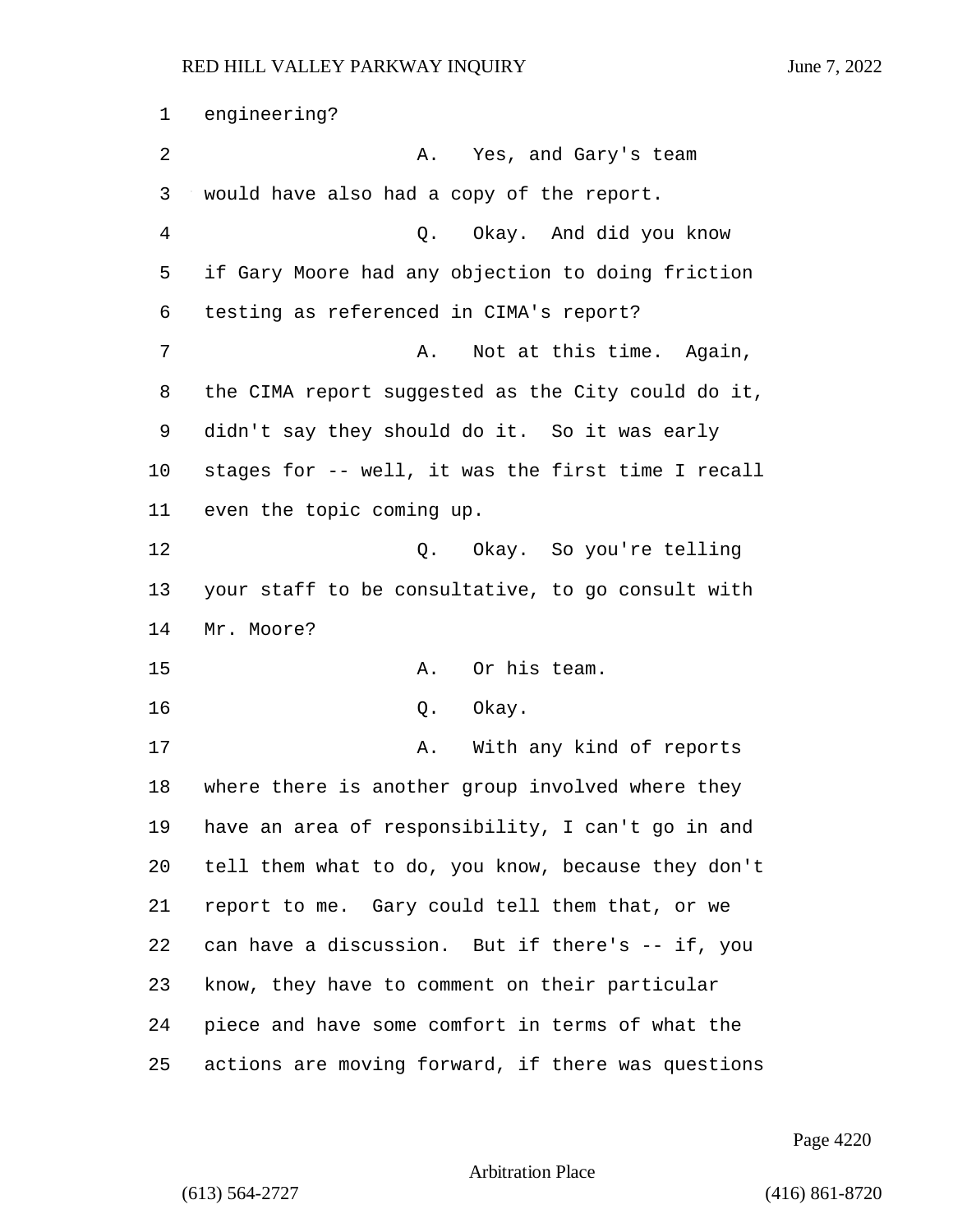| 1  | that came up on a particular piece of the report   |
|----|----------------------------------------------------|
| 2  | that fell under, say, another director, the        |
| 3  | expectation would be that they or your staff would |
| 4  | respond to that.                                   |
| 5  | Q. So you weren't trying to                        |
| 6  | foreshadow some concern from Mr. Moore or his team |
| 7  | about doing friction testing?                      |
| 8  | Α.<br>No.                                          |
| 9  | Q. Okay.                                           |
| 10 | Registrar, you can close this,                     |
| 11 | and if you can open up paragraph 164 -- sorry,     |
| 12 | page 65, paragraph 164, please. Here we go.        |
| 13 | So just to orient you to time,                     |
| 14 | we're October 23rd, 2013, and this is the time     |
| 15 | when Mr. Ferguson quite late at night sends you a  |
| 16 | revised report, and it's now been revised from 10  |
| 17 | pages down to three pages with some tables.        |
| 18 | $Hm-hmm.$<br>Α.                                    |
| 19 | Q. Registrar, can you close                        |
| 20 | that, and can you open up or go to page 68,        |
| 21 | paragraph 173. And can you -- actually can you     |
| 22 | call out 172, please. Thank you. And, Registrar,   |
| 23 | I hope you can do this as well. Can you on the     |
| 24 | second image can you bring up HAM464, please.      |
| 25 | Great. Okay.                                       |

Page 4221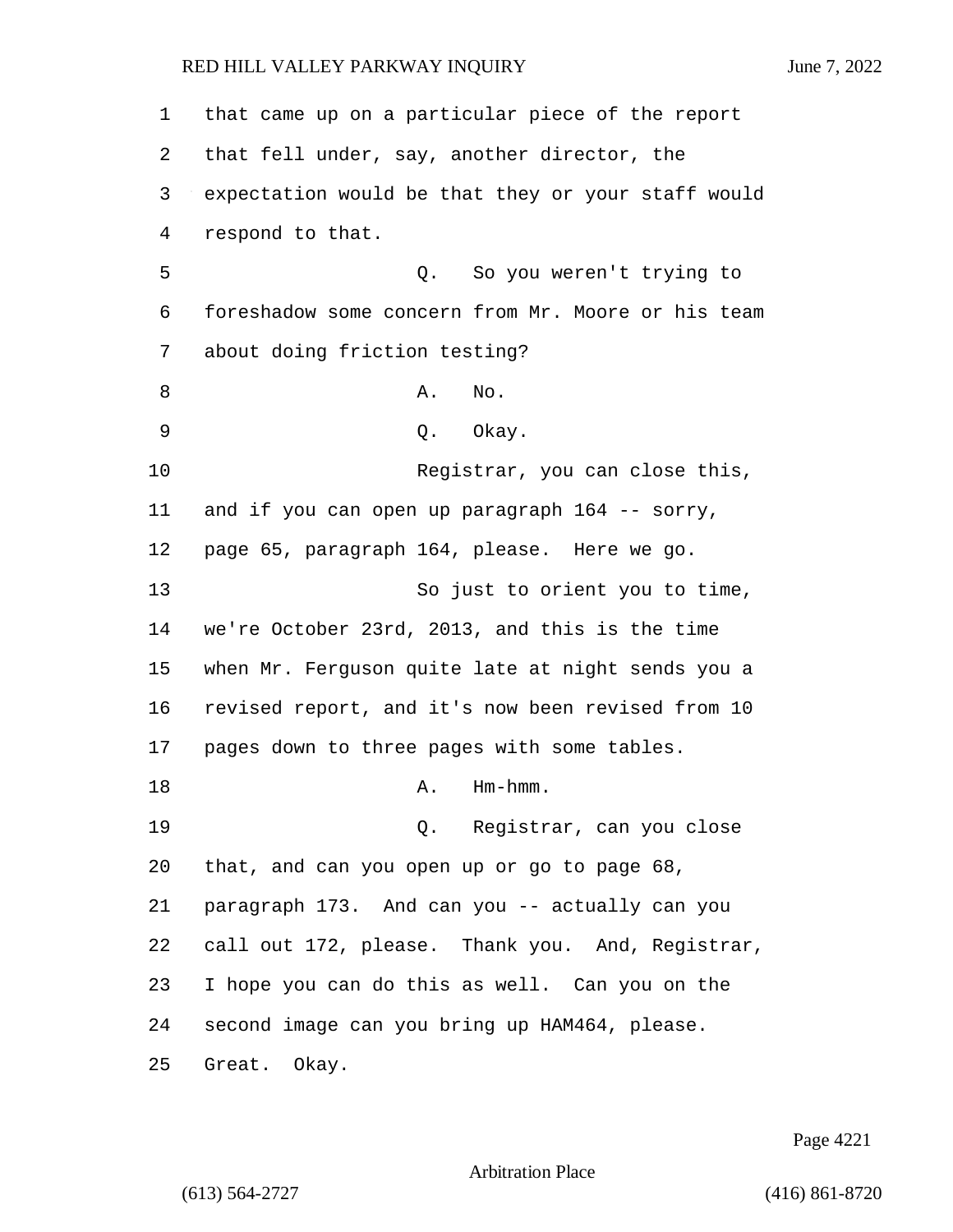| 1  | So, Mr. Lupton, we're doing a                      |
|----|----------------------------------------------------|
| 2  | side-by-side of an excerpt from the overview       |
| 3  | document on the left-hand side which is the        |
| 4  | revised draft, and then we're looking at on the    |
| 5  | right-hand side the draft before it was revised.   |
| 6  | Pardon me, it was --                               |
| 7  | This is the $-$ -<br>Α.                            |
| 8  | -- prior to the last<br>Q.                         |
| 9  | revision?                                          |
| 10 | So this isn't the final?<br>Α.                     |
| 11 | The one on the right-hand<br>Q.                    |
| 12 | side isn't the final.                              |
| 13 | Okay.<br>Α.                                        |
| 14 | Q. Registrar, can you go to                        |
| 15 | the next image, please. Oh, no. All of that and    |
| 16 | I think I misspoke on which document bring up.     |
| 17 | Apologies. Sorry, I just want to make sure before  |
| 18 | I take you through this that we're actually        |
| 19 | looking at the right documents. Sorry, it's        |
| 20 | HAM454. Thank you. And if you can go to image 4,   |
| 21 | please. And if you could go to the paragraph that  |
| 22 | starts "the report was to include" and all the way |
| 23 | down to -- all the way down to those three         |
| 24 | paragraphs. Thank you.                             |
| 25 | So you'll see this -- at least                     |

Page 4222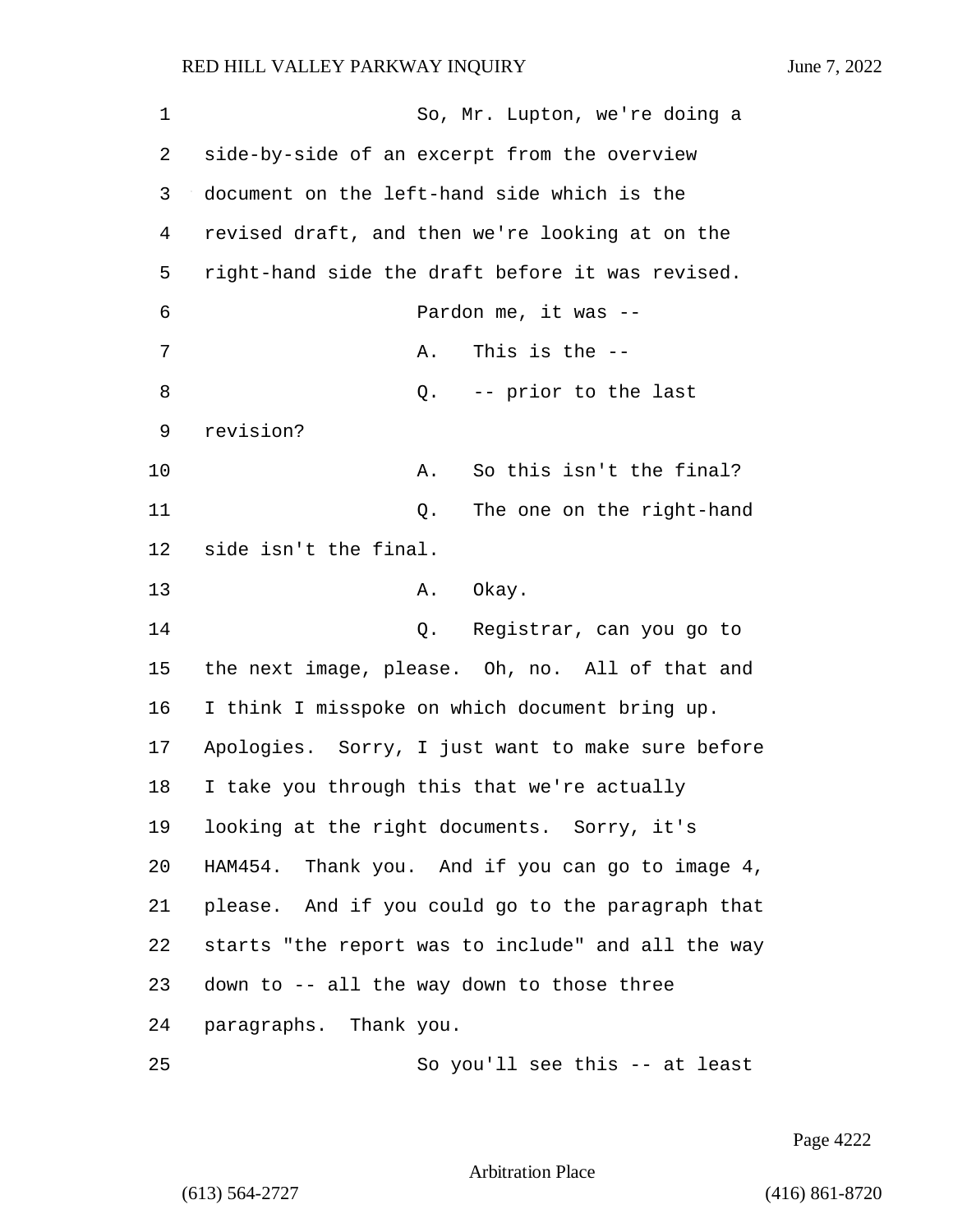1 I've tried to come up with some side-by-side 2 comparison. If I had one more screen, I would do 3 it differently and I would bring you up another 4 version. 5 But you see here that in -- on 6 the left-hand side this is the revisions, and it 7 includes a fairly significant three bullets of why 8 lighting hasn't been included. Do you see that? 9 A. Was the stuff on the left 10 the final report? 11 Q. Yes. 12 A. Okay. 13 Q. Actually I believe it's 14 the second-to-last report, but this language is 15 what's in the last report? 16 A. Okay. 17 and 17 Q. Do you see that, those 18 three bullet points where -- my question is, were 19 you trying to ensure that the councillors 20 understood the rationale for not recommending 21 lighting at this time? 22 A. Yes. 23 Q. Why did you think that 24 was important to include that rationale? 25 A. Well, they need to

Page 4223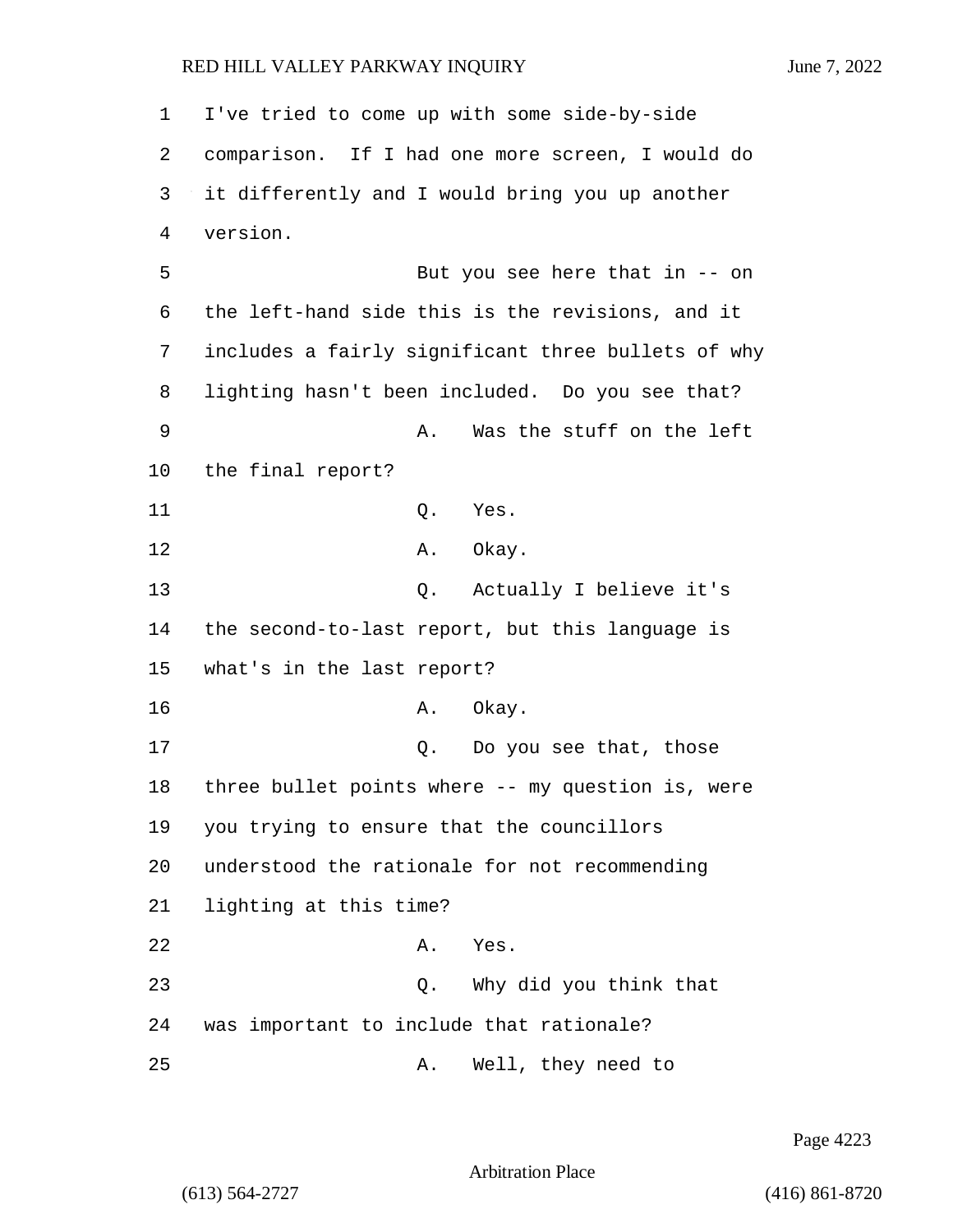| 1  | know -- well, they need to know what we found out |
|----|---------------------------------------------------|
| 2  | about, you know, the original Red Hill design and |
| 3  | the agreements in place with the environmental    |
| 4  | assessment. I don't think they were aware of that |
| 5  | previous to this report, and that would be        |
| 6  | important for them to understand in terms of that |
| 7  | particular piece and what might be involved, but  |
| 8  | it would also be important for them to be able to |
| 9  | respond to their constituents if there was        |
| 10 | questions about it as well. So I think we tried   |
| 11 | to structure the report so that it would do       |
| 12 | certain measures initially and evaluate how they  |
| 13 | performed before we got to the next piece of the  |
| 14 | lighting.                                         |
| 15 | Q. Okay. I'm sorry.<br>$\mathbf{I}$               |
| 16 | didn't mean to interrupt. Are you done?           |
| 17 | That's okay.<br>Α.                                |
| 18 | Okay.<br>Q.                                       |
| 19 | Registrar, you can close the                      |
| 20 | right-hand side, and if you can bring up on the   |
| 21 | right-hand side RHV668.                           |
| 22 | It's like magic.<br>Α.                            |
| 23 | It is. When it works, it<br>Q.                    |
| 24 | is like magic.                                    |
| 25 | If you can scroll down,                           |

Page 4224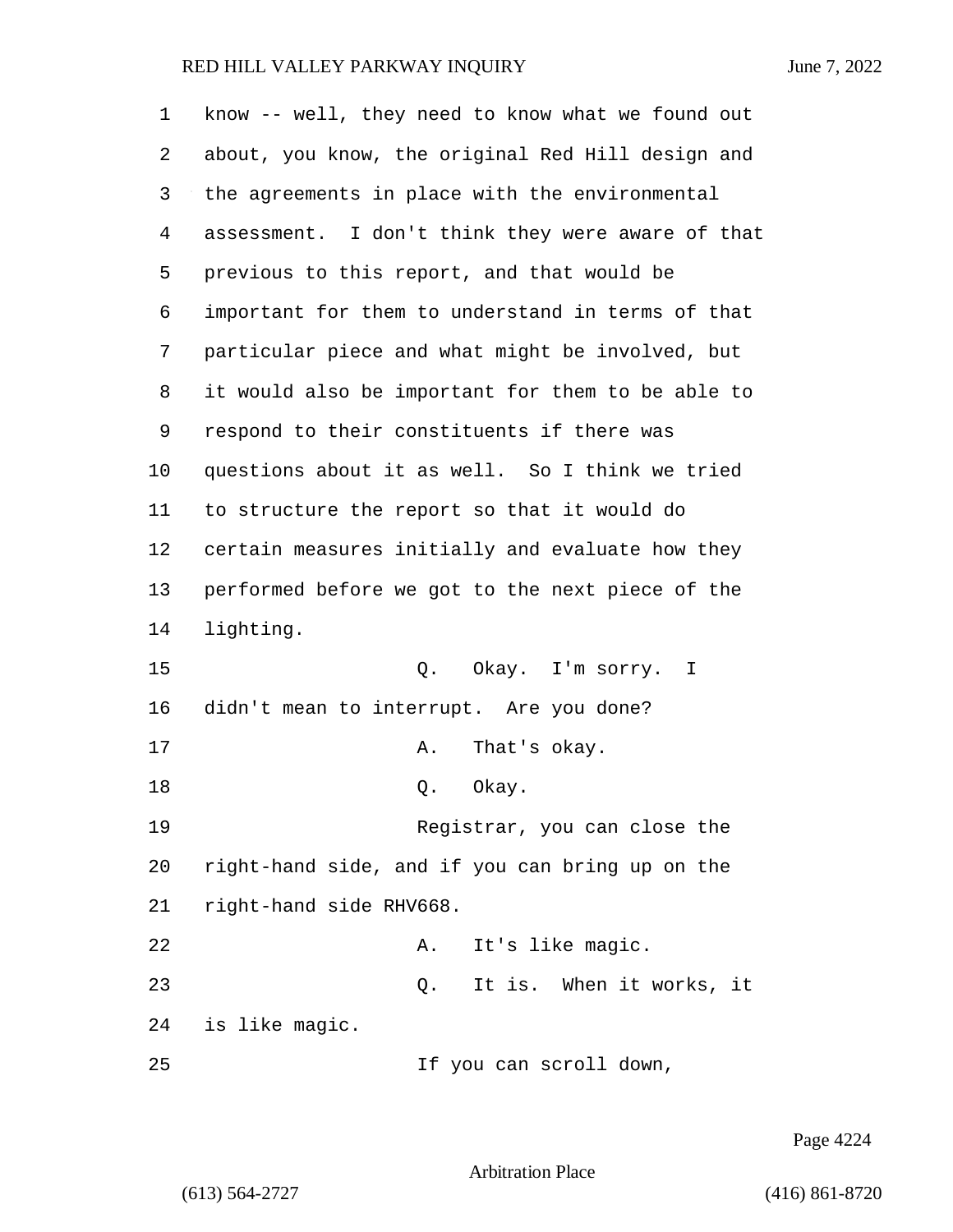| $\mathbf 1$ | Registrar, to the next image, please, and to the   |
|-------------|----------------------------------------------------|
| 2           | next image, please. Sorry, I misspoke. The next    |
| 3           | image, please. Okay.                               |
| 4           | This may be a bit hard to                          |
| 5           | read. No, that's not much better. Can you close    |
| 6           | that call out, Registrar. I don't think that's     |
| 7           | going to work for my questions. Can you go to the  |
| 8           | next image. Thank you. And can you -- I'll try     |
| 9           | to be more specific. Can you call out where it     |
| 10          | says "Mud and IT," so the second half of this      |
| 11          | page. Yeah. Yeah, perfect. There we go.            |
| 12          | All right. So this is the                          |
| 13          | final version, and you'll see here it says on ramp |
| 14          | 6 it says:                                         |
| 15          | "TAC illumination warrant                          |
| 16          | justified. Install lighting                        |
| 17          | on ramp."                                          |
| 18          | It also on this ramp has:                          |
| 19          | "Install high friction                             |
| 20          | pavement approaching in                            |
| 21          | through the curve." (As read)                      |
| 22          | So I just wanted to show you                       |
| 23          | that, but now I'm going to have to close this just |
| 24          | because there's not enough screens for all of      |
| 25          | this.                                              |

Page 4225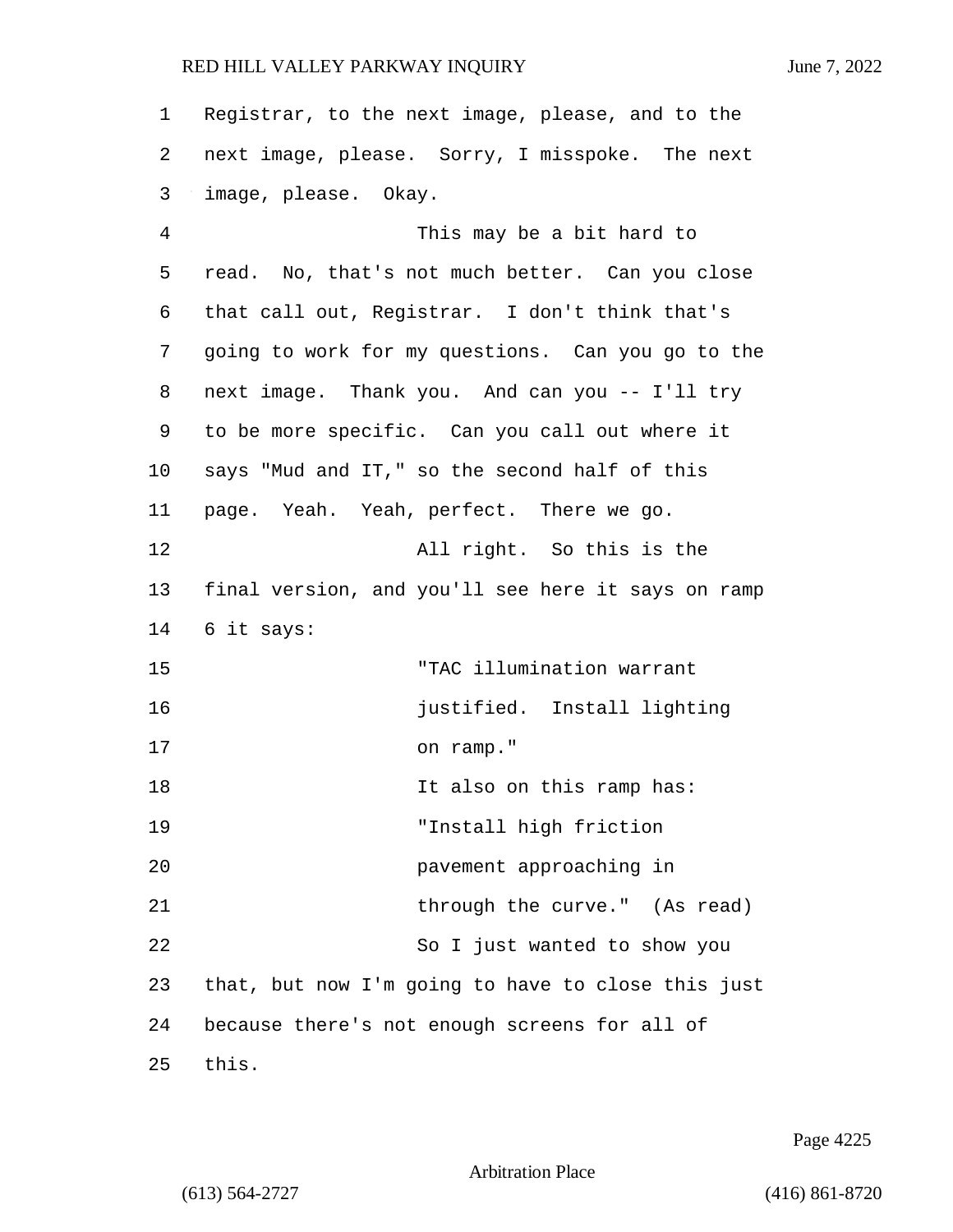| 1  | A. Yeah.                                           |
|----|----------------------------------------------------|
| 2  | So just keep this in your<br>Q.                    |
| 3  | mind.                                              |
| 4  | A. Yes.                                            |
| 5  | Q. Registrar, can you close                        |
| 6  | that and can you open up on the left-hand side     |
| 7  | paragraph 137 -- sorry, 173, please. The next      |
| 8  | image. There we go. Perfect. Thank you. Okay.      |
| 9  | So this is a back and forth                        |
| 10 | with you and Mr. Ferguson as you were coming to    |
| 11 | finalize the draft which is on -- right now on the |
| 12 | right-hand side. And you say:                      |
| 13 | "Why do we have the TAC                            |
| 14 | illumination warrant justified                     |
| 15 | in the appendix. I thought we                      |
| 16 | weren't doing lighting. Is                         |
| 17 | this one of those solar                            |
| 18 | things?" (As read)                                 |
| 19 | And Mr. Ferguson says:                             |
| 20 | "It's a recommendation in the                      |
| 21 | report. There's no way around                      |
| 22 | it." (As read)                                     |
| 23 | And you say so I -- sorry, I                       |
| 24 | don't mean to skip:                                |
| 25 | "What we are saying is we do                       |

Page 4226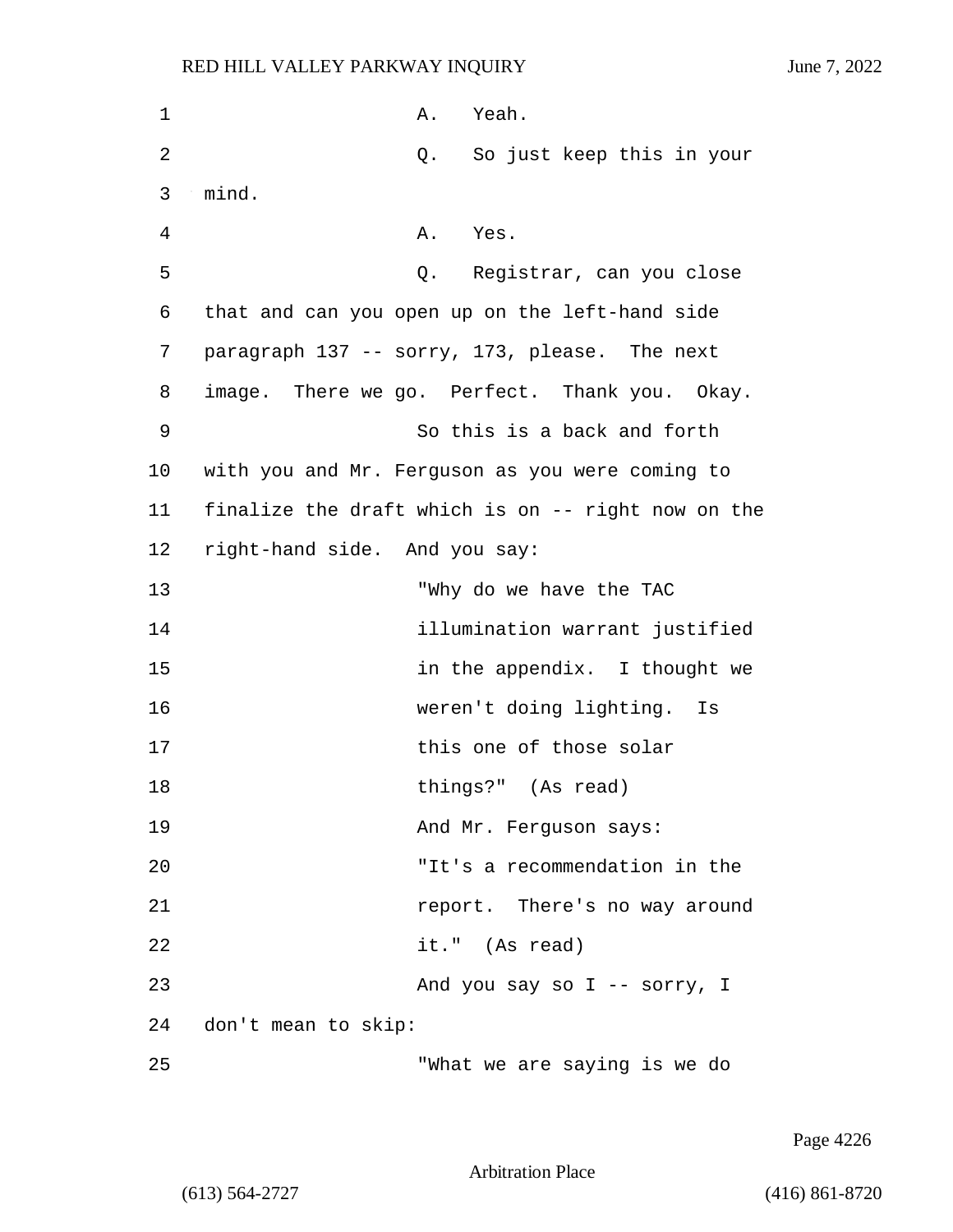| $\mathbf 1$ | not recommend lighting at this                     |
|-------------|----------------------------------------------------|
| 2           | time until other                                   |
| 3           | countermeasures are                                |
| 4           | implemented and evaluated."                        |
| 5           | And you say, "So I can remove                      |
| 6           | it, right?"                                        |
| 7           | And he says, "That's your                          |
| 8           | call."                                             |
| 9           | And then he says:                                  |
| 10          | "My concern is if we remove                        |
| 11          | it, Collins will eat us alive                      |
| 12          | as the motion speaks                               |
| 13          | specifically to lighting."                         |
| 14          | (As read)                                          |
| 15          | And you say:                                       |
| 16          | "I'm taking it out because we                      |
| 17          | reference it in the report."                       |
| 18          | (As read)                                          |
| 19          | Now, in fact, I think actually                     |
| 20          | in the final report there is that reference to TAC |
| 21          | illumination warrant justified.                    |
| 22          | Right.<br>Α.                                       |
| 23          | Why were you interested<br>Q.                      |
| 24          | in removing references to the illumination warrant |
| 25          | being justified?                                   |

Page 4227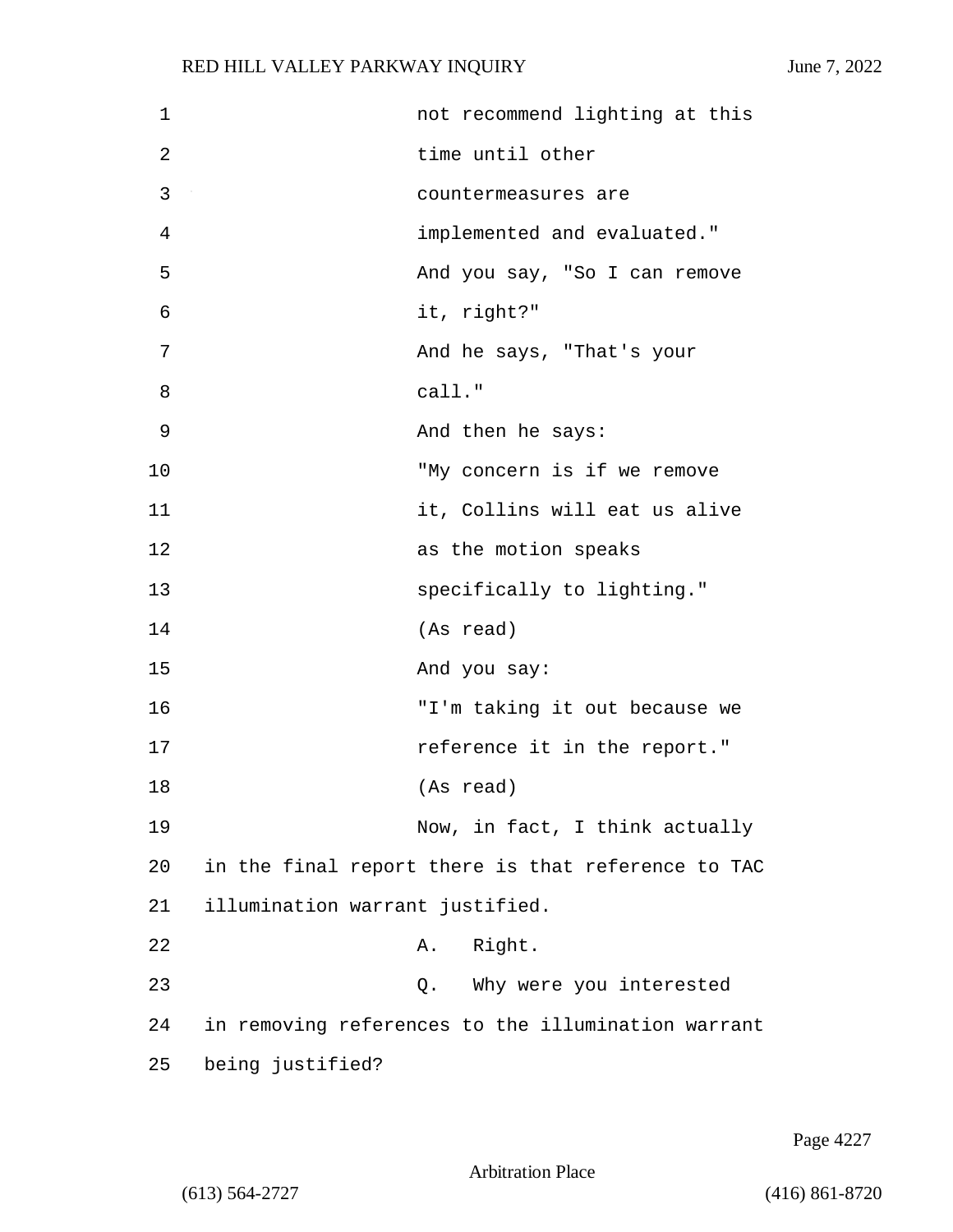| 1  | I don't know.<br>Α.                                |
|----|----------------------------------------------------|
| 2  | Were you trying to<br>Q.                           |
| 3  | minimize the references to illumination in their   |
| 4  | report?                                            |
| 5  | No, I don't think so.<br>Α.                        |
| 6  | When we go through this process before we get to   |
| 7  | the final draft, there's always a bit of give and  |
| 8  | take and understanding. And, you know, we          |
| 9  | probably would have had conversations about this,  |
| 10 | you know, along the way, so at some point we       |
| 11 | decided to keep it back in.                        |
| 12 | Q. Okay. But you're not                            |
| 13 | sure why you were even considering taking it out?  |
| 14 | Not at $--$ no.<br>Α.                              |
| 15 | Not sitting here today?<br>Q.                      |
| 16 | Okay.                                              |
| 17 | No, it's been a long<br>Α.                         |
| 18 | time.                                              |
| 19 | Q. Registrar, you can close                        |
| 20 | down the left-hand side, please.                   |
| 21 | But I think the key point<br>Α.                    |
| 22 | is, it ended up in the report.                     |
| 23 | It did. You said you<br>Q.                         |
| 24 | were going to take it out, but it did end up in -- |
| 25 | They didn't, so there was<br>Α.                    |

Page 4228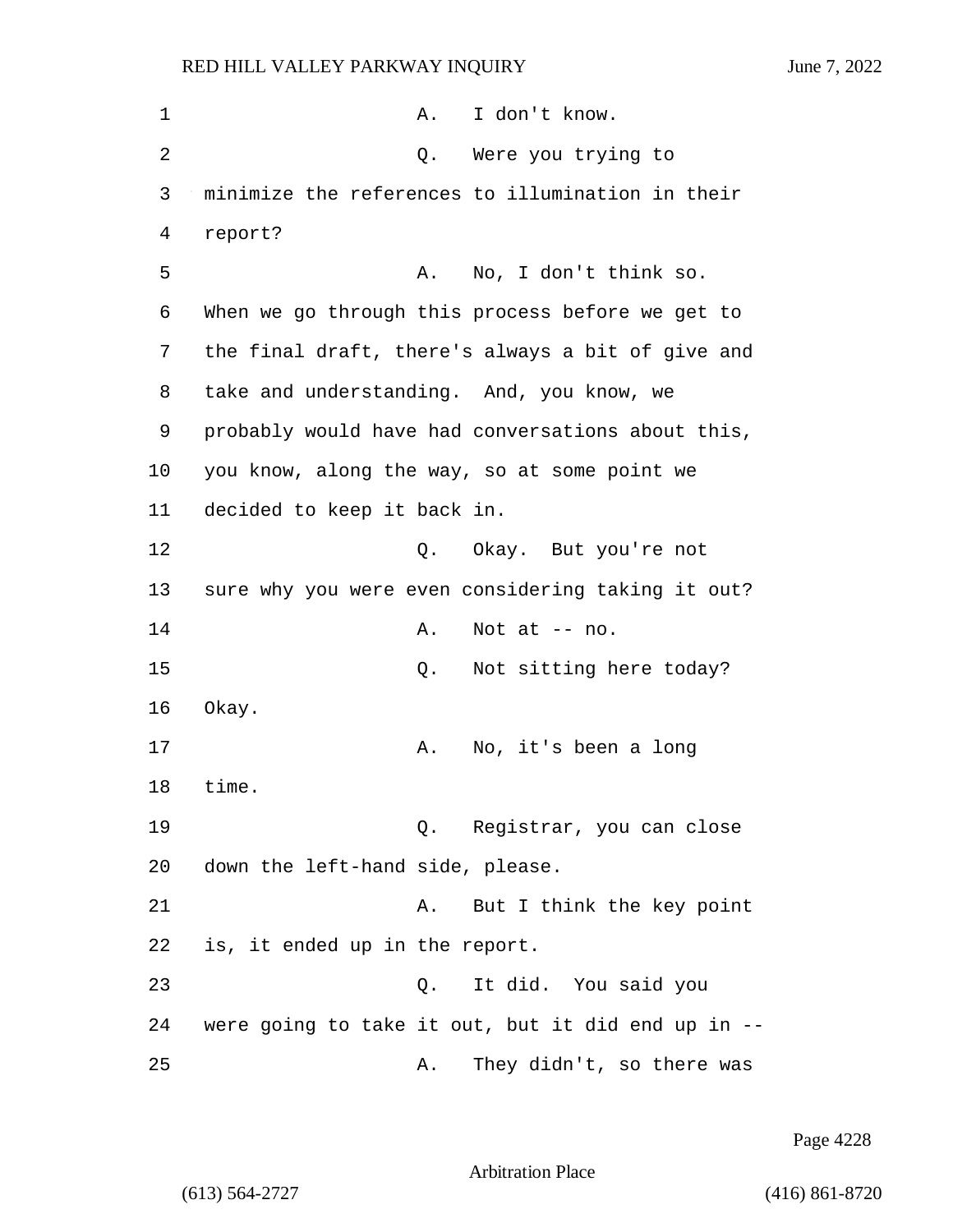a change of heart somewhere along there. 2 Q. Okay. 3 Registrar, can you close down the left-hand side and can you keep that up and can you have the first two pages -- first two images of this document up, please. 7 So I'm happy to give you some time to read this to answer this question. The information report doesn't state that CIMA found there to be a high proportion wet surface conditions or single motor vehicle conditions in the body of this text, does it? 13 A. I don't think so, no. 14 Q. There is some reference and those very small tables that are -- we had trouble reading even blown up? 17 A. From the CIMA report 18 itself. 19 Q. And this information report doesn't explain the connection that CIMA made in its report between the high proportion of wet weather and single motor vehicle collisions and why it had suggested that the City could do friction testing, does it? 25 A. Staff will review further

Page 4229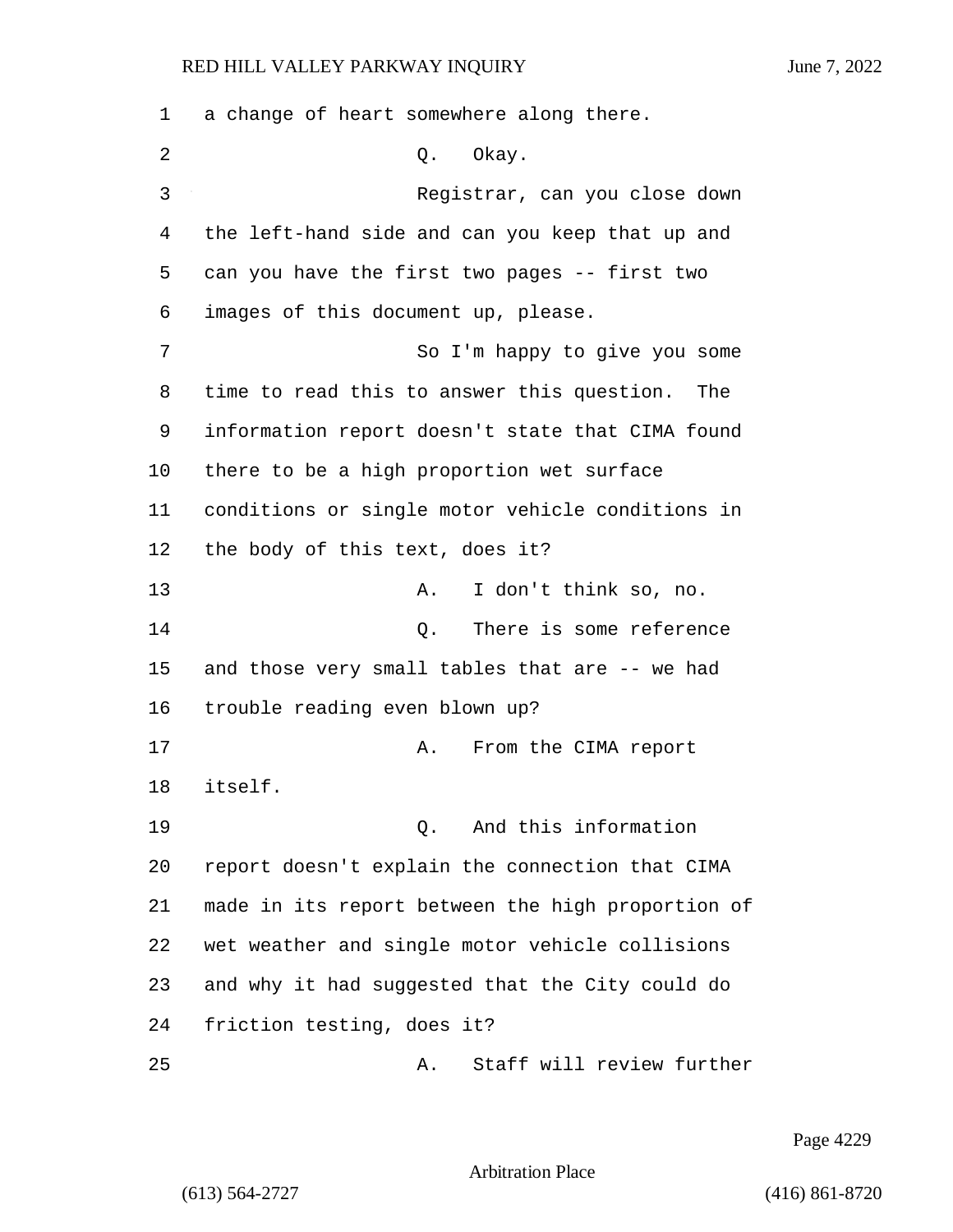| 1  | countermeasures such as -- so we said we would     |
|----|----------------------------------------------------|
| 2  | review it with engineering.                        |
| 3  | Yeah. Why don't we<br>Q.                           |
| 4  | bring -- actually if we can call that out,         |
| 5  | Registrar. It's in the third full paragraph of     |
| 6  | image 2.                                           |
| 7  | So at that point<br>Α.                             |
| 8  | typically one of the things you'd do with what     |
| 9  | involves road construction is you look to see      |
| 10 | what's happening in the upcoming capital plan, so  |
| 11 | what is scheduled. Are we going to go through and  |
| 12 | as a city, repave that entire section of the Red   |
| 13 | Hill and in terms of what year and what budget is  |
| 14 | approved for that kind of thing. So I think this   |
| 15 | is, again, early days in terms of we were          |
| 16 | addressing the issue at hand that council had      |
| 17 | asked us to look at.                               |
| 18 | And I think one of the things                      |
| 19 | we noticed the other day too, just to share with   |
| 20 | you, in this particular report, in the CIMA report |
| 21 | and as we move forward, that the definition of     |
| 22 | short-term measures and medium-term measures are   |
| 23 | different.                                         |
| 24 | So CIMA's short-term measure                       |
| 25 | timeframe was zero to five years. We wanted to be  |

Page 4230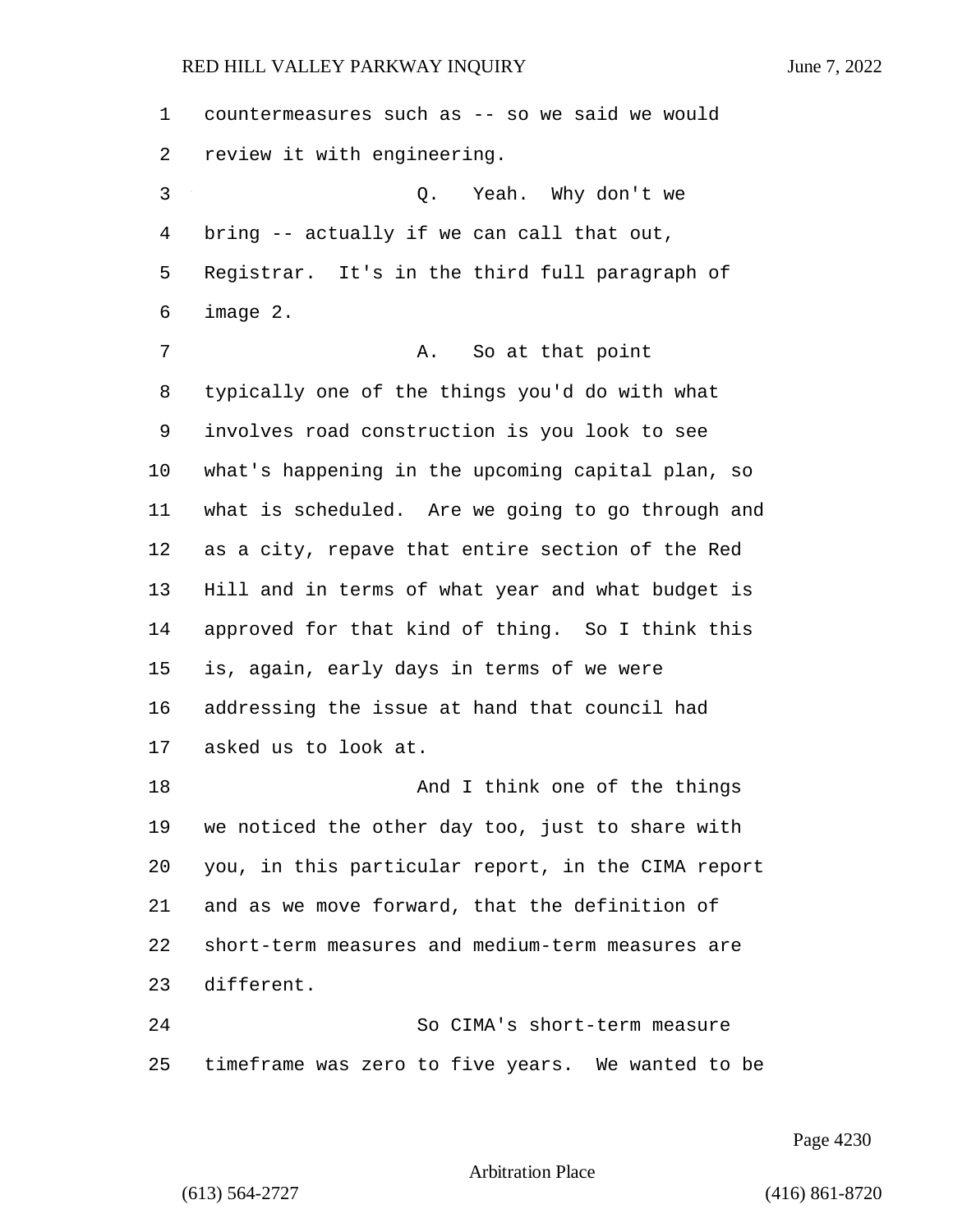| 1  | proactive and show action-oriented approach to      |
|----|-----------------------------------------------------|
| 2  | things and a stepped approach, and so we changed    |
| 3  | our short-term measures to zero to two years so     |
| 4  | that council could see some activity in terms of    |
| 5  | moving forward. So where it said medium term on     |
| 6  | it for our purposes, it might have still been in    |
| 7  | the short-term piece for the CIMA report.           |
| 8  | Okay.<br>Q.                                         |
| 9  | So in this particular<br>Α.                         |
| 10 | case, you know, at the time Gary would have had to  |
| 11 | probably look at his schedule and understand what   |
| 12 | was coming up. And, you know, we looked at this     |
| 13 | and -- eventually in terms of permanent pavement    |
| 14 | markings. We didn't want to put markings in and     |
| 15 | six months later have them, you know, ripped out    |
| 16 | because we were doing a repaving project.           |
| 17 | So those are the kinds of                           |
| 18 | things that you look at. If it was going to be a    |
| 19 | few years, yeah, we would put them in and, you      |
| 20 | know, move forward with it.                         |
| 21 | Q. Okay. Thank you for                              |
| 22 | I do have some follow-up questions on what<br>that. |
| 23 | you've just said. Before I get to those follow-up   |
| 24 | questions, my initial question was that             |
| 25 | information report doesn't connect the friction     |

Page 4231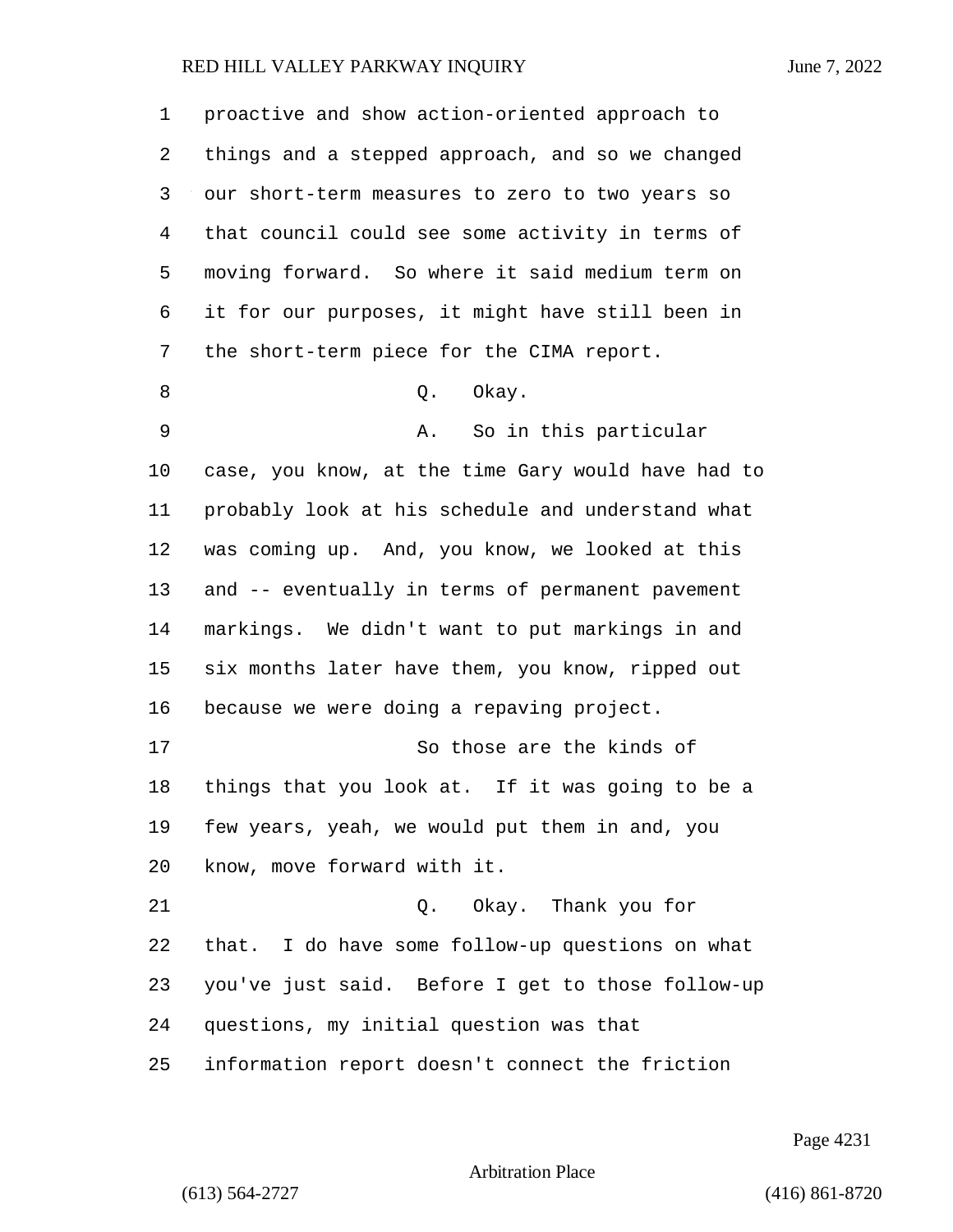| 1              | testing to CIMA's findings about a high proportion |
|----------------|----------------------------------------------------|
| 2              | wet surface conditions or single motor collisions, |
| 3              | and in the CIMA report those two things are        |
| $\overline{4}$ | connected. They are not connected here in the      |
| 5              | information report.                                |
| 6              | A. Right.                                          |
| 7              | Q. Do you agree?                                   |
| 8              | Α.<br>Yes.                                         |
| 9              | Q. Okay.                                           |
| 10             | Outside of the<br>Α.                               |
| 11             | identifying that in the appendices.                |
| 12             | Outside of identifying<br>Q.                       |
| 13             | the wet weather conditions and the single motor    |
| 14             | vehicle --                                         |
| 15             | So when you say "wet<br>Α.                         |
| 16             | weather conditions" too, you know, vehicle         |
| 17             | collisions in wet weather can be a result of a     |
| 18             | number of factors too, right. So it's not just     |
| 19             | the friction of the pavement. It could be, you     |
| 20             | know, speed. It could be the condition of the      |
| 21             | tires on the car. Are people really driving for    |
| 22             | weather conditions. So you can't necessarily jump  |
| 23             | to this-is-it conclusion, and I think that's why   |
| 24             | CIMA was recommending as part of figuring that     |
| 25             | stuff out, you know, you could do some additional  |

Page 4232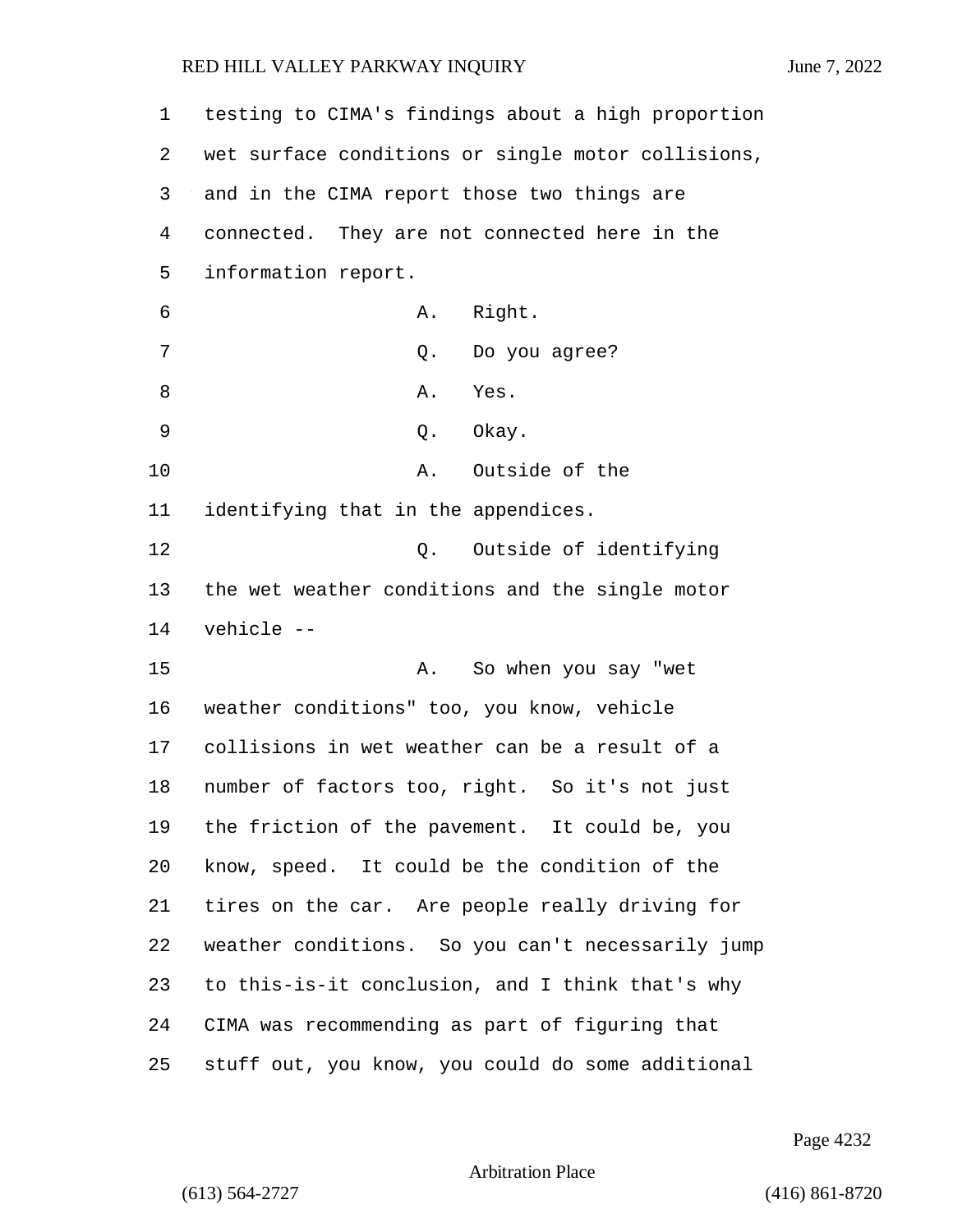1 friction testing to try and understand that 2 better. 3 Q. Sure. So my question is, 4 the information report doesn't say why friction 5 testing is something that staff will review with 6 construction engineering. The rationale for that 7 is missing, right? 8 A. Yeah, I think so. 9 Q. Okay. So I have some 10 follow-up questions for the answer that you gave 11 before which was very helpful. It says: 12 "Staff will also review 13 further countermeasures such 14 as friction testing with 15 construction engineering." 16 And I think I heard you say 17 you want to have a discussion because there might 18 be some budgeting that needs to be done. 19 (Speaker overlap) 20 A. Well, not just the 21 budgeting. It's more so the schedule, the 22 capital -- 23 Q. Sure. 24 A. -- budget schedule. So 25 if there was -- you know, Gary may have raised

Page 4233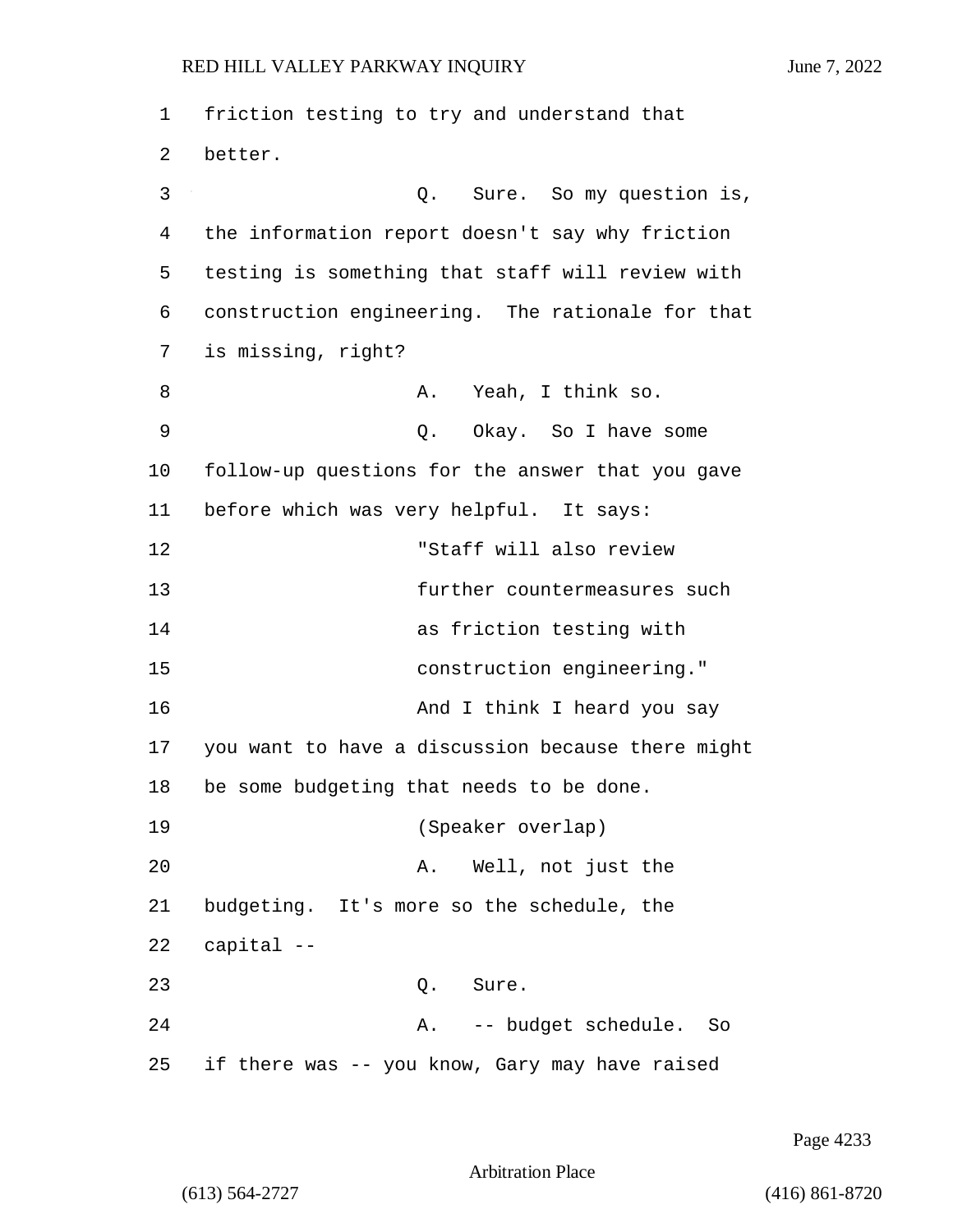| $\mathbf 1$ | that concern. I don't know. But if there was       |
|-------------|----------------------------------------------------|
| 2           | going to be significant work done in a particular  |
| 3           | area within a year or two, you know, you'd want to |
| 4           | know that.                                         |
| 5           | Q. Sure. And members of the                        |
| 6           | public always complain if it seems like there's    |
| 7           | been, you know, one big project and then the roads |
| 8           | get ripped up for another big project. You want    |
| 9           | to be able to coordinate things that can be        |
| 10          | coordinated, right?                                |
| 11          | Absolutely.<br>Α.                                  |
| 12          | Okay. So here where it<br>Q.                       |
| 13          | says:                                              |
| 14          | "Staff will also review                            |
| 15          | further countermeasures such                       |
| 16          | as friction testing with                           |
| 17          | construction engineering."                         |
| 18          | From this point forward, which                     |
| 19          | staff are to have reviewed the further             |
| 20          | countermeasures? Can you identify who by name is   |
| 21          | being suggested there in that word "staff"?        |
| 22          | So it would start with<br>Α.                       |
| 23          | Gary, and, you know, whether he assigned it to     |
| 24          | somebody else on his team to do, that would be his |
| 25          | decision.                                          |

Page 4234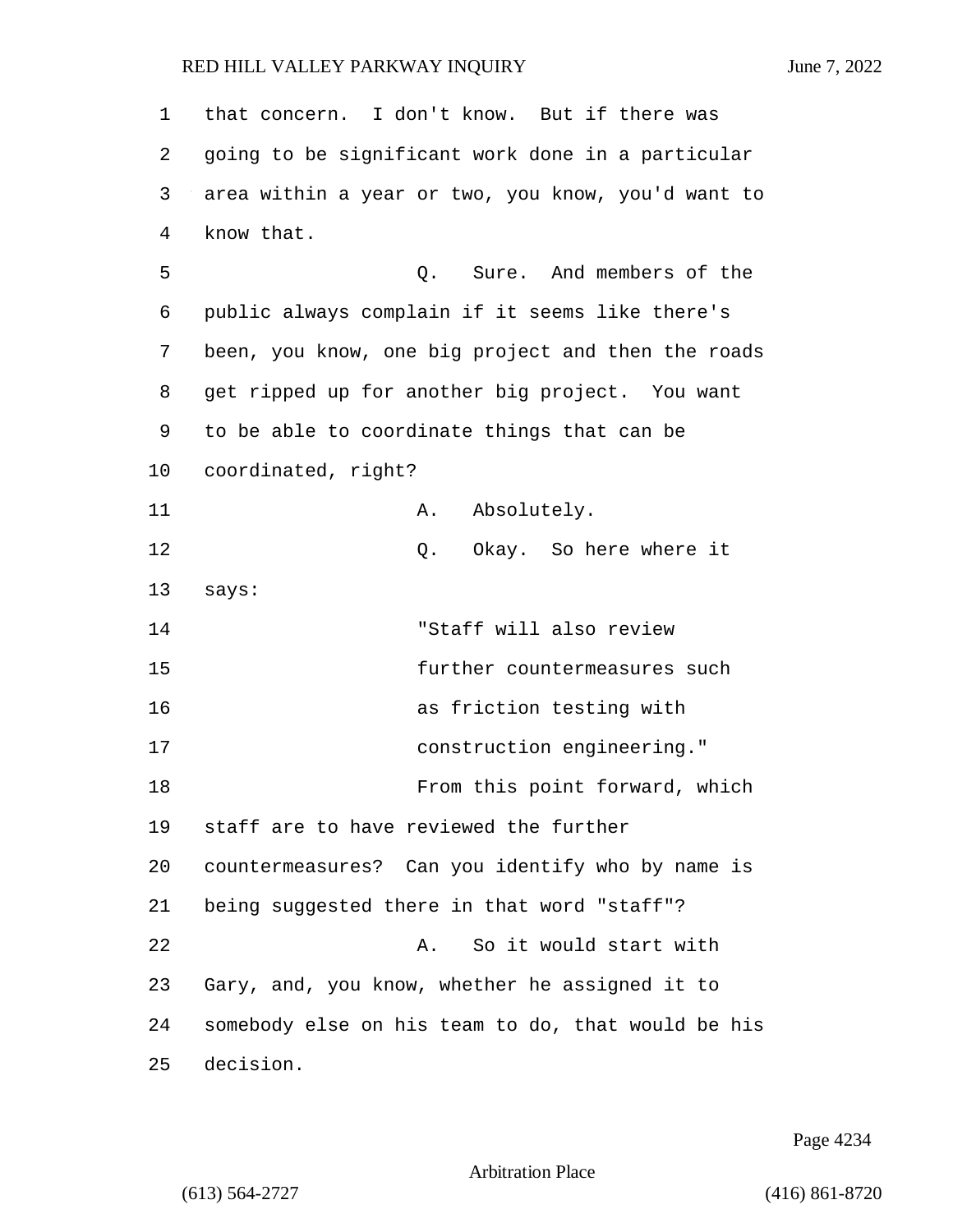1 Q. I don't think that can be 2 right because isn't construction engineering 3 Gary's group? 4 A. Yeah. 5 Q. Okay. So where it says: 6 "Staff will also review 7 further countermeasures such 8 as friction testing with 9 construction engineering." 10 A. So -- 11 C. Who is staff there? Is 12 that traffic engineering staff? 13 A. It sounds like it. 14 Q. And who particularly did 15 you assign to do that further review of 16 countermeasures with construction engineering? 17 A. I don't know that we did 18 at the time. 19 Q. Are you -- is it your 20 evidence today that no one was -- no particular 21 person was assigned to do that further review with 22 construction engineering? 23 A. Yeah. I wouldn't have 24 assigned that. If it was assigned, it would have 25 been Martin that assigned it to one of his team.

Page 4235

Arbitration Place

(613) 564-2727 (416) 861-8720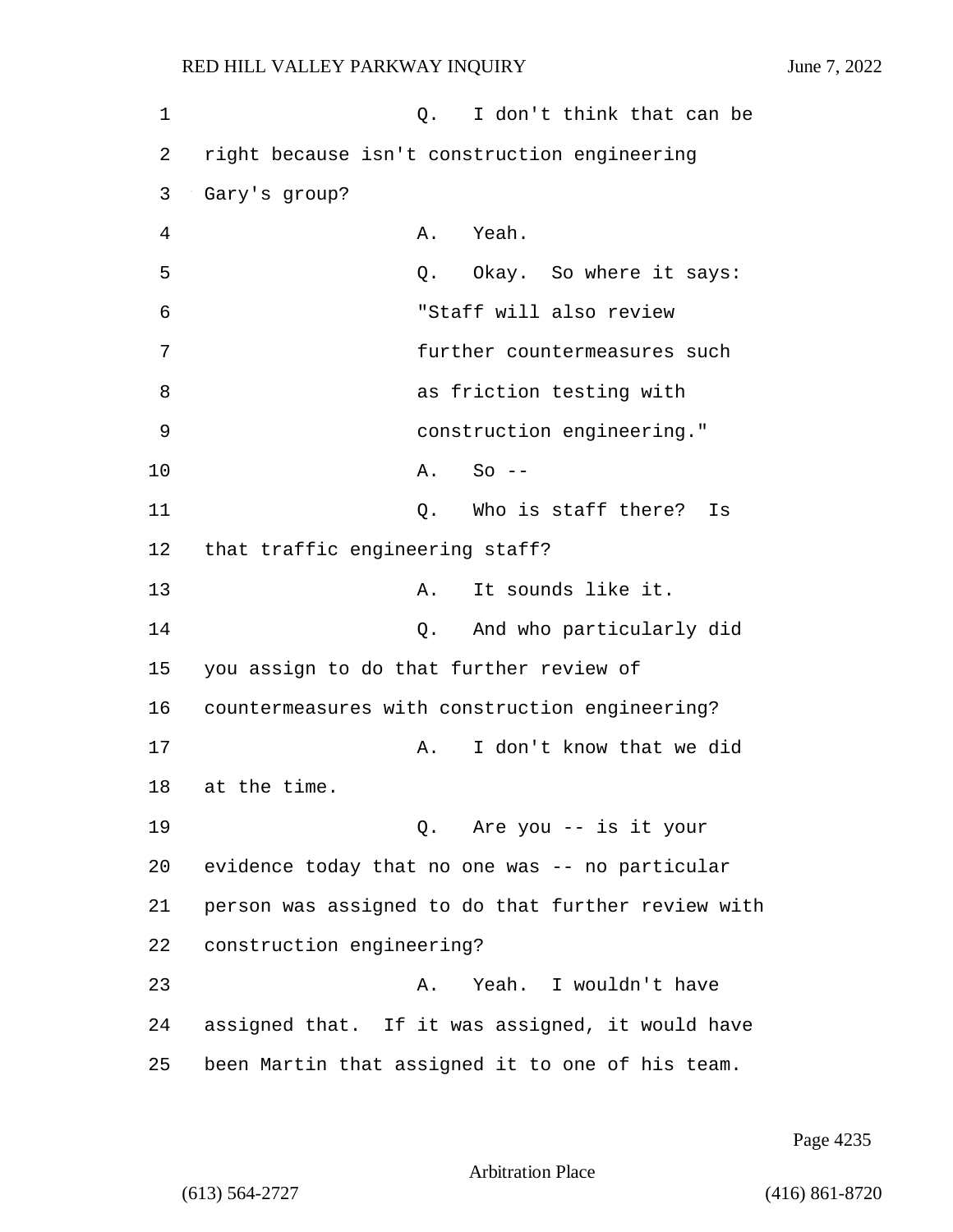| $\mathbf 1$ | Okay.<br>Q.                                        |
|-------------|----------------------------------------------------|
| 2           | That's a little into the<br>Α.                     |
| 3           | weeds for me.                                      |
| 4           | Okay. To your knowledge<br>Q.                      |
| 5           | what review was done between traffic engineering   |
| 6           | and construction engineering on the particular     |
| 7           | countermeasure of friction testing?                |
| 8           | I don't know.<br>I know<br>Α.                      |
| 9           | that as time went by as we got closer to 2015, it  |
| 10          | became more and more of an interest, but I don't   |
| 11          | know -- I can't recall what happened where and     |
| 12          | when between two reports.                          |
| 13          | Okay.<br>Q.                                        |
| 14          | Registrar, can you close this                      |
| 15          | down and open up page 70 of OD6, paragraph 176,    |
| 16          | please. Actually it might be easier, Registrar,    |
| 17          | if you can close that and open up 76 and 77        |
| 18          | together. Thanks.                                  |
| 19          | So we are still in the same                        |
| 20          | timeframe where you're finalizing the 2013 report, |
| 21          | and it looks like there's initially an appointment |
| 22          | with -- that you sent to Mr. White, Mr. Moore and  |
| 23          | Mr. Ferguson for October 28 with the subject       |
| 24          | line -- at least what the Inquiry has is           |
| 25          | "Cancelled, Red Hill Valley Parkway Safety Review  |

Page 4236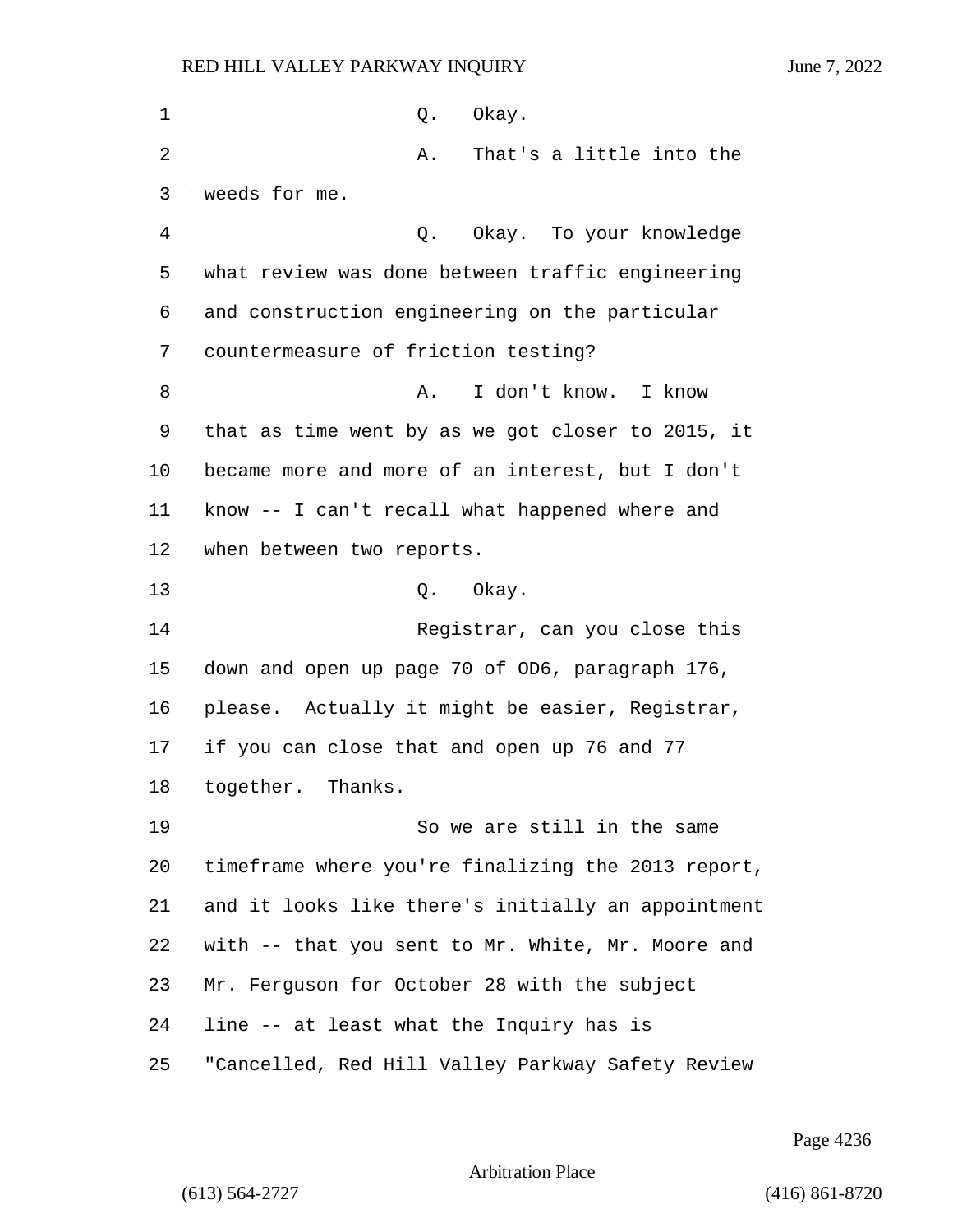1 Internal Discussions." And then there is an 2 e-mail from you to Mr. White and Mr. Ferguson 3 that -- where you say "I've reviewed with Gary." 4 A. Okay. 5 Q. Do you recall having a 6 meeting with Gary at some point between the 7 October 25 and 28 to discuss the Red Hill Valley 8 Parkway safety review? 9 A. Likely we probably would 10 have had a phone conversation. 11 C. Okay. So a meeting by 12 phone or a meeting in person, one of the two? 13 A. Probably. 14 Q. Do you remember? 15 A. I don't remember the 16 specifics, but if I said that I had an update from 17 Gerry, my assumption would be that I would have 18 met him or had some sort of discussion. 19 Q. And you say, "I've 20 reviewed with Gary. He's good." 21 A. About the final version 22 of the report. Okay. 23 Q. And he suggests we manage 24 the report to reflect what we're saying. And just 25 stopping there, do you recall, did you give him a

Page 4237

Arbitration Place

(613) 564-2727 (416) 861-8720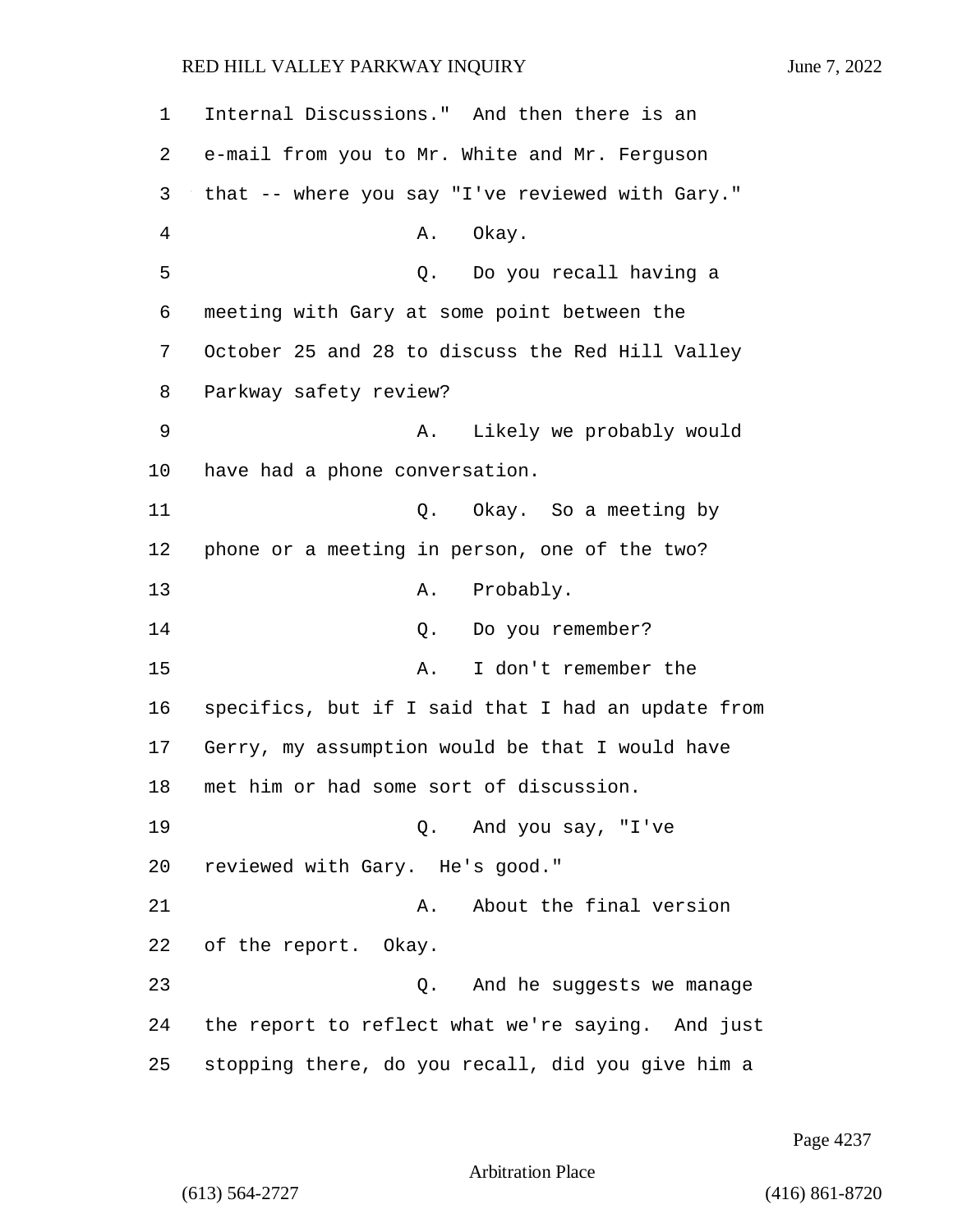| 1  | copy of the staff report, the final CIMA report or |
|----|----------------------------------------------------|
| 2  | some combination of those two things?              |
| 3  | He would have seen both.<br>Α.                     |
| 4  | But you can't remember if<br>Q.                    |
| 5  | you gave them to him at this time?                 |
| 6  | It probably would have<br>Α.                       |
| 7  | been forwarded through the administrators, so, you |
| 8  | know, Charlene, John's admin, probably would have  |
| 9  | sent it through to Diane, and Diane probably would |
| 10 | have sent it through to Gary, that kind of thing.  |
| 11 | Q. Okay. So he says:                               |
| 12 | "We manage the final version                       |
| 13 | of the report to reflect what                      |
| 14 | we are saying."                                    |
| 15 | So the final version of the                        |
| 16 | report -- and you can read the whole thing to      |
| 17 | maybe help you with your answer -- are you         |
| 18 | referencing there the final version of the CIMA    |
| 19 | report? I ask because you go on to say:            |
| 20 | "I'm not asking to change                          |
| 21 | opinions, but to soften and                        |
| 22 | stage the report similar to                        |
| 23 | what we have done in our info                      |
| 24 | report, e.g., do this first                        |
| 25 | and measure results, et                            |

Page 4238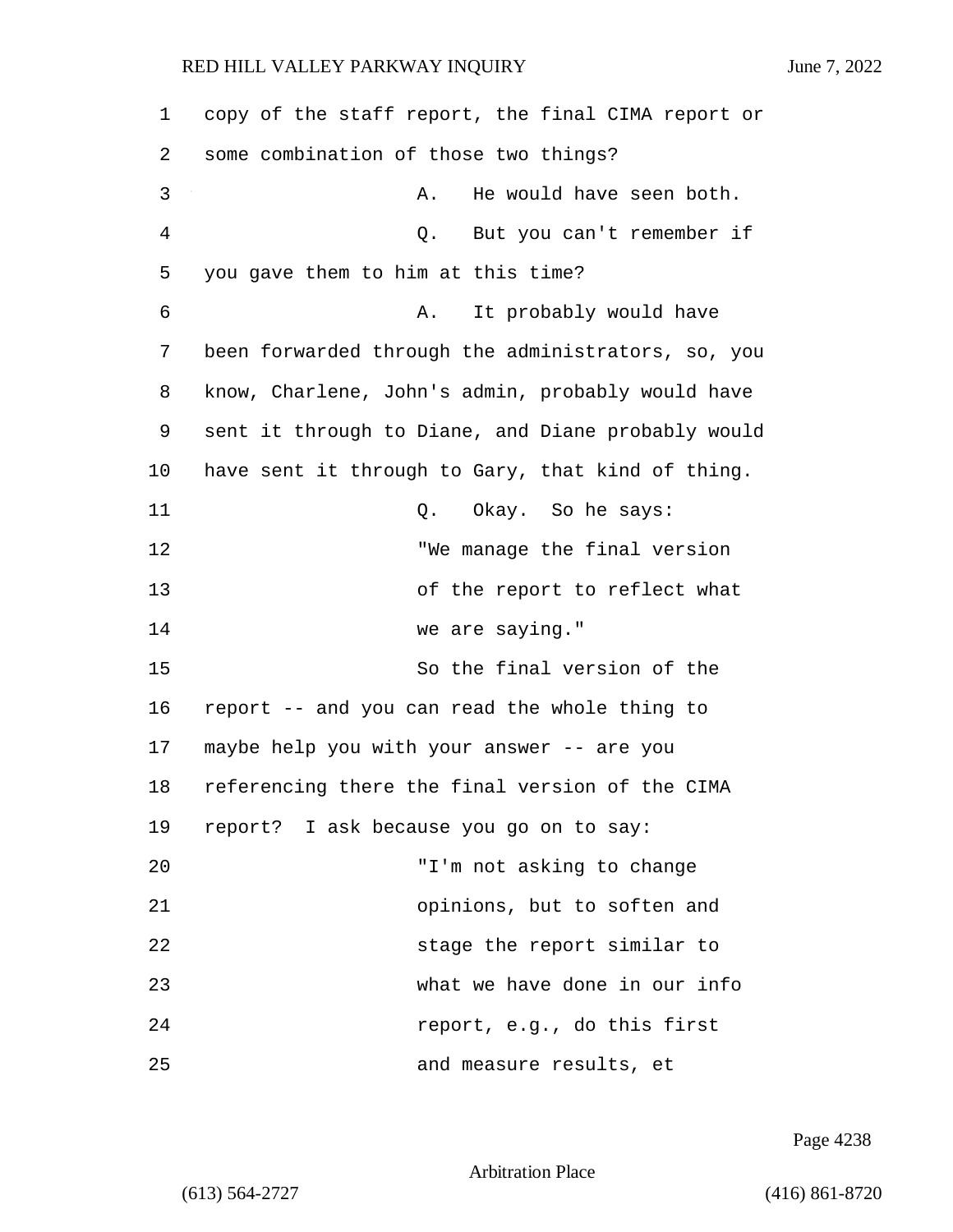| 1  | cetera." (As read)                                 |
|----|----------------------------------------------------|
| 2  | I'm not 100 percent sure.<br>Α.                    |
| 3  | Q. Okay. Well, take a                              |
| 4  | moment, I'm going to -- just to review, and I'll   |
| 5  | try to ask my question in a more clear way. You    |
| 6  | have a reference here to what we have done in our  |
| 7  | info report. Info report there, I'm going to       |
| 8  | suggest, is your information report, the one we've |
| 9  | been looking at, the draft report to PWC.          |
| 10 | Right.<br>Α.                                       |
| 11 | Q. And then here it says:                          |
| 12 | "We manage the final version                       |
| 13 | of the report to reflect what                      |
| 14 | we are saying."                                    |
| 15 | So I'm going to suggest to you                     |
| 16 | that what we are saying is what you are saying in  |
| 17 | the information report, and you want to manage the |
| 18 | final version of that report, that is, the CIMA    |
| 19 | report. And you say, "please sit down with CIMA    |
| 20 | and make this happen."                             |
| 21 | So all that to say, my                             |
| 22 | question is, are you speaking about going back to  |
| 23 | CIMA to have them soften and stage their report to |
| 24 | reflect the same staging that you have in your     |
| 25 | information report?                                |

Page 4239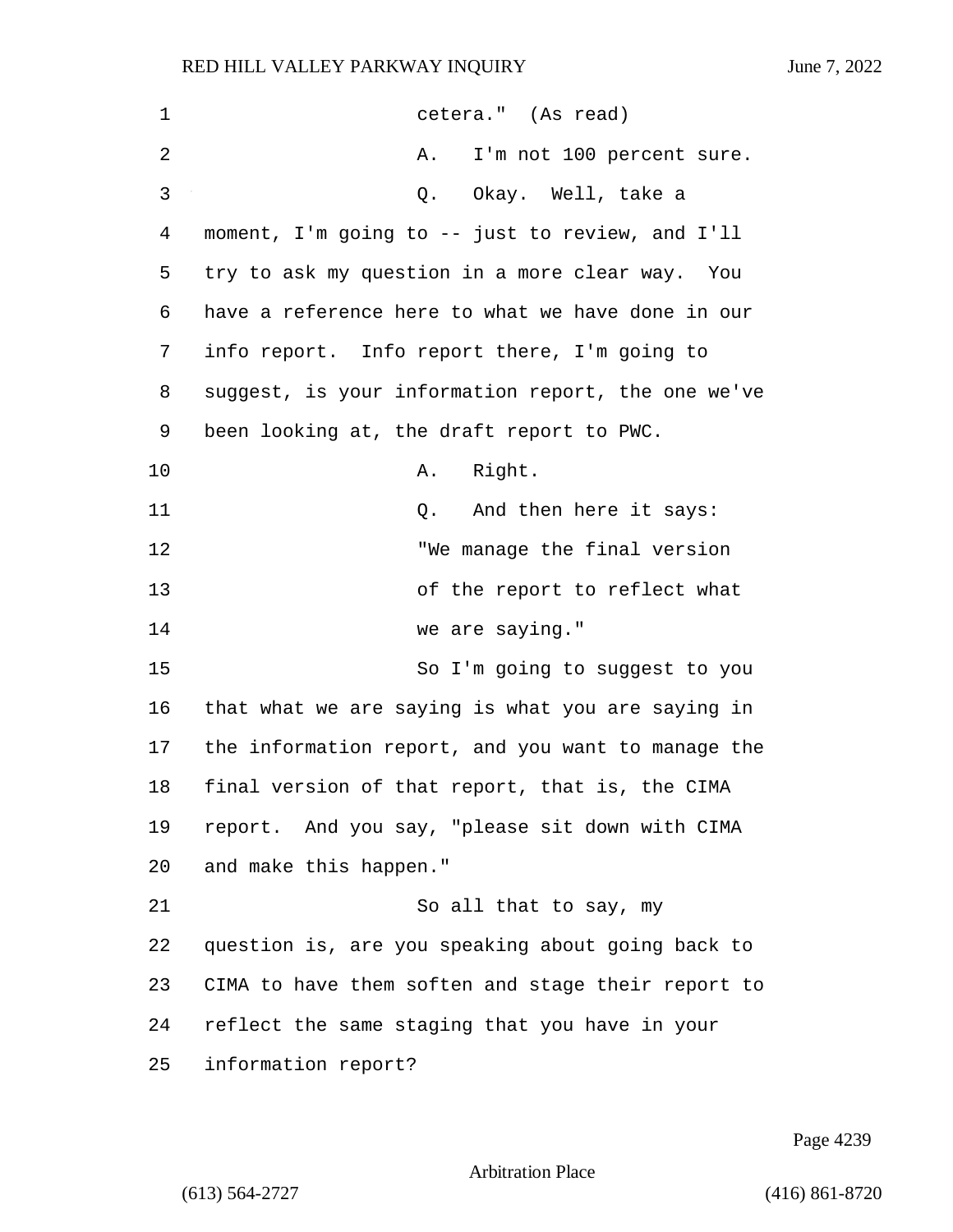| 1  | So we wouldn't go back<br>Α.                       |
|----|----------------------------------------------------|
| 2  | and tell a consultant to change its                |
| 3  | recommendations in a report, but we may have a     |
| 4  | discussion, and it's common to have discussions as |
| 5  | you're going through in a project when dealing     |
| 6  | with a consultant and making sure both you and the |
| 7  | consultant understand, you know, key pieces of     |
| 8  | what's going on.                                   |
| 9  | And in our particular case I'm                     |
| 10 | assuming this probably would have had to do        |
| 11 | with -- that in our report we were going to        |
| 12 | propose a staged report, you know, doing the       |
| 13 | initial countermeasures and then testing it        |
| 14 | probably because we knew there was an issue with   |
| 15 | the lighting with the environmental aspects. And   |
| 16 | so that, you know, would take time for the City to |
| 17 | kind of understand that and decide what they were  |
| 18 | going to do with that. And maybe the               |
| 19 | countermeasures would have been enough to improve  |
| 20 | visibility in that area so that it was less of an  |
| 21 | issue for the future and that street lighting      |
| 22 | wasn't needed. I don't know.                       |
| 23 | Okay.<br>Q.                                        |
| 24 | That's the best guess I<br>Α.                      |
| 25 | can give you.                                      |

Page 4240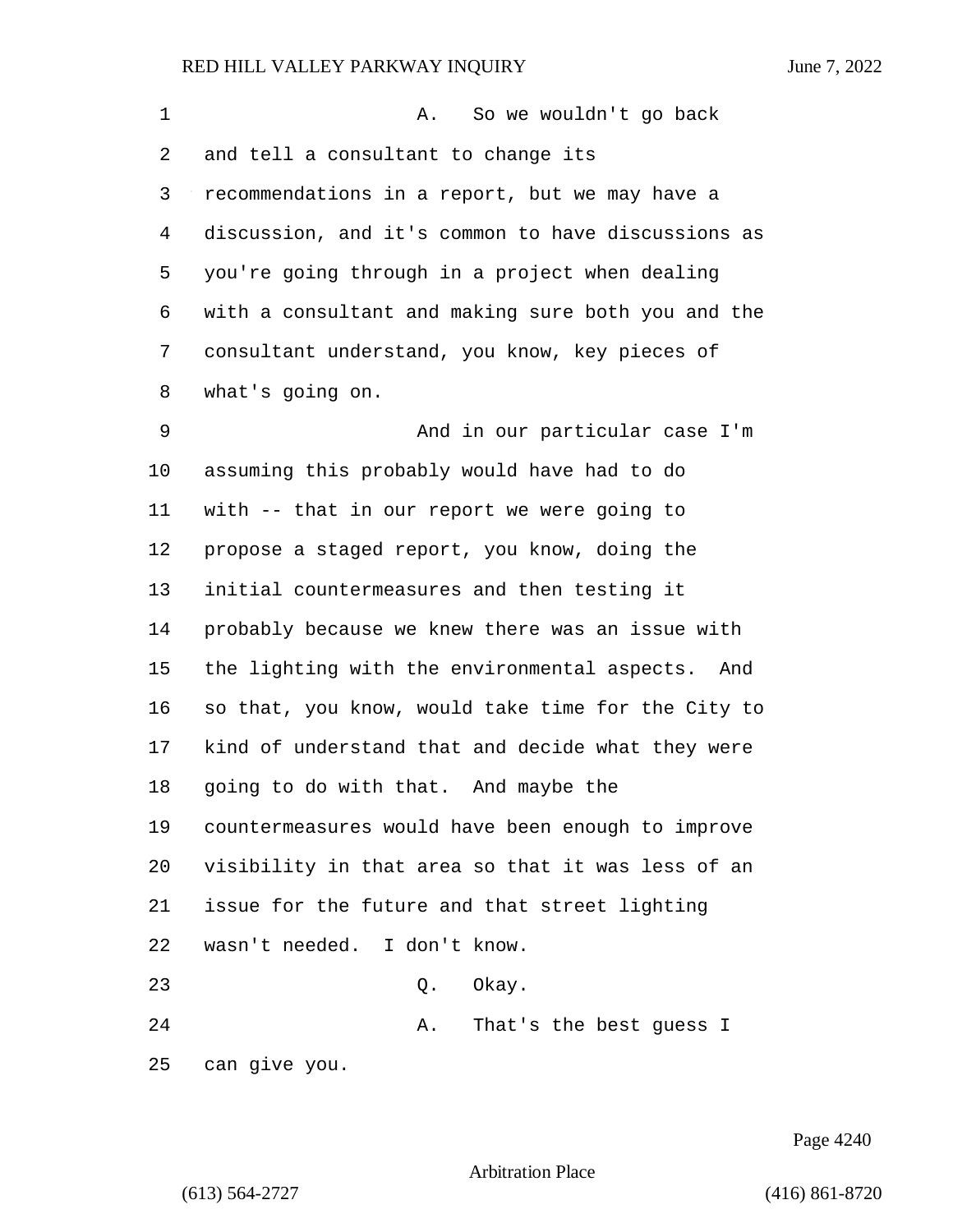| 1  | Okay. When you say,<br>Q.                           |
|----|-----------------------------------------------------|
| 2  | "soften and stage," do you mean to reflect doing    |
| 3  | the countermeasures that -- except for lighting     |
| 4  | first, and then doing -- and then assessing         |
| 5  | whether lighting needs to be done second?           |
| б  | I know that's what we<br>Α.                         |
| 7  | said in the report. I'm not sure how this was       |
| 8  | reflected in the CIMA report. I know in our         |
| 9  | information report we kind of laid that path out,   |
| 10 | but also provided information in terms of why       |
| 11 | lighting wasn't being recommended initially.<br>And |
| 12 | I think that's how lighting ended up on the         |
| 13 | outstanding business list eventually to --          |
| 14 | Okay.<br>Q.                                         |
| 15 | -- be dealt with at a<br>Α.                         |
| 16 | later date.                                         |
| 17 | Q.<br>So do you agree here that                     |
| 18 | you're directing Mr. White and Mr. Ferguson to go   |
| 19 | back to CIMA to have that same staging in the CIMA  |
| 20 | report that you have in the info report?            |
| 21 | I can't remember.<br>Α.<br>It                       |
| 22 | sounds like it --                                   |
| 23 | Q. Okay.                                            |
| 24 | -- but I don't remember<br>A.                       |
| 25 | the specifics of it.                                |

Page 4241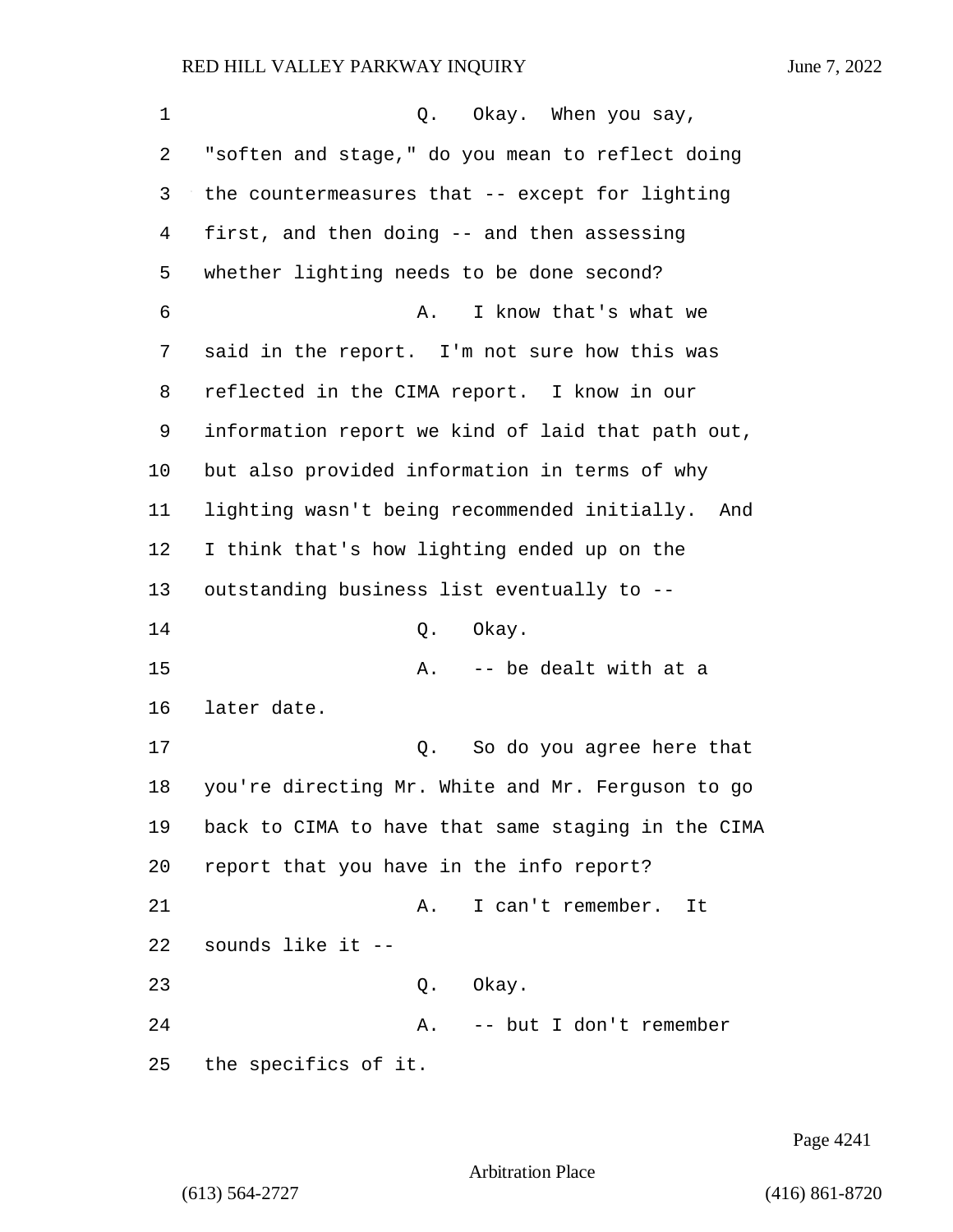| 1  | Okay. Going back to the<br>Q.                      |
|----|----------------------------------------------------|
| 2  | phone conversation or the in-person conversation   |
| 3  | that you reference here with Mr. Moore. Can you    |
| 4  | describe that conversation with Mr. Moore in as    |
| 5  | much detail as you can recall?                     |
| 6  | I don't really recall any<br>Α.                    |
| 7  | detail from it. You know, it was probably just a   |
| 8  | conversation. If you, you know, read what we       |
| 9  | sent, is -- any concerns. You know, are you okay   |
| 10 | with what we put together. You know, you don't     |
| 11 | want to put a report out dealing with somebody     |
| 12 | else's area of responsibility without them, you    |
| 13 | know, being okay with it and knowing it.           |
| 14 | Q. Okay. And do you                                |
| 15 | remember whether he was okay with it? I mean, he   |
| 16 | says, "I've reviewed with Gary. He's good." But    |
| 17 | other than that --                                 |
| 18 | A. Well, he must have been.                        |
| 19 | Q. Okay. Do you recall if                          |
| 20 | you had any discussions about the friction testing |
| 21 | recommendations in the CIMA report?                |
| 22 | I think that was probably<br>Α.                    |
| 23 | highly unlikely.                                   |
| 24 | Okay.<br>Q.                                        |
| 25 | It wasn't the gist of the<br>Α.                    |

Page 4242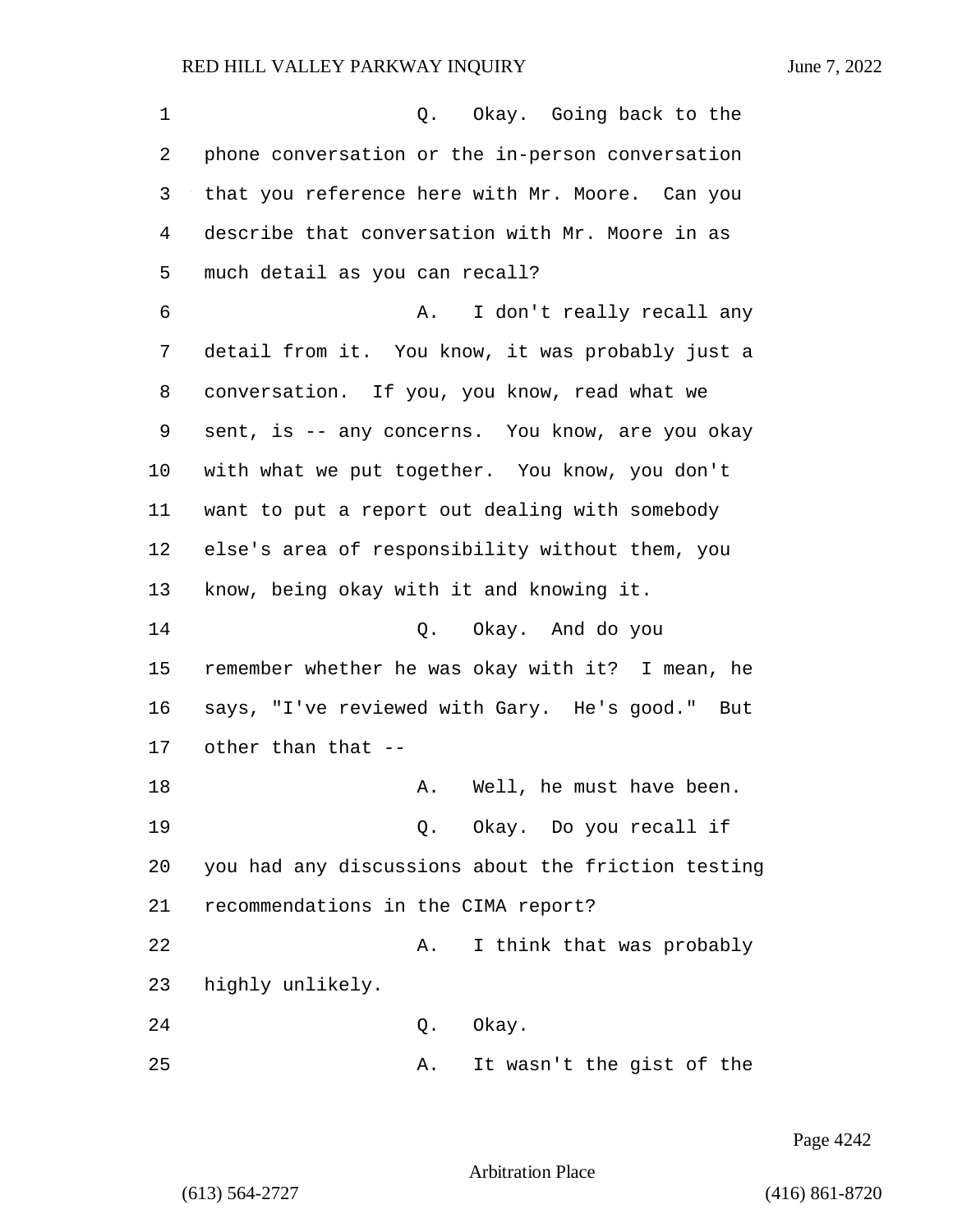report. 2 Q. Do you recall, you've mentioned here, "he said it's not uncommon to get an FOI." Do you recall what Mr. Moore was trying to convey and what you were trying to convey to Mr. White and Mr. Ferguson in reference to the statement about getting an FOI? 8 A. No. 9 Q. Okay. I'm going to suggest to you that, as I read it, there -- the City wants to have some consistency between consultant report and information report just in case someone reviews the two documents which they could do if they obtained the report through an FOI. 16 A. I wouldn't jump to that conclusion. 18 Q. Okay. Do you have another conclusion? 20 A. It's not our -- we don't go through and tell a consultant what they should say and how they should say it. You know, we hire consultants to make recommendations on certain things. At the same time we update the consultant about things we've learned about with the City.

Page 4243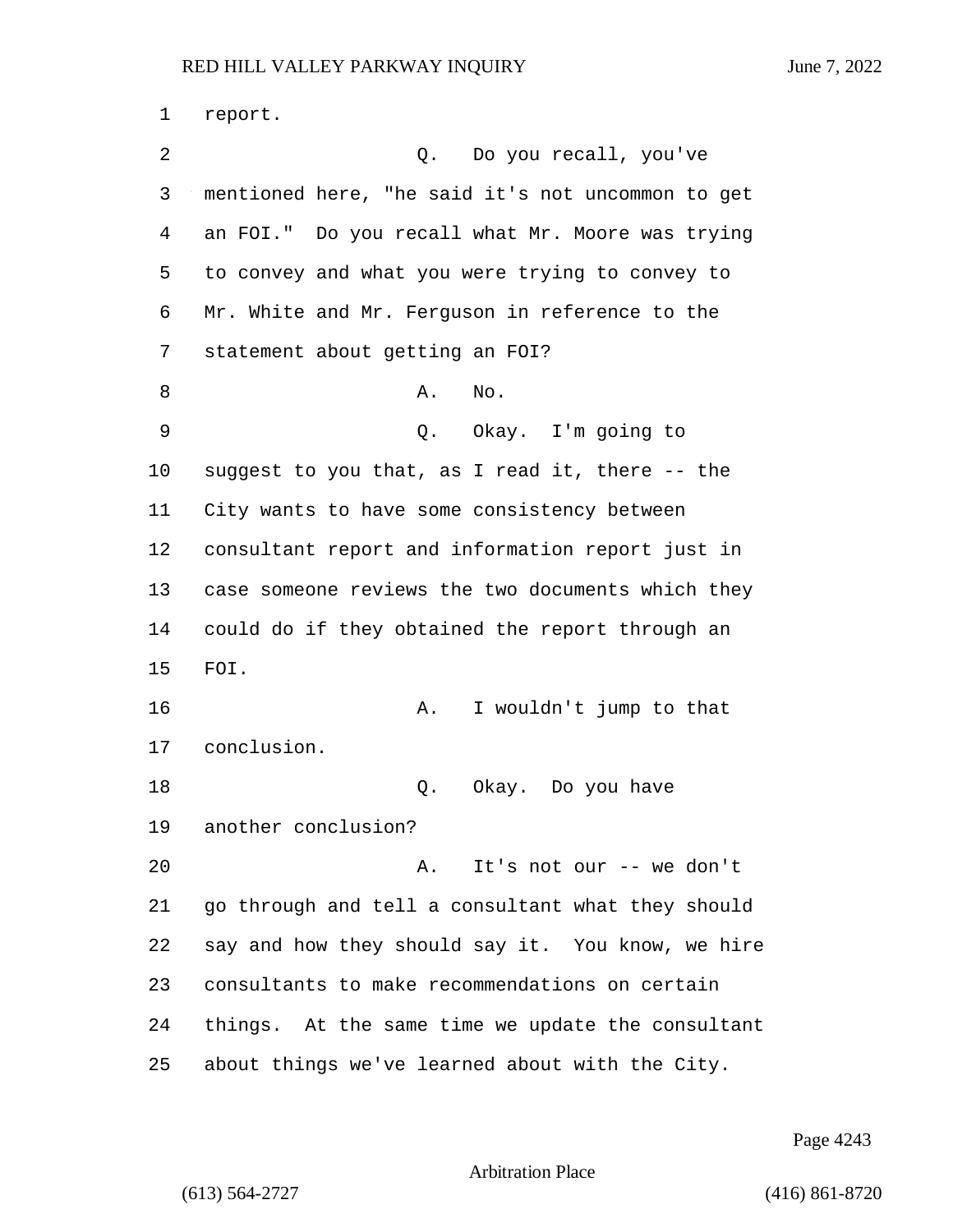| 1              | In this case it would have been the environmental  |
|----------------|----------------------------------------------------|
| 2              | piece with the lighting, and how we're planning on |
| 3              | moving forward and staging it. You know, at the    |
| $\overline{4}$ | end we also changed the short-term versus the      |
| 5              | medium-term in terms of what we were doing.        |
| 6              | So I don't recall what that                        |
| 7              | particular issue was. If it was 2015, it probably  |
| 8              | would have been -- you know, I probably would have |
| 9              | said something about Gary's concern for liability, |
| 10             | but back in 2013 I don't think that was on the     |
| 11             | radar as being an issue. It was more so let's      |
| 12             | figure out how we're going to improve the          |
| 13             | visibility of this area as a general overall       |
| 14             | approach to safety.                                |
| 15             | Q. Okay.                                           |
| 16             | MS. LAWRENCE: Commissioner, I                      |
| 17             | see the time. It is 2:52. I'm happy to continue.   |
| 18             | I have more questions on this general topic, but   |
| 19             | this also might be an appropriate time for a       |
| 20             | break.                                             |
| 21             | JUSTICE WILTON-SIEGEL: Okay.                       |
| 22             | Well, I think we should take our break. Let's      |
| 23             | return at, say, 10 past 3:00.                      |
| 24             | MS. LAWRENCE: Yes.<br>Thank                        |
| 25             | you.                                               |

Page 4244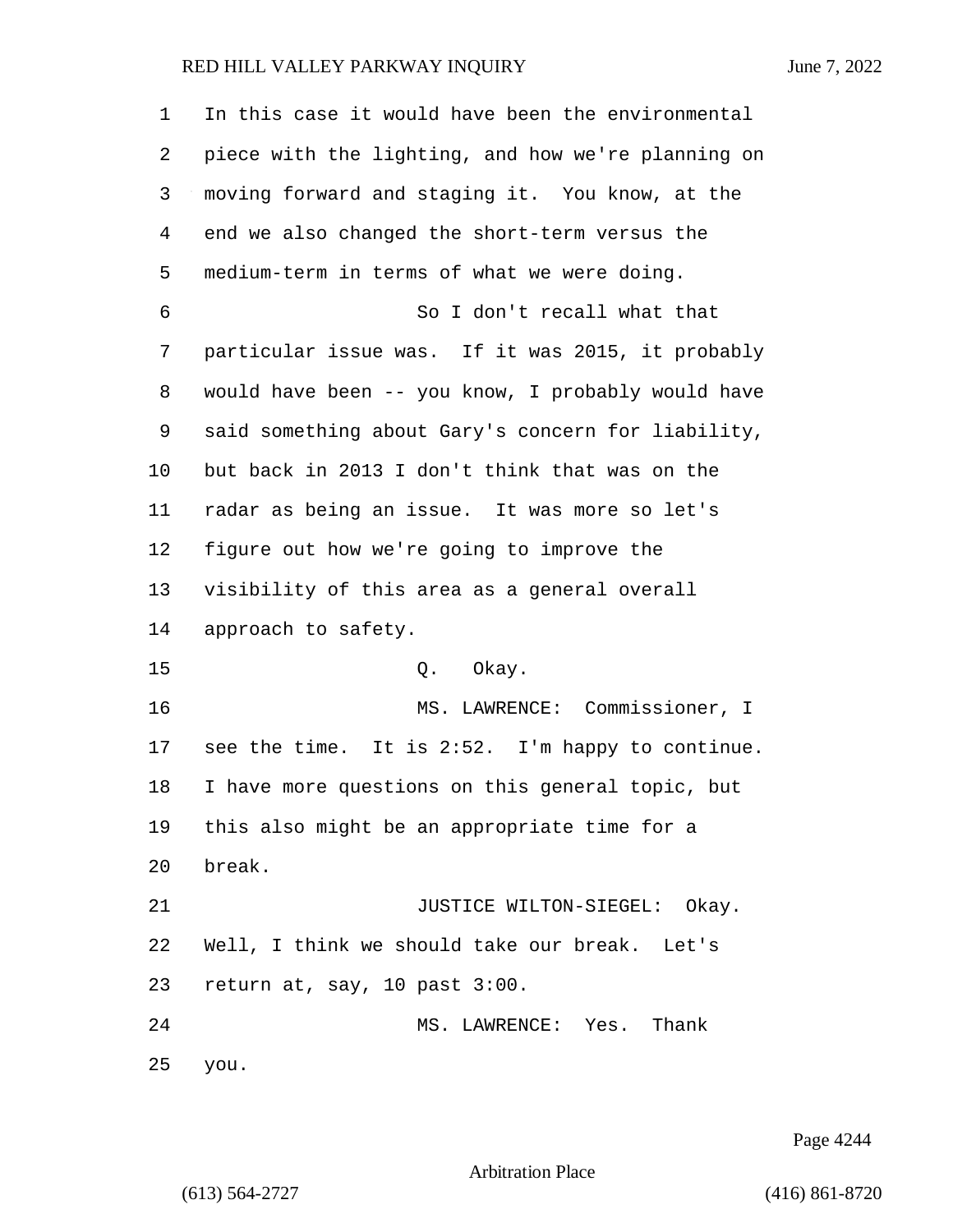--- Recess taken at 2:53 p.m. --- Upon resuming at 3:10 p.m. 3 BY MS. LAWRENCE: 4 Q. Mr. Lupton, I'm going to continue with the questions I have. 6 We are in the fall of 2013 and I have some questions about the Public Works committee meeting itself in which your team presented the report that we have been talking about. 11 So I'm going to have the Registrar bring up part of the video of this meeting. This is the first time that we've tried to show a video, so I hope it works. It is RHV961. Mr. Registrar, if you can go to the two hour and three minute mark, and 20 seconds. So quite close to the end of the video. 18 THE REGISTRAR: It doesn't seem to be showing me the time. So I'm just playing through it too, if I could. You said two, oh, three? 22 MS. LAWRENCE: Thank you, Registrar, for your patience in trying to get to the right place. In fact, I think that that is probably fine, and you don't need to press play.

Arbitration Place

(613) 564-2727 (416) 861-8720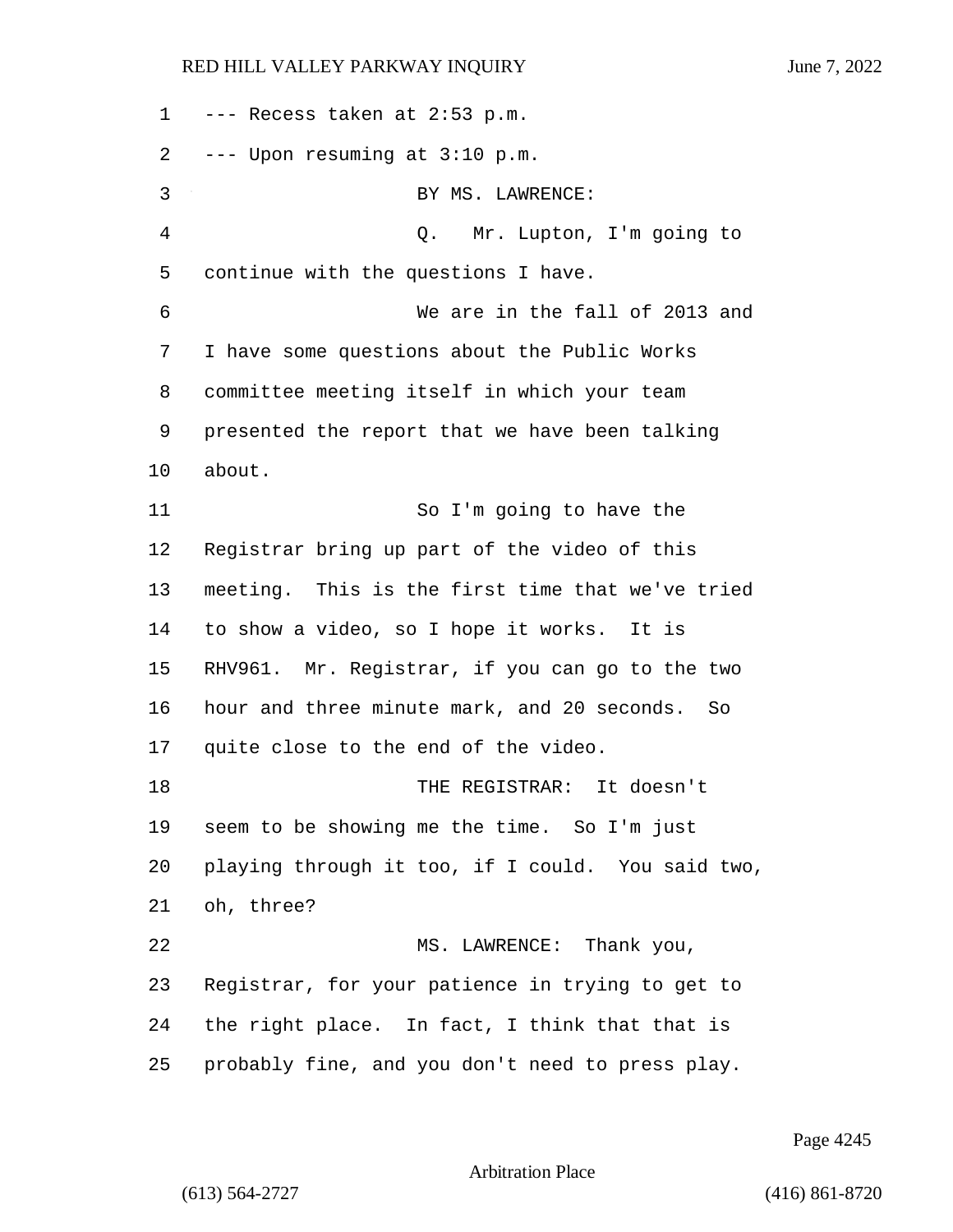| 1  | BY MS. LAWRENCE:                                   |
|----|----------------------------------------------------|
| 2  | Mr. Lupton, this is the<br>Q.                      |
| 3  | City council chamber at city hall; is that right?  |
| 4  | Α.<br>Yes.                                         |
| 5  | Q. Okay. And this I can                            |
| 6  | identify for you is the November 13th, 2013 Public |
| 7  | Works committee meeting. And am I correct that     |
| 8  | the individuals in the seats closest us, those are |
| 9  | members of the Public Works committee?             |
| 10 | Α.<br>Yes.                                         |
| 11 | The councillors?<br>Q.                             |
| 12 | Α.<br>Yes.                                         |
| 13 | And then up in the<br>Q.                           |
| 14 | stands, the gray chairs, those are staff members.  |
| 15 | Is that where staff members sit who are            |
| 16 | presenting?                                        |
| 17 | Yes.<br>А.                                         |
| 18 | And am I right that you<br>Q.                      |
| 19 | are in the first row, the third from the left?     |
| 20 | The handsome fellow.<br>Α.                         |
| 21 | The one with the hand on<br>Q.                     |
| 22 | your chin?                                         |
| 23 | Yeah, that's me.<br>Α.                             |
| 24 | And I wanted to bring<br>Q.                        |
| 25 | this up just so that -- and you may or may not be  |

Page 4246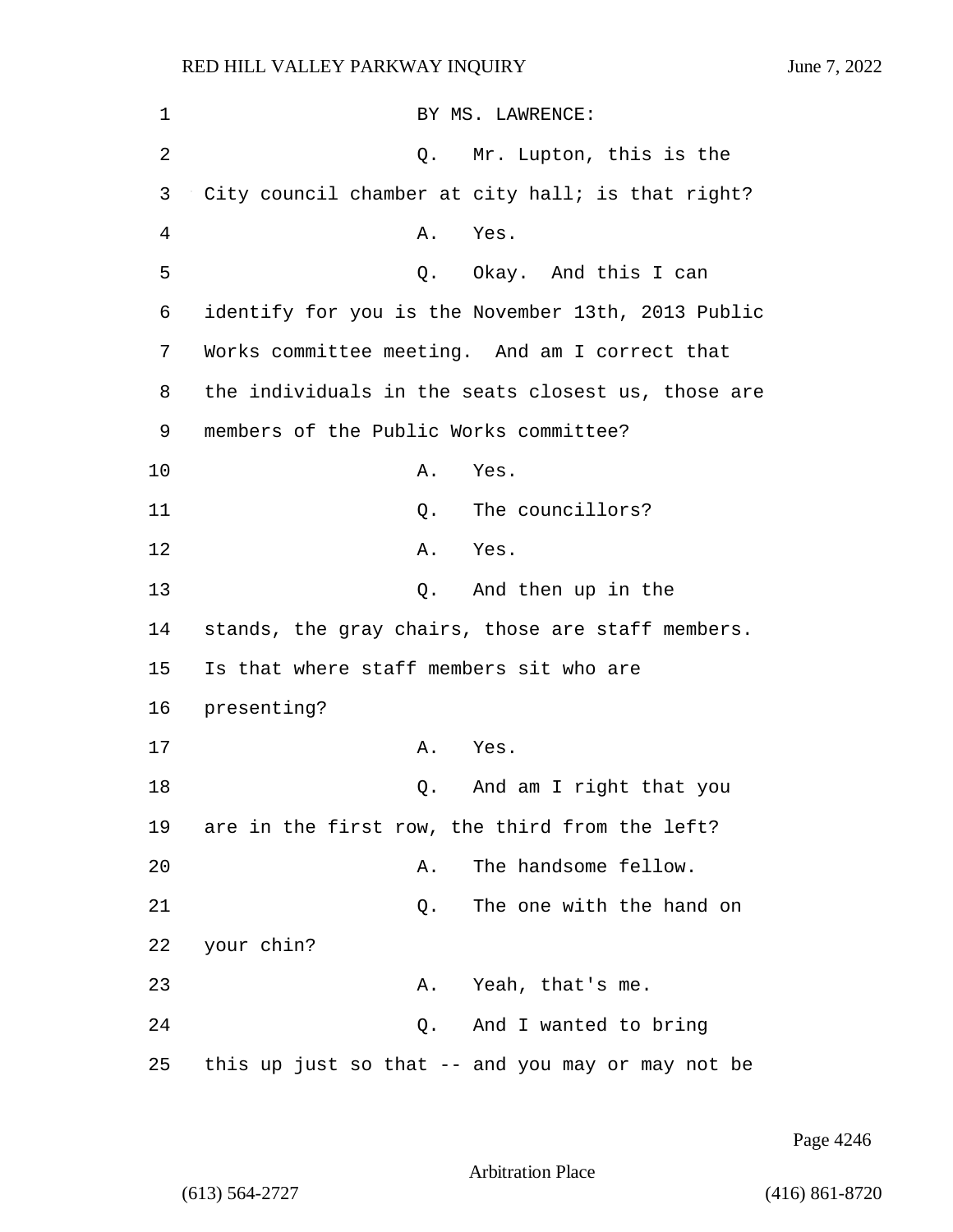1 able to do this, but do you remember attending 2 this meeting? 3 A. I must've. 4 Q. Okay. The person who is 5 directly behind you in the light blue shirt, can 6 you identify that person? 7 A. Is there any way to 8 enhance? 9 Q. I don't think so. 10 Registrar? 11 A. It's probably David. 12 O. Dave Ferguson? 13 A. Probably. 14 Q. Okay. And the person who 15 is in the very far left in the first row, can you 16 identify that person? And we can play it for a 17 little bit just so that you can see if you can 18 better identify it. This still might not be the 19 best. 20 **A.** In the same row as I am? 21 Q. Yes. 22 A. That would be Gord 23 McGuire. 24 Q. And the individual who is 25 three rows up in the black shirt?

Page 4247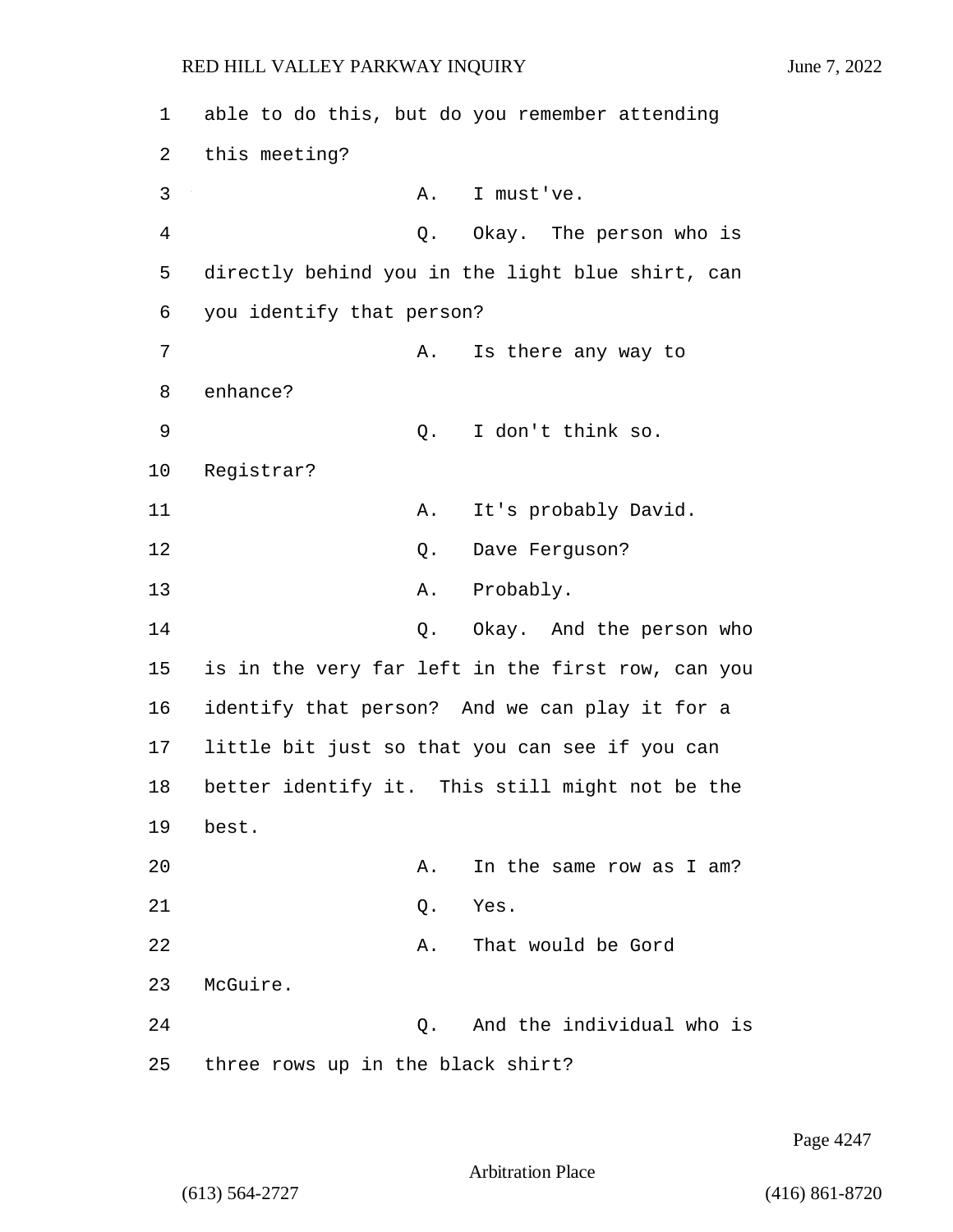| 1  | That would be $--$ oh,<br>Α.                       |
|----|----------------------------------------------------|
| 2  | what's his name?                                   |
| 3  | It's not a memory test.<br>Q.                      |
| 4  | Is that someone who is in Public Works?            |
| 5  | Yes. I don't recall his<br>Α.                      |
| 6  | name, but he did a lot with the bike lanes and     |
| 7  | things like that.                                  |
| 8  | Q. Okay. So it's not                               |
| 9  | someone whose name we've talked about today?       |
| 10 | No.<br>Α.                                          |
| 11 | Okay, great. All right.<br>Q.                      |
| 12 | So rather than using this                          |
| 13 | video I'm going to take us to a transcript of      |
| 14 | this. I just really wanted you to identify who     |
| 15 | was there. In fact, before we go, is there         |
| 16 | anybody else that you can identify who is someone  |
| 17 | that we've already talked about today? Mr. Field?  |
| 18 | Mr. Kirchknopf? Mr. Cooper? Mr. White?             |
| 19 | So yeah, Mr. Field is<br>Α.                        |
| 20 | there right beside the stairs behind Gord McGuire. |
| 21 | Chris Jacobson is behind Gerry Davis, and then     |
| 22 | behind the person identified as David Ferguson is  |
| 23 | Stephen Cooper.                                    |
| 24 | Okay. And Mr. Davis is<br>Q.                       |
| 25 | in between you and Mr. McGuire?                    |

Page 4248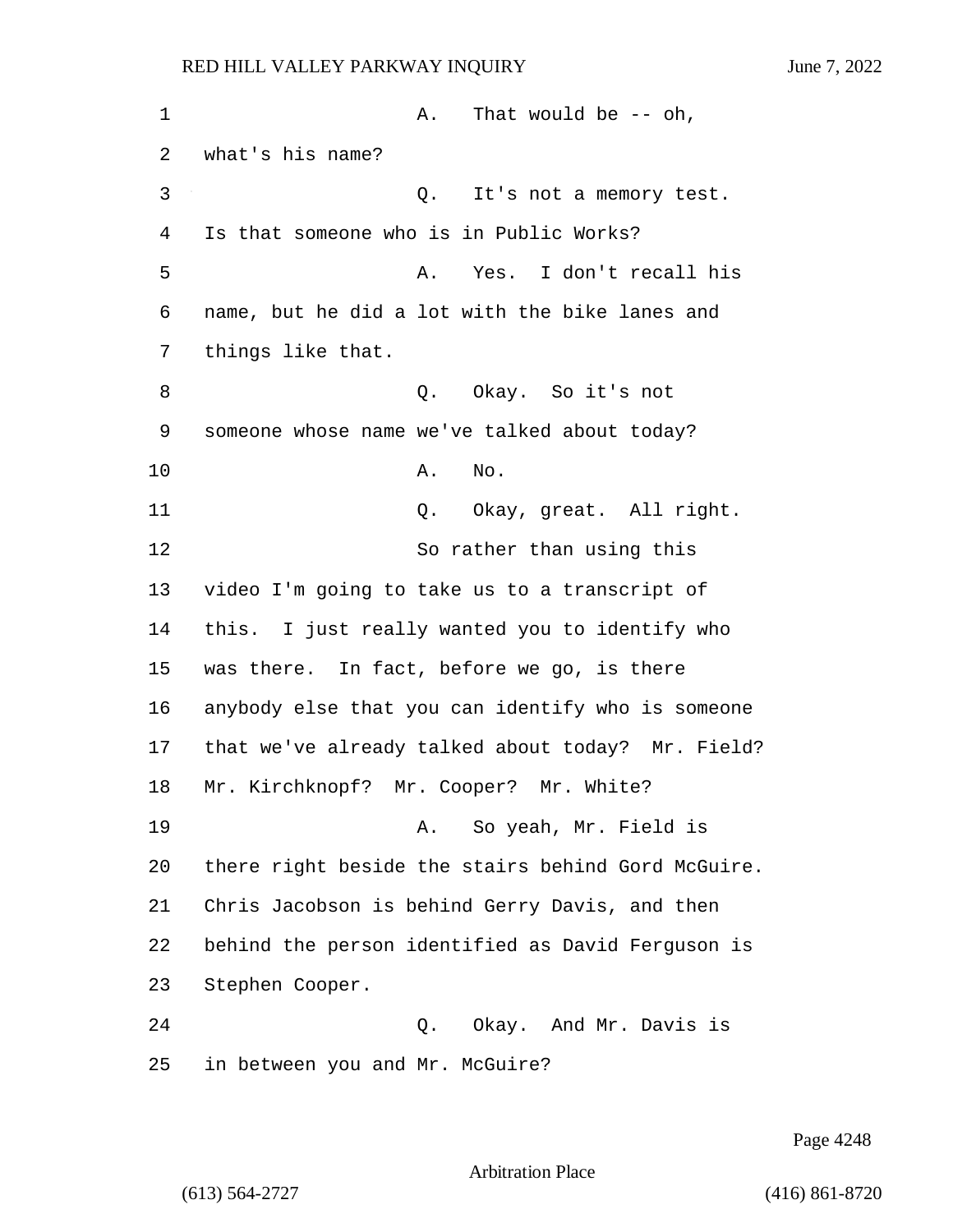| 1  | A. Correct.                                     |
|----|-------------------------------------------------|
| 2  | Great. Thank you.<br>And<br>Q.                  |
| 3  | Mr. Moore, Gary Moore is not at this meeting?   |
| 4  | No.<br>Α.                                       |
| 5  | Q. At least in what you can                     |
| 6  | see here.                                       |
| 7  | Not during this time of<br>Α.                   |
| 8  | the meeting at least.                           |
| 9  | $Q.$ Okay. And $-$                              |
| 10 | So Gord was probably<br>Α.                      |
| 11 | there responding on Terry's behalf.             |
| 12 | Q. Okay. And to your                            |
| 13 | recollection was Mr. Moore in the council room  |
| 14 | during the discussion of the Public Works       |
| 15 | information report?                             |
| 16 | I do not recall.<br>Α.                          |
| 17 | Q. Okay. Okay.                                  |
| 18 | Registrar, you can close this                   |
| 19 | down, and if you could bring up RHV986.         |
| 20 | This is an uncertified                          |
| 21 | transcript that commission counsel have put     |
| 22 | together of the relevant parts of this meeting. |
| 23 | If you have any concerns about the accuracy, we |
| 24 | can of course go into the video itself.         |
| 25 | So first, this starts at the                    |

Page 4249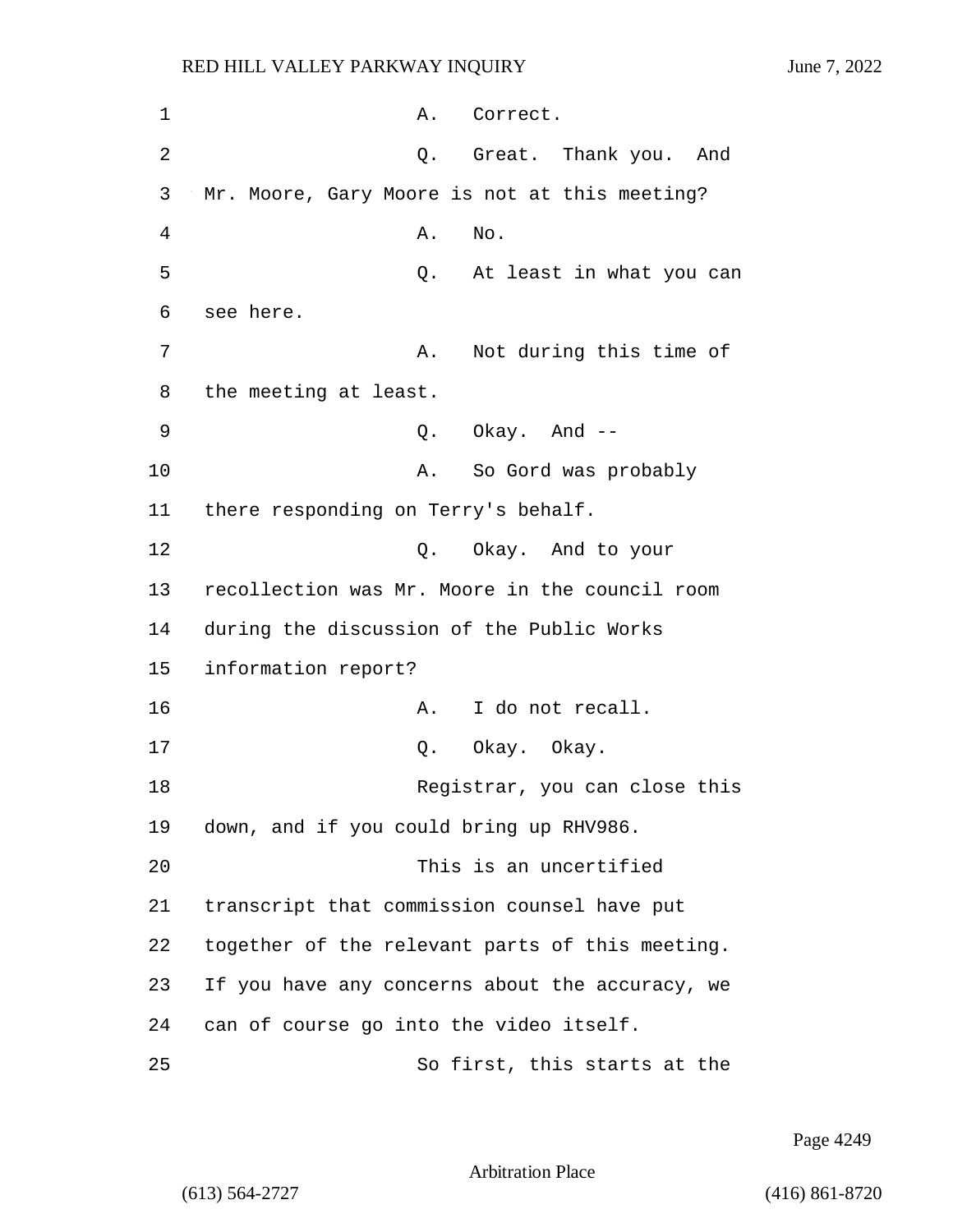| 1       | beginning of the section of the meeting that is    |
|---------|----------------------------------------------------|
| 2       | dealing with the Public Works committee            |
| 3       | information report that we were just talking       |
| 4       | about. And you'll see Councillor Collins has a     |
| 5       | lengthy statement at the beginning. And you can    |
| 6       | take the time to read through it, but I would like |
| 7       | you specifically to go to -- six lines down "in    |
| 8       | terms of the lighting."                            |
| 9       | And, Registrar, can you                            |
| $10 \,$ | highlight, "in terms of the lighting, the          |
| 11      | lighting, the request for lighting." (As read)     |
| 12      | It's just to your right of                         |
| 13      | where your cursor is and up two lines. Sure you    |
| 14      | can start highlighting there. There we go. Yeah.   |
| 15      | There we go. And then, Registrar, if you can also  |
| 16      | highlight six lines up from the bottom "so I'm     |
| 17      | comfortable in terms." And if you can highlight    |
| 18      | the rest of that sentence.                         |
| 19      | Mr. Lupton, have you had a                         |
| 20      | chance to review this, or do you need a little bit |
| 21      | more time?                                         |
| 22      | No, I'm okay.<br>Α.                                |
| 23      | Great.<br>Q.                                       |
| 24      | Thank you.<br>Α.                                   |
| 25      | So you said earlier in<br>Q.                       |

Page 4250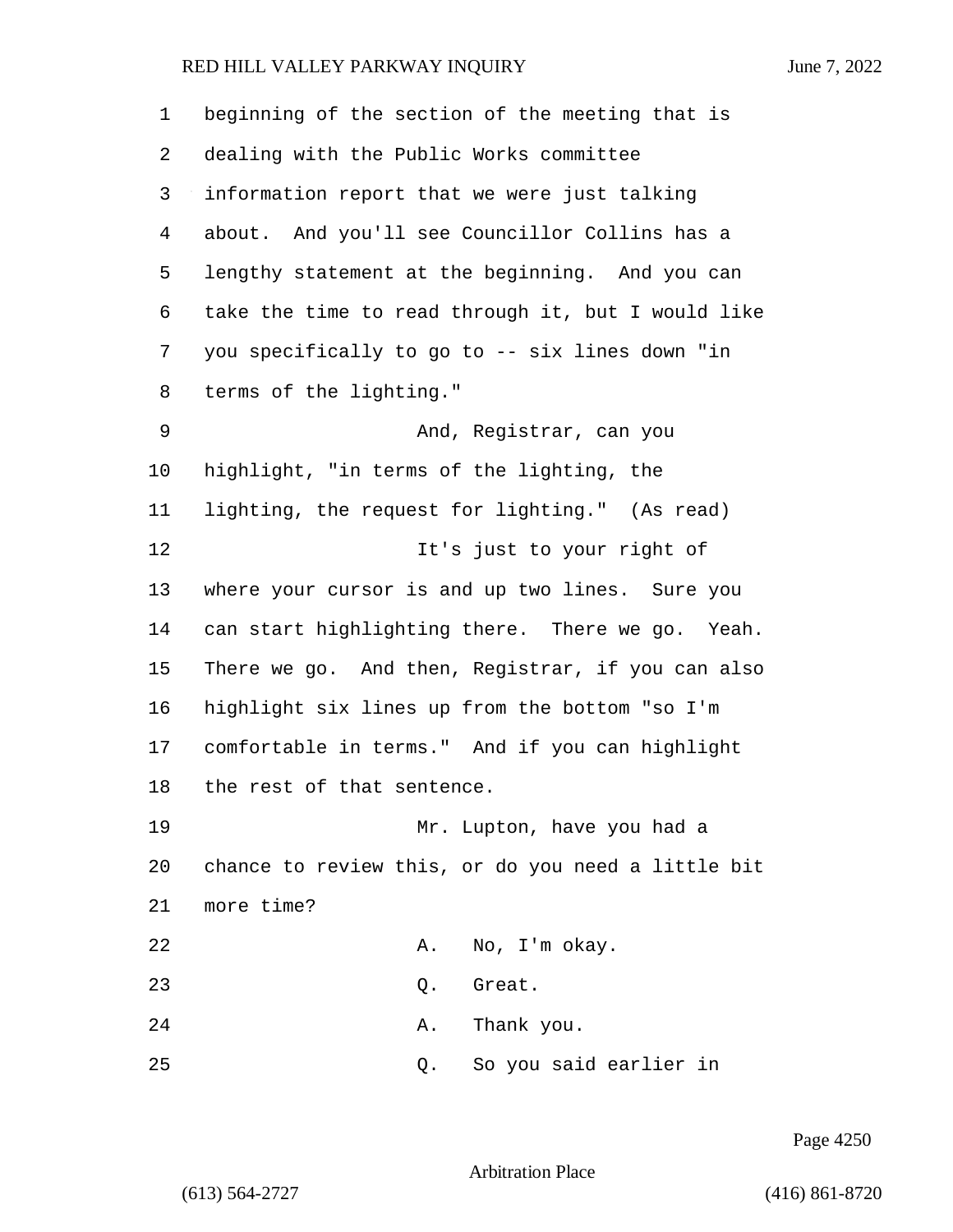1 your evidence today that the lighting was left on 2 the OLB? 3 A. Yes. 4 Q. In the documents I think 5 you suggest that. Do you recall in this Public 6 Works committee meeting that Councillor Collins 7 specifically wanted to accept the information 8 report as it was submitted but also didn't want to 9 abandon the concept of a light or two in strategic 10 locations if that's required in the future. And 11 I'm really just quoting him there. You see that? 12 A. Yes. 13 Q. Do you recall that? 14 A. Yes. 15 Q. And do you recall 16 specifically that he was focused on the staged 17 nature of your information report suggesting, yes, 18 we can accept these countermeasures, but I don't 19 want it to fall off the Public Works committee's 20 agenda to reassess lighting as that second stage. 21 A. That's how I would say 22 it, yes. 23 Q. Okay. 24 Registrar, if you can close 25 this out, and if you can go to image 1 and 2. And

Page 4251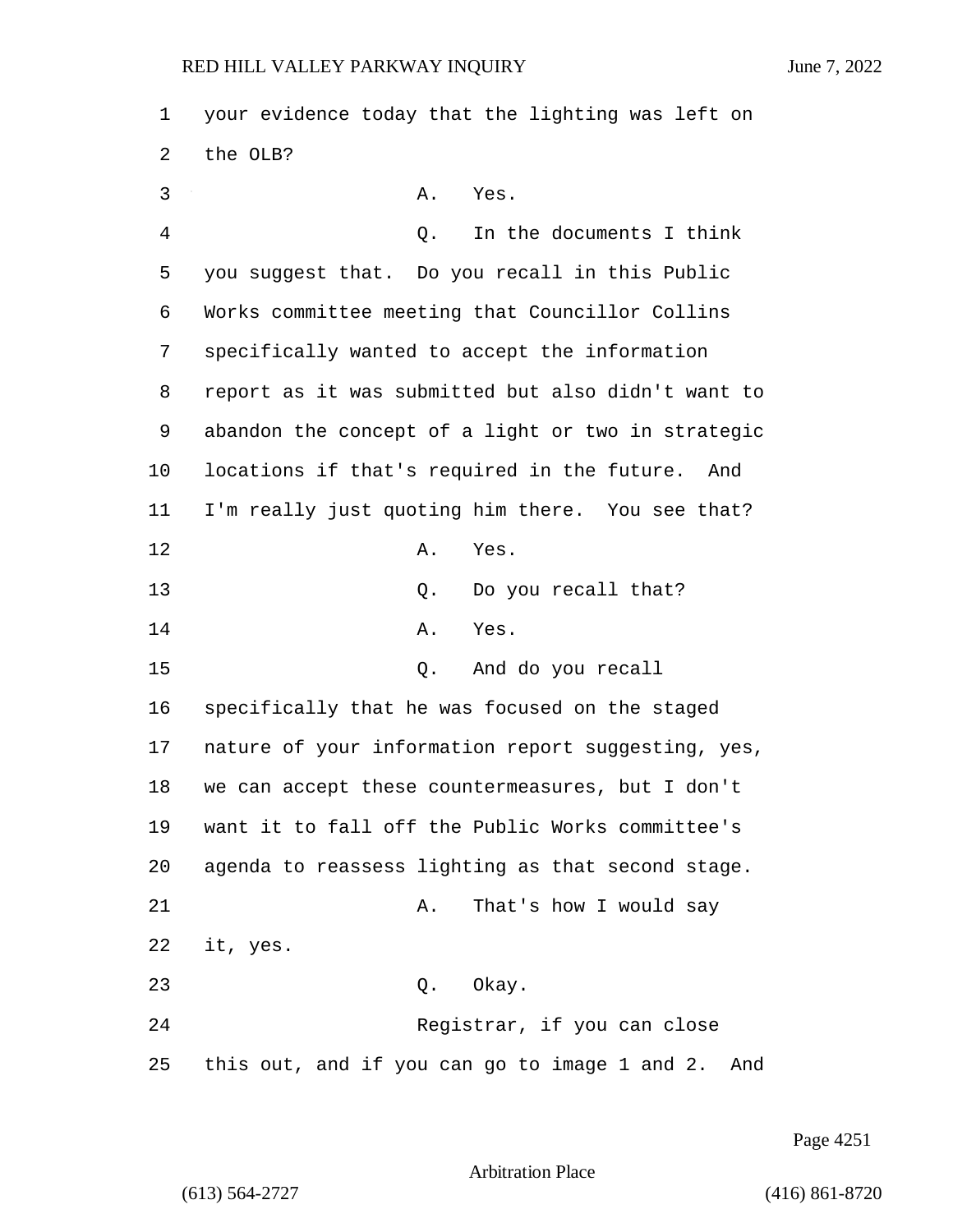| 1  | at the bottom of image 1 you'll see you respond to |
|----|----------------------------------------------------|
| 2  | the councillor and say:                            |
| 3  | "Yes, we're recommending doing                     |
| 4  | the things that we've listed,                      |
| 5  | see how they work, the public                      |
| 6  | response to that, and then                         |
| 7  | after about a year of                              |
| 8  | monitoring if it still proves                      |
| 9  | an issue, there's certainly                        |
| 10 | something we could discuss                         |
| 11 | further." (As read)                                |
| 12 | And I think your -- the thing                      |
| 13 | we can discuss further is lighting. And            |
| 14 | Councillor Collins says "that's great," and then   |
| 15 | you'll see he suggests keeping it on the           |
| 16 | outstanding business list, and that comes up a     |
| 17 | little bit later in the meeting. Does that accord  |
| 18 | with your recollection of this meeting?            |
| 19 | Yes.<br>Α.                                         |
| 20 | Okay.<br>Q.                                        |
| 21 | Registrar, you can close that                      |
| 22 | down. Thank you. And if you can go to HAM4336,     |
| 23 | please, image 2 first.                             |
| 24 | So in the usual course am I                        |
| 25 | correct that after a meeting council followup --   |

Page 4252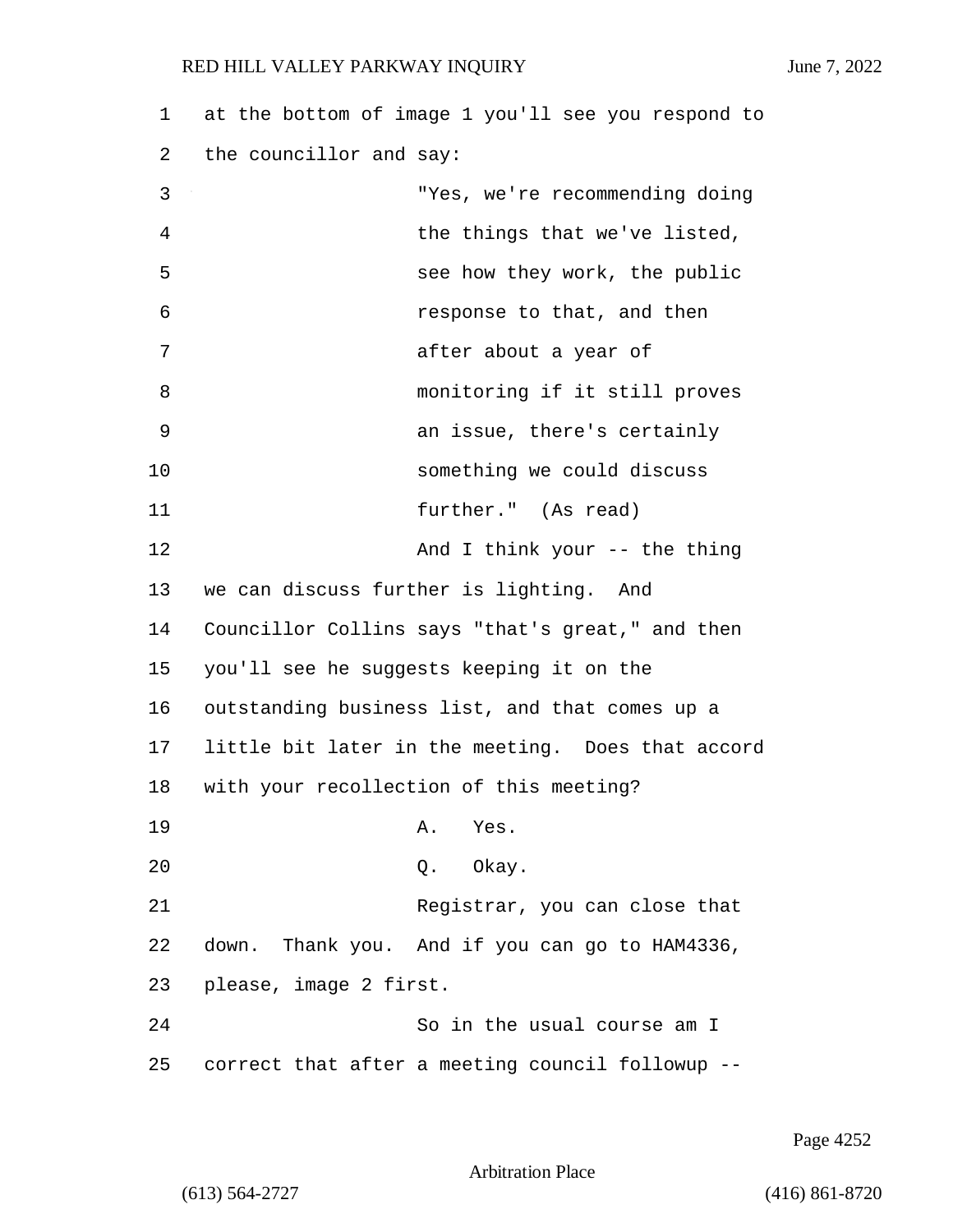1 sorry, let me take a step back. After a Public 2 Works committee meeting the items approved by 3 Public Works go up to council for ratification; is 4 that right? 5 A. Yes. 6 Q. And then from council 7 once ratified there's a followup that goes to the 8 director -- pardon me, the general manager and 9 then it goes down to the directors? 10 A. Correct. 11 Q. Okay. 12 12 If you can go to image 1, 13 please. 14 So you see Diana Cameron who 15 is Mr. Moore's assistant pulls out for Mike Field, 16 Peter Locs, Gord McGuire and Gary Moore the 17 reference to the outstanding business list: 18 "Staff are directed to report 19 back in respect of the 20 lighting aspects." (As read) 21 And then if you can call out, 22 Registrar, the e-mail at the top this page which 23 is from Gary Moore to Mr. Lupton, Mr. White and 24 Mr. Mater. So Mr. Moore forwards you the 25 outstanding business list that references the

Page 4253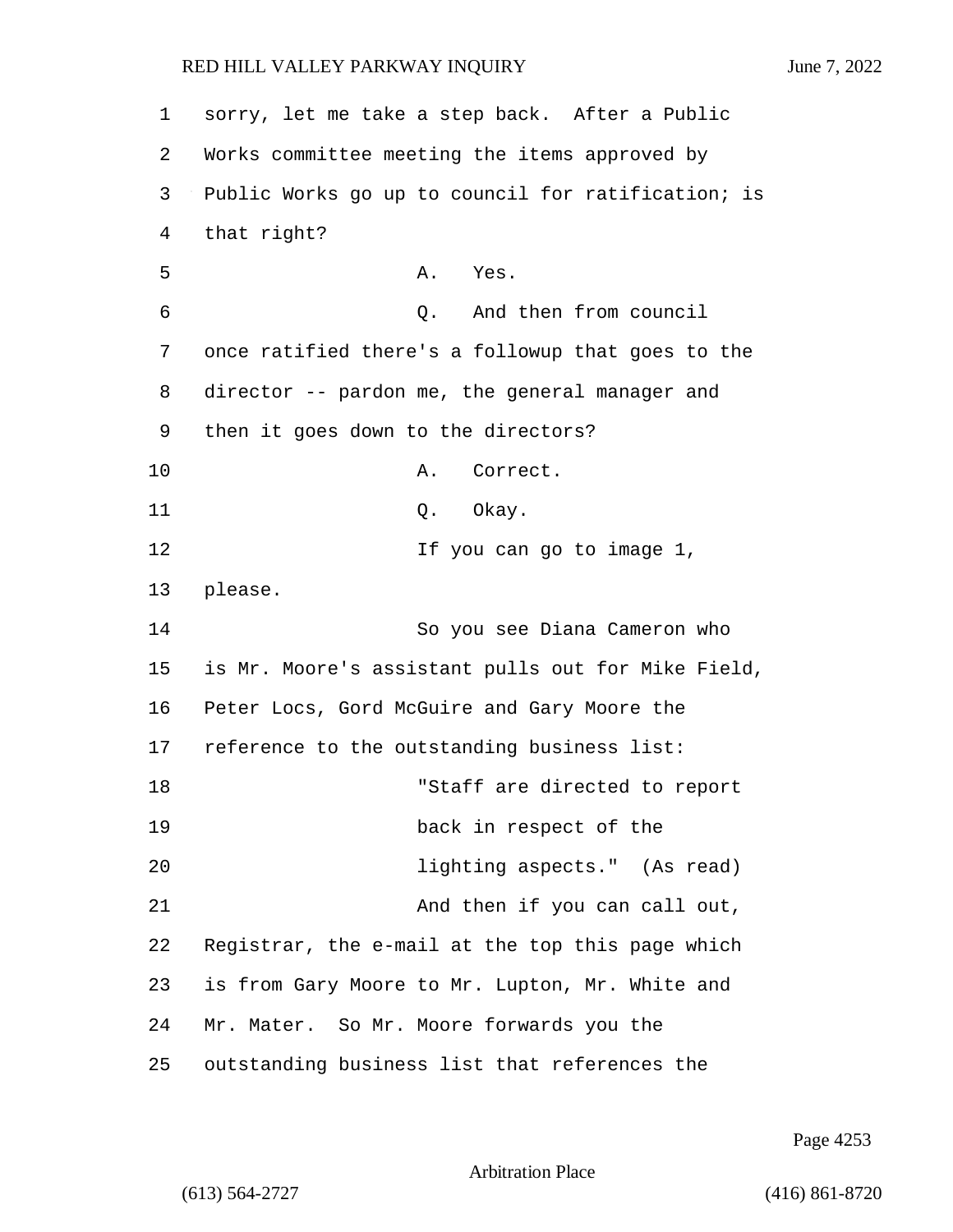| 1  | lighting aspects with this e-mail. Were you      |
|----|--------------------------------------------------|
| 2  | surprised by Mr. Moore's reaction?               |
| 3  | Probably not.<br>Α.                              |
| 4  | Why not?<br>Q.                                   |
| 5  | I think it goes back to<br>Α.                    |
| 6  | his first point that he probably -- I'm          |
| 7  | speculating, which you're not supposed to do.    |
| 8  | But, you know, I think he probably felt that     |
| 9  | because it was part of the requirements of the   |
| 10 | road, the no lighting aspect, that that probably |
| 11 | would have put the issue to bed. But, you know,  |
| 12 | council decided that they didn't agree with that |
| 13 | and that they didn't want to lose sight of that  |
| 14 | particular issue.                                |
| 15 | Q. Okay. And in your                             |
| 16 | opinion who actually is the decision maker on    |
| 17 | whether to assess illumination of the Red Hill?  |
| 18 | Who's the $--$ well,<br>Α.                       |
| 19 | ultimately it's council.                         |
| 20 | Not Mr. Moore?<br>Q.                             |
| 21 | No. If council tells him<br>Α.                   |
| 22 | to do it, he has to do it.                       |
| 23 | Is this -- the tone of<br>Q.                     |
| 24 | this reaction from Mr. Moore, is this typical in |
| 25 | the way that he addressed the topic of           |

Page 4254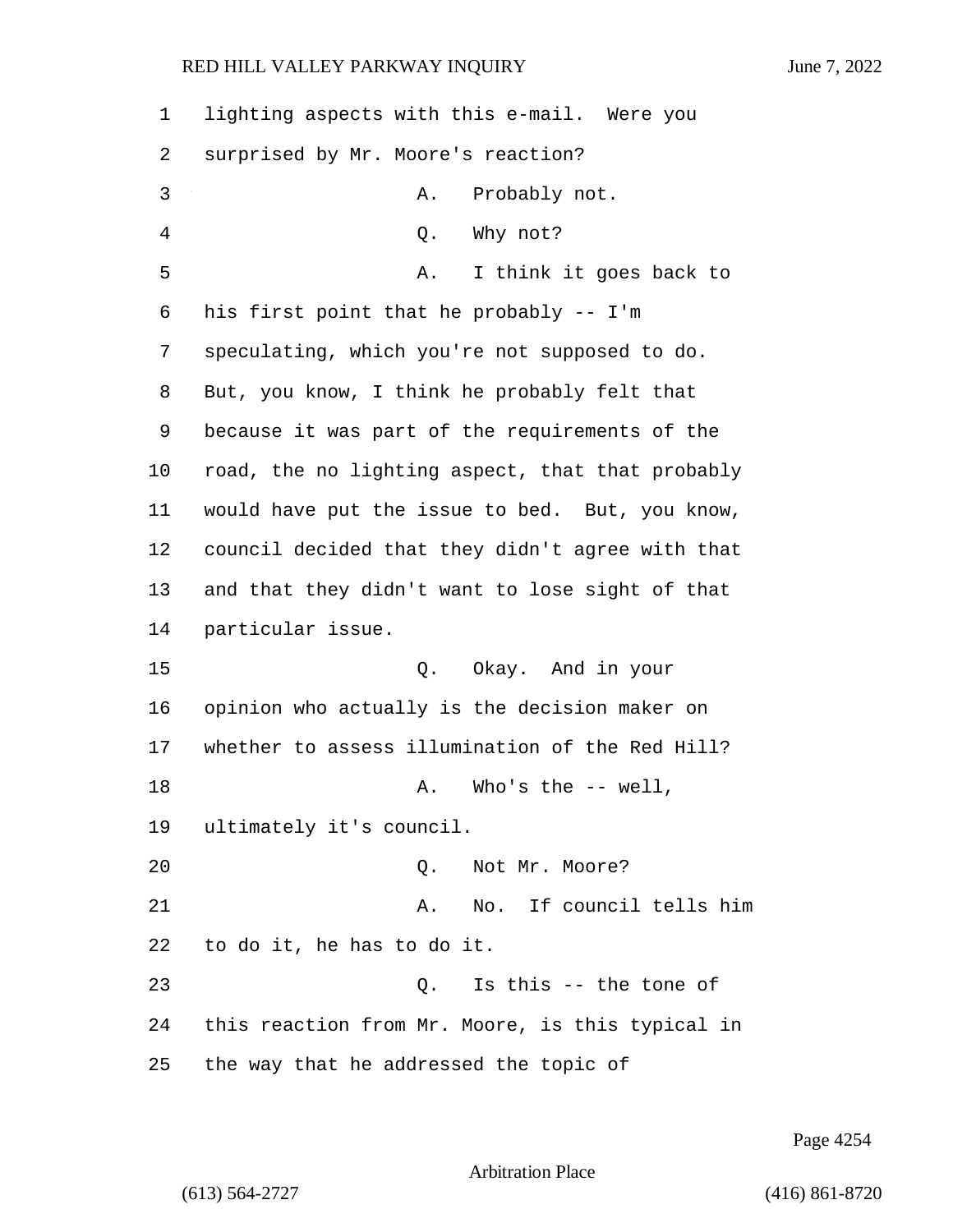1 illumination on the Red Hill? 2 A. Probably. 3 Q. In what way? 4 A. In terms of he doesn't, 5 you know -- he has a history, he was involved in 6 the construction of it, and he probably felt that, 7 you know, the issue should have been dealt with 8 then, put to bed. But, you know, clearly it 9 wasn't. 10 Q. In your dealings with him 11 did he express frustration that this issue was 12 being raised by councillors? 13 A. Yeah, I don't think he 14 was happy about it, you know, for the reasons he 15 gave. 16 Q. So he says: 17 That part of the road was 18 improved, road geometrics, 19 there were constraints, it's 20 not recommended, didn't the 21 committee get?" (As read) 22 Is that typical of the way 23 that he speaks about council and council 24 directions? 25 A. Probably when he's

Page 4255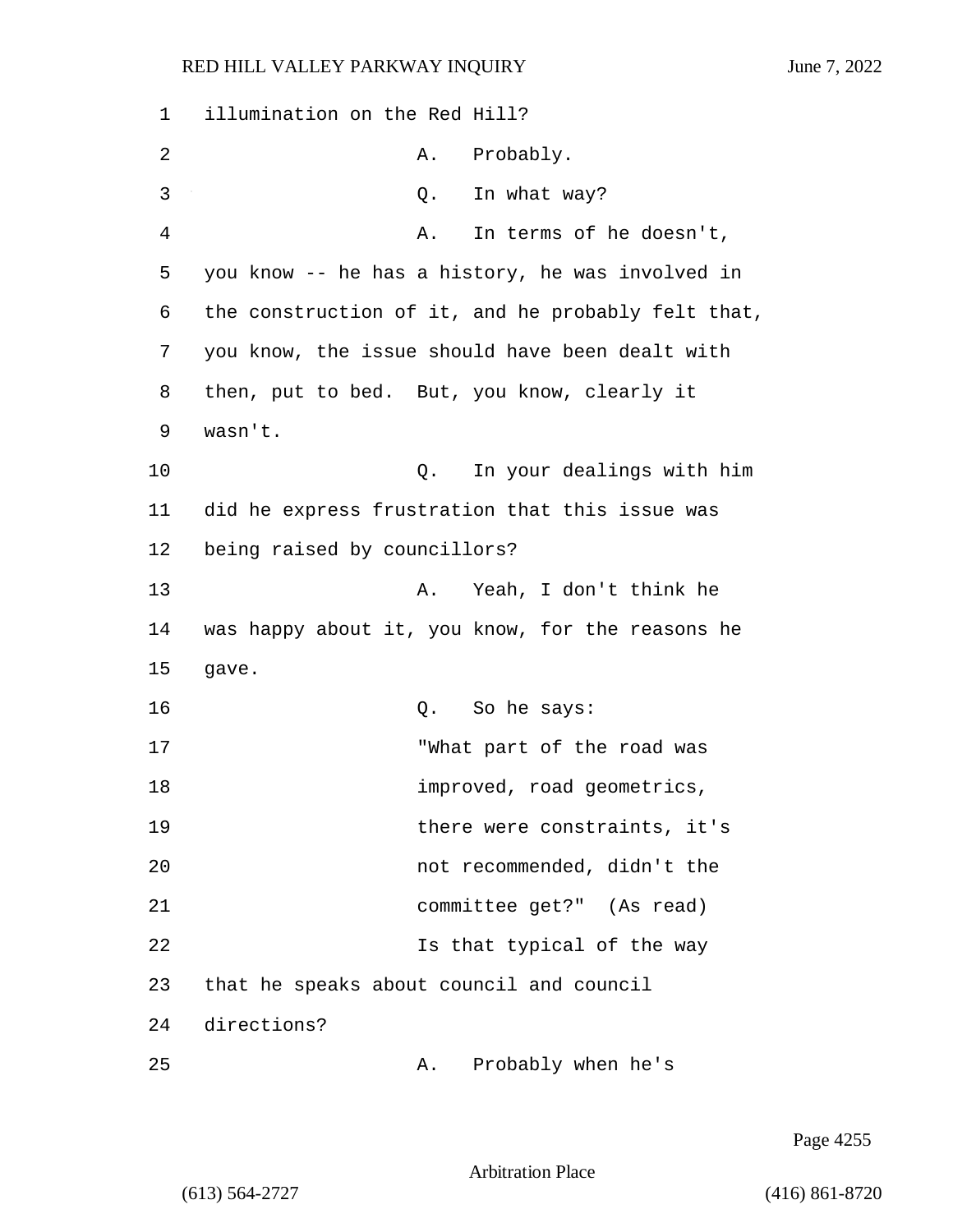1 perturbed. 2 Q. And does he express his 3 perturbance, if that's a word. 4 A. We'll go with it. 5 Q. Does he express that 6 regularly? 7 A. Yes. 8 and vocally? 9 A. Yes. 10 Q. He goes on to say: 11 "That doesn't even begin to 12 address the fact that we 13 shouldn't be talking about 14 potential improvements that 15 will give any claimants more 16 ammunition." (As read) 17 What did you understand 18 Mr. Moore's statement about potential improvements 19 that give any claimants more ammunition? What did 20 you understand him to mean by that? 21 A. Probably at this point of 22 his e-mail I probably started to not pay 23 attention, but, you know, at the end of the day it 24 something that we had to do, and council directed 25 it on the OBL so you had to do it, and we had to

Page 4256

Arbitration Place

(613) 564-2727 (416) 861-8720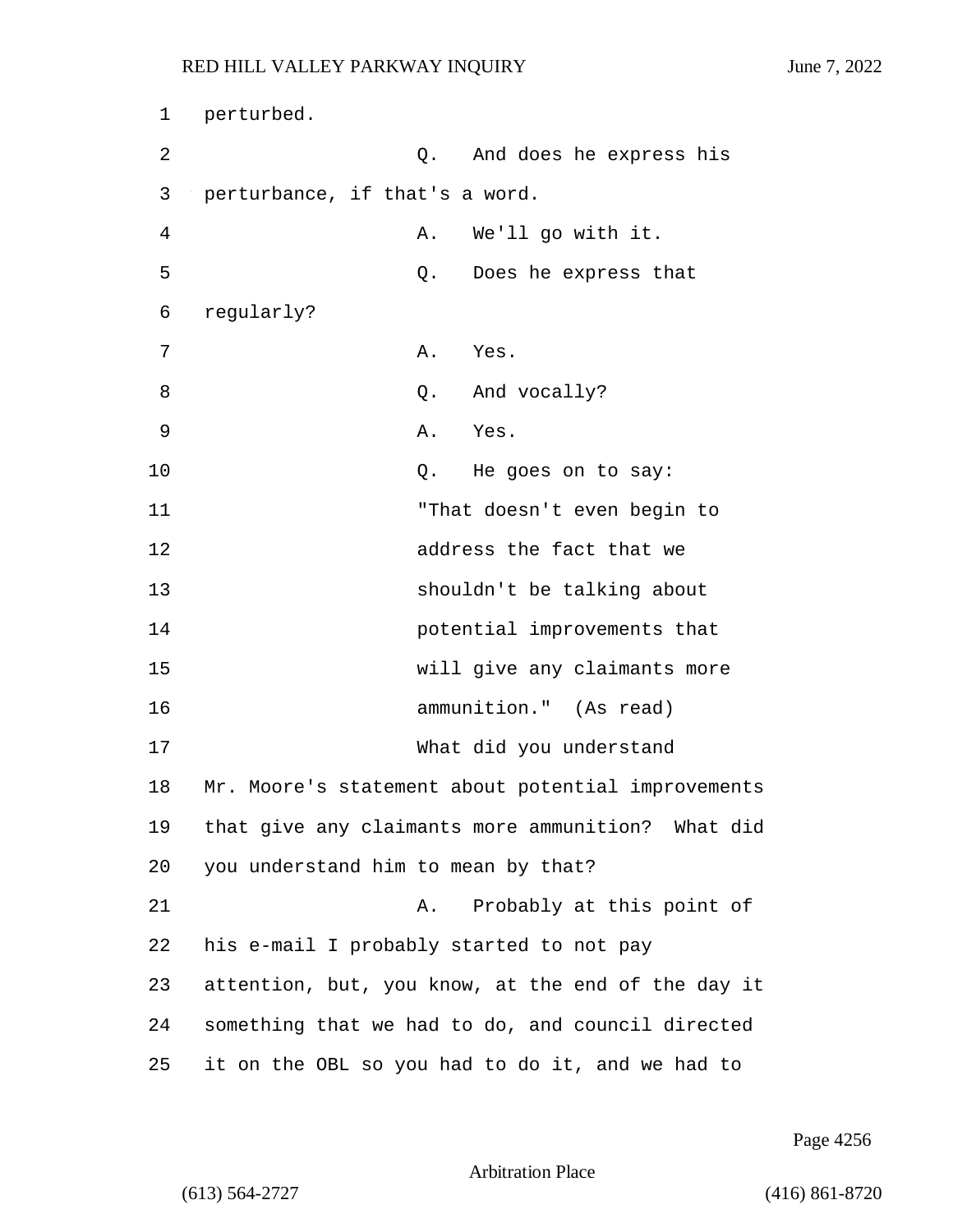give them -- you know, had to be evaluated. 2 Anyways, I would assume -- you know, Gary always -- he tried to be diligent and raise concern that might expose the City to potential liability. In this particular case, you know, it may have to do with, you know, the original roadway construction or design. I think in this case he was just worried about, you know, if we did something after the fact, you know, would that open us up to further criticism or complaints, you know, taking it up with the City. 12 Q. Okay. Did you see your primary job in traffic engineering as promoting safety? 15 A. Yeah, for traffic issues, yes. 17 0. Traffic issues. 18 A. Yes. 19 Q. And where your team viewed there to be potential improvements that might reveal some past issue with safety, how did you approach the issue of dealing with potential liability? How did you factor that in? 24 A. Yeah. I don't know that the initial focus was on potential liability for

Page 4257

Arbitration Place

(613) 564-2727 (416) 861-8720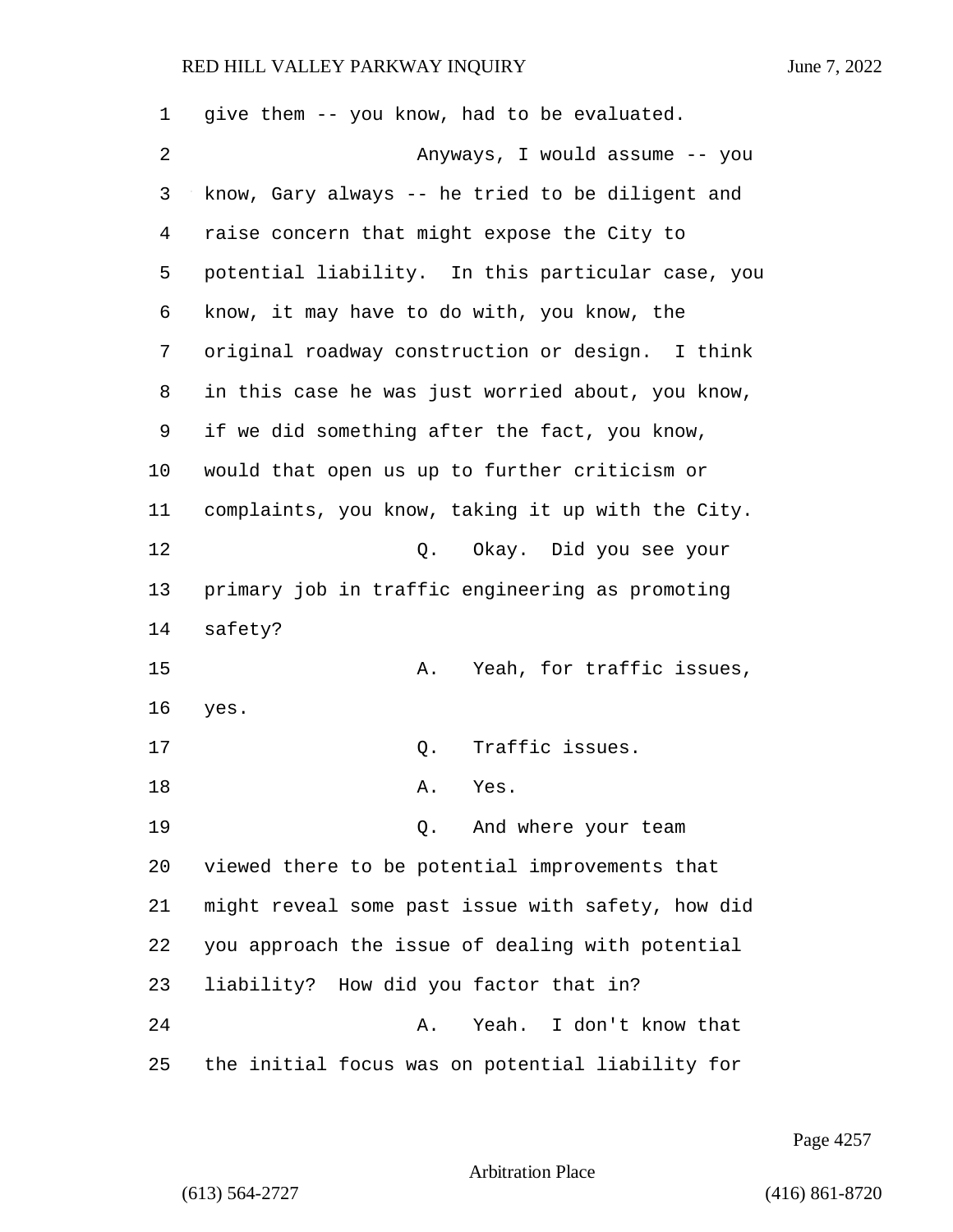| 1              | me. You know, we put together the traffic and      |
|----------------|----------------------------------------------------|
| 2              | safety program in there to really respond to the   |
| 3              | public's desire to, you know, have ongoing         |
| $\overline{4}$ | improvement and safety for, you know, all people   |
| 5              | that use the roadways. And my take on it would     |
| 6              | have been if we know there's an issue or we        |
| 7              | discover there's an issue, we need to elevate it   |
| 8              | and we need to deal with that particular issue and |
| 9              | look for solutions of improvement. So that's       |
| 10             | typically how I would deal with it. You can't      |
| 11             | ignore those things.                               |
| 12             | Thank you. And did you<br>Q.                       |
| 13             | find with your dealings with Mr. Moore during this |
| 14             | period of time that he shared that approach?       |
| 15             | Yeah, I don't think -- I<br>Α.                     |
| 16             | think he was -- you know, from my view he was a    |
| 17             | competent engineer and took safety measures to     |
| 18             | I didn't see any evidence to suggest<br>heart.     |
| 19             | otherwise.                                         |
| 20             | Q. Mr. Moore says in the                           |
| 21             | last sentence:                                     |
| 22             | "Did we get CIMA to finalize                       |
| 23             | the report to our liking?"                         |
| 24             | Yeah. I don't know what<br>Α.                      |
| 25             | he's asking there because he would've seen the     |

Page 4258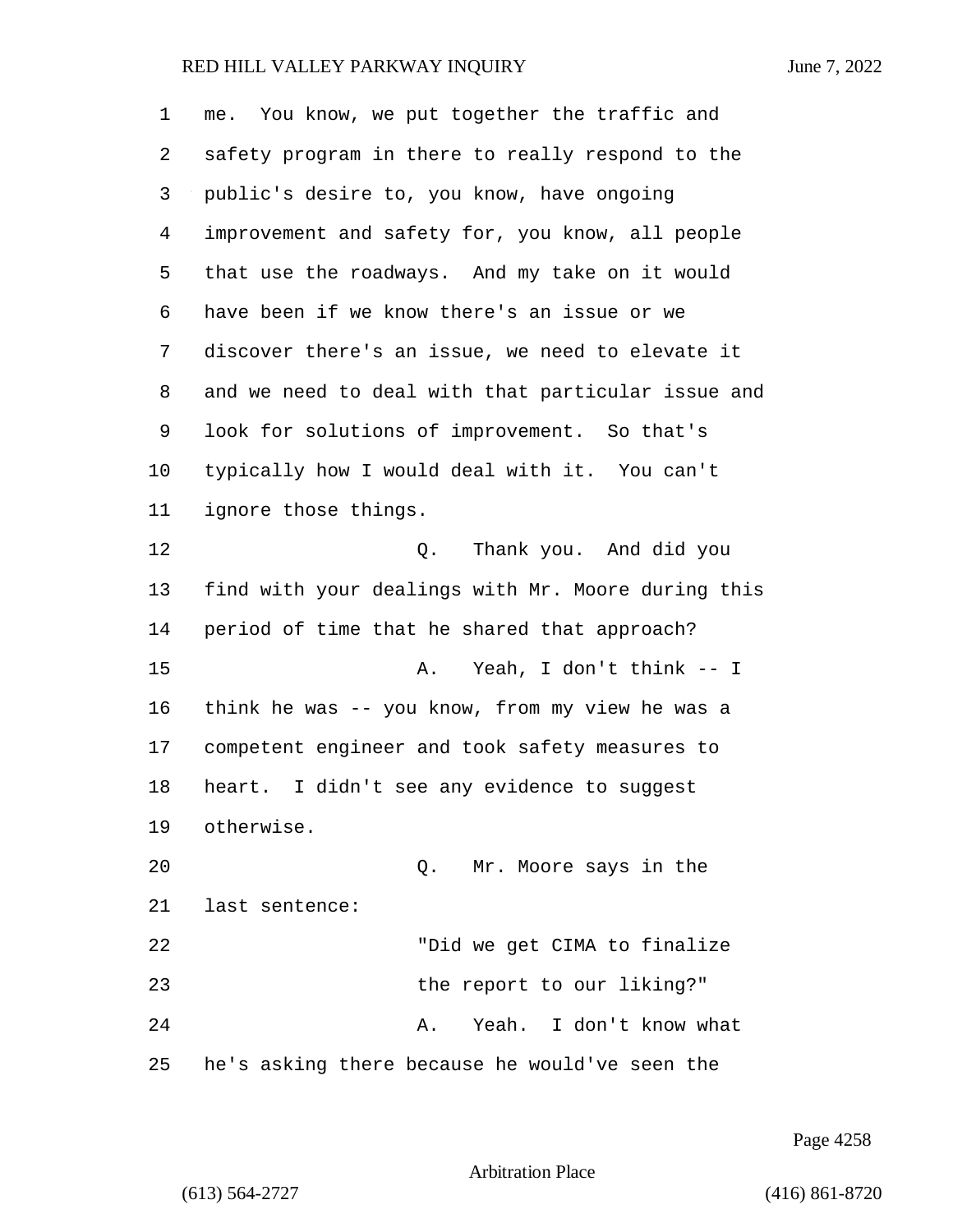final report anyways, unless he just didn't read it. 3 Q. I'm going to suggest to you that this relates to that e-mail that you sent to Mr. Martin and Mr. Ferguson to get CIMA to soften and stage the CIMA report. Does that assist you with what -- 8 A. Not really. 9 Q. Do you agree with that? 10 A. Not really. You know, I think in the write-up of the report itself we identified the issues that were raised with doing additional street lighting, at least in the interim. You know, that would've been a thing that we would have had to not just evaluate in terms of what lighting went where, but, you know, whoever -- well, Gerry's group would've -- maybe legal too would've had to figure out what would have been involved if the City did choose to do additional lighting, so who else would they have had to deal with, you know, would've meant another environmental assessment, would've have meant some kind of negotiation. I don't know. I never really knew the answer to that. 25 Q. Okay. But I am going to

Page 4259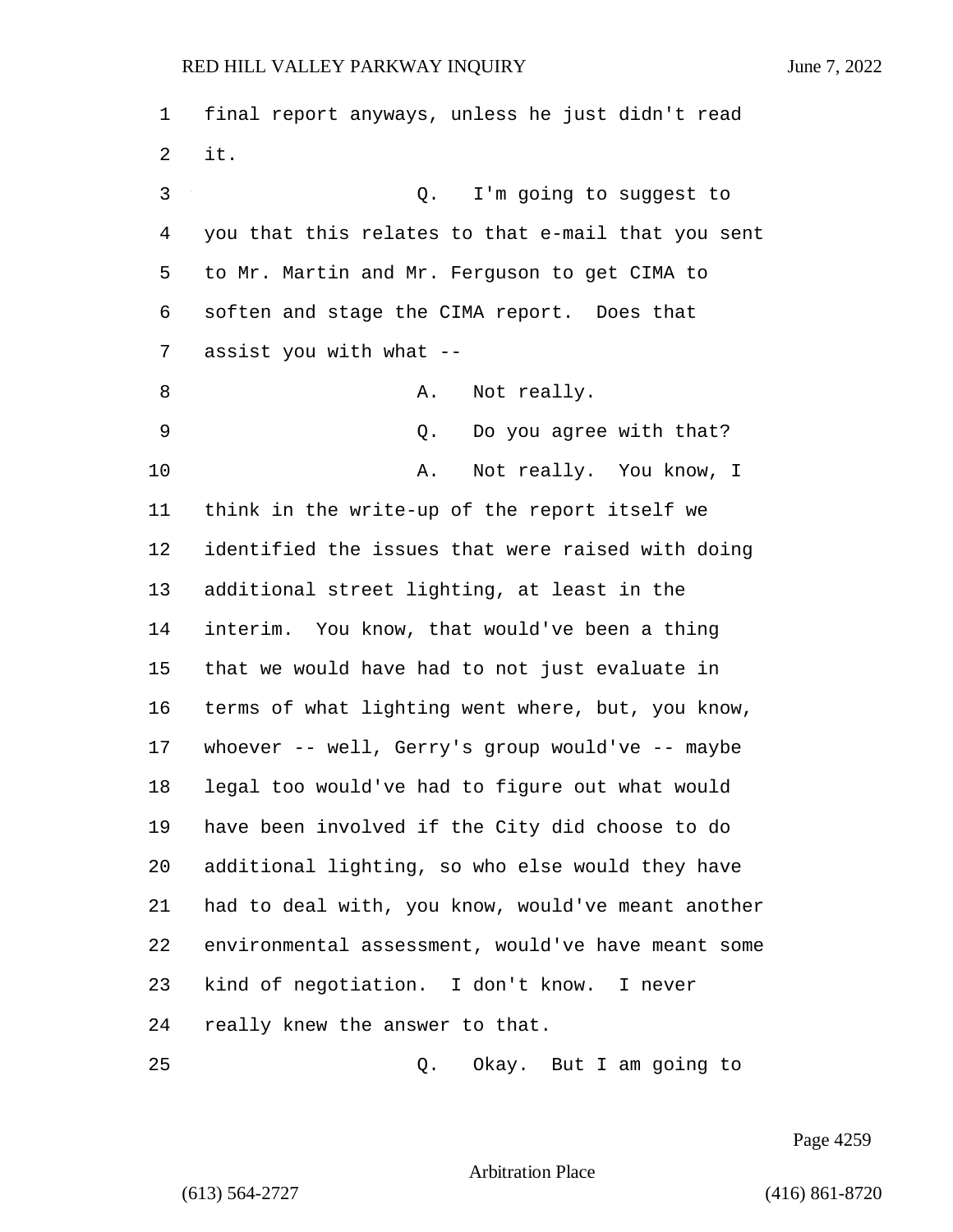| $\mathbf 1$ | suggest to you that his reference here, "did we    |
|-------------|----------------------------------------------------|
| 2           | get CIMA to finalize the report to our liking"     |
| 3           | relates back to the conversation that you had with |
| 4           | him in October which you reported to Mr. White and |
| 5           | Mr. Ferguson that Mr. Moore was good but that he   |
| 6           | -- and then you directed them to soften and stage  |
| 7           | the report with CIMA. Do you disagree with that?   |
| 8           | I don't know the answer<br>Α.                      |
| 9           | to that. I just don't know.                        |
| 10          | Can you think of anything<br>0.                    |
| 11          | else that Mr. Moore might be referring to here     |
| 12          | when he says "did we get CIMA to finalize the      |
| 13          | report to our liking?"                             |
| 14          | A. No, no. You know, I                             |
| 15          | think it comes back to the stage approach and      |
| 16          | making sure that we identify, you know, the issues |
| 17          | that were surrounding doing additional lighting in |
| 18          | this specific area.                                |
| 19          | Okay.<br>Q.                                        |
| 20          | Beyond that I can't think<br>Α.                    |
| 21          | of anything.                                       |
| 22          | He says, "before they ask<br>Q.                    |
| 23          | for a copy." What did you understand he meant by   |
| 24          | "before they ask for a copy"?                      |
| 25          | I would assume that he<br>Α.                       |

Page 4260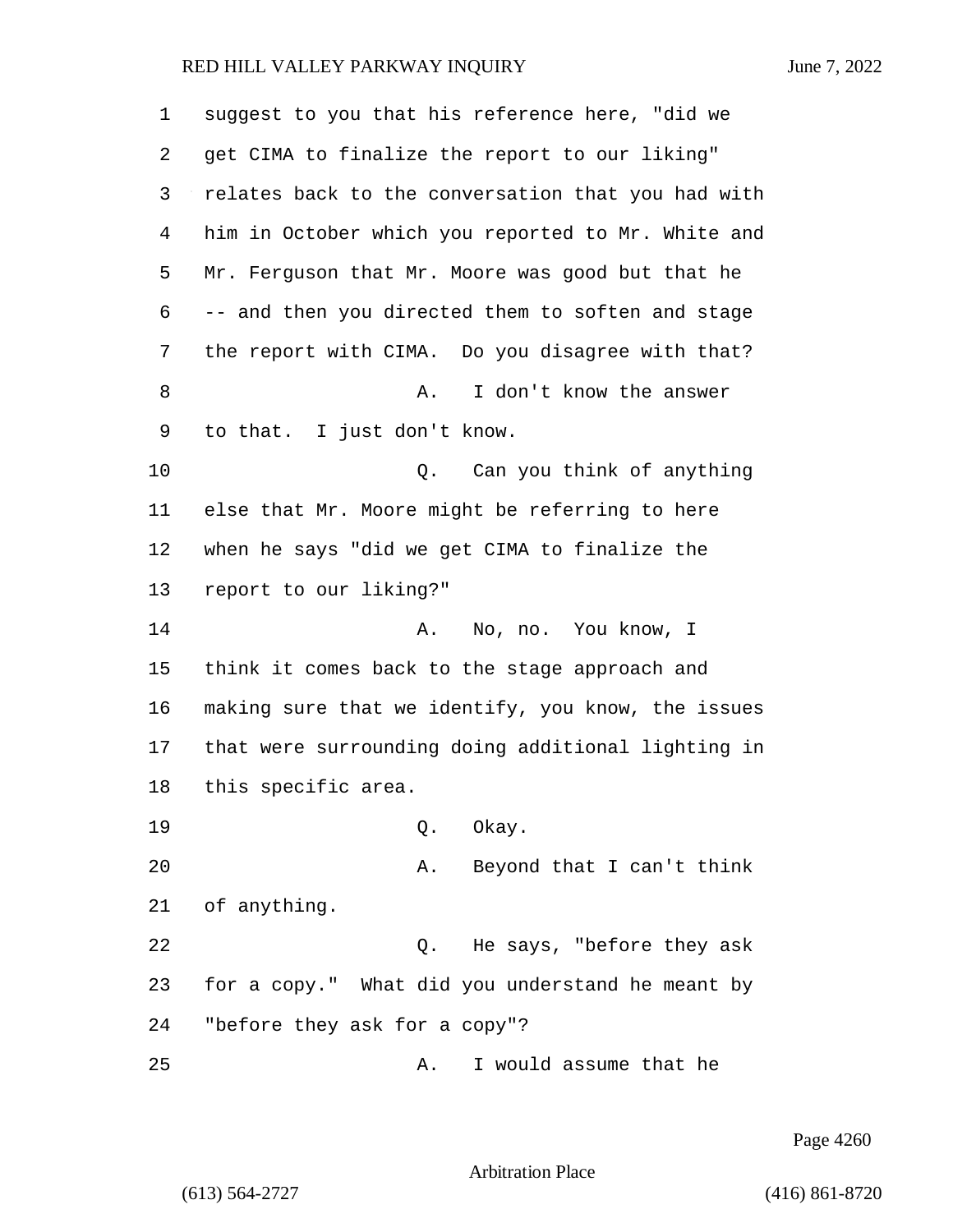| 1  | meant before council asked for a copy.            |
|----|---------------------------------------------------|
| 2  | Had you had discussions<br>О.                     |
| 3  | with him about not providing a copy of the CIMA   |
| 4  | report to Public Works committee or to council?   |
| 5  | Not that I recall.<br>Α.<br>$\mathbf{I}$          |
| 6  | don't think I did. That would have been a         |
| 7  | discussion between John and I.                    |
| 8  | Okay. Registrar, if you<br>Q.                     |
| 9  | can take this document down and bring up HAM4337. |
| 10 | So you respond to Mr. Moore --                    |
| 11 | this is in a different -- it's the same e-mail    |
| 12 | chain but a different document we're looking at.  |
| 13 | And, Registrar, if you can                        |
| 14 | call out the top of -- yeah, perfect. In fact,    |
| 15 | could you, Registrar, make that call out a bit    |
| 16 | smaller so that we can -- can you do two callouts |
| 17 | for me, please. Can you call that out, and can    |
| 18 | you also call out Mr. Moore's e-mail below.       |
| 19 | That's fine. Thank you.                           |
| 20 | So you say, "yes to items 1                       |
| 21 | through 5 or all of it."                          |
| 22 | Meaning -- from what I<br>Α.                      |
| 23 | gather from that, meaning that, you know, we      |
| 24 | conveyed all that information through to council  |
| 25 | in the report as best we could.                   |

Page 4261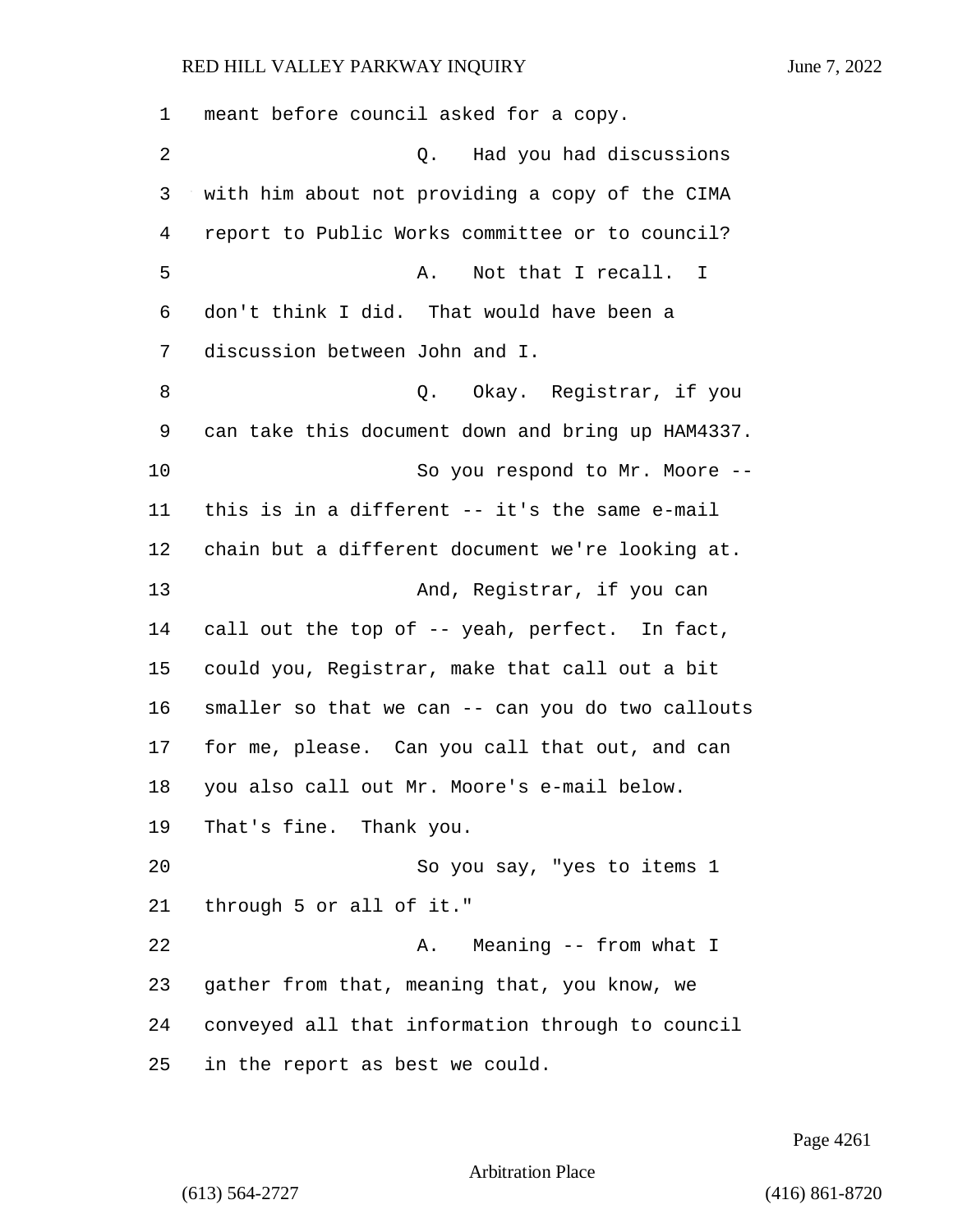| 1  | Q. Mr. Moore says what part                        |
|----|----------------------------------------------------|
| 2  | of 1, 2, 3, 4, 5 didn't the committee get.         |
| 3  | Were you agreeing that the                         |
| 4  | committee didn't get any of the points that        |
| 5  | Mr. Moore had raised in his e-mail?                |
| 6  | I wouldn't say that they<br>Α.                     |
| 7  | didn't get it. I would say that they chose to      |
| 8  | still, you know, want to deal with the lighting    |
| 9  | issue. So I think it would be unfair to say not    |
| 10 | get it. I suppose they chose to do something       |
| 11 | other which is totally their prerogative.          |
| 12 | Q. Okay. You say, "did you                         |
| 13 | see or in inform report?"                          |
| 14 | Yeah, did he read it.<br>Α.                        |
| 15 | Did he read it. He had<br>Q.                       |
| 16 | been provided with a copy, right, because --       |
| 17 | Yeah.<br>Α.                                        |
| 18 | -- he's on the<br>Q.                               |
| 19 | distribution list for Public Works?                |
| 20 | Α.<br>Yes.                                         |
| 21 | And you say, "we did our<br>Q.                     |
| 22 | best to discourage it at committee."               |
| 23 | Recognizing that's what you                        |
| 24 | said, did you feel in the moment that you had done |
| 25 | your best to discourage the reference to bringing  |

Page 4262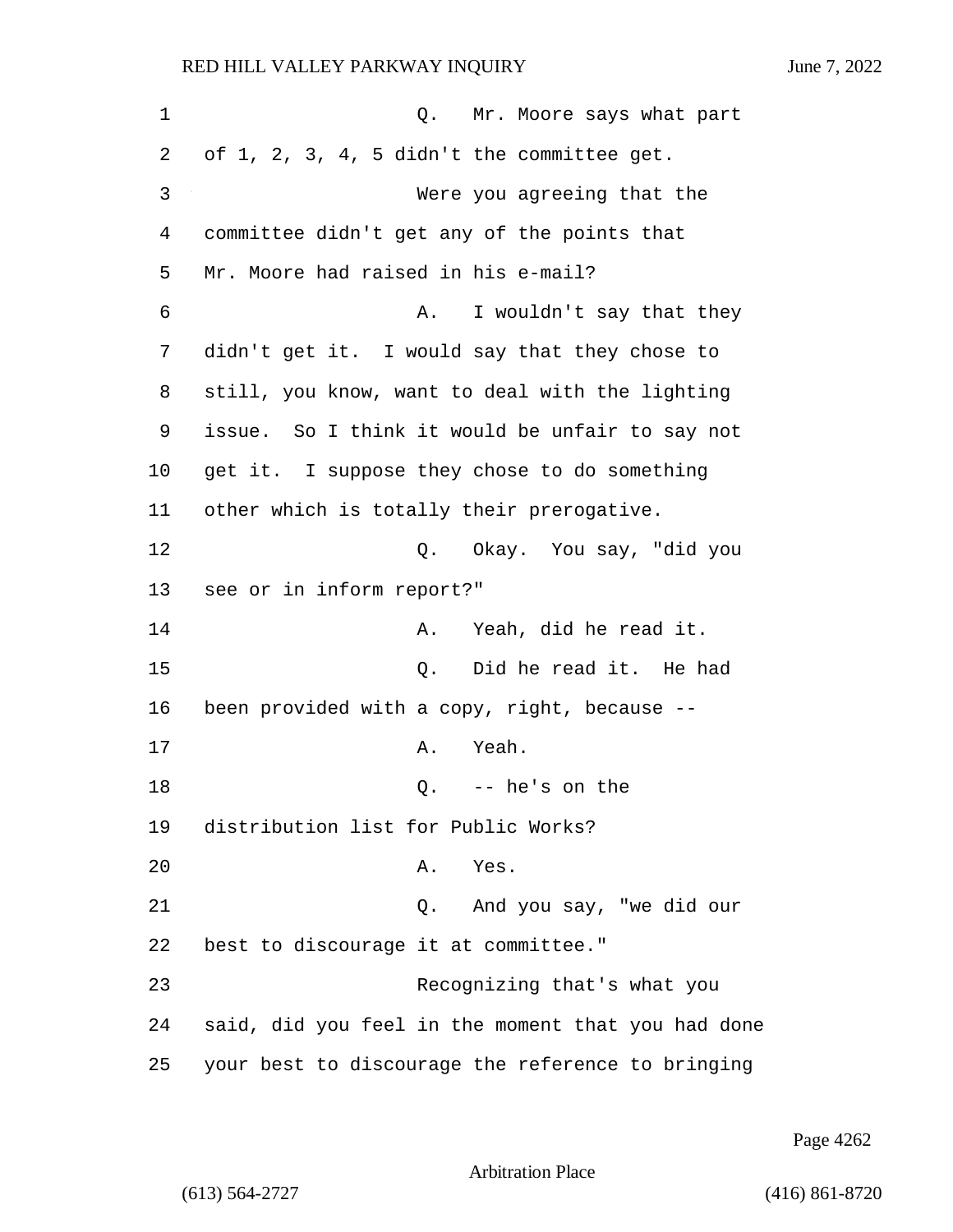OLB lighting back to committee? 2 A. I was just trying to appease Gary and get him off my back. In this particular case I wouldn't have really cared whether it was discouraged or not. You know, at the end of the day we reported some solutions, you know, the staged approach. We reported to them the issues that surrounded doing additional lighting on the Red Hill. If council chose to take a next step and continue to look at it or evaluate it, that's their prerogative. Then it would've been staff's role to come back to them and report on further what their findings were in terms of what would need to be done, what would be the cost, you know, what would be involved in having to go back in and put lighting in where it was agreed to that it couldn't be. And the process for that piece, I don't know. 19 Q. Okay. Thank you. And that was why it was going to come back in a year. That would've been something that was dealt with in a year. 23 A. Yes. Now, in reports that sometimes staff can request in (indiscernible) OBL further out, but they need to

Page 4263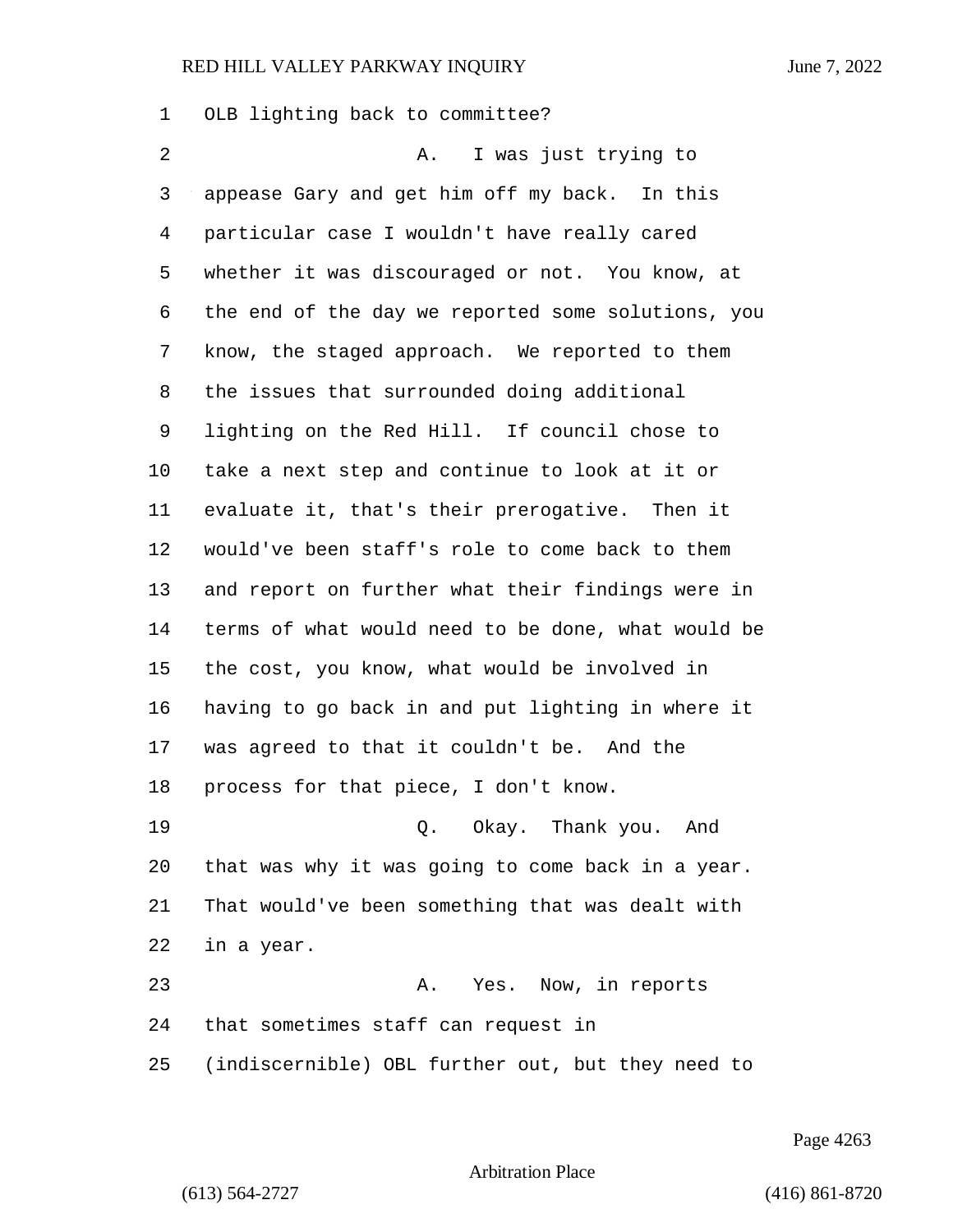provide a good reason for it. 2 Q. Okay. And am I right that staff can push off responses to OBLs at least for some period of time? 5 A. For some period of time as long as council is okay with it. 7 O. Okay. 8 A. You can't just do it willy-nilly. 10 Q. So I think I heard you say "I was trying to appease Gary and get him off my back." That's what you said. 13 A. Probably. Probably being a grumpy pants. 15 Q. Was this the first time that you had had to appease Gary and get him off your back? 18 A. Gary likes to bark, and, you know, typically you'd let him bark and then he would calm down and you would deal with the matter at hand. So quite often you just kind of have to ignore it and get down to business. You know, he's had a lot of knowledge, very strong opinions on things, and he would work with you. But sometimes you just had to kind of listen to him

Page 4264

Arbitration Place

(613) 564-2727 (416) 861-8720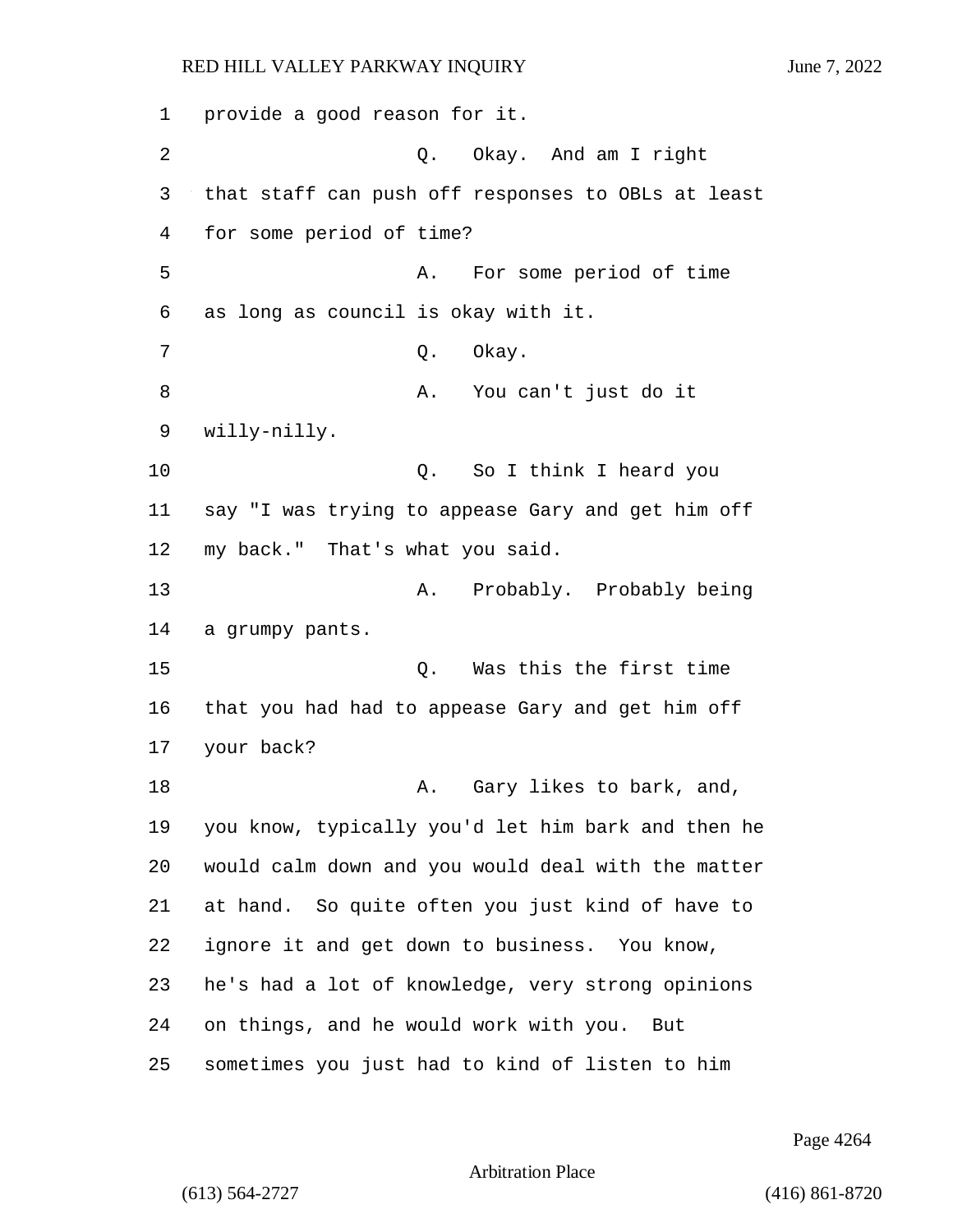rant a little bit and then settle down and move forward. 3 Q. Okay. You said he was "a bit of a grumpy pants." Was that the same thing that you're saying? 6 A. Yeah. 7 O. Okay. 8 MR. LEDERMAN: So, Mr. Commissioner, I do want to express a point of caution with the questions that Ms. Lawrence was just asking and had previously asked, that while I can understand asking this witness to comment on his interactions with Mr. Moore, it's quite another to ask him to express an opinion about Mr. Moore's character at large. And that seems to be the kind of evidence that's being elicited here. And so I'm just raising a concern about that because I don't think that's helpful to this inquiry. 20 JUSTICE WILTON-SIEGEL: Well, thank you, Mr. Lederman. I have not to this point heard questions that I thought raised anything more than his character or his manner of dealing with his colleagues in respect of matters involving the City. I think you're right, but so

Page 4265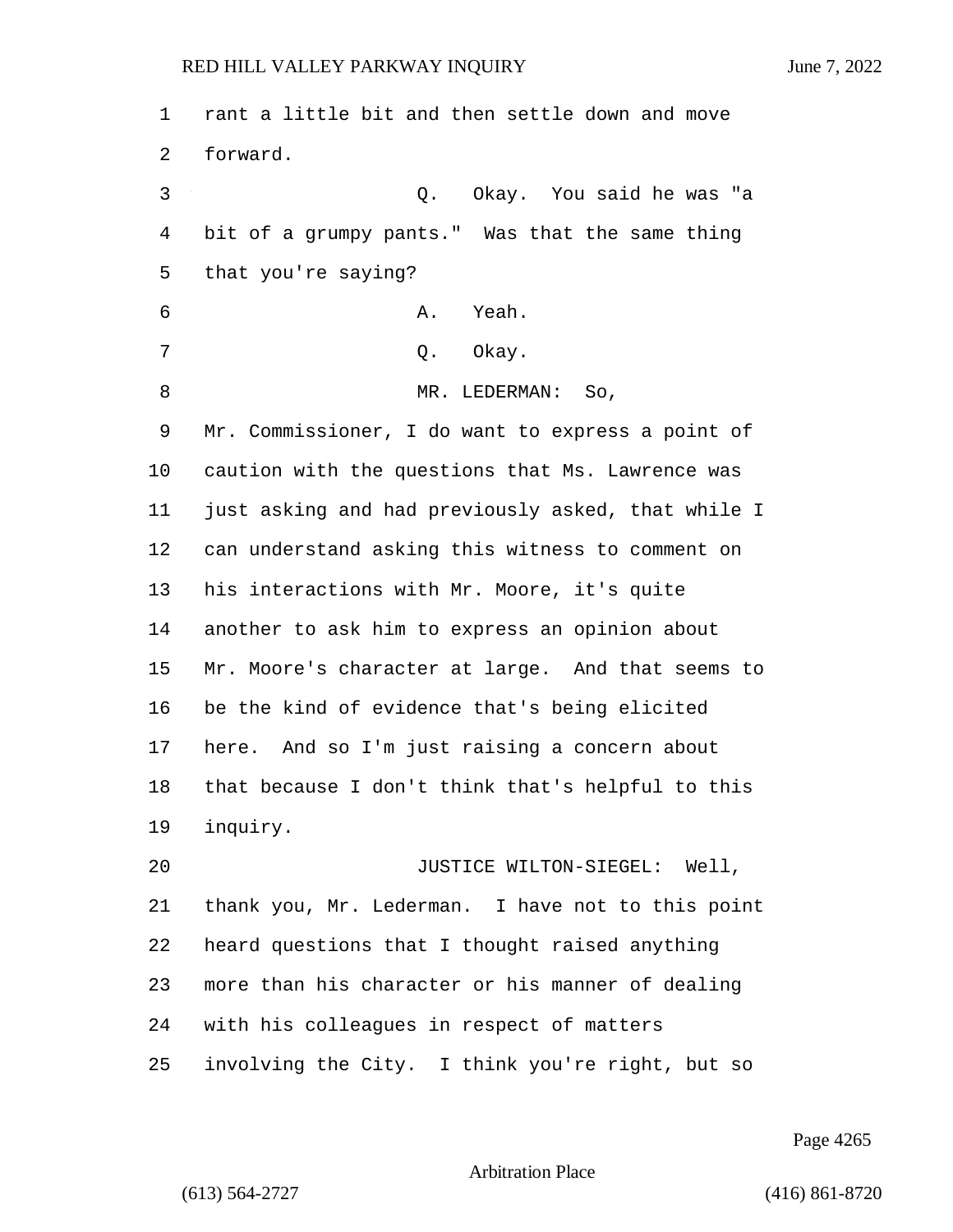long as the questions proceed in the manner that they have done to this point, I see no basis for an objection. 4 MR. LEDERMAN: So the questions that I'm concerned about are questions asking whether the tone in which Mr. Moore was communicating is typical. Obviously Mr. Lupton can speak to his impression in his communications with Mr. Moore, but what he should not be doing is opining generally about any other individual's character, and that's the point I'm making, Mr. Commissioner. 13 JUSTICE WILTON-SIEGEL: Okay. Well, your point is noted, and I, for your benefit, take the answers that Mr. Lupton has given to be in the very context in which you say questions are permissible. 18 MR. LEDERMAN: Very well. Thank you. 20 JUSTICE WILTON-SIEGEL: Okay. Please proceed, Ms. Lawrence. 22 MS. LAWRENCE: Thank you.

23 BY MS. LAWRENCE:

24 Q. You said sometimes with Mr. Moore you would have to let him rant and then

Page 4266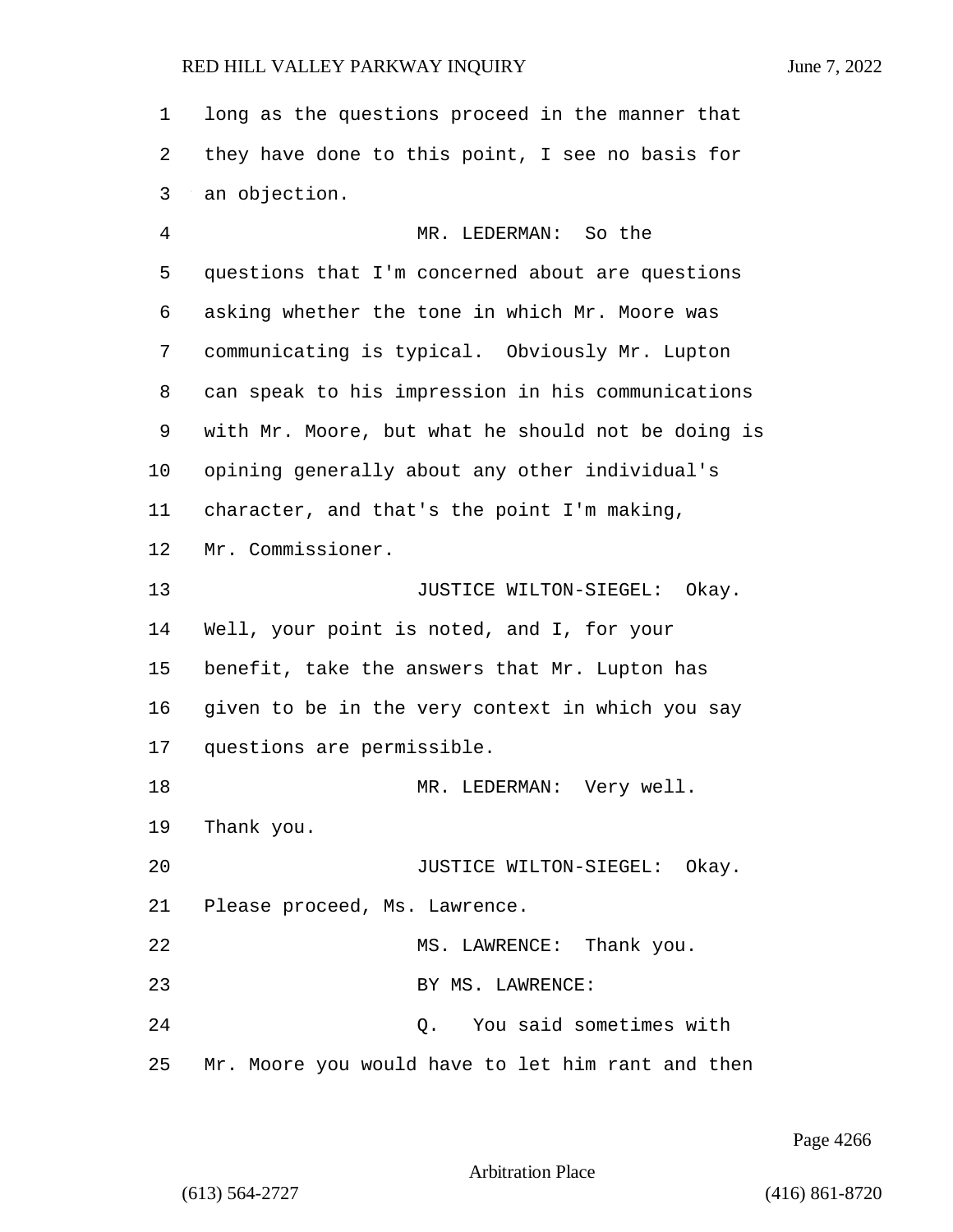| $\mathbf 1$ | get down to business. Did you experience him        |
|-------------|-----------------------------------------------------|
| 2           | ranting and then getting down business with other   |
| 3           | colleagues? Pardon me, observe, did you observe     |
| 4           | him?                                                |
| 5           | MR. LEDERMAN: So, again,                            |
| 6           | Mr. Commissioner, this is the type of question      |
| 7           | that I have trouble with.                           |
| 8           | JUSTICE WILTON-SIEGEL: Well,                        |
| 9           | I don't have a problem if the question is not one   |
| 10          | of opinion but rather fact. Did he observe this     |
| 11          | in his relationship with other clients -- sorry,    |
| 12          | other colleagues. If the question is a matter of    |
| 13          | opinion, I would share your concern.                |
| 14          | MR. LEDERMAN: Well, no, it's                        |
| 15          | not just a matter of expressing opinion. We're      |
| 16          | talking about asking the witness to comment on the  |
| 17          | disposition of another individual at large.<br>Was  |
| 18          | the person grumpy? Was the person angry? Did the    |
| 19          | person rant at times? These are the kinds of        |
| 20          | things, Mr. Commissioner, that I would say are --   |
| 21          | that relate to one's character, that don't relate   |
| 22          | specifically to an individual's interactions.<br>If |
| 23          | it's about Mr. Lupton's individual interactions     |
| 24          | with other folks, Mr. Moore or otherwise, that's    |
| 25          | fair game, but asking at large questions about an   |

Page 4267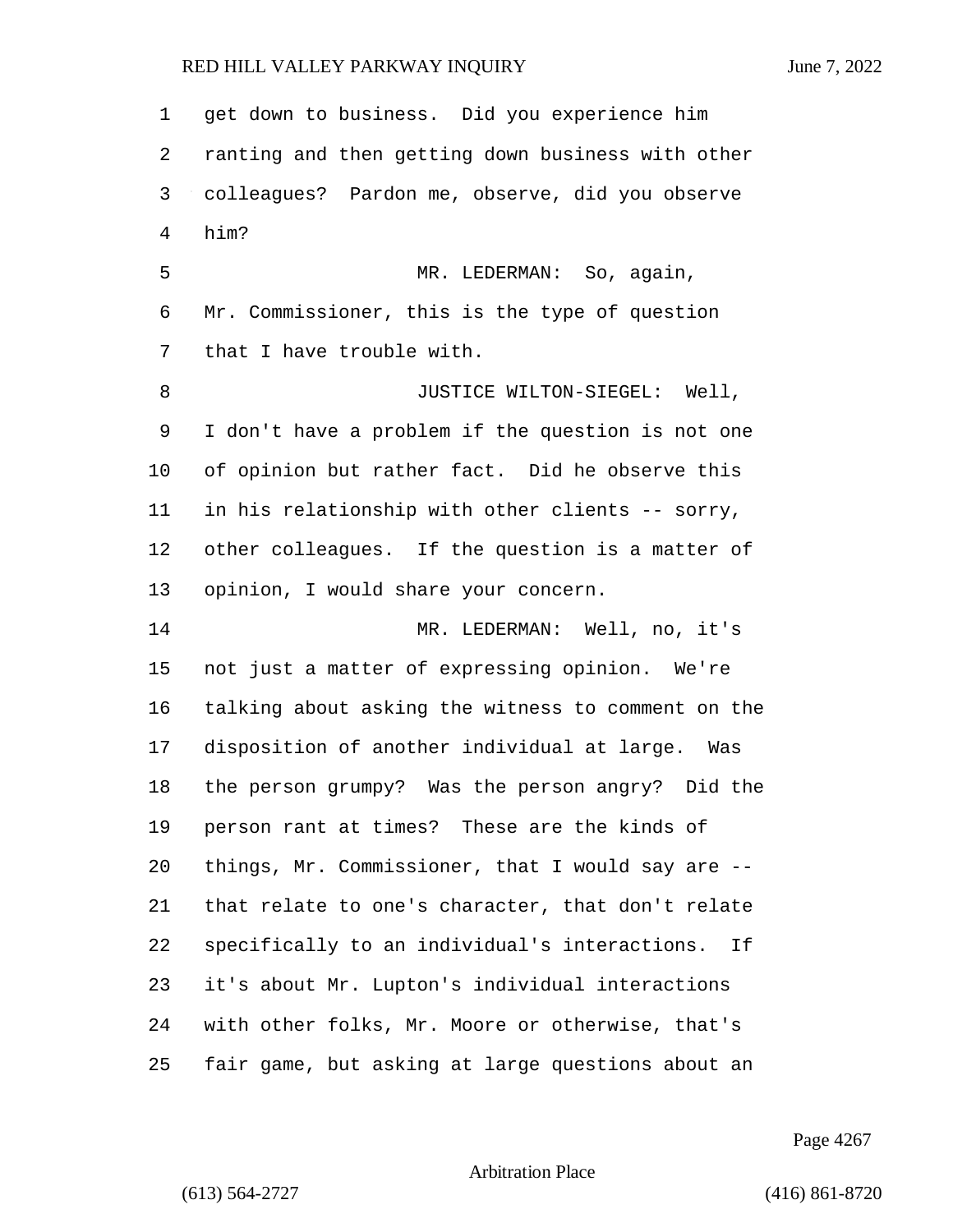1 individual's demeanor, disposition or character in 2 my view are not permissible. 3 JUSTICE WILTON-SIEGEL: Okay. 4 Well, we will deal with this on a 5 question-by-question basis if that becomes 6 necessary. I have no problem with this particular 7 question as it addresses, in my view, a question 8 of fact. 9 MR. LEDERMAN: Thank you. 10 JUSTICE WILTON-SIEGEL: Please 11 proceed, Ms. Lawrence. 12 BY MS. LAWRENCE: 13 Q. Mr. Lupton, my question 14 was -- and I just want to make sure you answered 15 it before you were interrupted -- was did you 16 observe Mr. Moore ranting and then calming down 17 and getting to work, I think was your phrasing. 18 Did you observe that? 19 A. Yes. 20 Q. Did you observe it with 21 colleagues in respect of matters around the Red 22 Hill? 23 A. I don't think so. 24 Q. Okay. 25 A. The only time that I

Page 4268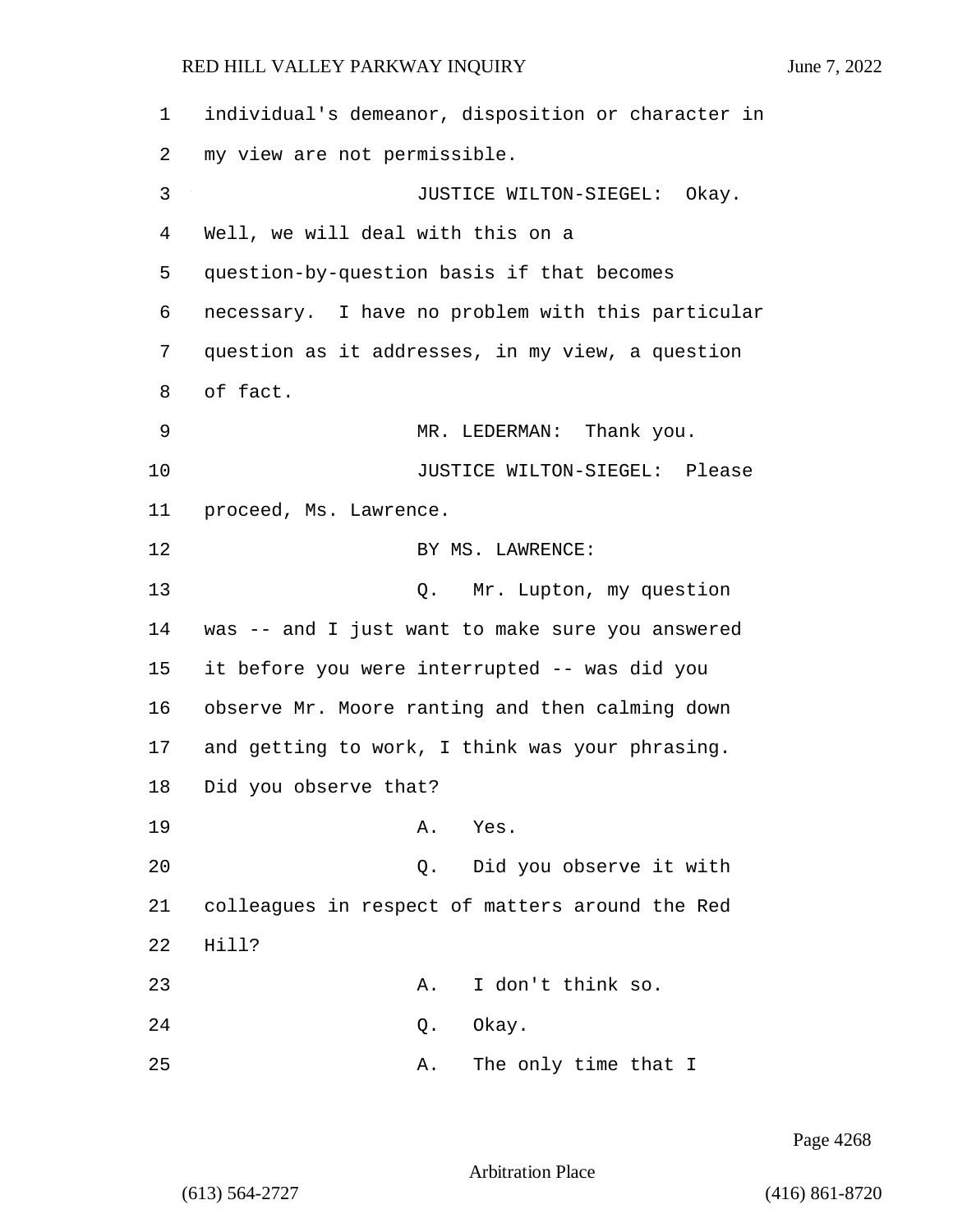| 1  | would have had direct involvement with Gary would  |
|----|----------------------------------------------------|
| 2  | have been myself personally or it would have been  |
| 3  | with John and Betty discussing things. And         |
| 4  | conversations that he may have had with, you know, |
| 5  | people like Martin or Dave or, you know, other     |
| 6  | staff, no, I wasn't involved in those particular   |
| 7  | conversations so I really couldn't jump to that    |
| 8  | kind of conclusion.                                |
| 9  | Q. Okay. Did any of your                           |
| 10 | staff, Mr. Ferguson, Mr. Cooper, Mr. Worron,       |
| 11 | Mr. White, advise you that they were having        |
| 12 | concerns in dealing with Mr. Moore and seeking     |
| 13 | your advice about that?                            |
| 14 | Yes.<br>Α.                                         |
| 15 | And were those issues<br>Q.                        |
| 16 | they were having with him that they brought to     |
| 17 | your attention related to Red Hill matters?        |
| 18 | Yes.<br>Α.                                         |
| 19 | What were the topics of<br>$Q$ .                   |
| 20 | the concerns that they had?                        |
| 21 | With regard to 2013?<br>Α.                         |
| 22 | At any period of time.<br>Q.                       |
| 23 | We can start in 2013 if you would like.            |
| 24 | The 2013 would have<br>Α.                          |
| 25 | been -- dealt with the lighting issue. Further     |

Page 4269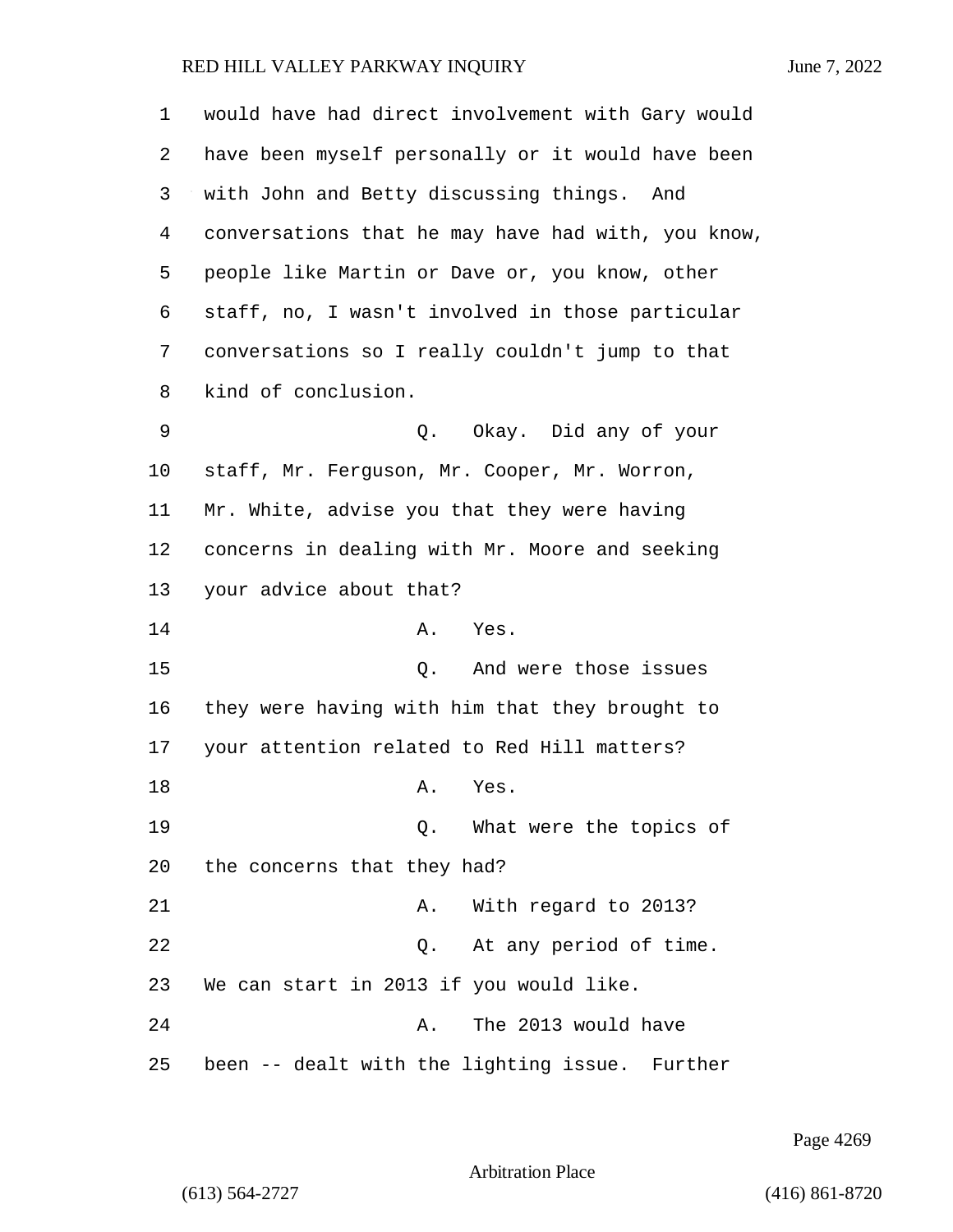along it would have dealt with, you know, some of the other options that might have been considered for improvements that would have been outside of traffic's area of expertise and responsibility. 5 Q. When you say dealing with some options that might have been considered improvements, are you talking about the median barriers -- 9 A. That would've -- it could have been that, yes. 11 Q. Okay. 12 A. That would be something that would have fallen under Mr. Moore's area of expertise. 15 O. Going back to the lighting issue. What concerns did your staff raise with you about -- about their interactions with Mr. Moore about the lighting issue? 19 A. Just trying to get the facts. You know, I think he did provide them, you know, in understanding the history in terms of what was involved with the original design and development of the Red Hill. So, you know, eventually we got to where we needed to go with that and reported those facts through to council

Page 4270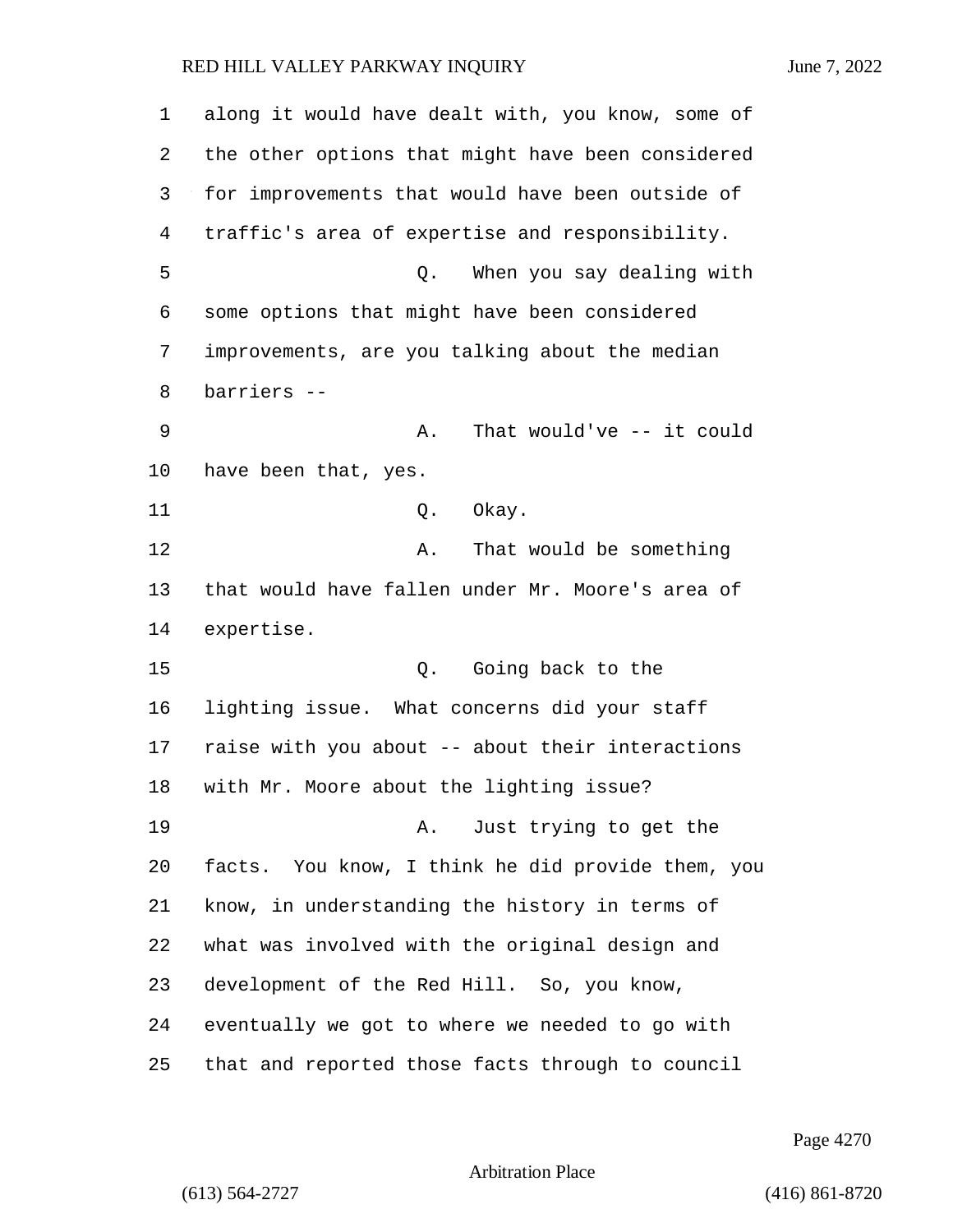in that report. 2 Q. Okay. Did any of your staff -- and I'll specify then Mr. Ferguson, Mr. White, Mr. Cooper, Mr. Worron -- convey to you that Mr. Moore was being confrontational or direct or -- in his tone towards them in respect of lighting? 8 A. In this particular case I don't think Stephen or Jason would have dealt with Gary directly. It likely -- well, it would've been Martin or David. They're higher up the food chain and a little bit more experienced. But, yes, I think it's fair to say that they were a little intimidated by him. 15 Q. Okay. A little intimidated. Did they ask you to assist in dealings with Mr. Moore so that they didn't have to? 19 A. In some cases. 20 Q. Did they describe how they perceived his interactions with them as bullying? 23 A. No, they never used that term. But they certainly conveyed, you know, the -- I guess the way that he would respond to

Page 4271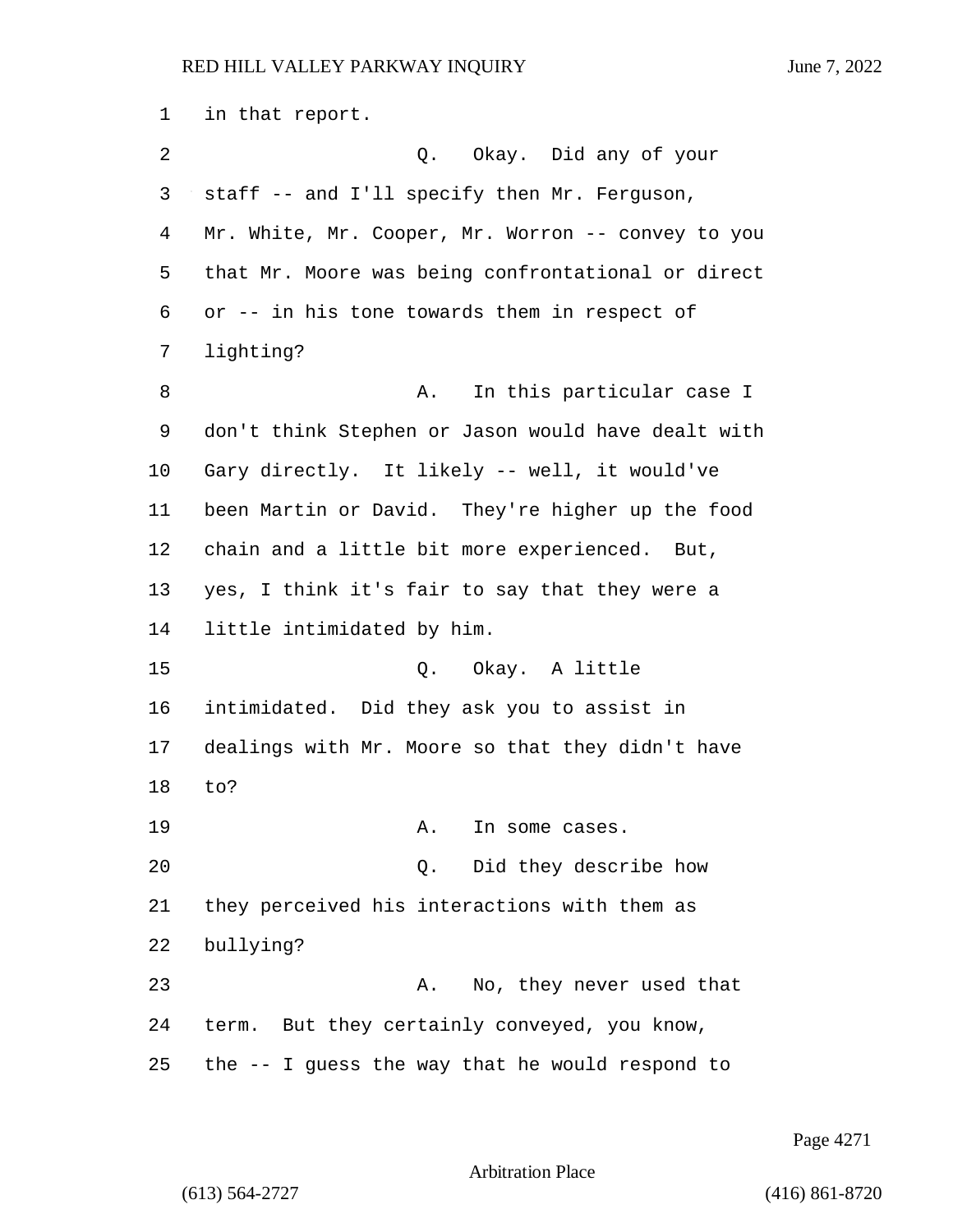| 1  | things. You know, it was very direct.              |
|----|----------------------------------------------------|
| 2  | Unpleasant?<br>Q.                                  |
| 3  | Could be.<br>Α.                                    |
| 4  | Q. Okay. Thank you.                                |
| 5  | Registrar, you can close this                      |
| 6  | down, and if you can bring up HAM4339. Registrar,  |
| 7  | if you can call out the first four e-mails in this |
| 8  | e-mail chain.                                      |
| 9  | So this is following just from                     |
| 10 | the e-mail we were just looking at. This is just   |
| 11 | a new document following the same chain. This is   |
| 12 | just you and Mr. Moore on this chain at this       |
| 13 | point. He says:                                    |
| 14 | "They don't want you to report                     |
| 15 | in a year. They just want                          |
| 16 | another report on lighting.                        |
| 17 | Now." (As read)                                    |
| 18 | And did you agree that council                     |
| 19 | was interested in having another report on         |
| 20 | lighting?                                          |
| 21 | Eventually they wanted<br>Α.                       |
| 22 | it, yes.                                           |
| 23 | Q. Okay.                                           |
| 24 | But they -- I think, you<br>Α.                     |
| 25 | know, as we read in Chad's comments to committee,  |

Page 4272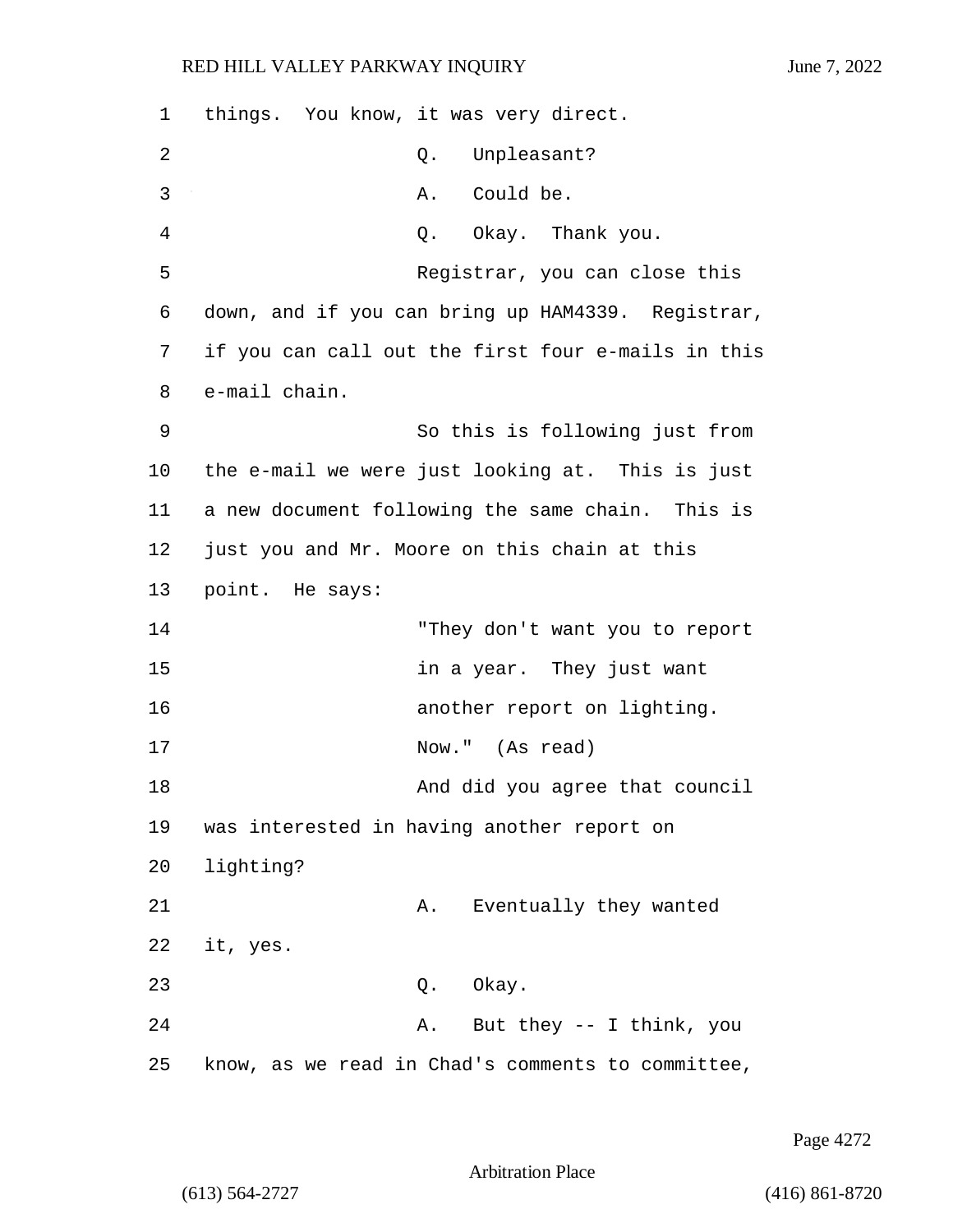1 that he was okay with doing the original measures 2 that were recommended and seeing how they 3 performed, but he didn't want to lose the 4 opportunity consider lighting at a later date, so 5 I think that's kind of how it rolled out. 6 Q. Okay. And you said, "you 7 can lead a horse to water. We tried." 8 A. Hm-hmm. 9 Q. And -- 10 A. That's me trying to 11 lighten the mood with Gary. 12 C. Yeah. And then Mr. Moore 13 responds "I just shoot the horse." And you 14 respond "good plan." 15 A. Yeah, whatever. 16 Q. Did you view Mr. Moore's 17 comment "I just shoot the horse" as directed 18 towards council? 19 A. No. 20 Q. That the horse is 21 council? 22 A. No. 23 Q. No. Just an adage.

24 You're just riffing at this point on --

25 A. Yeah.

(613) 564-2727 (416) 861-8720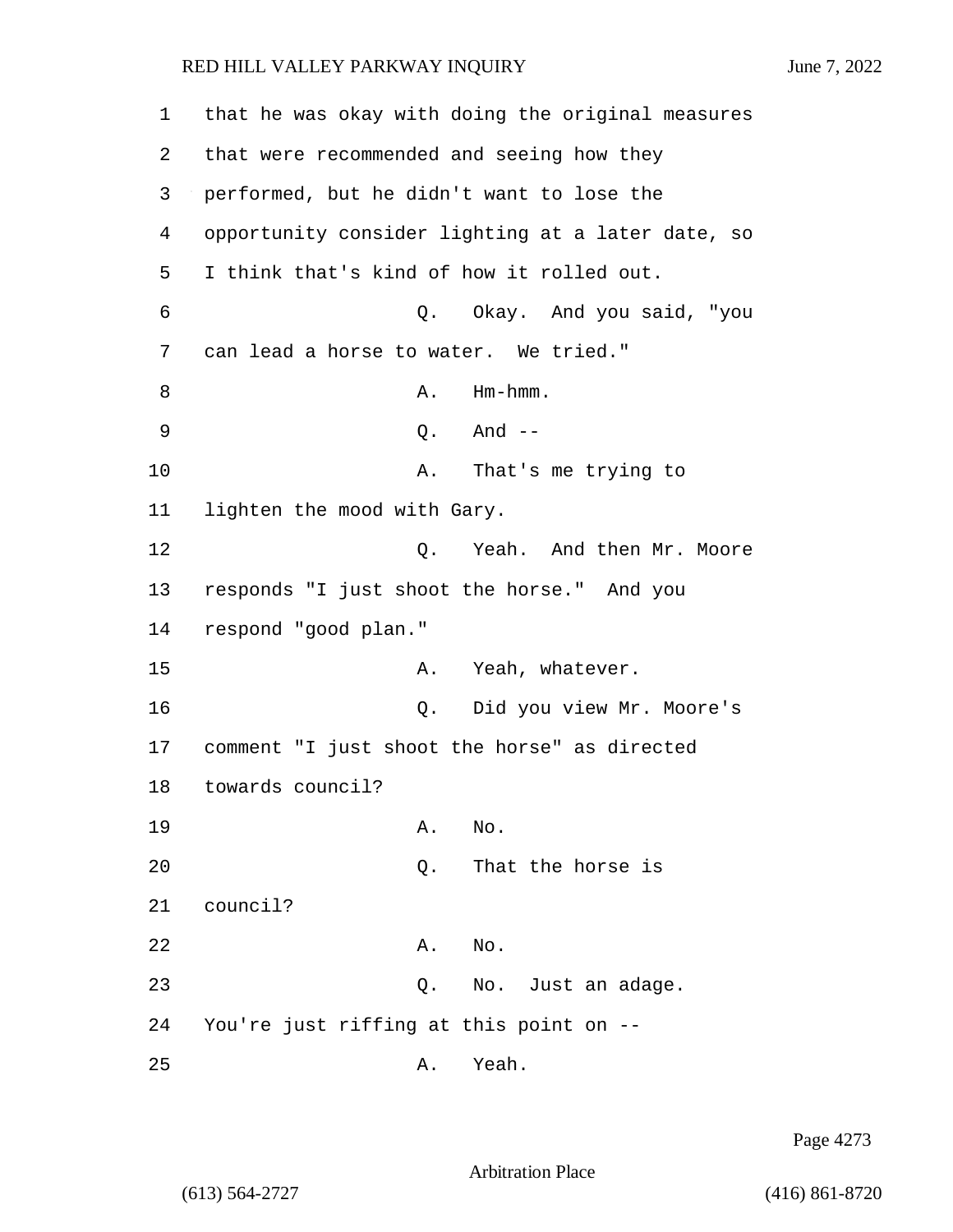| $\mathbf 1$ | $Q.$ -- that adage?                                |
|-------------|----------------------------------------------------|
| 2           | Yeah, that is my belief.<br>Α.                     |
| 3           | Did you view this back<br>Q.                       |
| 4           | and forth, and Mr. Moore's response to you in      |
| 5           | particular, as appropriate and professional for a  |
| 6           | director within the --                             |
| 7           | UNIDENTIFIED SPEAKER:                              |
| 8           | (Indiscernible speaking).                          |
| 9           | THE REPORTER: I'm sorry, was                       |
| 10          | that an answer?                                    |
| 11          | MS. LAWRENCE: I don't think                        |
| 12          | that was an answer. I'm not sure, though.          |
| 13          | BY MS. LAWRENCE:                                   |
| 14          | Mr. Lupton, was that you<br>Q.                     |
| 15          | speaking?                                          |
| 16          | A.<br>No.                                          |
| 17          | Okay. Should I ask my<br>Q.                        |
| 18          | question again?<br>My question was: Do you think   |
| 19          | that the back and forth, and in particular         |
| 20          | Mr. Moore's response to you, was appropriate and   |
| 21          | professional for a director within the City of     |
| 22          | Hamilton?                                          |
| 23          | I think it's okay to be<br>Α.                      |
| 24          | light and, you know, lower the mood a little bit.  |
| 25          | You know, these were personal e-mails between Gary |

Page 4274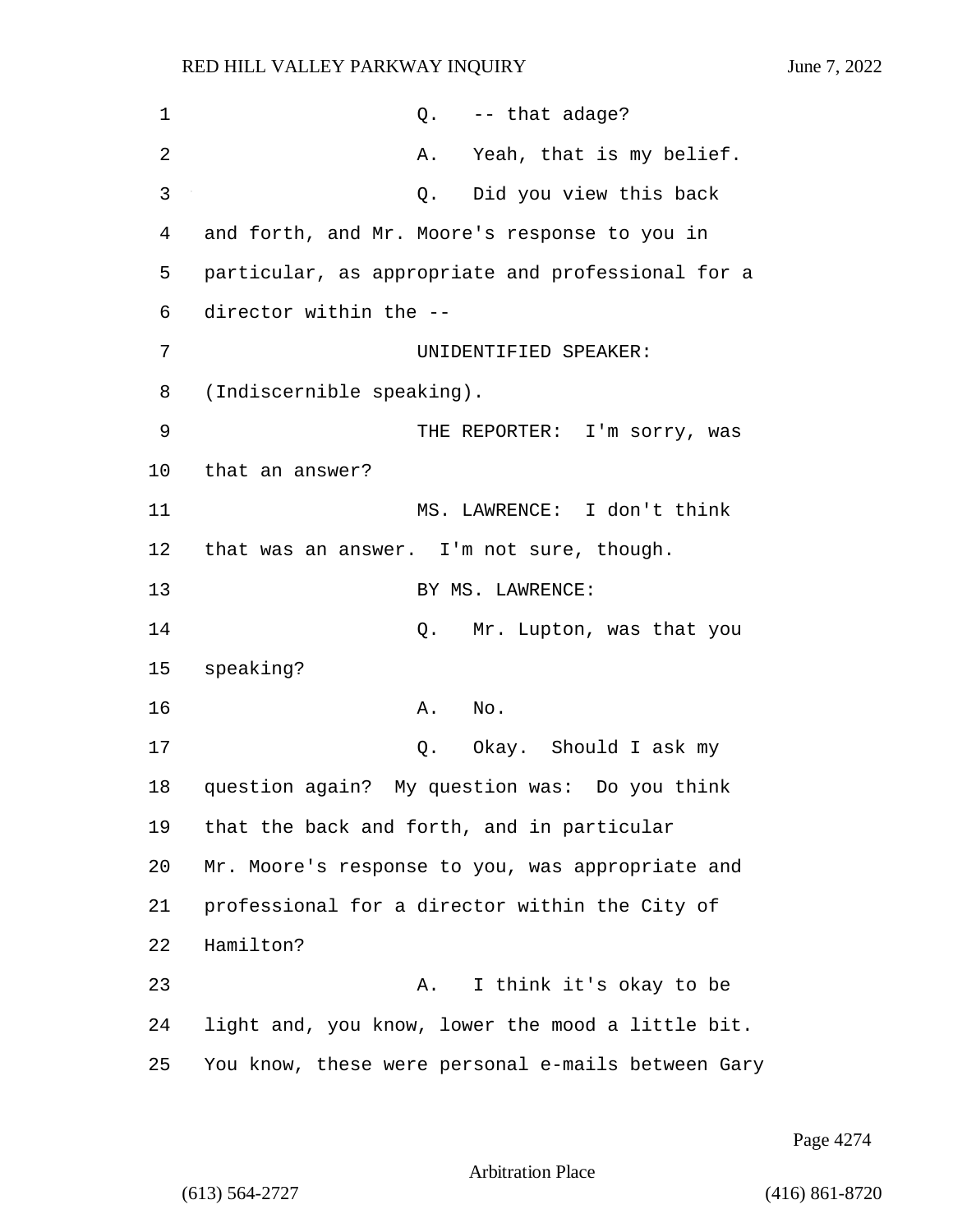| 1  | and I. It's not like it was sent to a wide range  |
|----|---------------------------------------------------|
| 2  | of people and, you know, certainly not for public |
| 3  | consumption. It was just more so, let's take it   |
| 4  | down a notch, and, you know, we'll kid around     |
| 5  | about it a little bit and just lower the tone.    |
| 6  | You know, I think it's okay in                    |
| 7  | an organization. You know, you got to be careful  |
| 8  | who you send these things to. You know, I don't   |
| 9  | think either one of us ever figured it would be   |
| 10 | out in a public forum. It was just kind of        |
| 11 | kidding around.                                   |
| 12 | Okay.<br>Q.                                       |
| 13 | I don't think he would do<br>Α.                   |
| 14 | this in a professional situation, nor would I.    |
| 15 | You never observed him<br>Q.                      |
| 16 | engage in this kind of banter in a broader group? |
| 17 | Not with the public or<br>Α.                      |
| 18 | council. No, I never observed him doing that.     |
| 19 | What about the other<br>Q.                        |
| 20 | staff?                                            |
| 21 | He might, but I can't<br>Α.                       |
| 22 | give you an example. You know, who is to say,     |
| 23 | right?                                            |
| 24 | Yeah.<br>Q.                                       |
| 25 | I can tell you what I saw<br>Α.                   |

Page 4275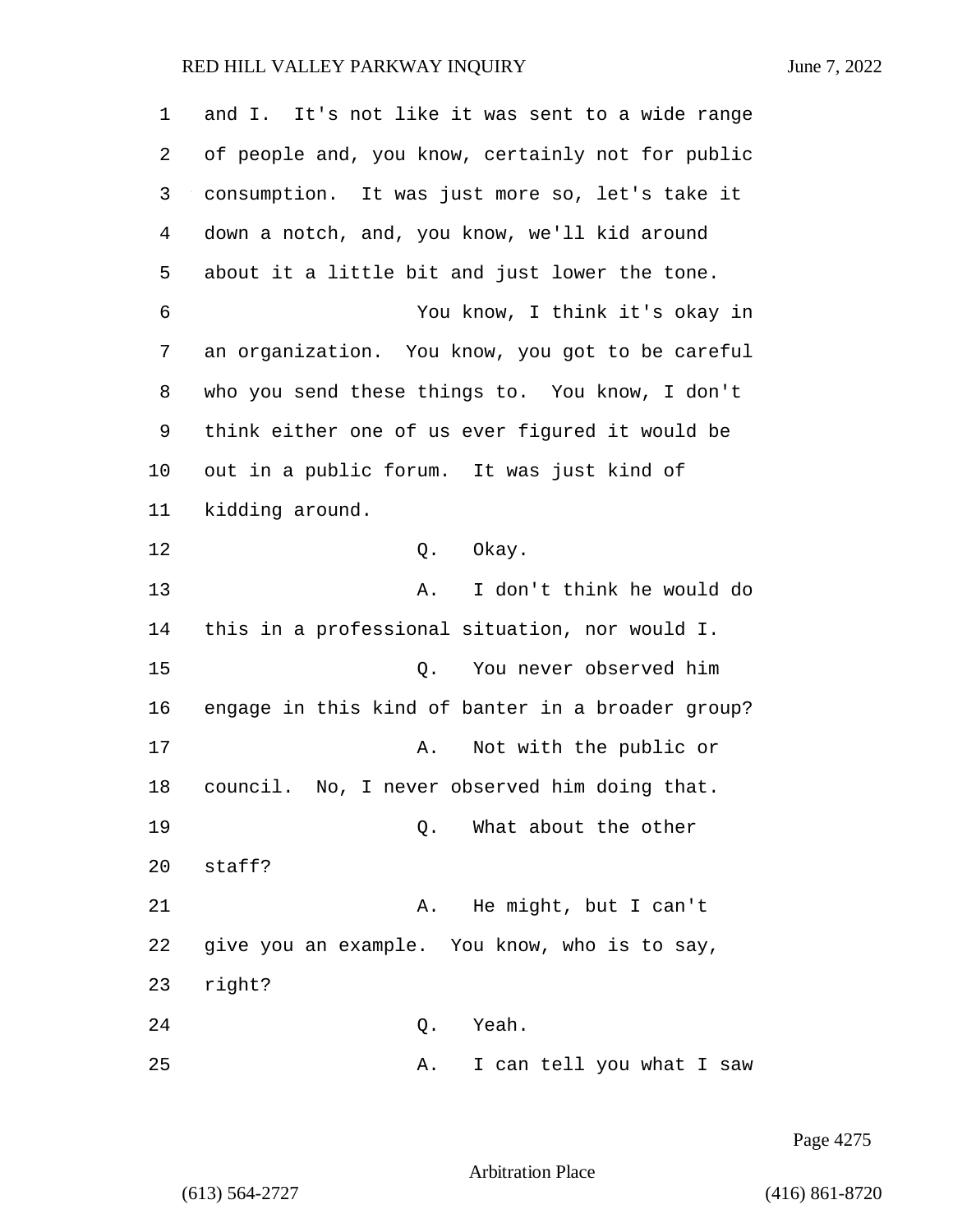| 1  | or what we did, but I can't tell you, you know,     |
|----|-----------------------------------------------------|
| 2  | what his interaction might have been with, you      |
| 3  | know, people that he knew. And I think there's a    |
| 4  | difference with these things between, you know,     |
| 5  | people that you know fairly well and people you     |
| 6  | don't.                                              |
| 7  | Q. Okay.                                            |
| 8  | A. So to answer your                                |
| 9  | question, I don't know.                             |
| 10 | Q. Okay.                                            |
| 11 | Registrar, you can take this                        |
| 12 | callout, this document down, please.                |
| 13 | So the 2013 CIMA report                             |
| 14 | recommended that friction testing be conducted on   |
| 15 | the Red Hill along with a number of other           |
| 16 | countermeasures. Who was responsible for ensuring   |
| 17 | that friction testing happened?                     |
| 18 | A. What was the date?                               |
| 19 | The 2013 CIMA report.<br>Q.                         |
| 20 | Okay. Well, I would go<br>Α.                        |
| 21 | back to the 2013 CIMA report, said could --         |
| 22 | Sure.<br>Q.                                         |
| 23 | -- didn't say should, so<br>Α.                      |
| 24 | it was an option that the City could look at.<br>Ιf |
| 25 | the City was to look at that particular option and  |

Page 4276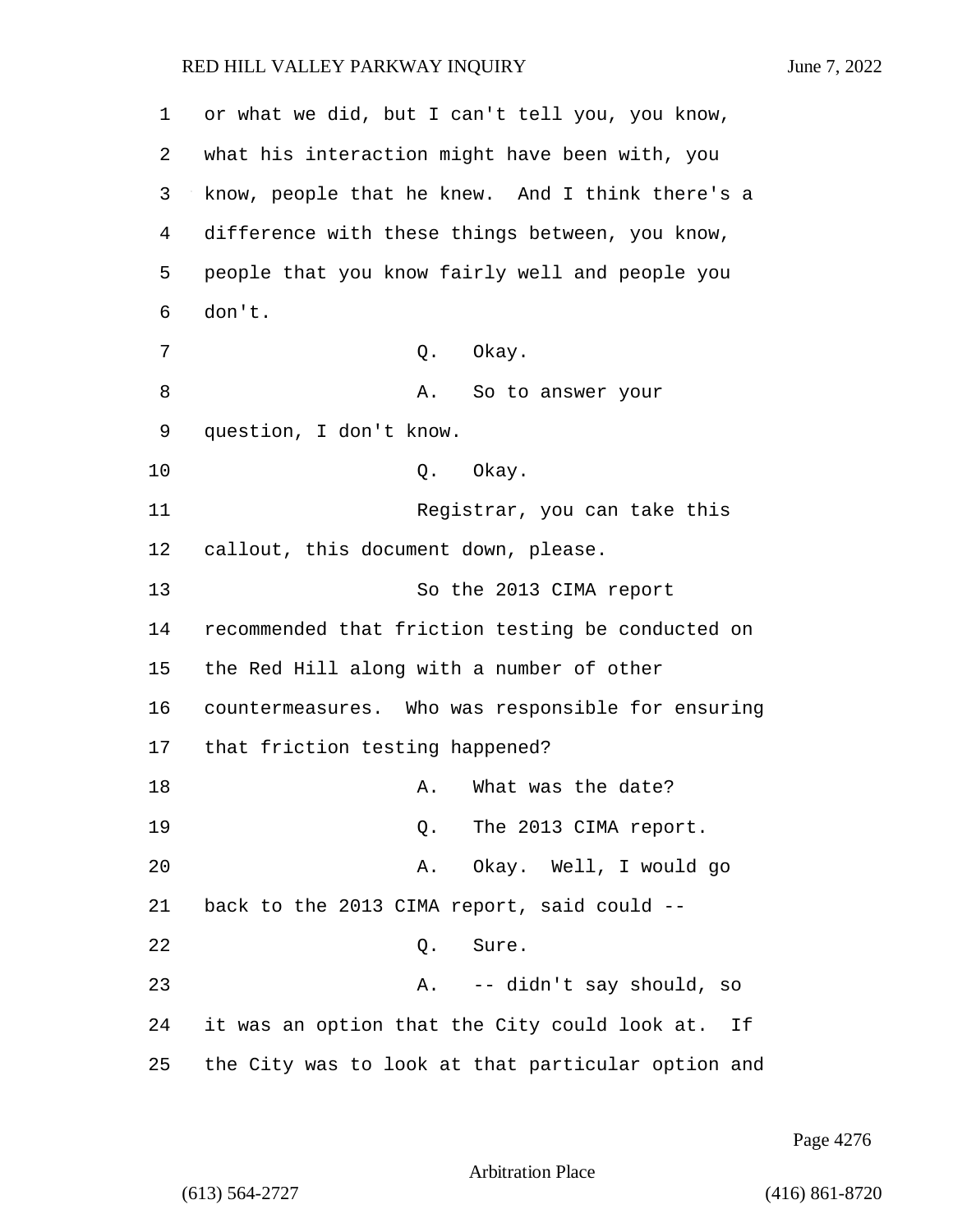| 1  | move forward with it, that would have been a       |
|----|----------------------------------------------------|
| 2  | decision that would have came out of engineering   |
| 3  | services because they would have acknowledge and   |
| 4  | the understanding of it. I don't think it was a    |
| 5  | very widely known topic. I don't think CIMA        |
| 6  | performed that kind of work. I think there was     |
| 7  | others in the industry that had to do it.          |
| 8  | Okay. The 2013 CIMA<br>Q.                          |
| 9  | report also recommended and the information report |
| 10 | reported that a high friction pavement application |
| 11 | should be installed on ramp 6. You may remember    |
| 12 | we went through that table, that was the blue and  |
| 13 | White table.                                       |
| 14 | A. Yes.                                            |
| 15 | Q. Do you know if that                             |
| 16 | recommendation was completed during your tenure at |
| 17 | the City?                                          |
| 18 | I do not know.<br>A.                               |
| 19 | Who was responsible for<br>О.                      |
| 20 | ensuring that that recommendation, installing a    |
| 21 | high friction pavement application, occurred?      |
| 22 | So the group that would<br>Α.                      |
| 23 | have carried that, if it were to move forward,     |
| 24 | would have been Gary's group. But I think where    |
| 25 | it gets to be a challenge sometimes is unless it's |

Page 4277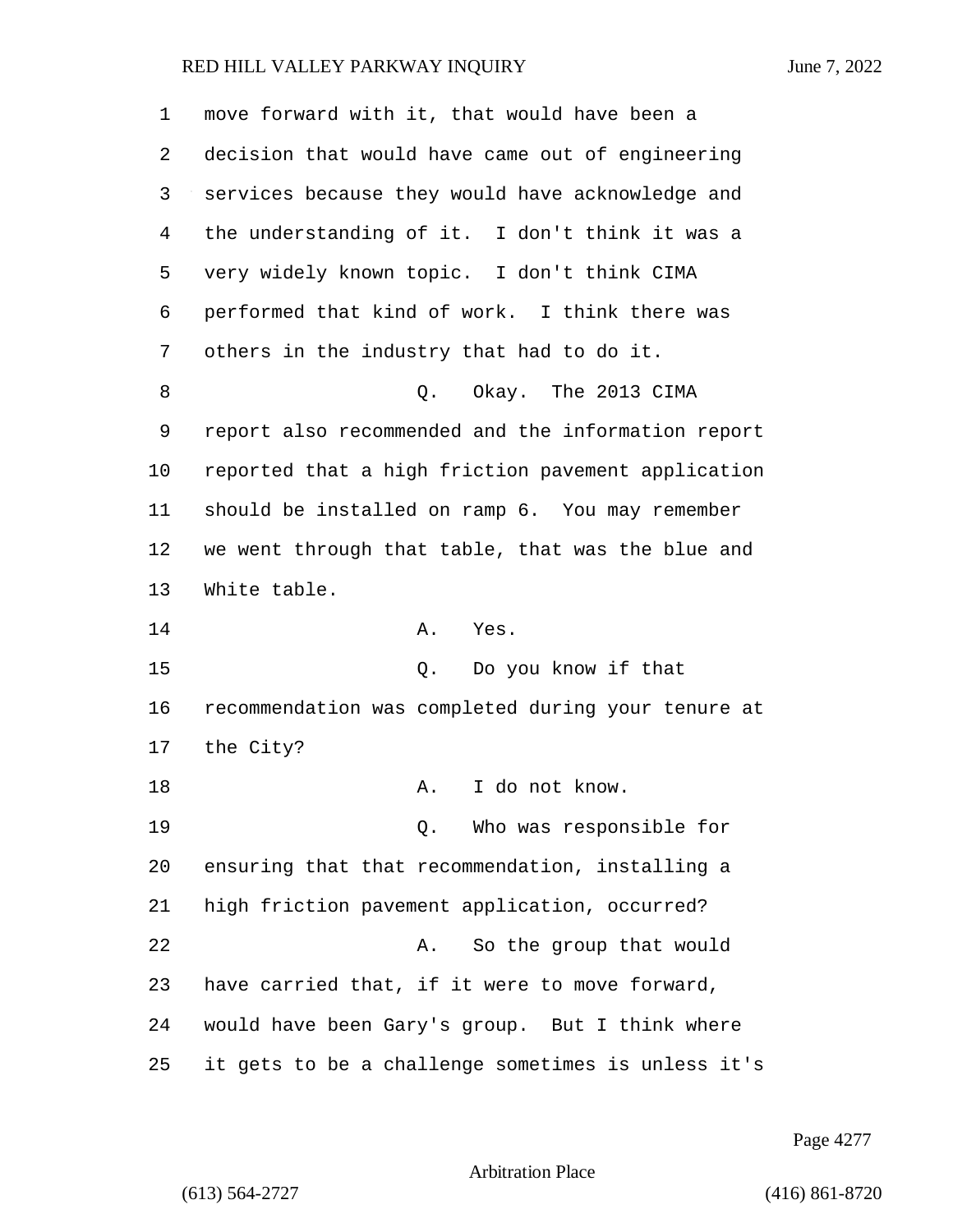| 1              | laid out specifically that council says, thou      |
|----------------|----------------------------------------------------|
| 2              | shalt, you know, investigate this further and      |
| 3              | report back or thou shalt do this. You know,       |
| $\overline{4}$ | there wasn't enough information I think to say,    |
| 5              | you know, I don't recall -- you know, what was the |
| 6              | cost of it and what was involved in it. And this   |
| 7              | is something too that they would have to take back |
| 8              | and look at, you know, what other things were      |
| 9              | coming up in that particular area in terms of      |
| 10             | capital improvements.                              |
| 11             | So that might have been                            |
| 12             | something that would have been dealt with as a     |
| 13             | course of normal action, I don't know. It's not    |
| 14             | an area that I'm familiar with and that I can      |
| 15             | really give you much more information in. It's     |
| 16             | just -- I just don't know enough about that topic. |
| 17             | Q. Okay. I'm going to                              |
| 18             | suggest to you if it had been put in a             |
| 19             | recommendation report then it would have been a    |
| 20             | little bit clearer that council was asking for     |
| 21             | that to be done. Would you agree with that?        |
| 22             | Well, I wouldn't say that<br>Α.                    |
| 23             | council asked for it to be done.                   |
| 24             | Sorry, the Public Works<br>Q.                      |
| 25             | committee.                                         |

Page 4278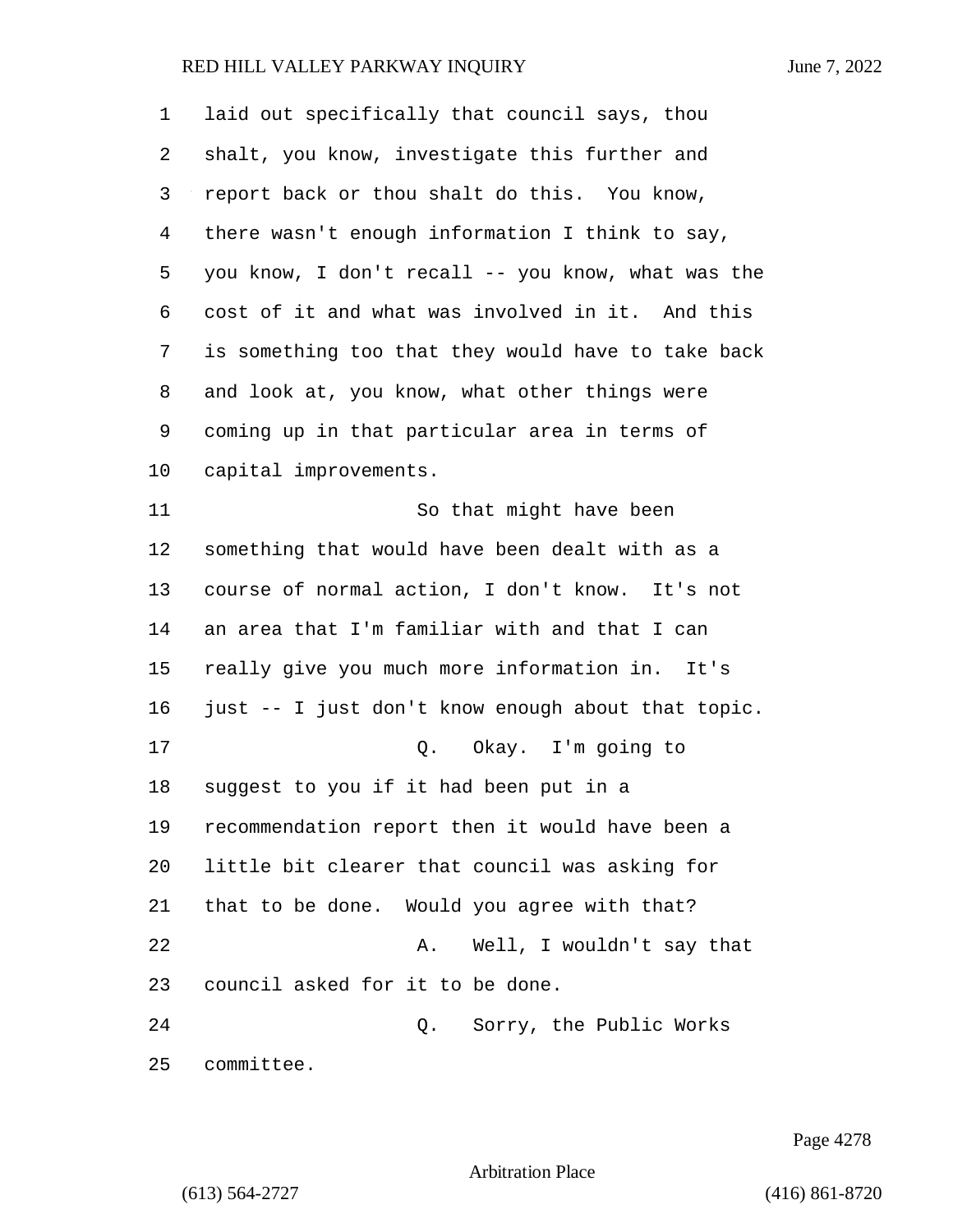1 A. Yeah. So, again, we were -- came back and reported on what we were asked to report on. 4 Q. Hm-mmm. 5 A. And so I think that report covered off those aspects dealing with the whole visibility issue on that. That's something that, you know, would have had to have been considered elsewhere. I don't think we would have reported on doing that, or at least Gary's guys didn't suggest it, and I don't know -- I guess I'm getting beyond really what I know about that area. 13 Q. Okay. My suggestion was I think a little bit more general. If it had been in a recommendation report, then there would have been some more transparency from Public Works committee about approving that as a recommendation to be implemented. Do you remember that? 19 A. If it was put in as a recommendation to implement, yes, probably. 21 0. Okay. 22 A. What was the wording in the CIMA document? Was it should consider or could consider? 25 Q. Could consider.

Page 4279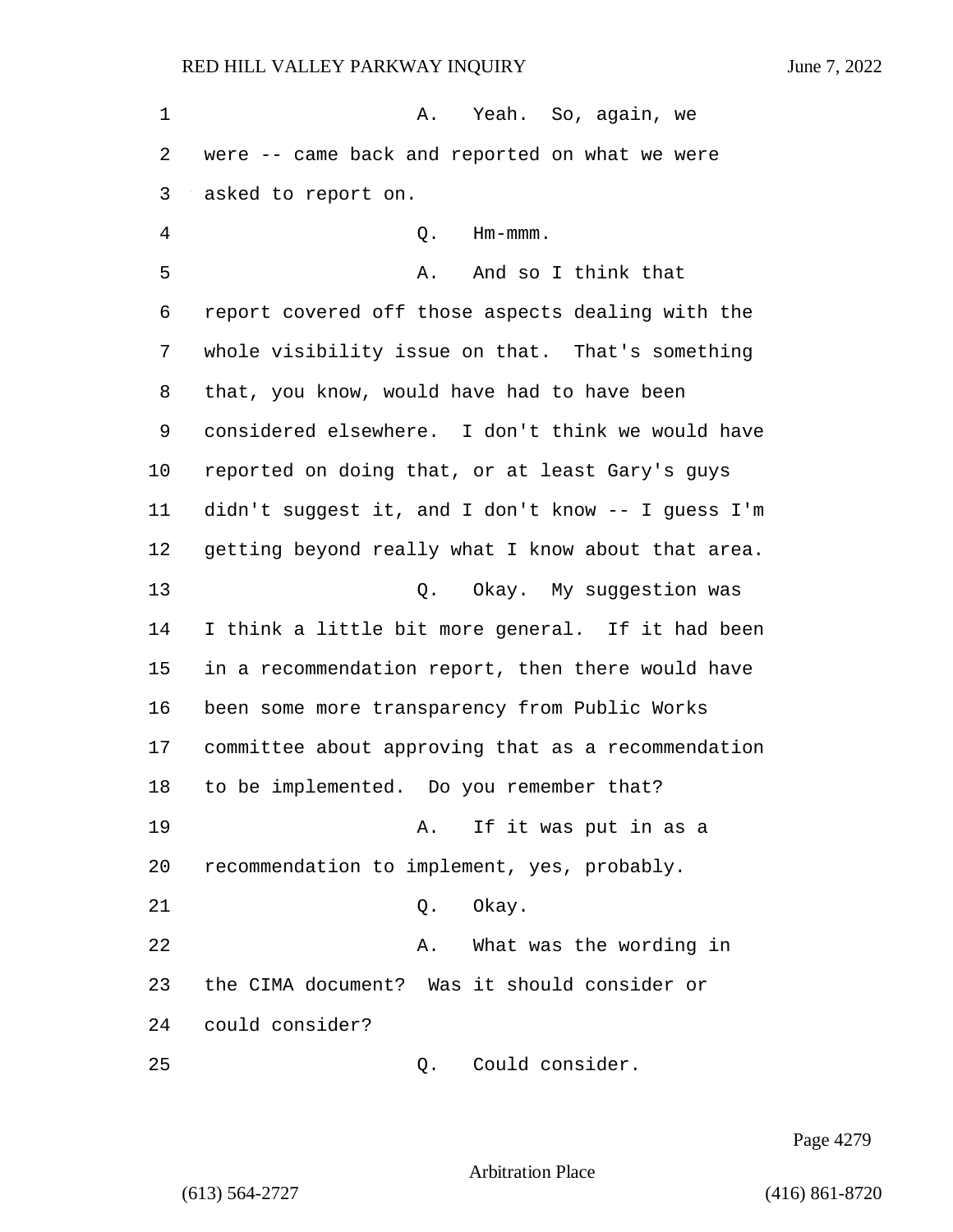1 A. So it's really flagging 2 for staff that's something that you might want to 3 look at, in my opinion. It doesn't say thou shalt 4 or you got a real serious problem here. It's 5 something to think about. That's kind of how I 6 view it. 7 0. Sure. 8 Let's go now to OD6, page 86, 9 paragraph 226, please, OD6, page 86, 10 paragraph 226, please. 11 THE REGISTRAR: Apologies, I 12 thought I had my screen share up. 13 MS. LAWRENCE: No problem. 14 Can you actually close that callout. There's just 15 some context before we go to the callout. 16 BY MS. LAWRENCE: 17 and 17 Q. After the Public Works 18 committee meeting in November and the ratification 19 by council and the OLB list that gets circulated, 20 Mr. Moore e-mailed you and Mr. White and Mr. Locs 21 and Mr. Field, McGuire and Nancy Clark you will 22 see at 224. 23 And in fact, maybe just for 24 our eyes why don't we call that out. And he said: 25 "I talked to Councillor

Page 4280

Arbitration Place

(613) 564-2727 (416) 861-8720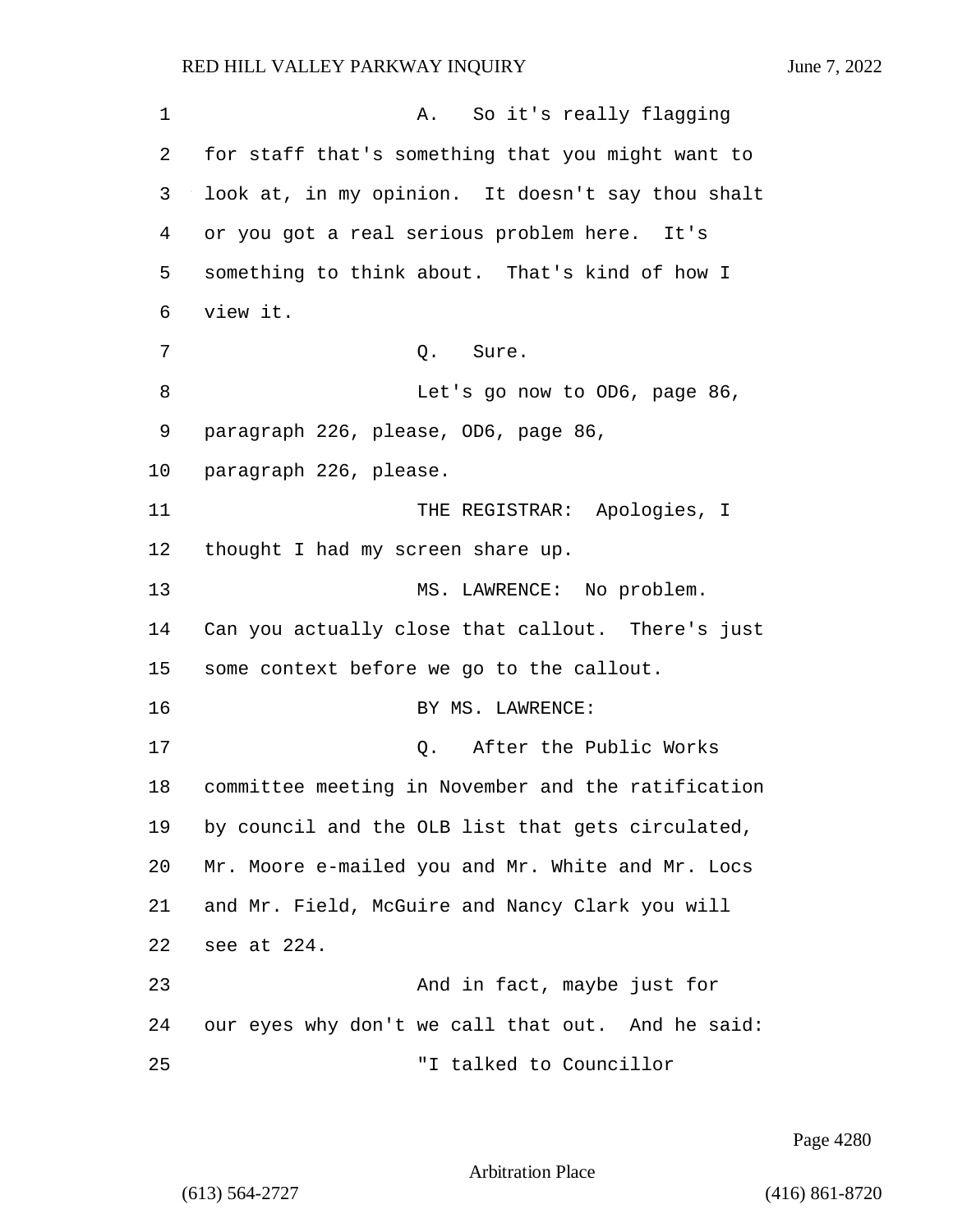| 1  | Collins after the Public Works                  |
|----|-------------------------------------------------|
| 2  | committee meeting --" I'm                       |
| 3  | going to assume "-- on Monday                   |
| 4  | re his expectations. He is                      |
| 5  | not expecting anything until                    |
| 6  | the improvements suggested and                  |
| 7  | approved in your last report                    |
| 8  | have been implemented and he's                  |
| 9  | had -- there's been a                           |
| 10 | reasonable time to be able to                   |
| 11 | comment. He's not looking for                   |
| 12 | anything beyond -- anything in                  |
| 13 | 2014." (As read)                                |
| 14 | And that was your                               |
| 15 | understanding of the staged approach, right?    |
| 16 | I think it's fair, yes.<br>Α.                   |
| 17 | And then he says --<br>Q.                       |
| 18 | (indiscernible) the e-mail from Mr. Moore says: |
| 19 | "Nancy --" it says Ms. Clark                    |
| 20 | here "-- this is an OBL item                    |
| 21 | that will have to go beyond                     |
| 22 | this term of council and                        |
| 23 | cannot at this time be given                    |
| 24 | date." (As read)                                |
| 25 | Is that way OBL items work,                     |

Page 4281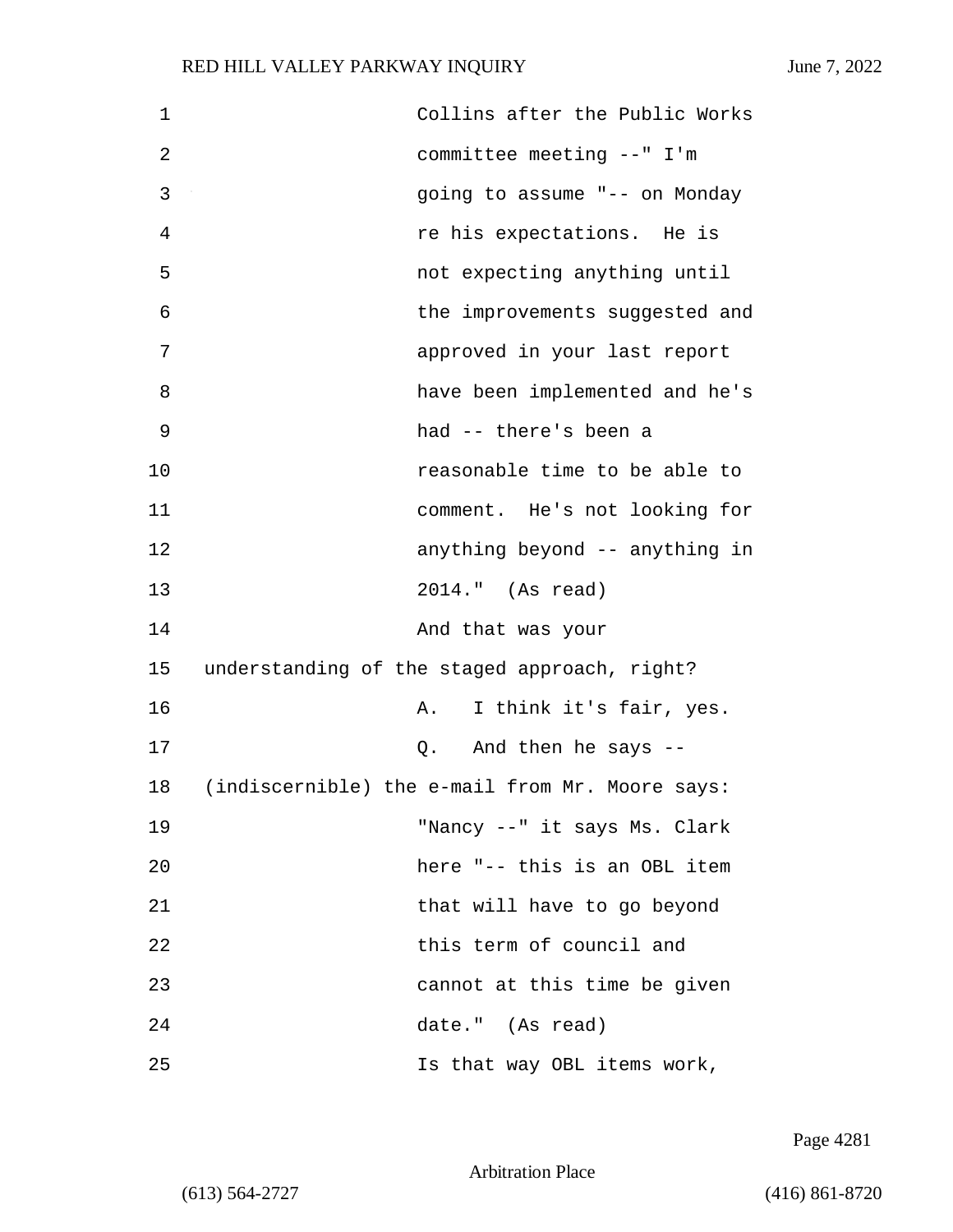1 that staff can say that they should not be given a 2 return date? 3 A. No, I've not known that 4 to be that case. 5 Q. Okay. 6 A. You know, it may very 7 well be, but I've never seen it. 8 Q. Okay. 9 A. Certainly Ms. Clark would 10 have -- you know, she's very -- she would know how 11 to deal with these particular issues. 12 0. Okay. 13 Registrar, you can close that, 14 and if you can now bring up 25 and 26 together, 15 please. Thank you. 16 So you basically concur. You 17 say that you're working on measures for the spring 18 work schedule. And Mr. White then e-mailed this 19 back and forth that we've just gone through to 20 Mr. Ferguson and Mr. Jacobson. You're not 21 included in this e-mail. And Mr. White says: 22 "We need asphalt skid tests to 23 see what they determine also." 24 He's also mentioning slippery 25 when wet signs.

Page 4282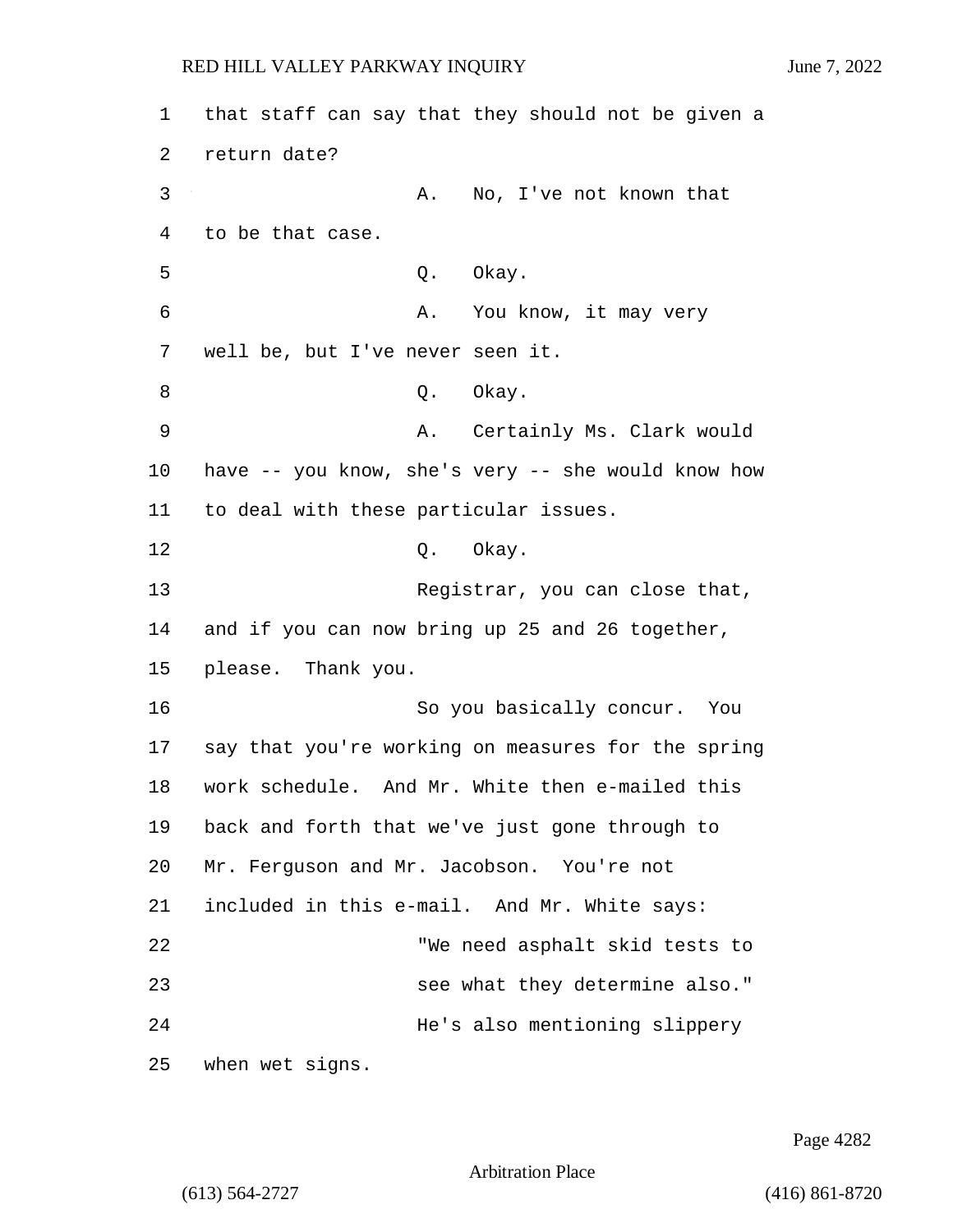1 Did you take any steps to 2 follow up with Mr. Moore personally? Did you take 3 steps to follow up with Mr. Moore on friction 4 testing after the PWC meeting in November? 5 A. I don't believe so. 6 Q. Do you know if Mr. White 7 ever followed up with Mr. Moore in response to 8 this e-mail? 9 A. I do not know. 10 Q. Did you direct any of 11 your staff to follow up with Mr. Moore about 12 friction testing results after the PWC meeting in 13 2013? 14 A. I wasn't involved in this 15 e-mail you said? 16 Q. No, I mean more 17 generally. 18 A. Can you repeat the 19 question, please. 20 Q. Sure. Did you direct any 21 of your staff to follow up with Mr. Moore in 22 respect of friction testing results after 2013? 23 A. I don't think so. I 24 don't recall. I think we got more into the 25 friction testing discussion as we got in 2015.

Page 4283

```
Arbitration Place
```
(613) 564-2727 (416) 861-8720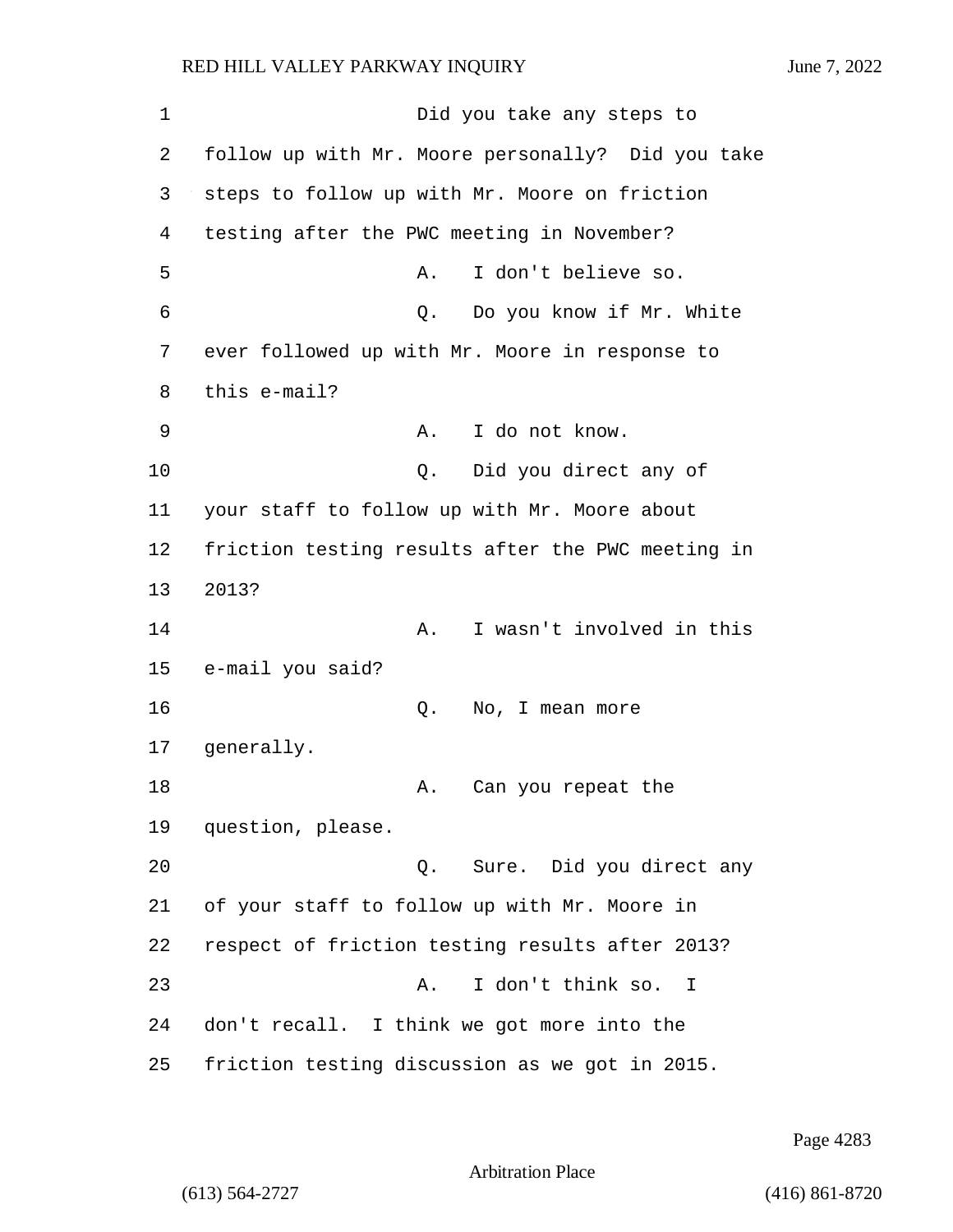| 1  | Registrar, can you bring<br>Q.                     |
|----|----------------------------------------------------|
| 2  | up HAM24096, please. If you could call out the     |
| 3  | e-mail that Martin White sends to John Mater.      |
| 4  | It's the second e-mail down. Okay.                 |
| 5  | This is another e-mail that                        |
| 6  | you are not copied on. Mr. White asks Mr. Mater:   |
| 7  | "Has anyone told him we're                         |
| 8  | doing the LINC collision                           |
| 9  | crossover study." (As read)                        |
| 10 | So this is $--$ we're in 2015                      |
| 11 | now, and the timing of it matters in respect of my |
| 12 | first question which is, there was a LINC          |
| 13 | collision crossover study that was initiated in    |
| 14 | late 2014, early 2015; is that right?              |
| 15 | Yeah, I think in general<br>Α.                     |
| 16 | we were trying to make sure we had a good handle   |
| 17 | in terms of what were all the types of collisions  |
| 18 | and what percentages they were on the LINC.        |
| 19 | Q. Okay. And Martin White                          |
| 20 | says to John, "he's going to react when he finds   |
| 21 | out" in respect of -- this is in respect of        |
| 22 | Mr. Moore. I'm happy to take the e-mail down to    |
| 23 | show you the context, but I'm going to put to you  |
| 24 | it's "he's going to react," is Mr. Moore is going  |
| 25 | to react, when he finds out.                       |

Page 4284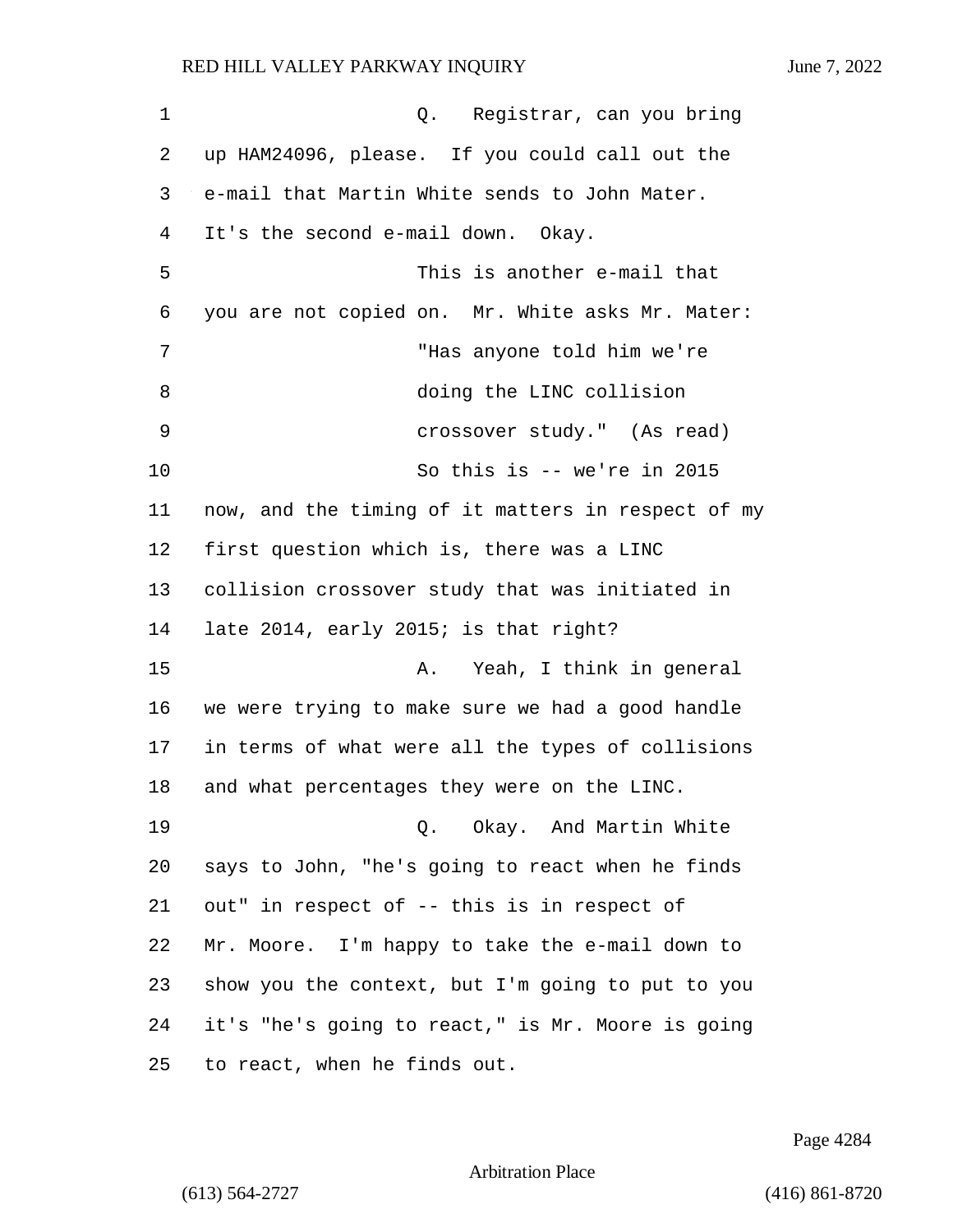1 And did you have any reason to 2 believe that Mr. Moore would have reacted badly if 3 the City retained CIMA for a safety review? 4 A. No. 5 Q. Did you know the folks at 6 CIMA personally? 7 A. I knew them in passing. 8 I think I met Brian Malone maybe a couple times. 9 I did not deal with him directly in these things, 10 you know, that was left to Martin and his team to 11 do that because they -- 12 Q. Okay. 13 A. -- you know, they speak 14 the same language. 15 O. Mr. White says: 16 "Mr. Malone even told me he's 17 charging a bit extra due to 18 Gary." (As read) 19 Had you ever heard that 20 comment, that CIMA was charging extra to have 21 to -- because of some relationship to Mr. Moore to 22 their projects? 23 A. I think it was tongue and 24 cheek. 25 Q. Okay. Just skipping down

Page 4285

Arbitration Place

(613) 564-2727 (416) 861-8720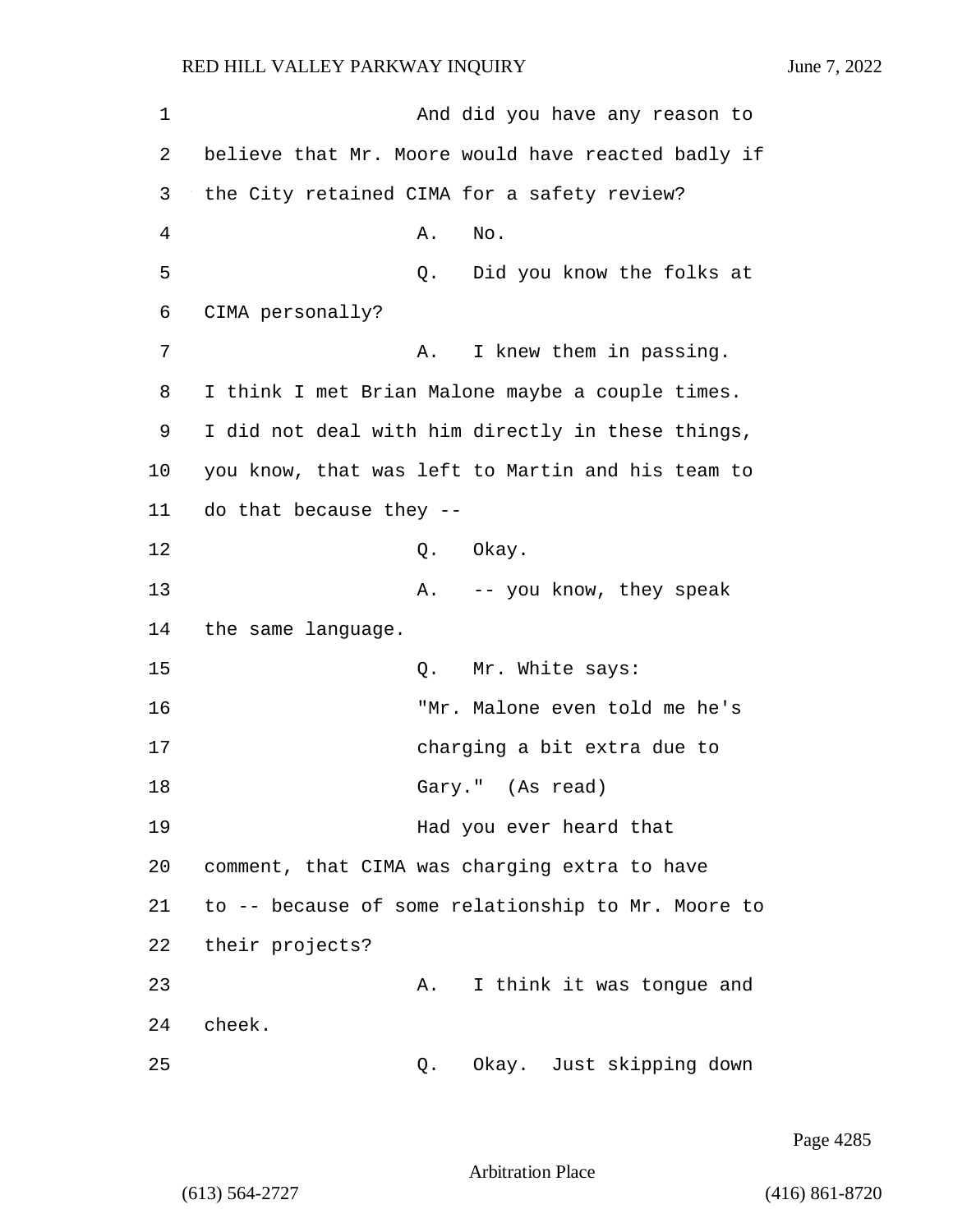to the next paragraph: 2 "This is a consistent problem 3 we face routinely with that 4 section and related works. 5 I'm not going to respond, but 6 I -- " and then he goes on. **Apart from what you and I have** 7 already talked about, did your staff express concerns to you about working with Mr. Moore's section, that is, the engineering services section of Public Works? 12 A. Some of them. 13 C. And what were the -- can you describe the nature of those concerns? 15 A. With a few of them, not all of them, some of them were excellent. They tended to be rather abrupt, and I would say a little arrogant in how they dealt with things. And going back to the TCC, that's part of the reason we put that together, so that managers would have a forum where they would have to talk and go over some of these things. 23 You know, I think the issue really becomes, you know, my staff can't tell his staff what to do. Same, his staff can't tell my

Page 4286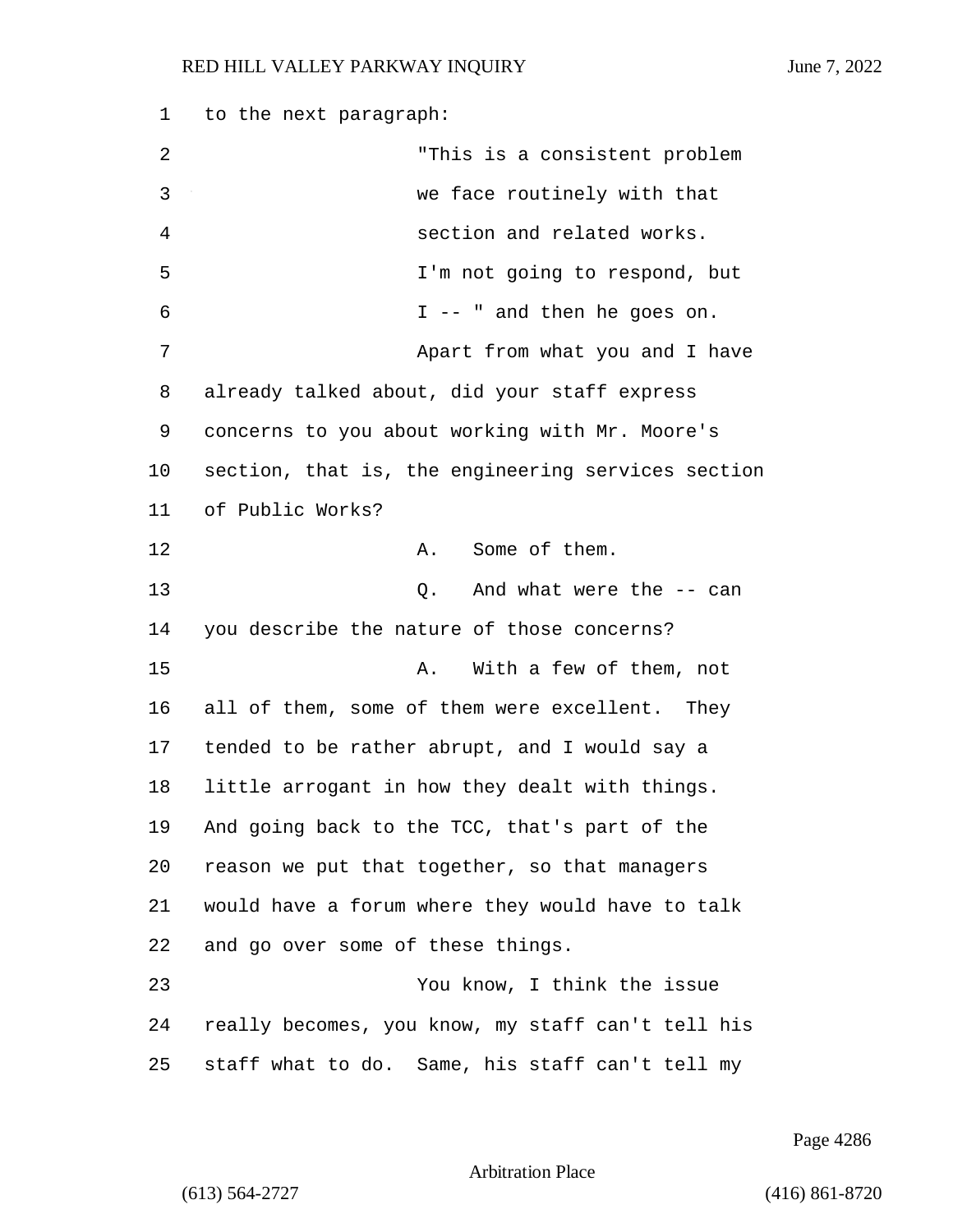| $\mathbf 1$ | staff what to do. You know, and that would work    |
|-------------|----------------------------------------------------|
| 2           | the same way anywhere else in the City.            |
| 3           | So if it was an issue                              |
| 4           | somewhere along the line, that's the kind of thing |
| 5           | that would need to be elevated for a, you know,    |
| 6           | discussion either at DMT or between directors or,  |
| 7           | you know, if it was really bad, having Gerry in    |
| 8           | the room, you know, telling us to get along. I     |
| 9           | don't think that happened that often, but, you     |
| $10 \,$     | know, there were certainly times where we, you     |
| 11          | know, would have to sit down and come to a meeting |
| 12          | of minds in terms of a consensus how we were going |
| 13          | to approach a particular issue, and especially     |
| 14          | when it was very complicated and involved, quite a |
| 15          | number of groups.                                  |
| 16          | So when you get into issues,                       |
| 17          | you know, like you mentioned in traffic before,    |
| 18          | there's a lot of people that touch it, traffic     |
| 19          | issues, whether it be the master plan or road      |
| 20          | construction or road maintenance or, you know,     |
| 21          | dealing with lane markings and things like that.   |
| 22          | That's four different groups right there.          |
| 23          | So that's one of the                               |
| 24          | challenges, and I've always said that within the   |
| 25          | City, that it would be a wonderful world if we     |

Page 4287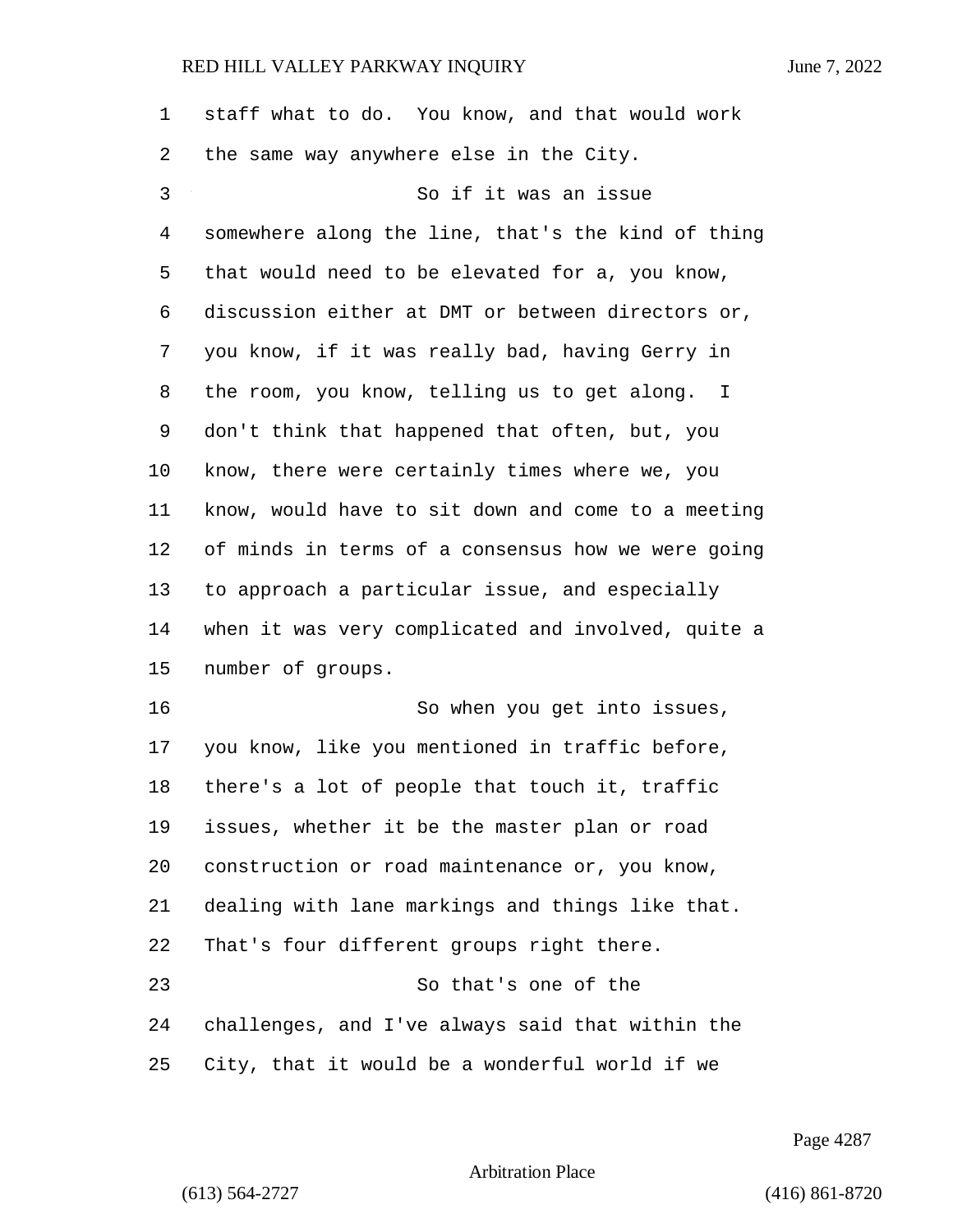could put it all in one spot, but it's not quite possible to do. That's why you need to find some kind of mechanism for people to kind of work together on this stuff.

5 People were very busy. Not making excuses, but unless it was on their work list or they were told they had to do it by the appropriate authority, you know, they probably wouldn't have -- they'd probably deal with the things that they were probably going to get in trouble for not doing versus the stuff people that somebody else was pushing for that wasn't in their list of things that they had to do that particular day, and I think that's common. You know, it's human nature. 16 Q. Okay. So you said specifically that's part of the reason that the TCC was put together.

19 A. That was.

20 Q. And in particular was part of the reason that the TCC created to address concerns with Mr. Moore's section in particular? 23 A. No, no. I think it was to deal with traffic issues across the board, making sure that, you know, between managers that

Page 4288

Arbitration Place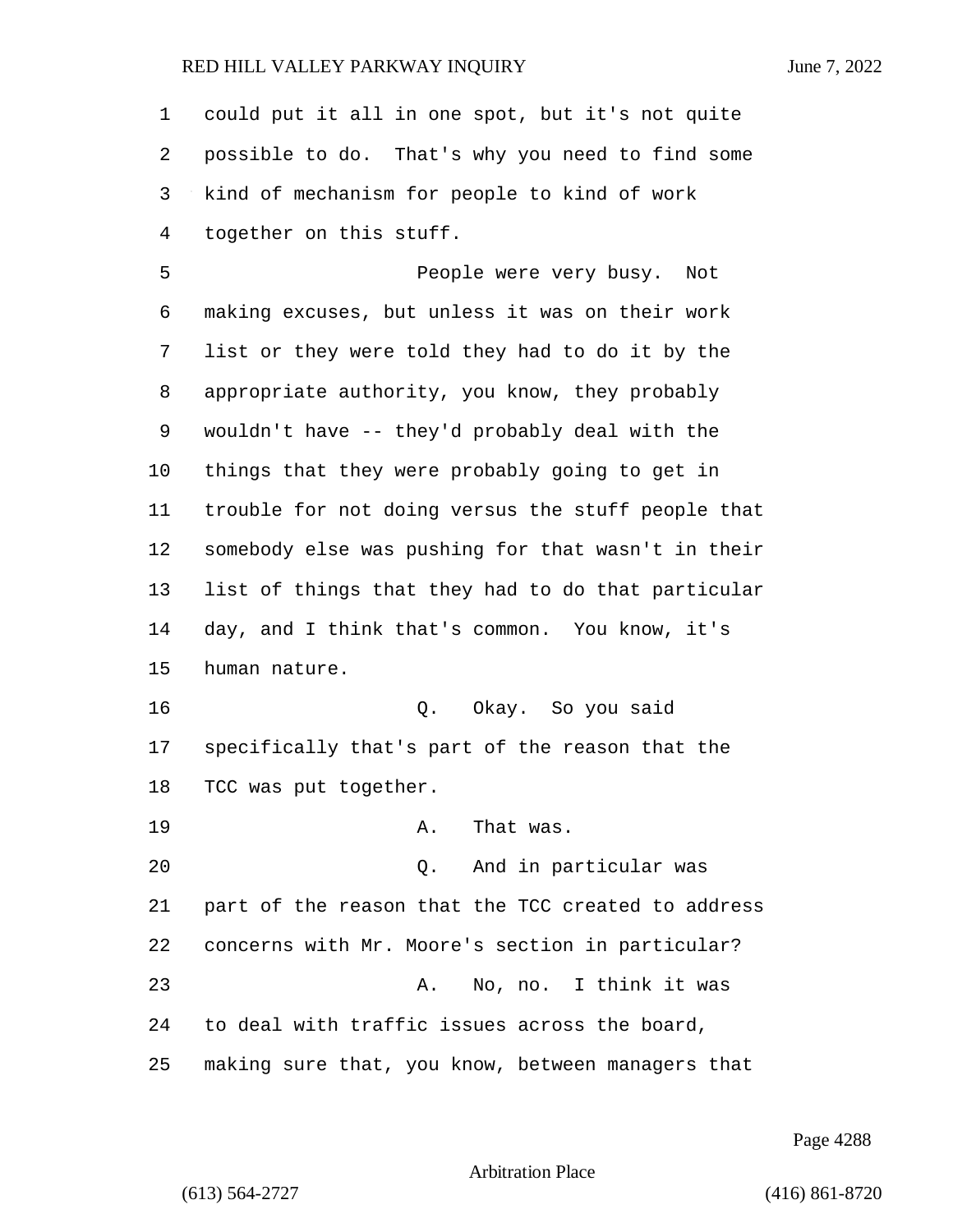they knew what was coming down the pipe in terms of capital plans or problems or things that needed to be addressed, especially where others groups would be involved and/or like to make comment or recommendations. So that was the intent of it, to improve communications between the groups. 7 Q. Okay. Did your section -- and I'm just asking this question up to this point in time, up to January 2015, so before the 2015 CIMA report. Did your group express concerns to you about information sharing from Mr. Moore's section? 13 A. Yes, I would say so. I don't think it was specific to that year. 15 0. Okay. What were the nature of the concerns? 17 A. It goes back to unless somebody tells me I have to do it, you know, I'm busy, and, you know, I don't have time to do it. I think it's more that kind of thing. And, you know, to be fair it would probably be a similar reaction if somebody else was asked in the organization to do stuff. That's where the leadership comes in, and you need to have, you know, sometimes meetings of minds. You know, it's

Page 4289

Arbitration Place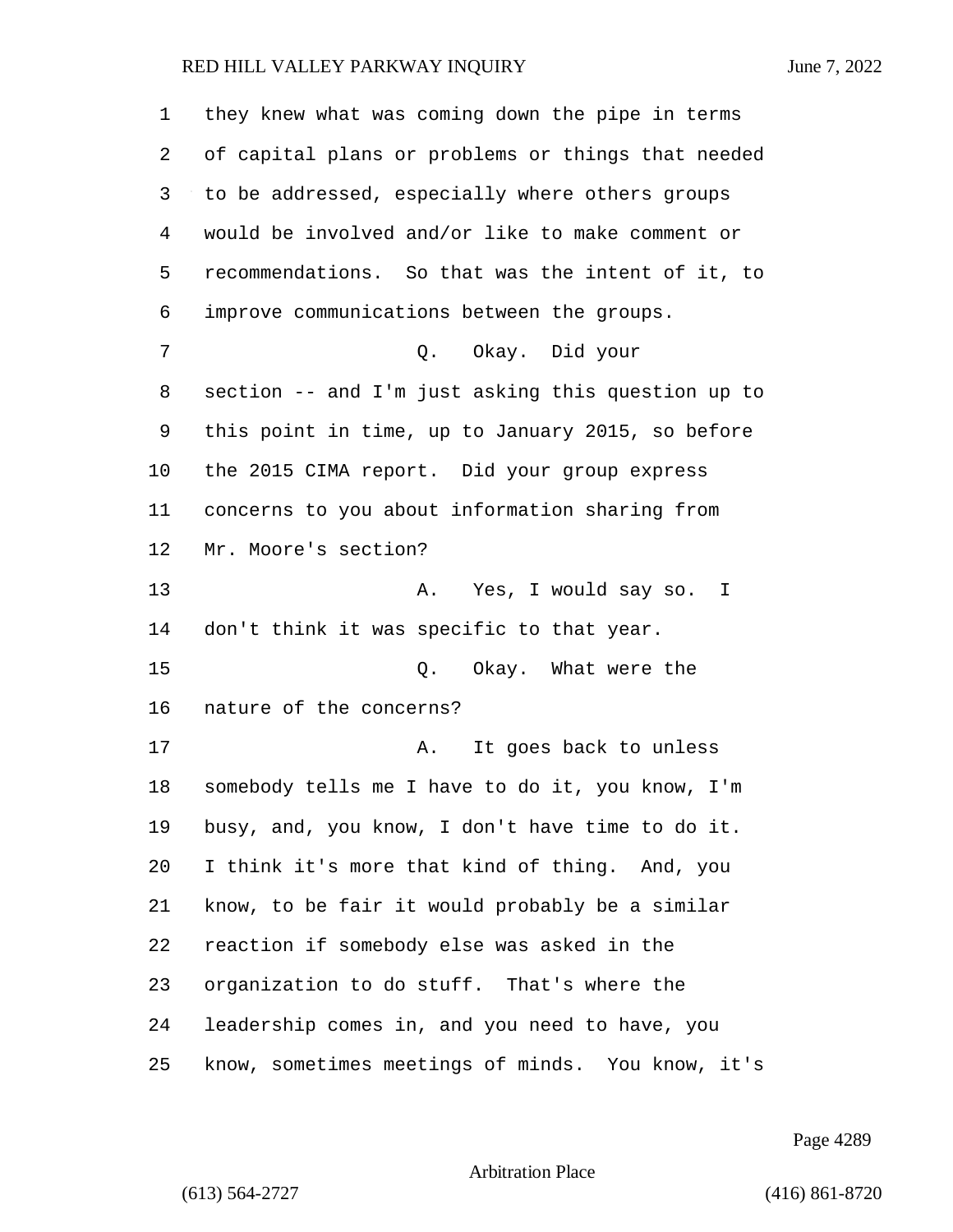like any relationship. Sometimes you've got to sit down and work things out and hear both sides of the story, which is important, and, you know, find a way forward. 5 Q. Okay. Thank you. I'm going to turn now to the 2015 CIMA study. 7 Actually before we get there. I'm not going to take you to any documents on this but would you agree that in -- after the public works meeting in which those countermeasures were approved, that information report we've been looking at, that your group felt pressure to move forward with the countermeasures that were under your scope of responsibility in as timely a way as possible. **A.** Yeah. I think they were keen to do it as well. You know, and I think what we looked at earlier for Martin was just him trying to keep things on the radar in terms of let's make sure we do -- and it would be something that I would convey a lot too is -- and John himself. You know, if we made a commitment to do something and we told council that we're going to do it in a certain timeframe, unless there's a darn good reason that something else has come up

Page 4290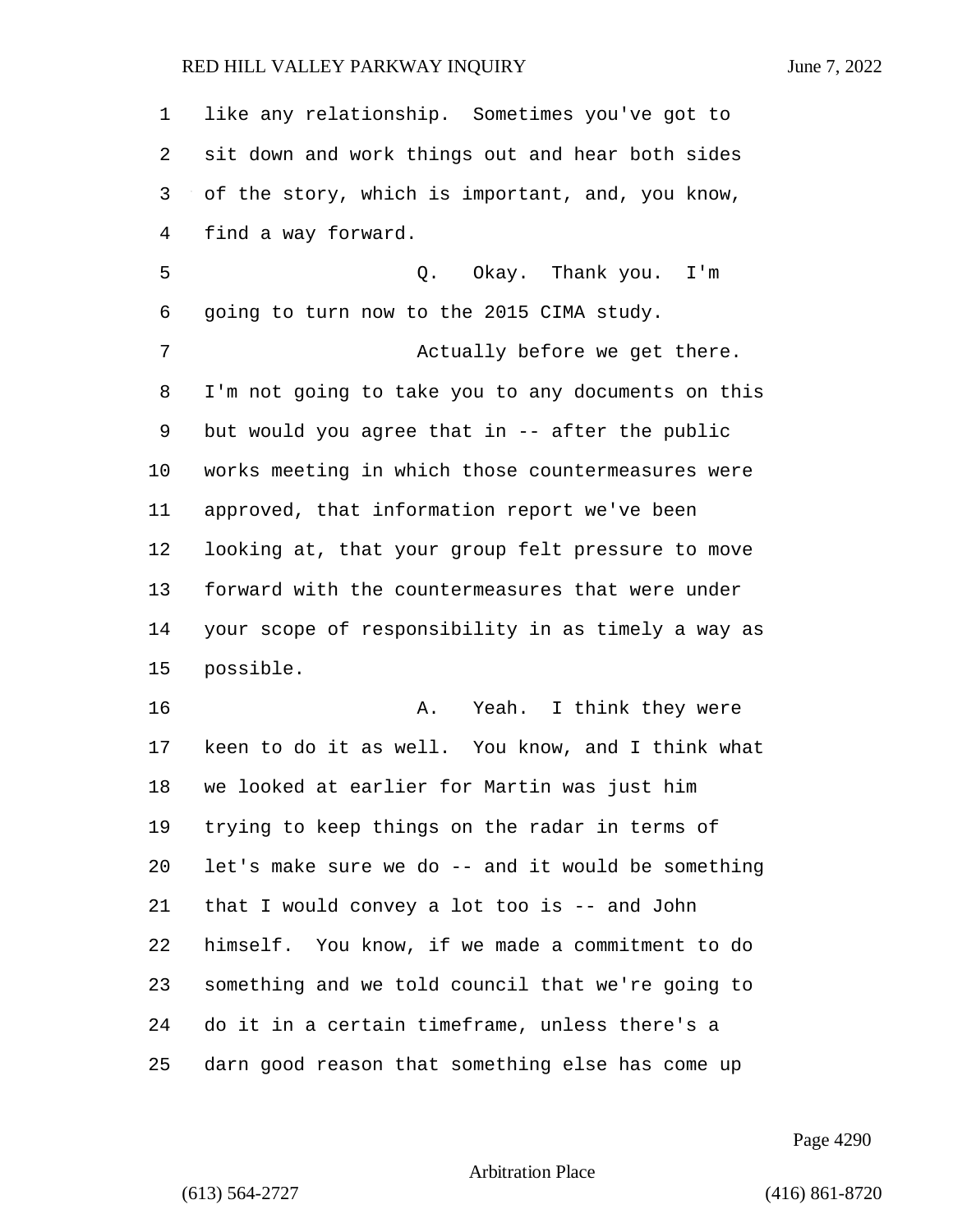that, you know, delayed it, we'd better get our work done. 3 Q. Okay. 4 MS. JENENE ROBERTS: Excuse me. Ms. Lawrence, if we're done with this document perhaps we can take the document and callout down then. 8 MS. LAWRENCE: Of course. You can take the call out down, thank you. 10 BY MS. LAWRENCE: 11 Q. And so am I correct that moving forward, weather permitting, your group made strides on doing the countermeasures relating to signage and pavement markings and installation of the cat's eyes or tiger's eyes, at least on a temporary basis? 17 A. Yeah, different things were done at different times for sure. But it was always a process of, you know, moving forward, doing something. 21 Q. All right. Okay. Moving to the 2015 CIMA report in May 2015 there was a fatal crossover collision on the Red Hill involving two young women. Do you remember that? 25 A. Yes, I do.

Page 4291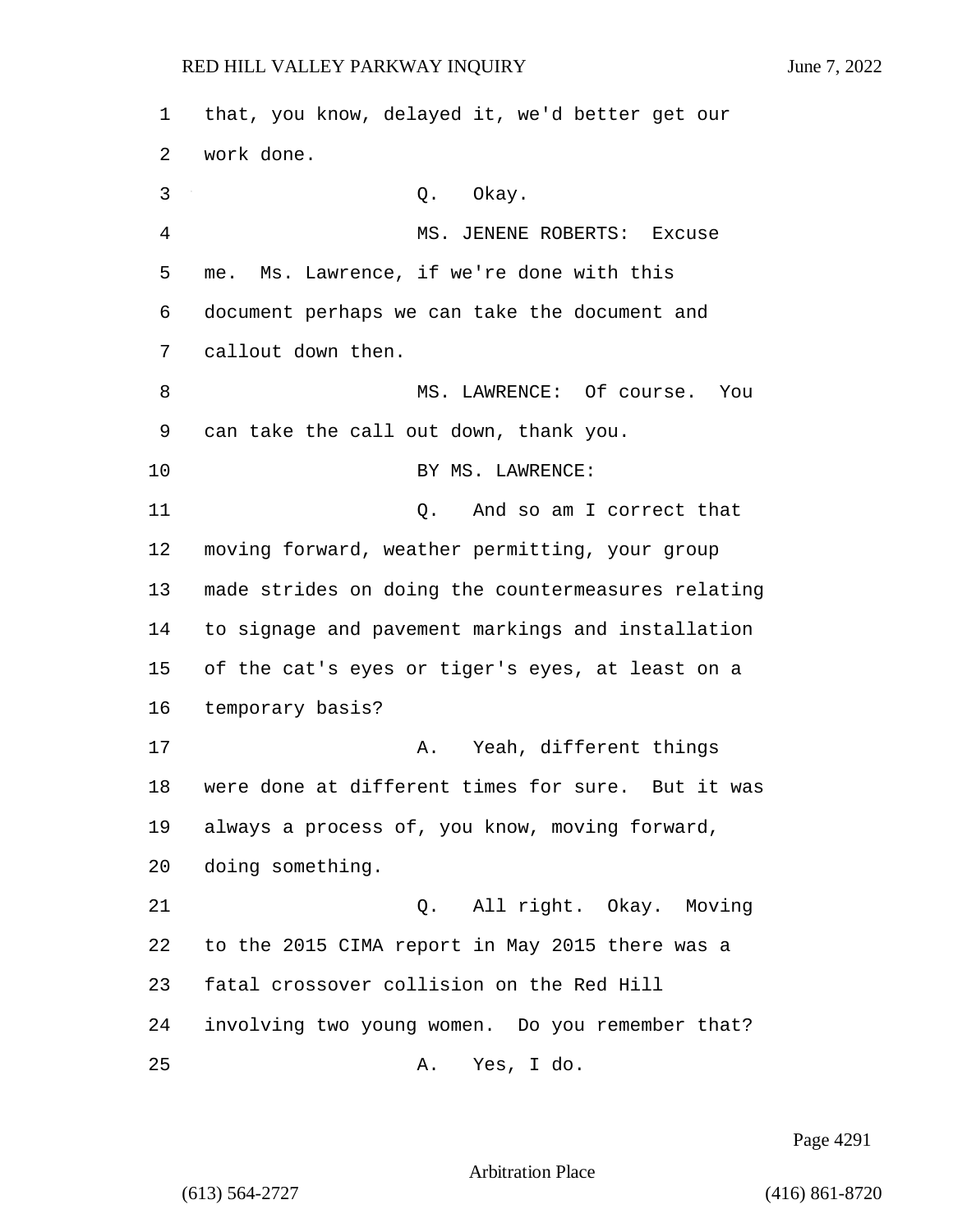1 Q. And it was a crossover collision. Is it your recollection that that collision triggered a discussion about the use of median barriers? 5 A. I don't know if that's when it started. I know there was certainly a lot of concern with members of council and publicly. You know, nobody likes to see something like that happen; it's horrible. And, you know, as we moved forward, I guess with the CIMA reports and they started to do their investigation, conversations came up about so what can you do to deal with these kinds of situations. 14 You know, it was not just the Red Hill; it was also the LINC as well. And so, you know, let's, as part of this process, figure out, you know, methods of -- things we might consider and figure out the pros and cons and the cost and, you know, if we were to do it what kind timeframe we looking at. 21 0. Sure. 22 A. So I think it evolved partially from that. 24 Q. And partially from some collisions on the LINC as well?

Page 4292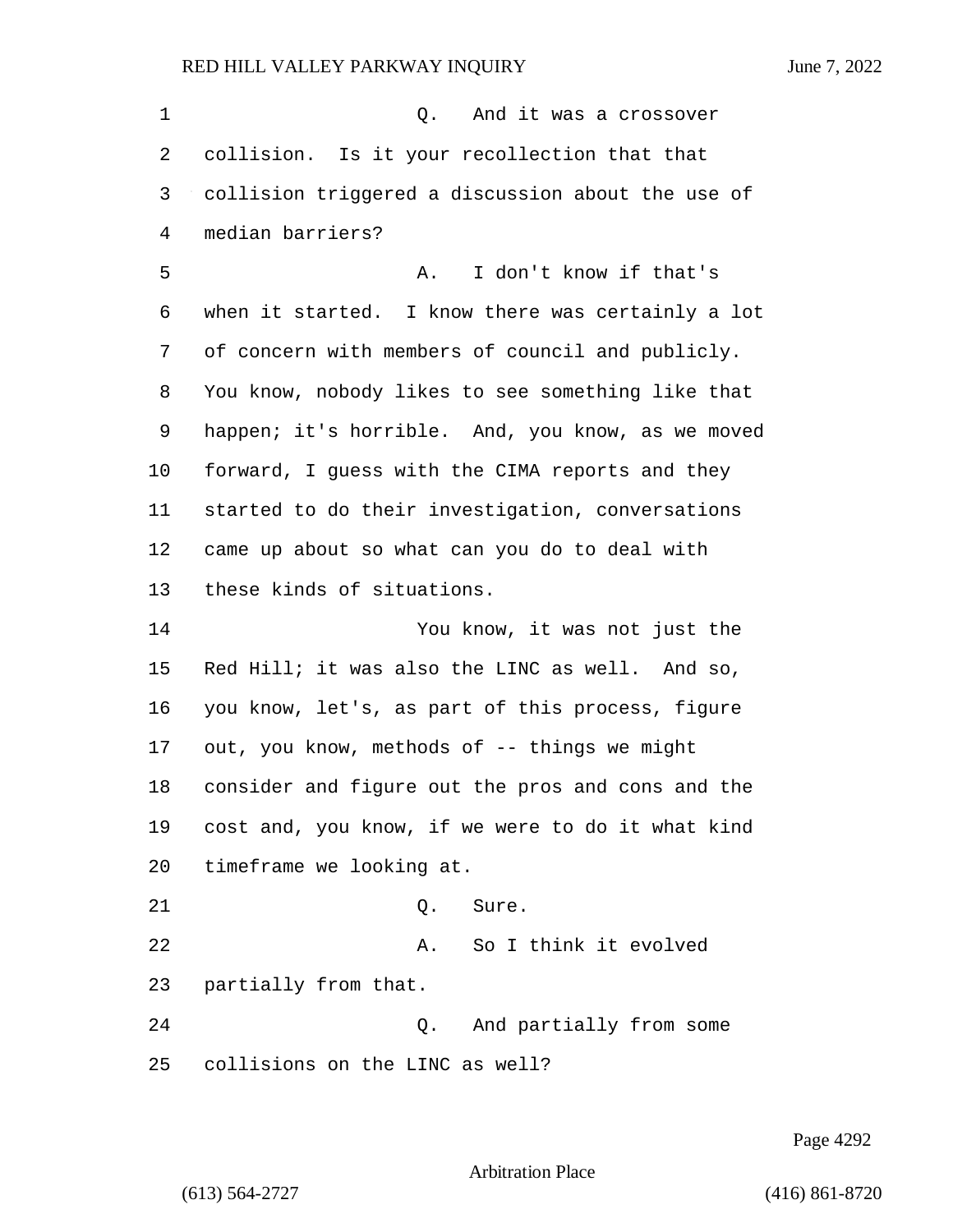1 A. Yeah. 2 Q. Yeah. And so my question 3 probably wasn't as specific as it should have 4 been, but the idea of median barriers is now 5 members of public are talking about it and members 6 of council are talking about it. Is that fair to 7 say? 8 A. I would say so. 9 Q. In 2015 and certainly by 10 the time of -- in response to this accident 11 involving the death these two young women? 12 A. I think it helped carry 13 that conversation. 14 Q. Okay. By May 2015 did 15 you know whether or not any friction testing had 16 been carried out on the Red Hill? 17 A. I don't think so. 18 and 18 Q. You don't think you knew? 19 **A.** It's hard to remember. I 20 knew about it sometime in 2015. I just don't 21 recollect exactly when. 22 Q. Okay. 23 A. I know we had a 24 conversation between Gary, John and Betty and I 25 about friction testing, and that's where Gary kind

Page 4293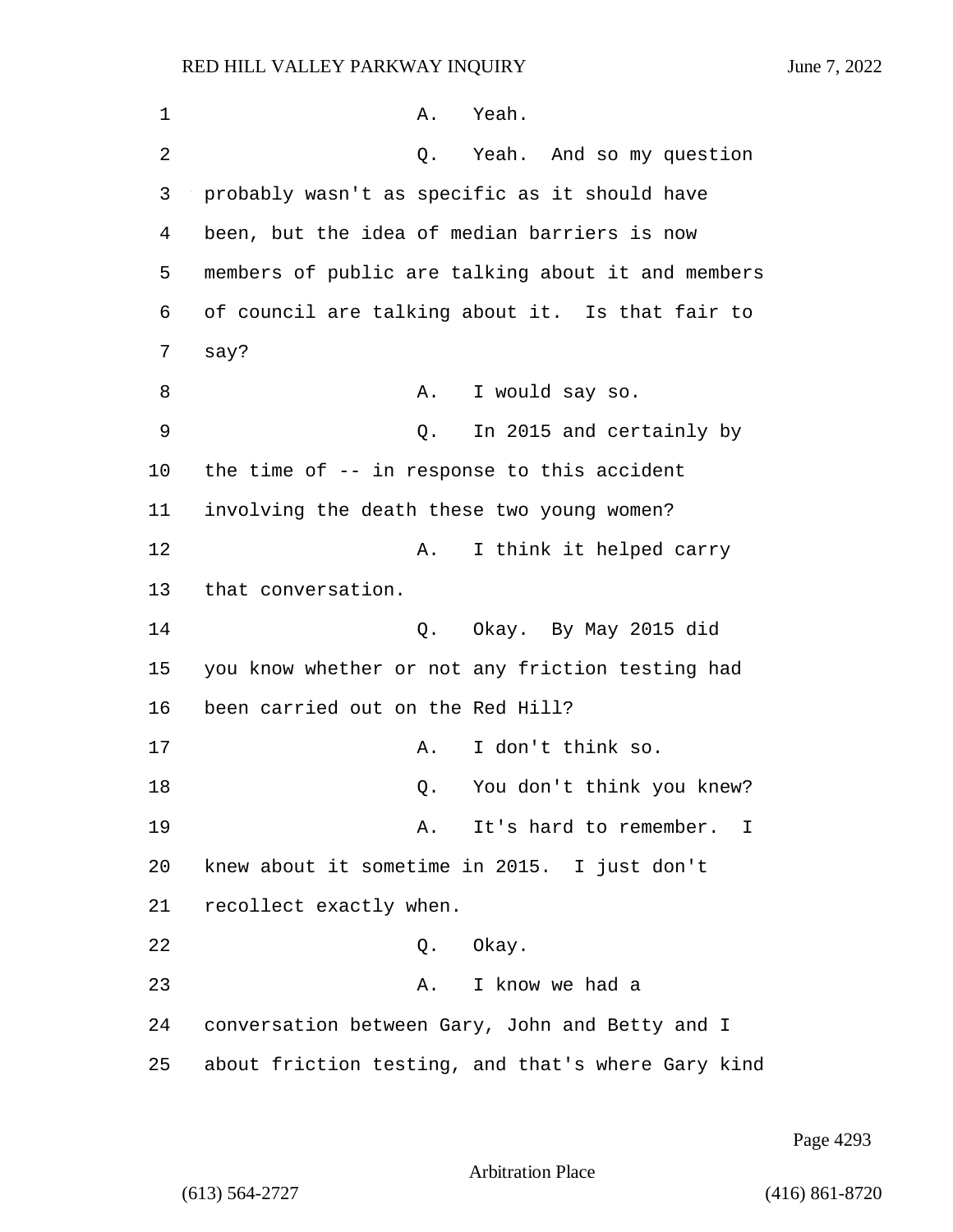| 1  | of, you know, shared with us some of his concerns. |
|----|----------------------------------------------------|
| 2  | You know, it wasn't a common thing in the          |
| 3  | industry, you know.                                |
| 4  | Q. Possible that that                              |
| 5  | happens much later into the CIMA report            |
| 6  | drafting --                                        |
| 7  | A. Maybe.                                          |
| 8  | -- process? Okay.<br>Q.                            |
| 9  | That would be my guess.<br>Α.                      |
| 10 | Q.<br>Okay. I'm going to ask                       |
| 11 | you a bunch of questions trying to keep close to   |
| 12 | the documents, so if anything triggers your memory |
| 13 | about the timing of that meeting just let me know. |
| 14 | Okay?                                              |
| 15 | Sure.<br>Α.                                        |
| 16 | So in advance of starting<br>Q.                    |
| 17 | the 2015 CIMA report had you directed your staff   |
| 18 | to ask Mr. Moore about friction testing?           |
| 19 | I don't recall.<br>Α.                              |
| 20 | Q. Okay.                                           |
| 21 | At some point we got to<br>Α.                      |
| 22 | conversations between directors about it.          |
| 23 | Q. Okay.                                           |
| 24 | I just don't recall what<br>Α.                     |
| 25 | part of 2015 that started.                         |

Page 4294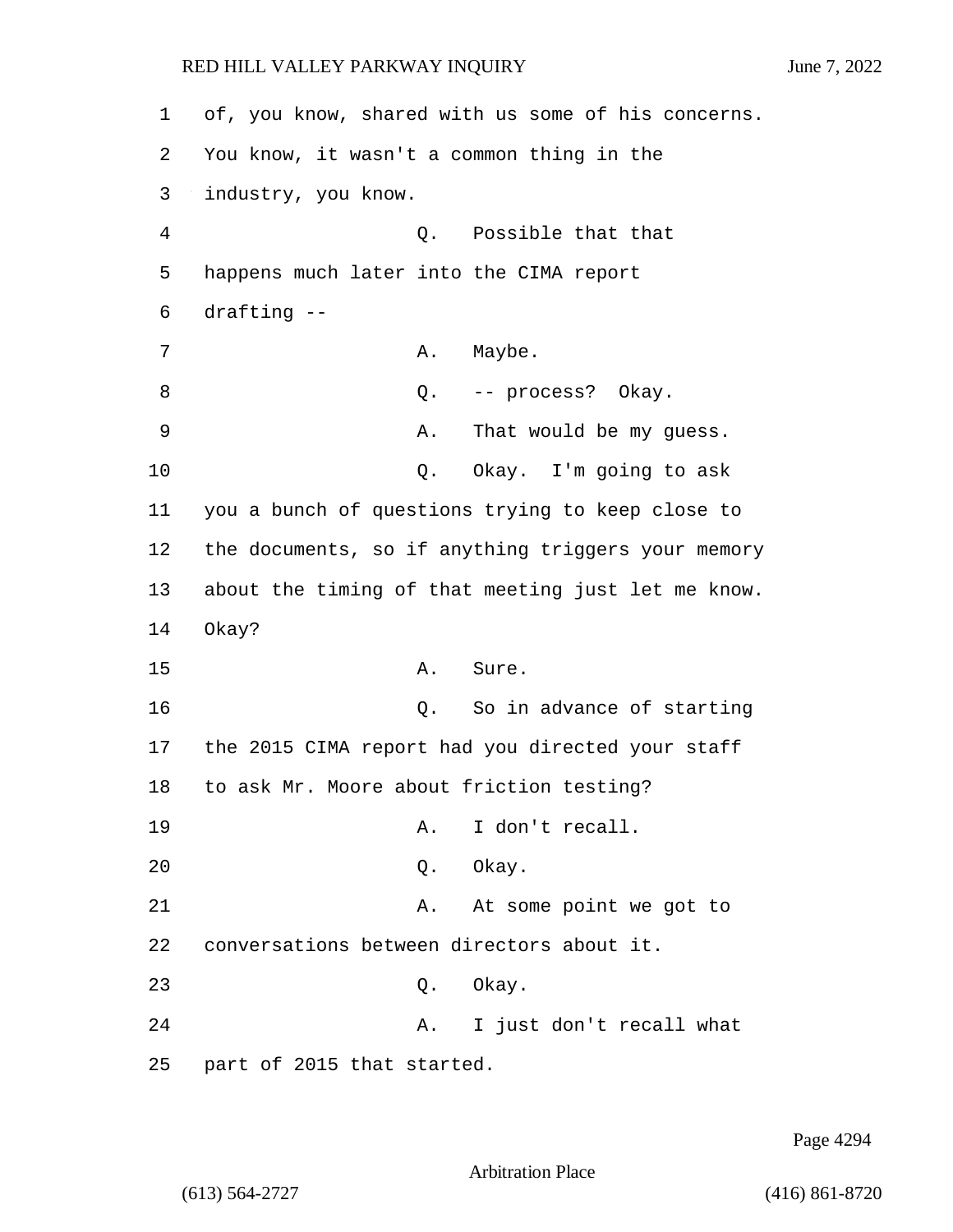1 Q. Okay. Maybe I'll ask the question -- 3 A. I think that became more of a director discussion at some point. 5 Q. Sure. Maybe I'll ask the question differently. If you got to this level where the directors are having a discussion, in advance of that director discussion were you asking your -- or directing your staff to go speak to Gary Moore or his staff about friction testing results? 12 A. I don't know about that specifically. But there would have been a scope of work for CIMA to look at and perform moving forward. And as that process developed -- it started with the LINC, I believe, and ended up with the Red Hill. 18 So as some of those things developed, you know, there would be a need to deal with Gary's team to understand where things were at and what their thoughts were on certain areas and to work with the consultant on those particular pieces. 24 So I don't know if that answers your question the way you want. But, you

Page 4295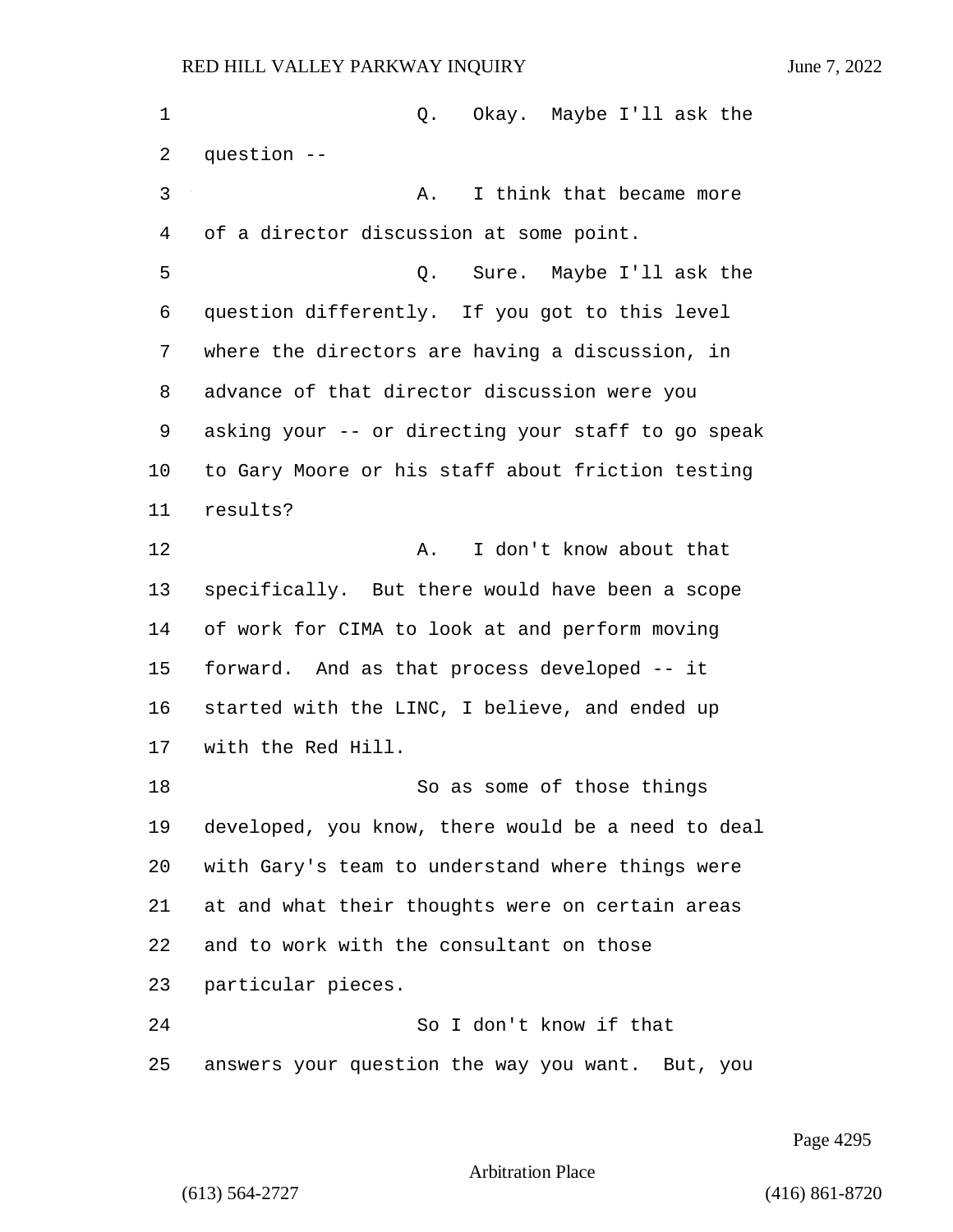| 1              | know, there would have been discussion anyways     |
|----------------|----------------------------------------------------|
| 2              | because that was a report that would have dealt    |
| 3              | with my group, Gary's group, Betty's group for     |
| $\overline{4}$ | sure. They would have dealt with things like the   |
| 5              | vegetation and the rumble strips and things like   |
| 6              | that, and Betty took over for Brian eventually.    |
| 7              | Q. Okay. So it sounds like                         |
| 8              | you're just -- you're putting some pieces together |
| 9              | that you think might be accurate is that once the  |
| 10             | staff are having discussions, you think that there |
| 11             | was discussions about friction testing. Is that    |
| 12             | what you're saying?                                |
| 13             | A. Probably. But I don't                           |
| 14             | know. I can't say for sure.                        |
| 15             | Fair enough.<br>Q.                                 |
| 16             | I don't recall.<br>Α.                              |
| 17             | Coming just from your own<br>Q.                    |
| 18             | knowledge, you don't recall -- and in fact I'll    |
| 19             | say it different way. You did not ask your staff   |
| 20             | to go follow up with Mr. Moore or his staff about  |
| 21             | friction testing before the CIMA project started,  |
| 22             | the 2015 CIMA project started?                     |
| 23             | Not that I remember.<br>Α.                         |
| 24             | Okay.<br>Q.                                        |
| 25             | As it relates to the 2013<br>Α.                    |

Page 4296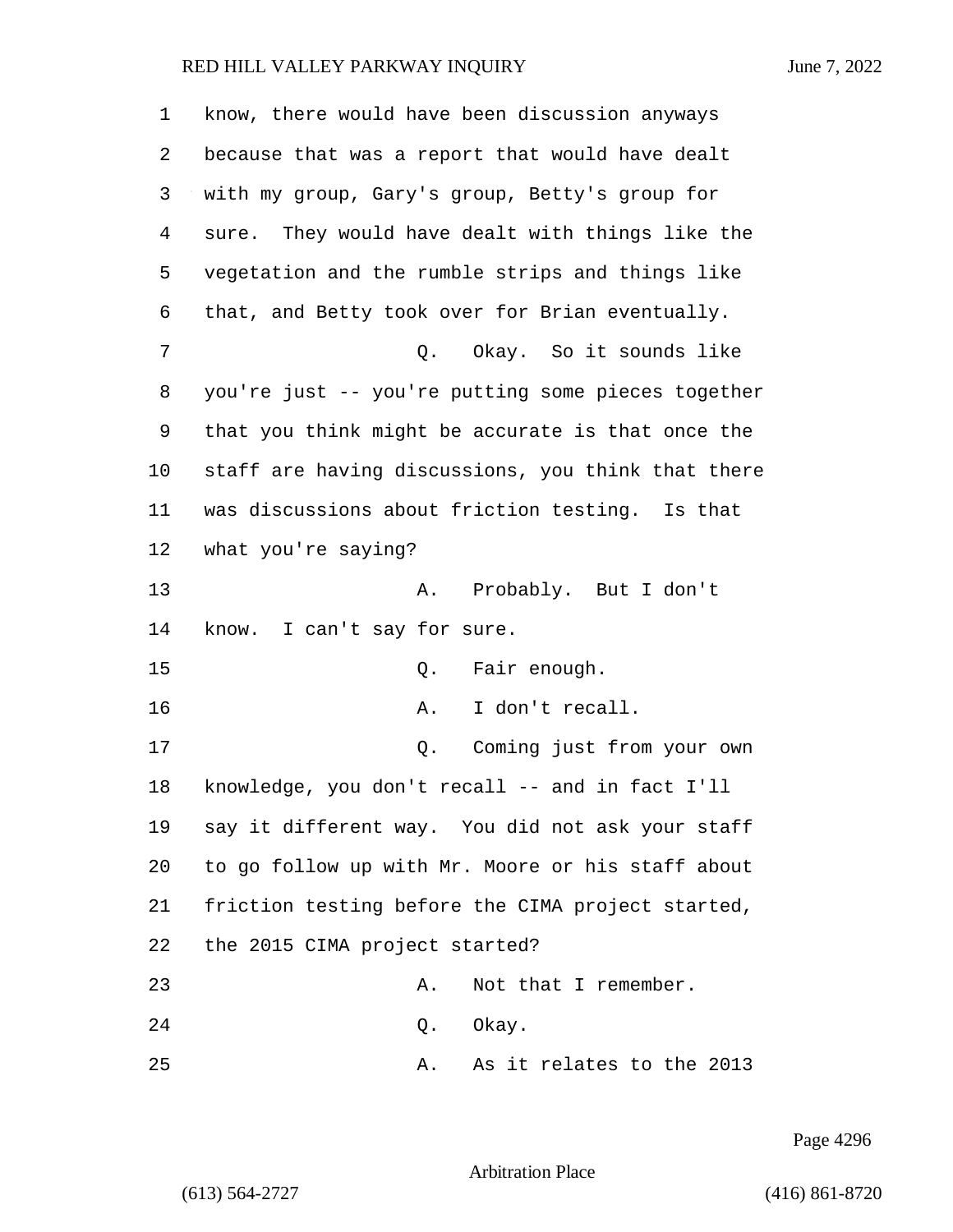report, no, not that I remember. 2 Q. Okay. And by that point you certainly hadn't seen any -- you hadn't personally obtained any friction test results from Mr. Moore or his team? 6 A. Correct. 7 Q. Okay. Were you involved in the day-to-day work in connection with the 2015 CIMA report? 10 A. Day-to-day stuff, no. We would have many discussions about it. 12 0. Sure. 13 A. You know, I would meet with Martin typically weekly, and as I say, you know, it was easy for Dave to drop in or walk down the hall and talk to John. So we would have discussions about what was happening. 18 Q. Okay. Did you give instruction to Mr. Mater, Mr. White or Mr. Ferguson to specifically include lighting of the main line as part of the scope of this 22 project? 23 A. I don't recall. I think lighting was being looked at as an overall as part of the CIMA project, so I wouldn't have gotten in

Page 4297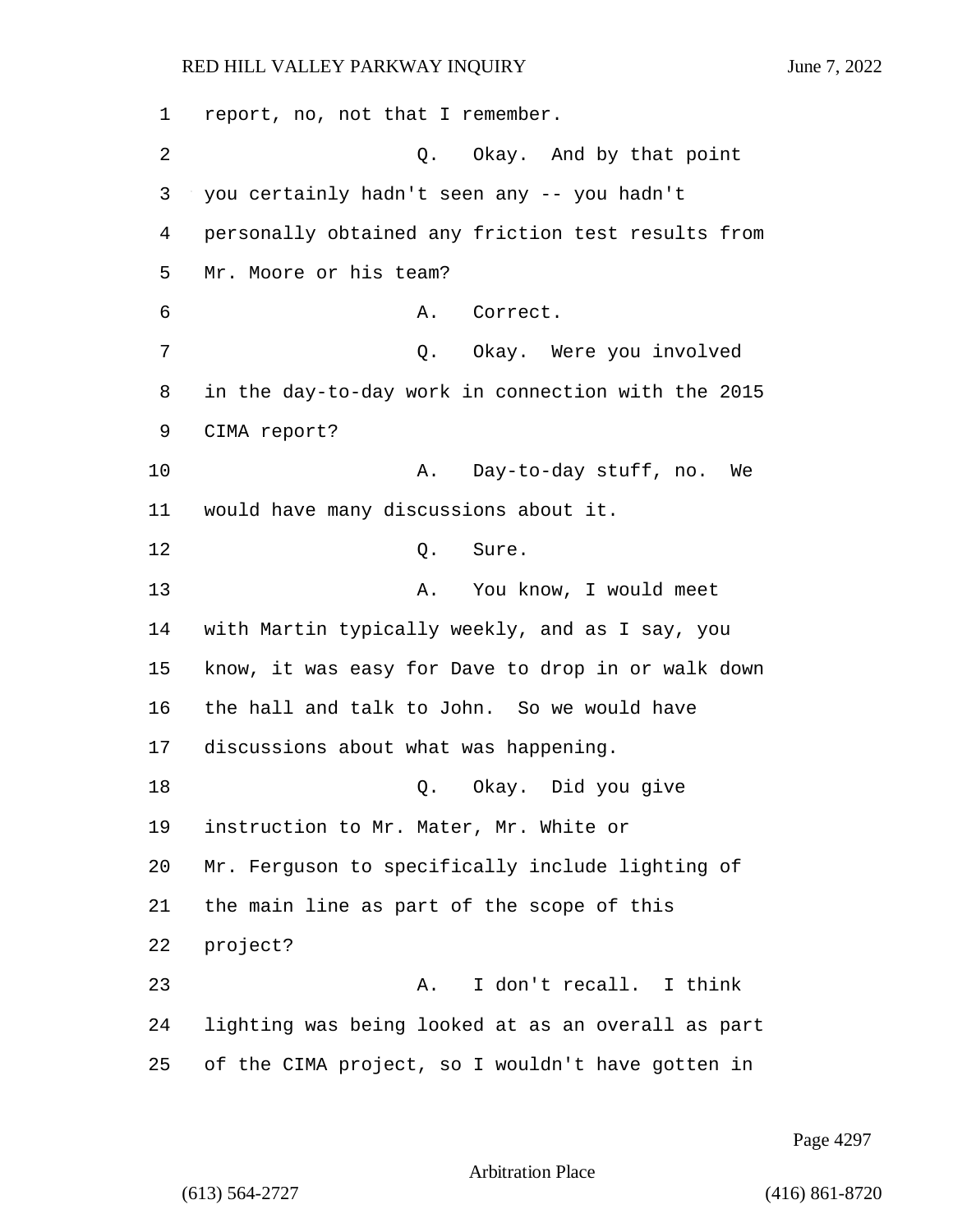to say this little piece. You know, if you're doing a lighting review of the Red Hill or the LINC, I would assume that you're looking at a holistic approach. 5 Q. Okay. 6 Registrar, can you go to OD7, page 43, please. Thank you. 8 So I'm jumping quite well ahead. We're in September of 2015. And just to give you a sense of what's going on here, CIMA has done a draft, several drafts at this point of its report, within your staff Mr. Ferguson, Mr. White, et cetera, and your staff have also started drafting a draft staff report. 15 And this is the -- at paragraph 130, the draft recommendations for the recommendation report that your staff are drafting. 19 A. Okay. 20 Q. Registrar, can you pull out the excerpted text in paragraph 130, please. Thanks. 23 So you'll see that there are a number of different recommendations, and they have specific departments within Public Works being

Page 4298

Arbitration Place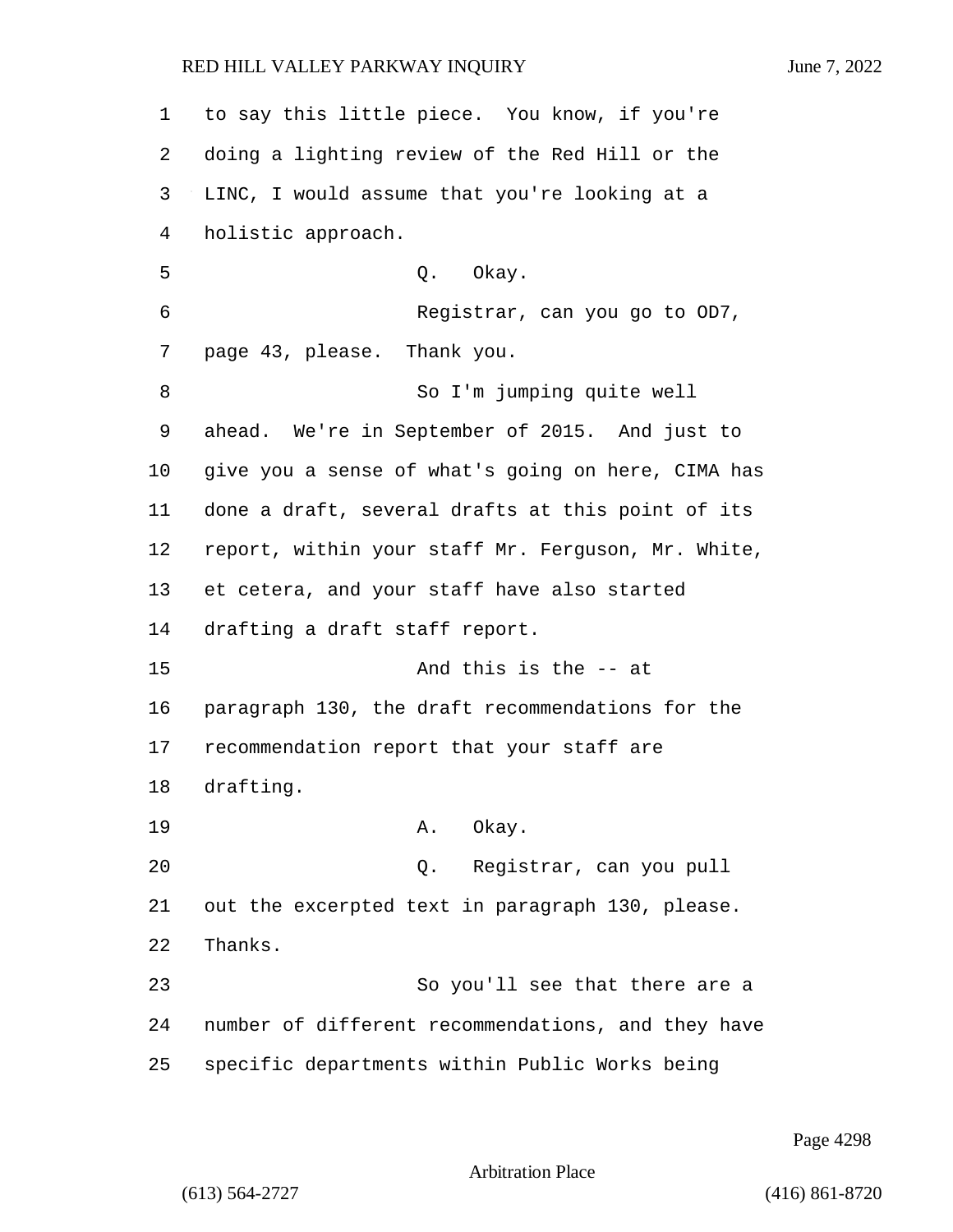directed to do specific things. So the first four for engineering, the next two are for forestry, one is for roads, one is for Hamilton Police Service -- obviously not Public Works but specifically identified - and then the last one is traffic and operations to do all of the other identified countermeasures. 8 Is it common to have recommendation reports specify the particular divisions within Public Works that are doing -- going to do the work? 12 A. No. Typically you would do an overall report. You know, this would be one that Gerry would sign off on. But, you know, these kinds of things, who has got what as part of this report, would have been dealt with in Public Works through DMT. 18 Q. Okay. So it would be something -- 20 A. You're not asking council

 to give direction on who does what within Public Works. You're giving direction through the GM to direct his team to take care of their pieces or their components.

25 Q. Okay. So in the early

Page 4299

Arbitration Place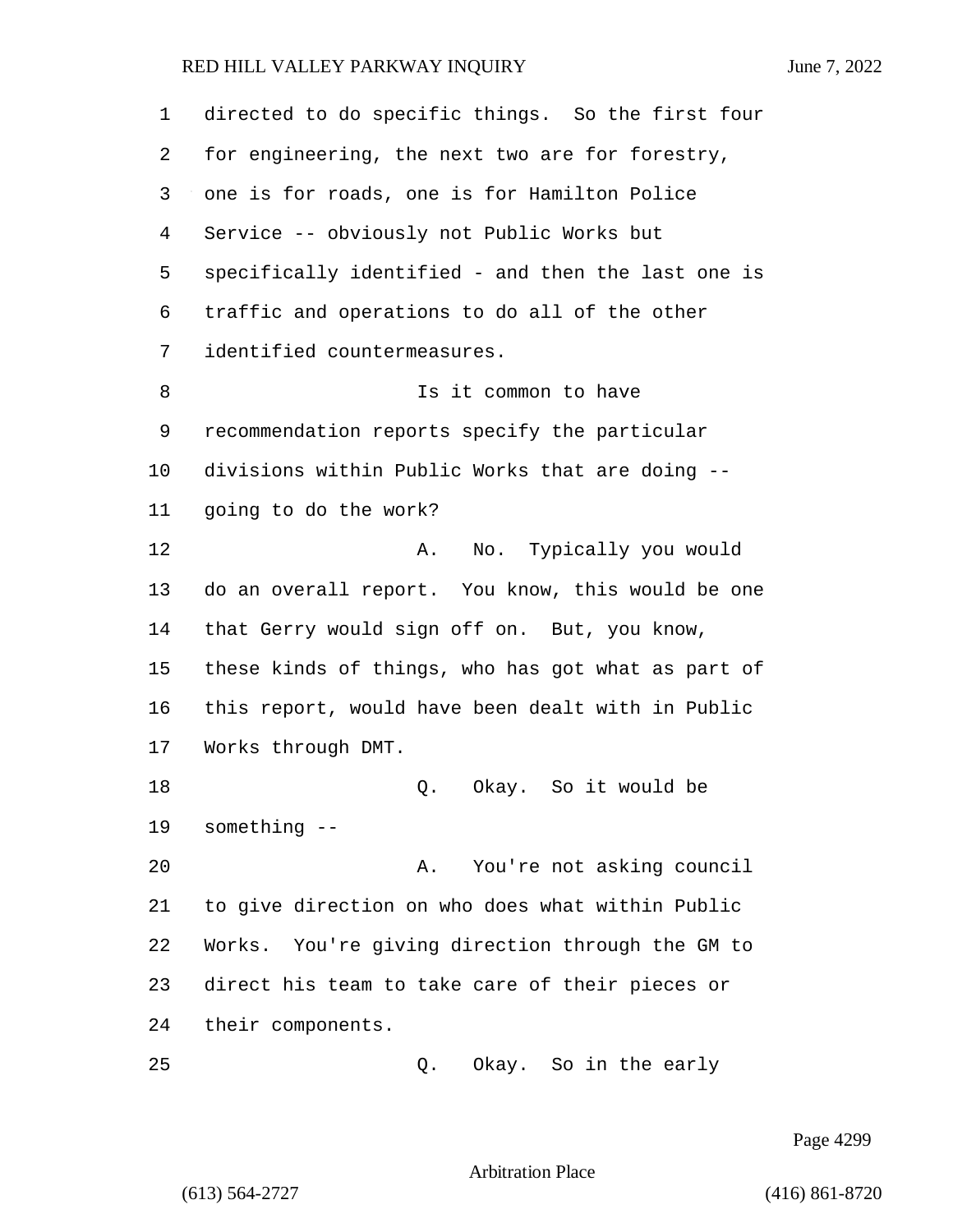| 1  | drafting stages it's probably helpful to separate  |
|----|----------------------------------------------------|
| 2  | this out so you can get appropriate feedback from  |
| 3  | different departments; is that fair?               |
| 4  | Yeah.<br>Α.                                        |
| 5  | Q. Okay. But at the end of                         |
| 6  | the day it should be something that is much more   |
| 7  | general coming from the general manager?           |
| 8  | Well -- and I think a lot<br>Α.                    |
| 9  | of the recommendations, you know, like we did in   |
| 10 | the 2013 report. If I recollect correctly, you     |
| 11 | know, we did the same kind of thing, short term,   |
| 12 | medium term, and longer term options to move       |
| 13 | forward.                                           |
| 14 | And, again, our short term and                     |
| 15 | medium term really encompassed all of CIMA's short |
| 16 | term, because their's was zero to five, and ours   |
| 17 | was zero to two and two to five. So just -- and    |
| 18 | moving that forward.                               |
| 19 | But the other piece -- well,                       |
| 20 | we'll probably get it into. I'll end there.        |
| 21 | Okay.<br>Q.                                        |
| 22 | I think you're going to<br>Α.                      |
| 23 | end up going to another spot, but go ahead.        |
| 24 | I think that's right.<br>Q.                        |
| 25 | Okay.                                              |

Page 4300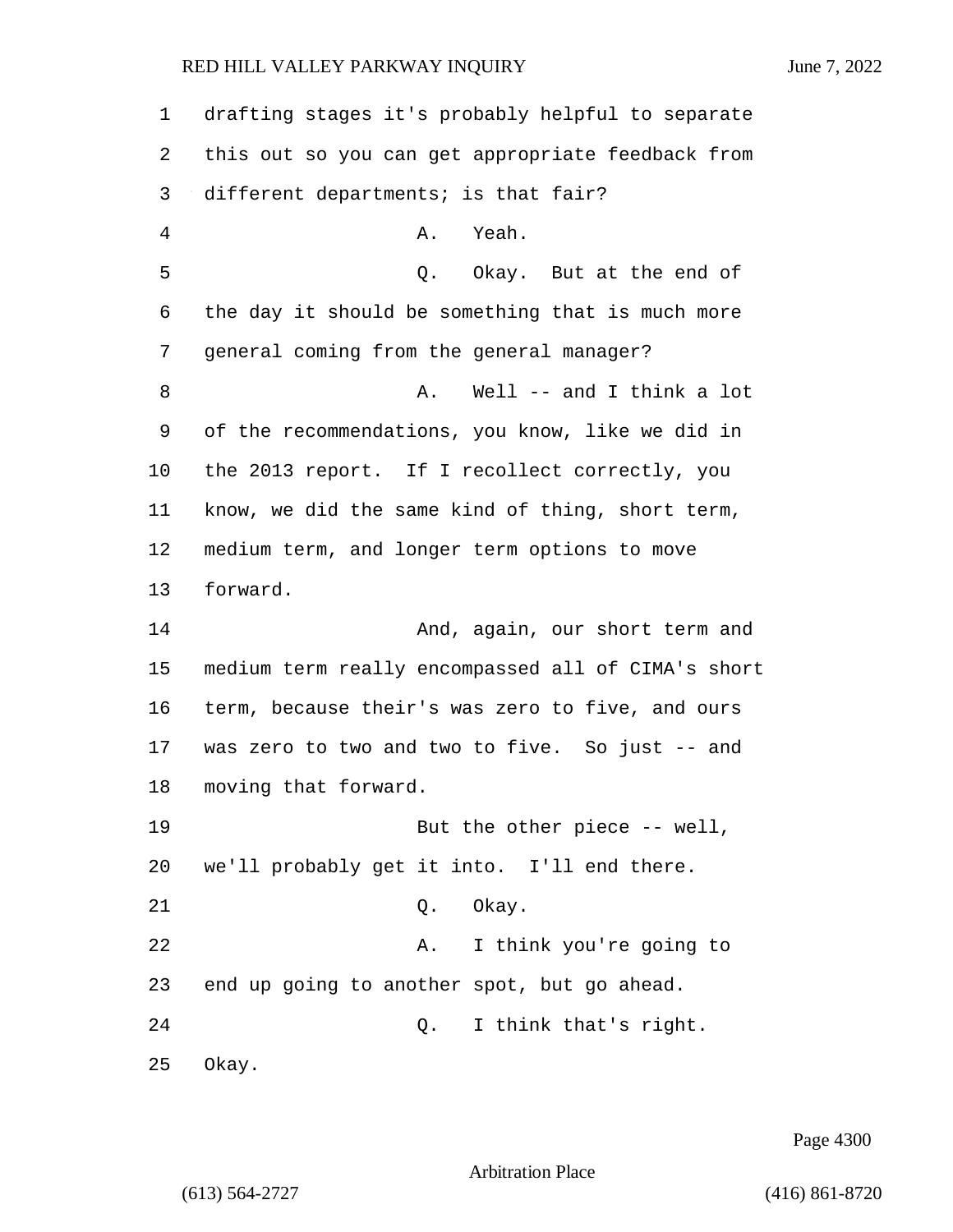| 1  | So can you close this down,                        |
|----|----------------------------------------------------|
| 2  | Registrar, and can you bring up page 44,           |
| 3  | paragraph 132.                                     |
| 4  | So you'll see that                                 |
| 5  | Mr. Ferguson send Mr. Moore recommendations that   |
| 6  | impact engineering services.                       |
| 7  | It's a good heads up.<br>Α.                        |
| 8  | And that's good practice<br>Q.                     |
| 9  | for Mr. Ferguson to reach on out to Mr. Moore      |
| 10 | about engineering services, to reach out to the    |
| 11 | roads operations people for recommendations that   |
| 12 | would deal with them. You know, having people      |
| 13 | review and buy into the nature of the              |
| 14 | recommendations; is that fair?                     |
| 15 | Well, not just buy in,<br>Α.                       |
| 16 | but also to get their feedback. There may be       |
| 17 | things, because it's not our area of expertise,    |
| 18 | that they know or would phrase a different way or  |
| 19 | highlight, you know, what may or may not be an     |
| 20 | issue with it or, you know, some other option that |
| 21 | they think they are more comfortable with          |
| 22 | proposing. So it's a number of things. This is     |
| 23 | kind of -- you can do it a lot of different ways,  |
| 24 | but, you know, it's kind a conversation starter.   |
| 25 | Sure. Okay.<br>Q.                                  |

Page 4301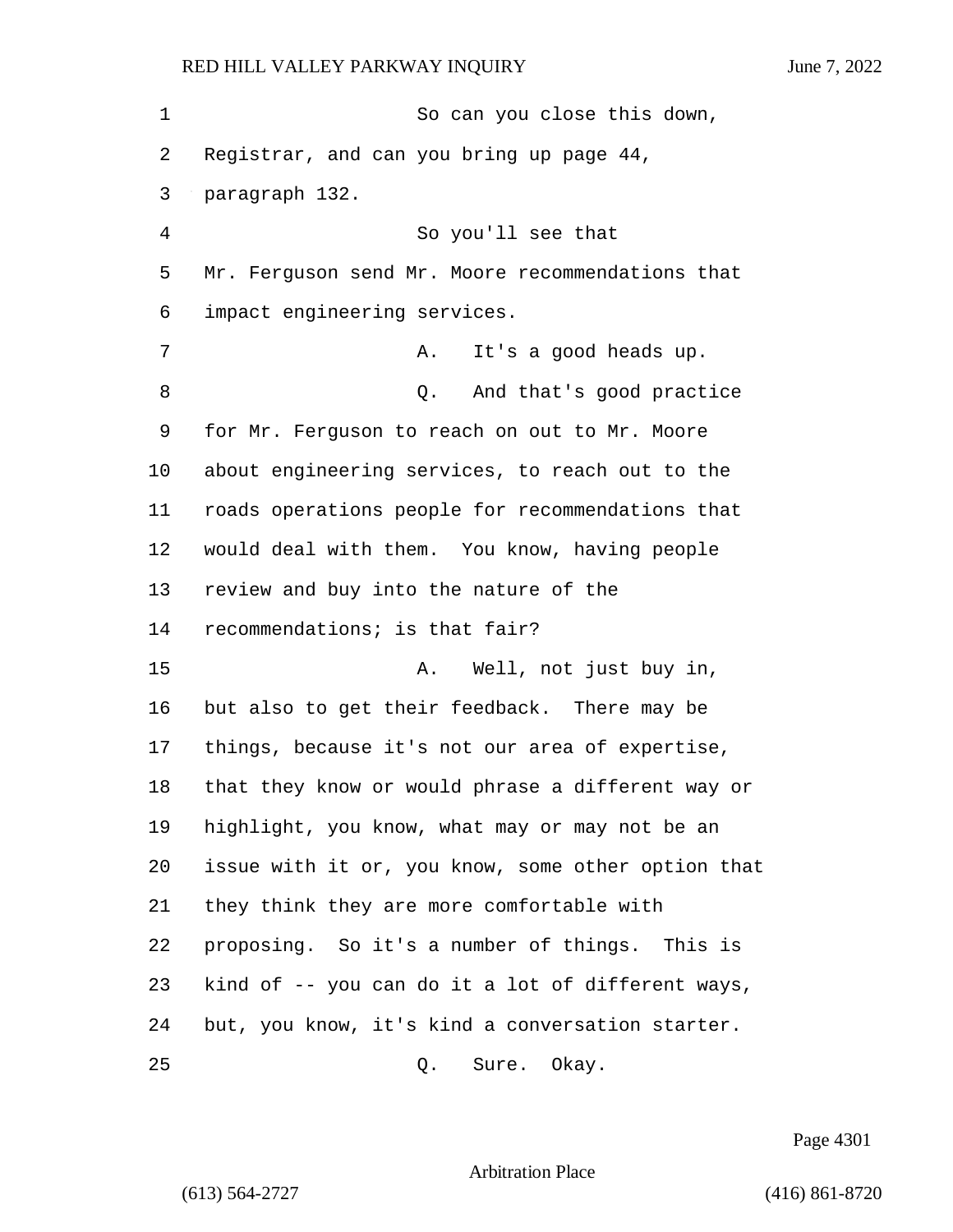1 So let's leave this up, 2 Registrar, and leave up the callout and bring up 3 in the other side of the image paragraph 134 which 4 is on page 45. Perfect. 5 So you see Mr. Moore does 6 provide some feedback to Mr. Ferguson. He says, 7 first this "needs to be discussed at DMT." I'm 8 going to come back -- 9 A. That's fair. 10 **Q.** I'm going to come back to 11 that. Then he has four points, and I'm just 12 keeping these up so you can go back and forth to 13 where the recommendations are. He says: 14 "You can take engineering 15 services off every line. We 16 don't do investigations. We 17 do programming, design and 18 tender and construction 19 supervision." 20 Looking at the recommendations 21 on the left-hand side, do you agree with Mr. Moore 22 that engineering services is not the appropriate 23 part of Public Works to be responsible for these 24 recommendations? 25 A. No, I don't agree with

Page 4302

Arbitration Place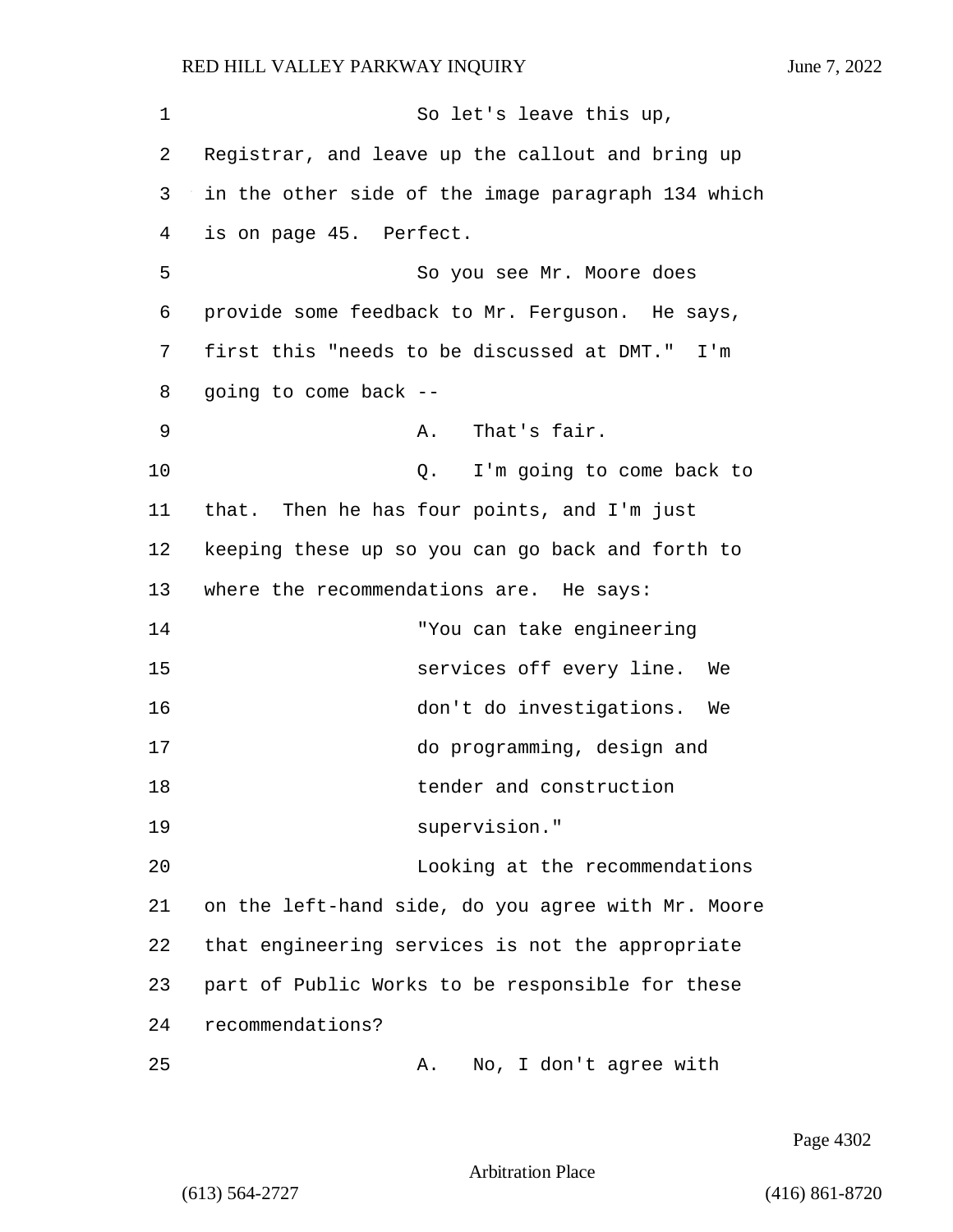| 1  | him, because if you were to investigate program    |
|----|----------------------------------------------------|
| 2  | design and tender, you know, major changes on the  |
| 3  | roadway that dealt with things like high tension   |
| 4  | steel cable, that would come out of their grip so  |
| 5  | that would be part of an overall larger project.   |
| 6  | So at the end of the day, they would end up doing  |
| 7  | it if it was something council directed us to move |
| 8  | forward with, or staff to move forward with.       |
| 9  | Okay. But did you<br>Q.                            |
| 10 | understand in 2015 that engineering services was   |
| 11 | the -- that it was the -- that friction testing on |
| 12 | the Red Hill would be under the auspices of        |
| 13 | engineering services to complete? I don't mean     |
| 14 | related to any report; I mean just generally which |
| 15 | department would have responsibility to do that if |
| 16 | that was to be done.                               |
| 17 | I think you showed an<br>Α.                        |
| 18 | e-mail earlier that, you know -- where Gary        |
| 19 | outlined they were going to do a five-year review  |
| 20 | or something like that so                          |
| 21 | And he said I'm going to<br>О.                     |
| 22 | do some skid resistance testing, that e-mail?      |
| 23 | Yes.<br>Α.                                         |
| 24 | Q. Yeah. In your                                   |
| 25 | experience, what sources of funds existed to pay   |

Page 4303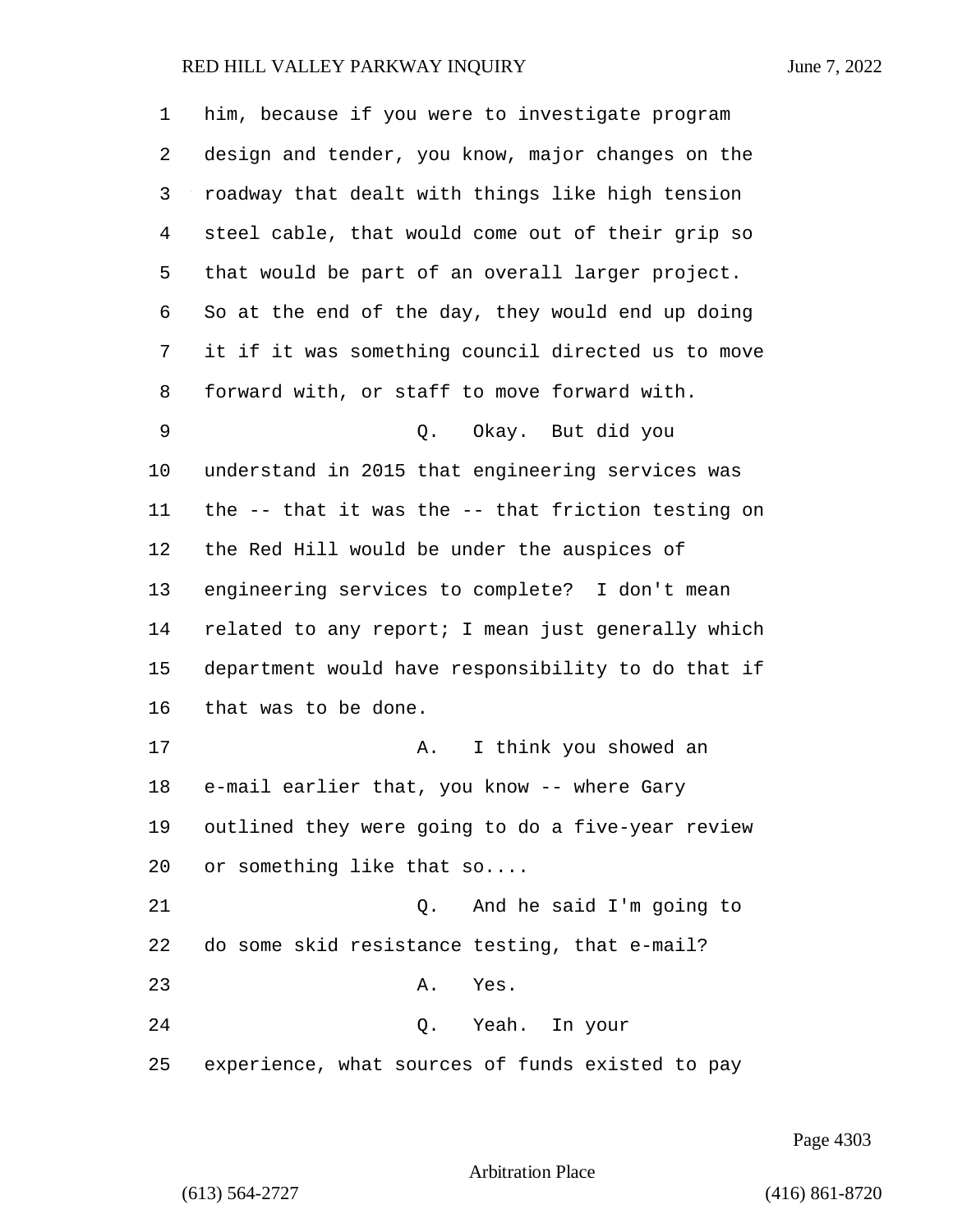for friction testing?

2 A. It's not a question I could answer for his group. He would have -- well, he would have a ton of money because they dealt with a lot of very big capital projects. So what kinds of budgets and what kinds of, you know, slush funds he had to pull money from or not, I don't know. If money was not available, then it would be up to staff to probably sit down with finance, you know, Public Works finance first, then it may be corporate finance, to determine if we were going to fund this project, where would that funding come from. Would it come from the reserve, or would it come from another project. And then identify that through to council in a report to say we would fund this through X, Y and Z, you know, whichever reserve or budget account it came from. 19 Q. But you don't know -- you know, we've talked little bit about the red light camera reserve. I say this not in a derogatory way, but it was a slush fund for traffic engineering, but you don't know about what engineering services had as a similar kind of

reserve?

Page 4304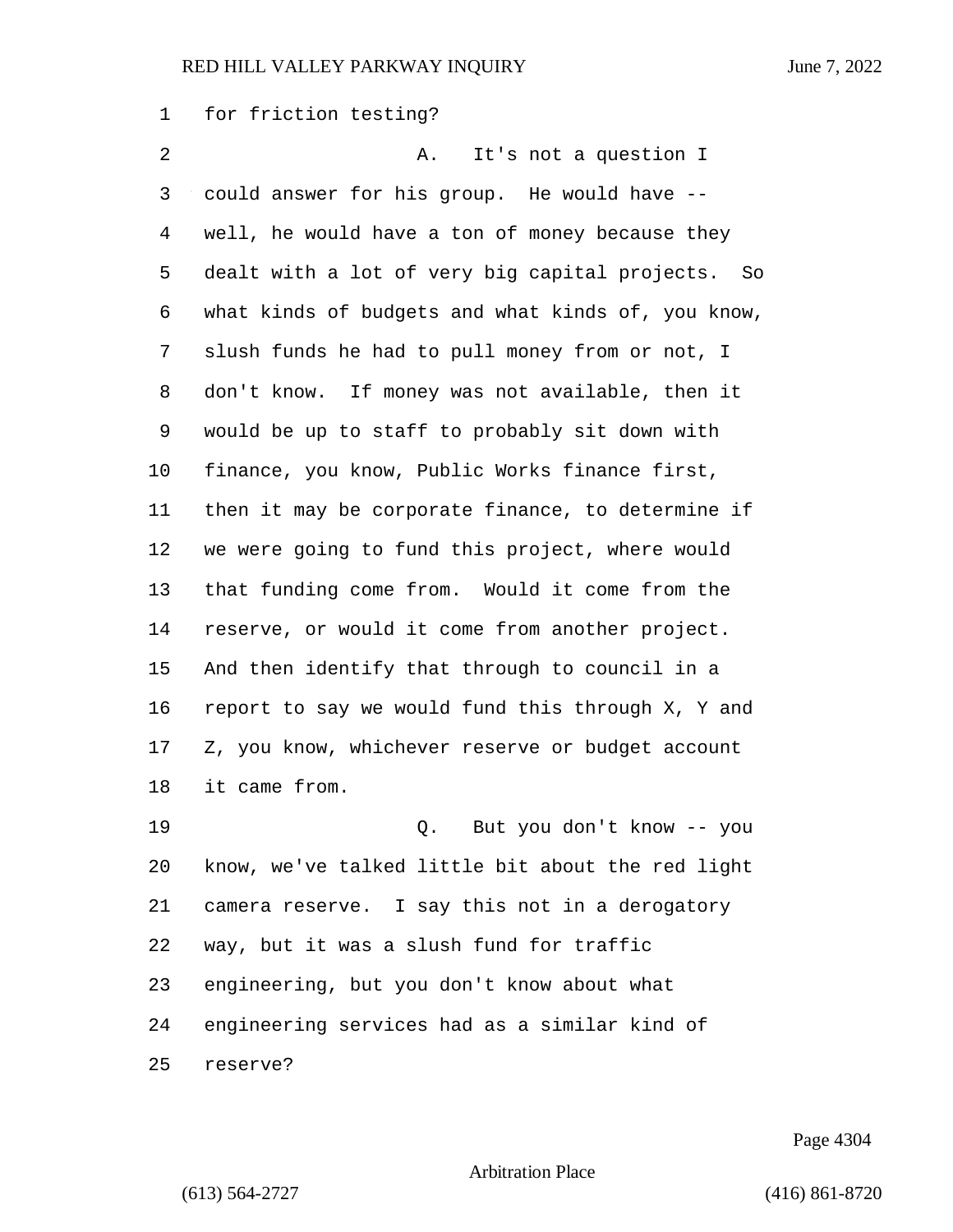| 1  | No. Yeah, I don't know<br>Α.                         |
|----|------------------------------------------------------|
| 2  | specifically what engineering services would have    |
| 3  | had. But in terms of the red light camera            |
| 4  | reserve, you know, if it wasn't identified in the    |
| 5  | original report of the list of things that we        |
| 6  | could fund from it, it didn't stop anybody from      |
| 7  | moving forward to say, you know, we recommend that   |
| 8  | you fund this from the red light camera reserve.     |
| 9  | It's not a lot of money in the grand scheme of       |
| 10 | things. Very similar to what was the eventual        |
| 11 | recommendation with Hamilton Police Services where   |
| 12 | we ask council for approval to use \$250,000, I      |
| 13 | think it was, on an annual basis for more            |
| 14 | enforcement on the Red Hill and the LINC in terms    |
| 15 | of dealing with the speed issue.                     |
| 16 | Q. Okay. So just stopping                            |
| 17 | No one ever asked you to use the red light<br>there. |
| 18 | camera reserve to fund the -- funding of the cost    |
| 19 | of friction testing?                                 |
| 20 | I don't think so.<br>Α.                              |
| 21 | And would you have<br>Q.                             |
| 22 | considered that if someone had asked?                |
| 23 | I think the first<br>Α.                              |
| 24 | question I would ask is, you know, don't you have    |
| 25 | any room in your budget for this kind of thing,      |

Page 4305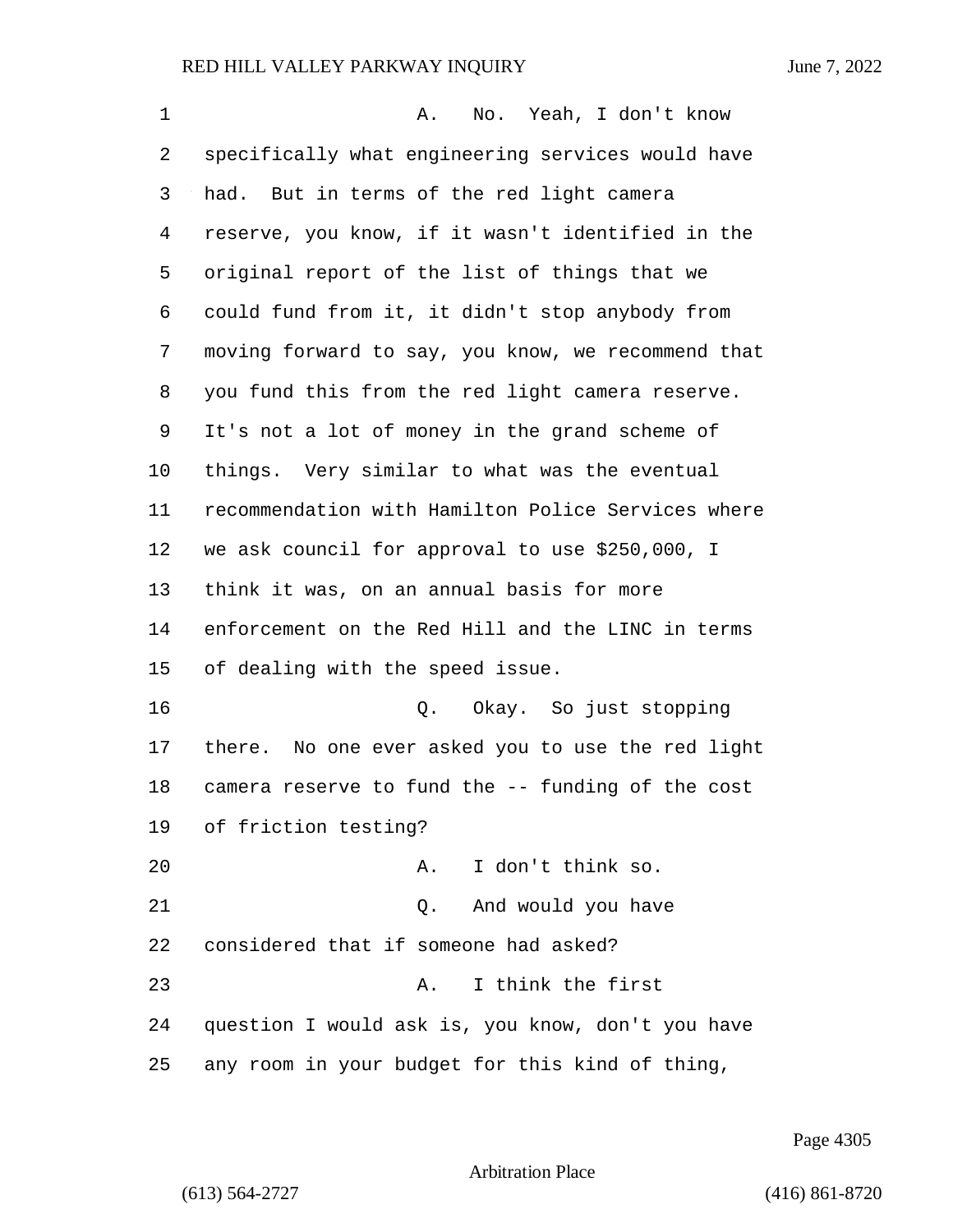| 1  | You know, when are you planning to do it. You      |
|----|----------------------------------------------------|
| 2  | know, at the end of the day, I'm not the keeper of |
| 3  | the cash in the red light camera reserve. If, you  |
| 4  | know, John or Gary or council decided that they    |
| 5  | wanted to propose using money in that particular   |
| 6  | reserve or finance for that matter, then, you      |
| 7  | know, there's nothing I could really say about it. |
| 8  | Okay. The last callout<br>Q.                       |
| 9  | on the right-hand side, number 4. He says:         |
| 10 | "We said over and over,                            |
| 11 | illumination of the Red Hill                       |
| 12 | or the LINC is never going to                      |
| 13 | happen so stop asking." (As                        |
| 14 | read)                                              |
| 15 | You've provided a fair bit of                      |
| 16 | evidence today about your understanding of         |
| 17 | Mr. Moore's views on lighting. Was that            |
| 18 | consistent with your understanding of his views on |
| 19 | lighting the Red Hill?                             |
| 20 | I believe so, yes. I<br>Α.                         |
| 21 | think that's fair. He definitely had concerns      |
| 22 | about it.                                          |
| 23 | The second point:<br>Q.                            |
| 24 | "What is friction testing                          |
| 25 | going to tell you if you don't                     |

Page 4306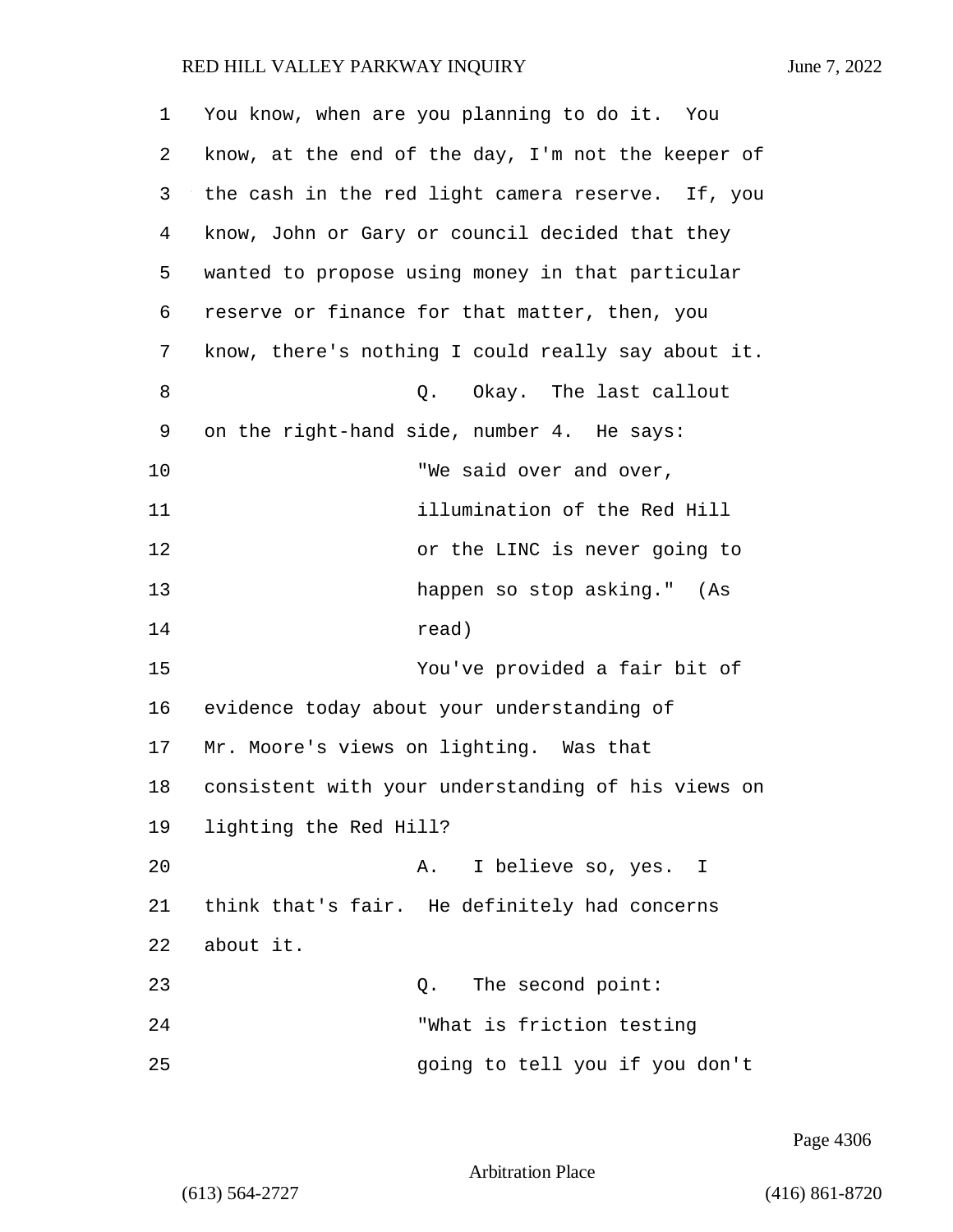| 1  | have anything to compare it                        |
|----|----------------------------------------------------|
| 2  | to. There's no provincial                          |
| 3  | database or guideline. The                         |
| 4  | MTO will never discuss this                        |
| 5  | with you because it opens up                       |
| 6  | an entire line of liability on                     |
| 7  | every road."                                       |
| 8  | Had Mr. Moore expressed any of                     |
| 9  | those comments or those concepts to you personally |
| 10 | on or before September of 2015?                    |
| 11 | Again, with the dates I'm<br>Α.                    |
| 12 | a little bit fuzzy. I know when we sat down, John  |
| 13 | and I and Betty and Gary, to talk about this issue |
| 14 | specifically. Gary did share with us, you know,    |
| 15 | his experience in dealing with the whole friction  |
| 16 | test issue. And it was things like, there's no     |
| 17 | industry standard, trying to get information out   |
| 18 | of the MTO is like pulling teeth. The technology   |
| 19 | is evolving and it's not something that's done in  |
| 20 | terms of a regular course of action.               |
| 21 | So what that meant to me is,                       |
| 22 | and probably to others, was, you can do it, but at |
| 23 | the end of the day what do you compare it to and   |
| 24 | how do you know whether it's a good thing or a bad |
| 25 | thing.                                             |

Page 4307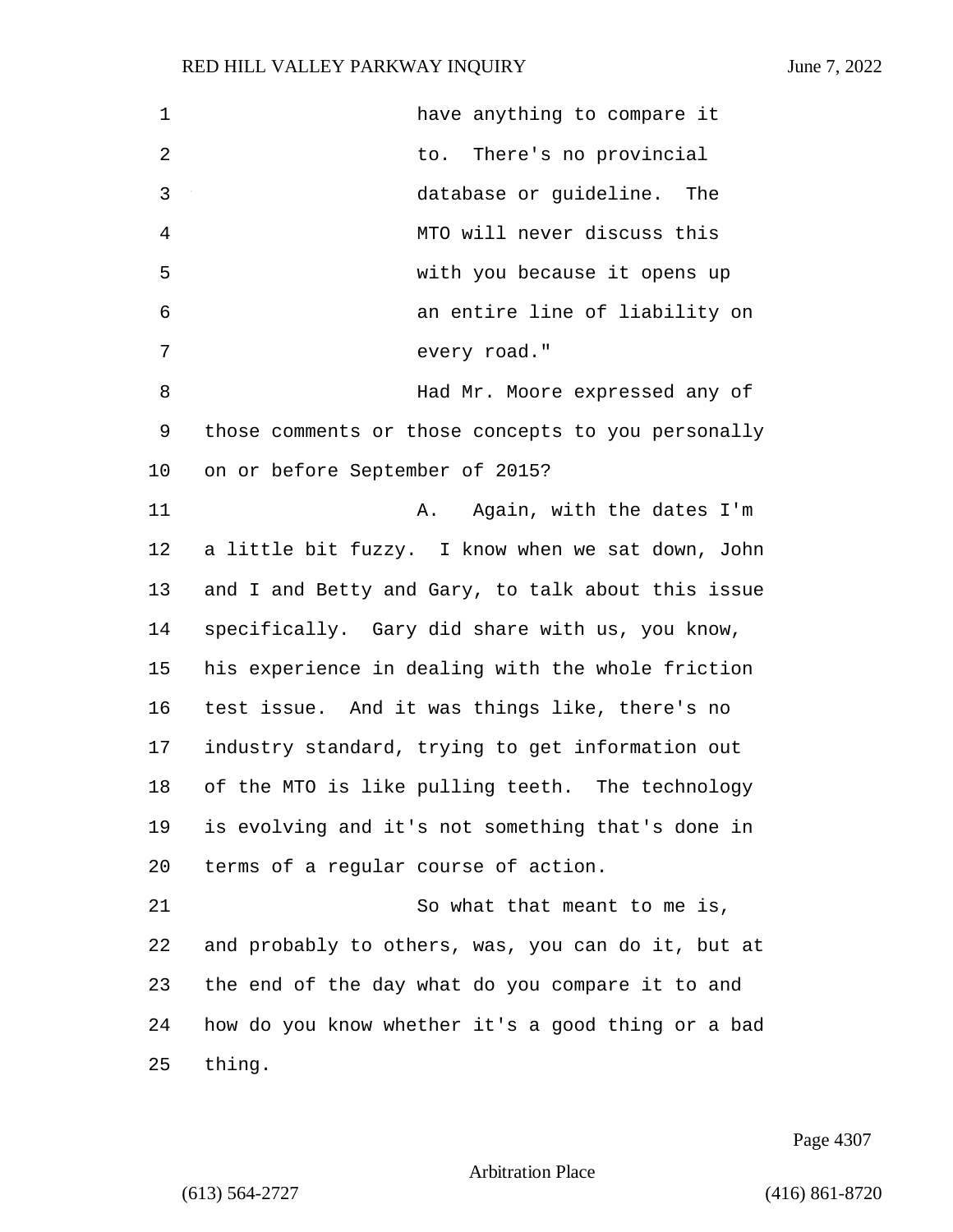1 And for me personally it would be where does friction testing line up in terms of road safety along with driver behaviour and driving for weather conditions and the right, you know, equipment on your vehicle in terms of tires for it. So I don't know where that kind of leads in that particular scale. 8 My simplified uneducated view on it would be, how do you do the friction testing? Do you do it just on dry pavement or what conditions do you do it to test things like, you know, water or ice or things like that. I don't know enough about it, but I did certainly understand that, you know, it sounded like there was very little -- legitimate concerns in terms of, you know, what do you compare it to. 17 Q. Okay. Thank you for that. I see it's 4:30. I am going to have some more questions about that. I just want to ask one sort of question to close the loop on your answer there. 22 Was this -- just given the people you've identified, was this a subset from a DMT meeting? 25 A. Yes, as best I recall.

Page 4308

Arbitration Place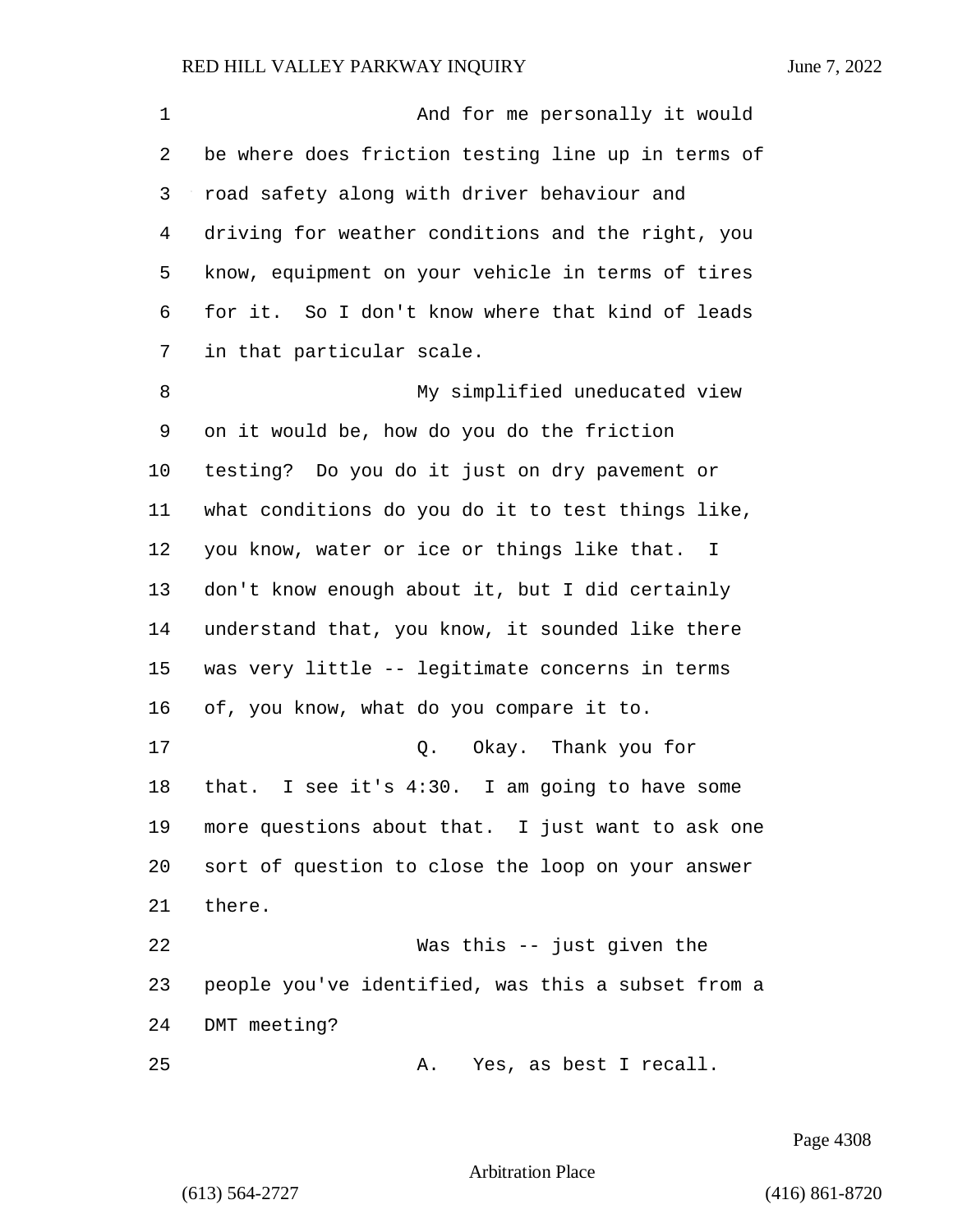1 That's why it was just the four of us in there. 2 C. So it was after a DMT 3 meeting, and you stayed and -- 4 A. Probably. 5 Q. Okay. And did Mr. Moore 6 say expressly that he had had friction testing 7 done? 8 A. Yes, we knew that he had 9 had some done. 10 Q. Okay. And did anyone ask 11 him for a copy of the results in writing? 12 A. I don't think so. 13 Q. Okay. And what did he 14 tell you about his interpretation -- 15 A. I shouldn't say that. I 16 think my staff did ask him for the results on 17 occasion. 18 Q. No, I mean in this 19 meeting that we're talking about. 20 A. Yeah. We would have 21 listened to the discussion and the issues that he 22 felt around it. At the end of the day, it was his 23 area of responsibility and he was the City 24 engineer. You know, beyond that, if somebody gave 25 me the friction testing data, I couldn't tell you

Page 4309

Arbitration Place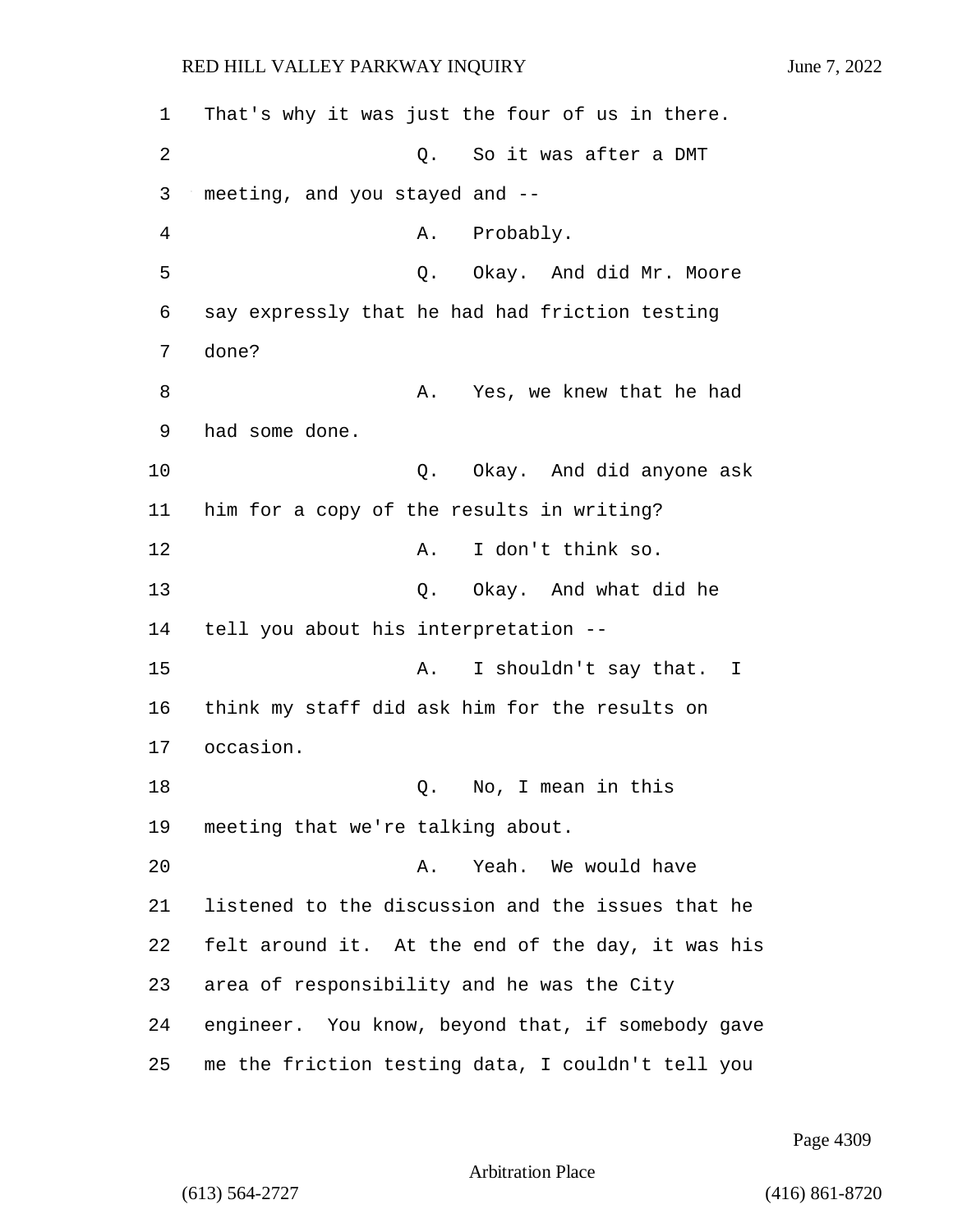| 1        | what it meant; whether it was good data or bad     |
|----------|----------------------------------------------------|
| 2        | data. And if you go back to the point where what   |
| 3        | guidelines or what information is out there to     |
| 4        | compare it to, you know, I think that's a          |
| 5        | legitimate question.                               |
| 6        | So if you gave me a bunch of                       |
| 7        | numbers and a spreadsheet, I couldn't tell you if  |
| 8        | it was good or bad or indifferent. And how does    |
| 9        | that relate to a roadway, you know, in a similar   |
| 10       | situation with the same amount of traffic and the  |
| 11       | same amount of years on it, that kind of thing.    |
| 12       | And I don't know that that information was         |
|          | available.                                         |
|          |                                                    |
| 13<br>14 | Okay.<br>Q.                                        |
| 15       | That's my non-technical<br>Α.                      |
| 16       | answer.                                            |
| 17       | Okay. Did Mr. Moore tell<br>Q.                     |
| 18       | you that the results were satisfactory and all the |
| 19       | information you just gave to me about the issues   |
| 20       | with trying to find the right standard? Did he     |
| 21       | actually, like, say the tests were fine, the tests |
| 22       | were good, the tests were acceptable?              |
| 23       | I don't recall that<br>Α.                          |
| 24       | specifically in that meeting. I do know that at a  |

Page 4310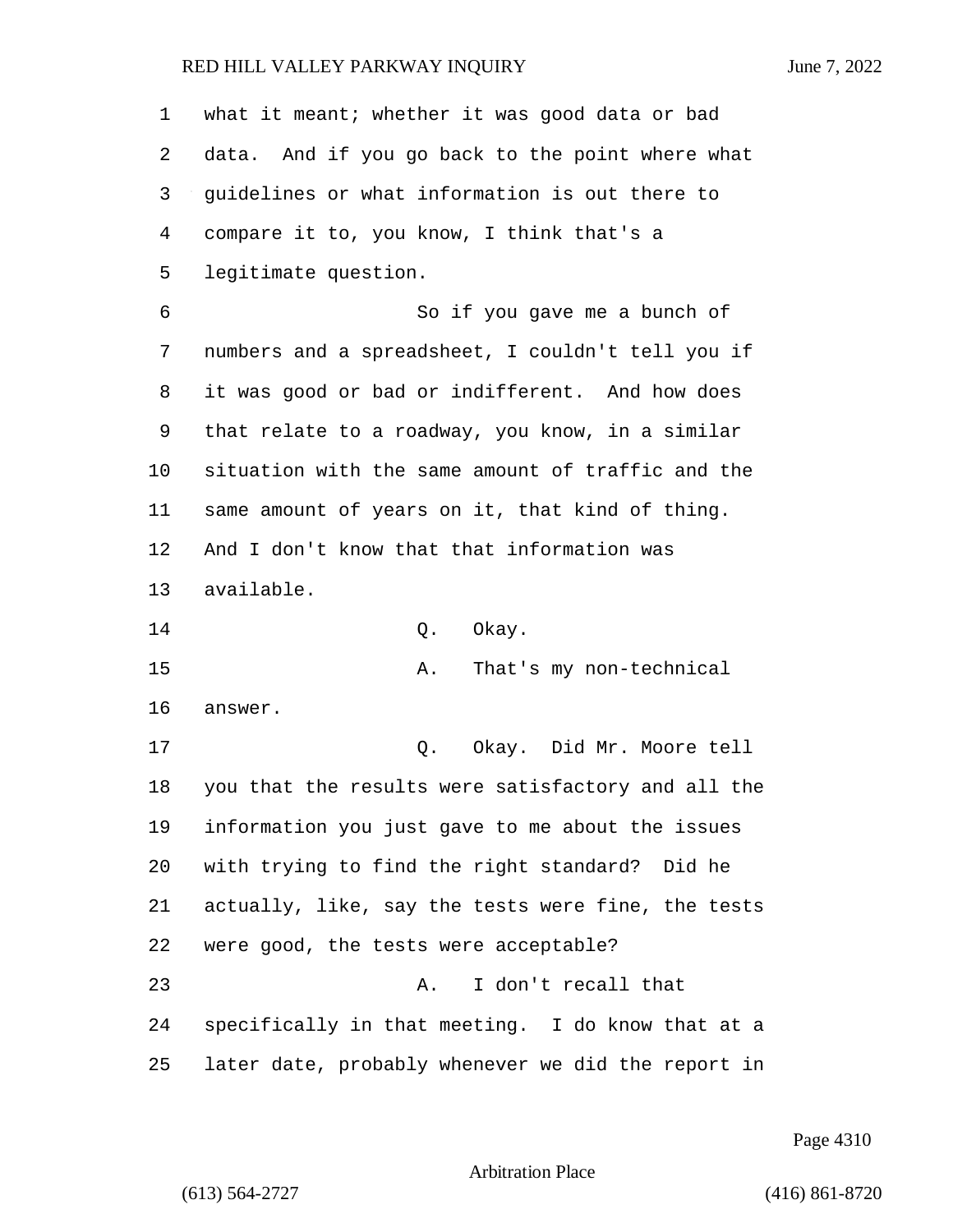1 December, that he was asked about it. Maybe it 2 was an e-mail I saw earlier. I get them confused 3 a bit. I think he said in an e-mail earlier that 4 we looked at. 5 Q. Sure. I'm just asking 6 about this meeting that -- 7 A. Yeah, I don't recall 8 that. 9 Q. Okay. So -- 10 A. I know it was addressed 11 later. 12 Q. -- we're going to be 13 going through probably in detail tomorrow morning 14 a few of the other periods of time. But just a 15 question just to try to orient when this happened. 16 Was it before the 2015 CIMA project started, 17 before those two young women died? 18 A. No, it was after. 19 Q. It was after. Was it 20 before the 2015 report was provided to Public 21 Works? 22 A. I believe so. 23 Q. Okay. And do you recall 24 if at the time Mr. Moore had seen copies of the 25 CIMA report, the 2015 CIMA report, in which

Page 4311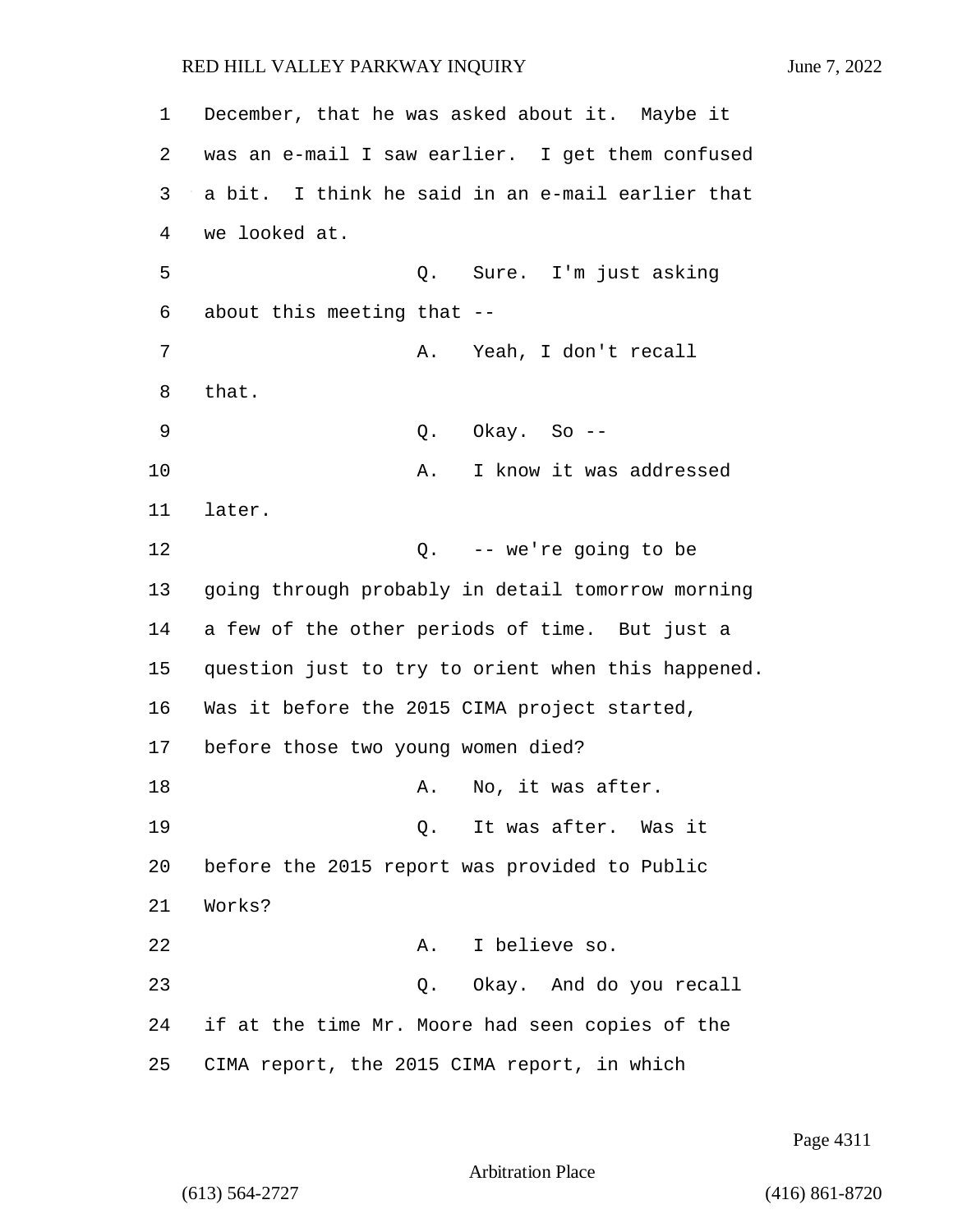| 1              | friction testing was again referenced, this time       |
|----------------|--------------------------------------------------------|
| 2              | recommended?                                           |
| 3              | Yeah, I don't know.<br>Α.                              |
| $\overline{4}$ | You don't remember that<br>Q.                          |
| 5              | context about whether he was speaking about that       |
| 6              | recommendation?                                        |
| 7              | Yeah, I don't recall.<br>Α.                            |
| 8              | Okay.<br>Q.                                            |
| 9              | We probably would have<br>Α.                           |
| 10             | talked a lot about things we should and shouldn't      |
| 11             | do on the -- you know, those -- well, information      |
| 12             | that we gleaned from, you know, what was provided.     |
| 13             | So it might have been discussion based on a draft      |
| 14             | report. I don't know.                                  |
| 15             | Q. Okay. All right. We                                 |
| 16             | will go through some more meetings, and of course      |
| 17             | as I said earlier, if there's anything that            |
| 18             | triggers you to think that we might have landed on     |
| 19             | the right date for that meeting, certainly let me      |
| 20             | know.                                                  |
| 21             | MS. LAWRENCE: In the meantime                          |
| 22             | it is $4:35$ , and we wrap up at $4:30$ , so thank you |
| 23             | for the indulgence, Commissioner, to go a little       |
| 24             | over to finish that line of questioning. Those         |
| 25             | are all of my questions for Mr. Lupton until           |

Page 4312